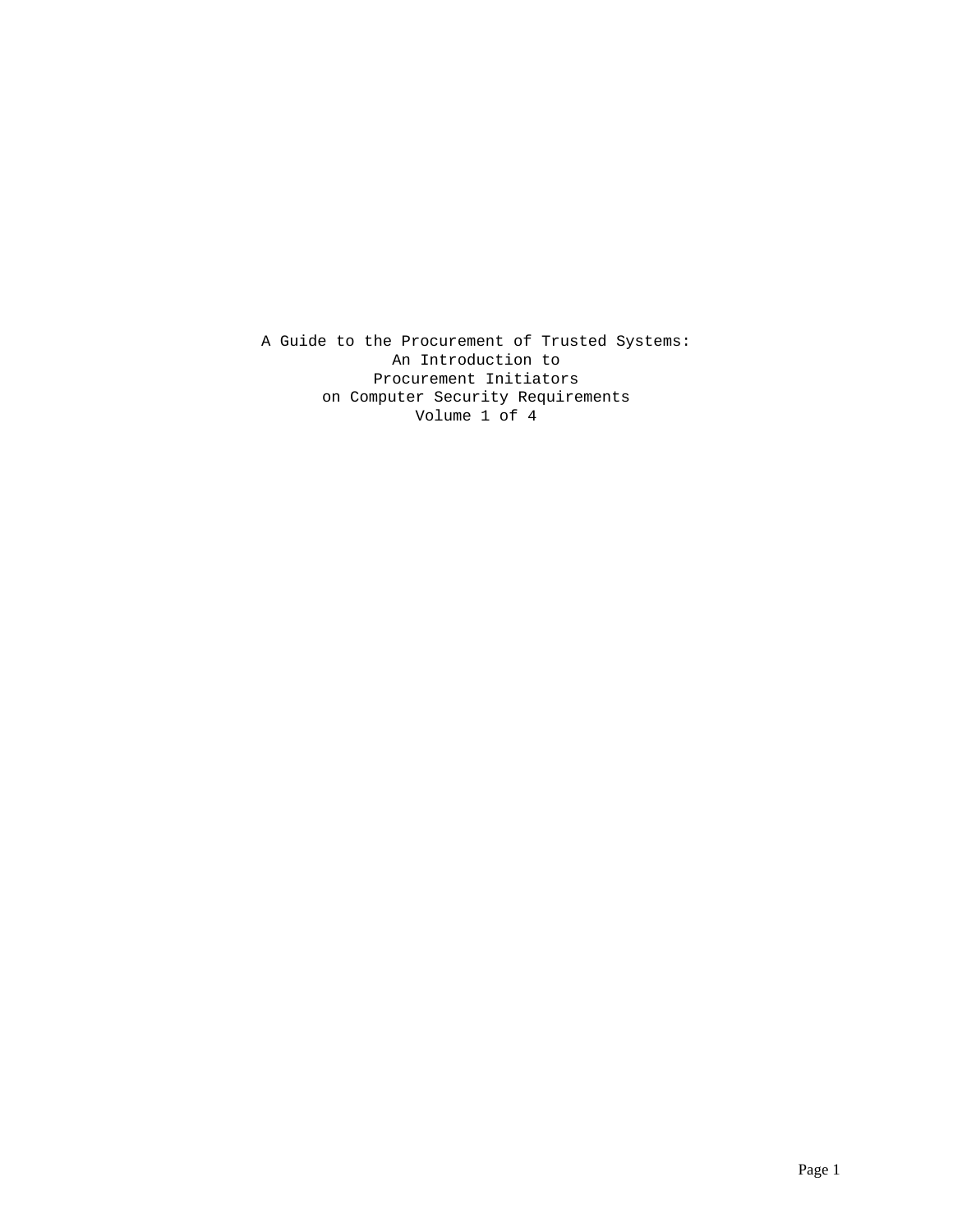FOREWORD ACKNOWLEDGEMENTS 1 GENERAL INFORMATION 1.1 INTRODUCTION 1.2 DEFINITION OF TERMS 1.3 APPLICABILITY 1.4 PURPOSE 1.4.1 ASSUMPTIONS 1.4.2 ACQUISITION MANAGEMENT OFFICE 1.5 SCOPE 1.6 REGULATORY HIERARCHY 1.7 OVERVIEW OF THE GUIDELINE 1.8 HOW TO GET HELP 1.8.1 REFERENCE SOURCES 1.8.2 MAJOR AGENCY OR ORGANIZATION COUNTERPARTS 1.8.3 SENSITIVE COMPARTMENTED INFORMATION (SCI) 1.8.3.1 SCI REQUIREMENTS 1.8.3.2 THREAT SUMMARY 1.8.4 OTHER PROGRAM OFFICES 1.8.5 NSA 1.9 REQUIRED DOCUMENTS 2 THE ACQUISITION PROCESS 2.1 INTRODUCTION 2.2 ACQUISITION PARTICIPANTS 2.2.1 PLANNING, PROGRAMMING AND BUDGETING 2.2.2 REQUIREMENTS GENERATION 2.2.3 ACQUISITION MANAGEMENT 2.3 FINANCIAL MANAGEMENT 2.4 CONTRACTOR/GOVERNMENT INTERFACE 2.4.1 BEFORE CONTRACT AWARD 2.4.1.1 MAILING OR BIDDER'S LISTS 2.4.1.2 COMMERCE BUSINESS DAILY 2.4.1.3 SMALL BUSINESSES 2.4.2 DURING SOURCE SELECTION 2.4.3 AT CONTRACT AWARD 2.4.3.1 POST-AWARD DEBRIEFING 2.4.3.2 AWARD CONFERENCE 2.4.4 AFTER CONTRACT AWARD 2.4.4.1 OBLIGATING THE GOVERNMENT 2.4.4.2 CONTRACT SCOPE 2.4.4.3 TECHNICAL INTERCHANGE MEETING 2.4.4.4 CONTRACT CHANGES 2.4.4.5 INFORMAL CONTACT 2.5 DOCUMENT PREPARATION 2.5.1 PLANNING AND FINANCIAL MANAGEMENT DOCUMENTS 2.5.1.1 POLICY AND STRATEGY DOCUMENTS

Table of Contents

- 2.5.1.2 THE PROGRAM OBJECTIVE MEMORANDUM (POM)
- 2.5.1.3 PROGRAM DECISION MEMORANDUM
- 2.5.1.4 BUDGETS
- 2.5.1.5 APPROPRIATIONS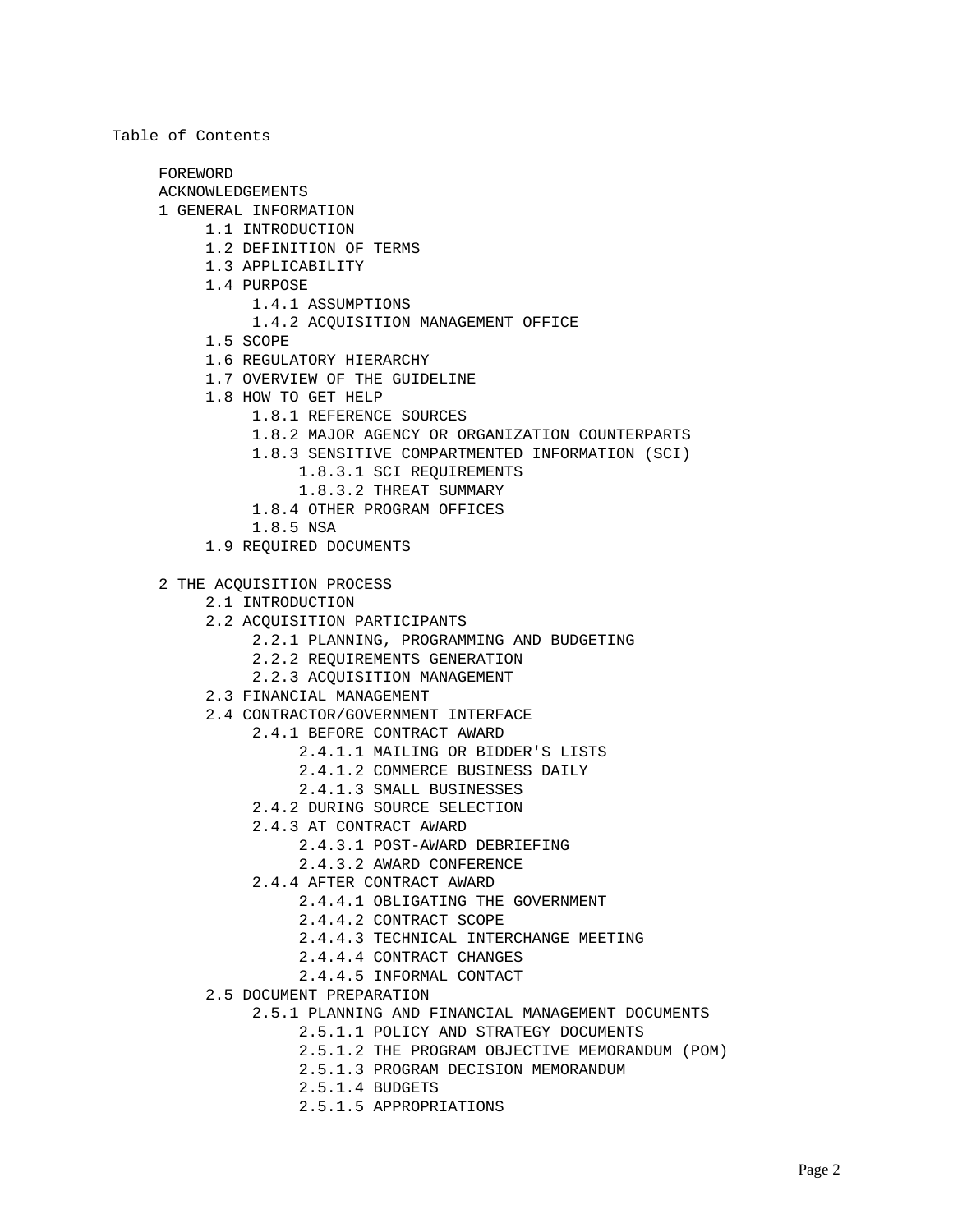2.5.1.6 OBLIGATION AUTHORITIES 2.5.1.7 PROGRAM DECISION PACKAGE 2.5.2 PROGRAM MANAGEMENT DOCUMENTS 2.5.2.1 PROGRAM MANAGEMENT DIRECTIVE (PMD) 2.5.2.2 PROGRAM MANAGEMENT PLAN (PMP) 2.5.2.3 CONFIGURATION MANAGEMENT PLAN (CMP) 2.5.2.4 SOURCE SELECTION PLAN (SSP) 2.5.2.5 PROPOSAL EVALUATION GUIDE (PEG) 2.5.2.6 ACQUISITION DECISION MEMORANDUM 2.5.2.7 ACQUISITION PROGRAM BASELINES 2.5.2.8 COMPUTER RESOURCES LIFE-CYCLE MANAGEMENT PLAN (CRLCMP) 2.5.2.9 TEST AND EVALUATION MASTER PLAN (TEMP) 2.5.2.10 INTEGRATED LOGISTICS SUPPORT PLAN (ILSP) 2.5.3 MISSION USER DOCUMENTS 2.5.3.1 MISSION NEED STATEMENT (MNS) 2.5.3.2 JUSTIFICATION FOR MAJOR SYSTEMS NEW START 2.5.3.3 SYSTEM THREAT ASSESSMENT REPORT (STAR) 2.5.3.4 OPERATIONAL REQUIREMENTS DOCUMENT (ORD) 2.5.3.5 SECURE AUTOMATED INFORMATION SYSTEM REQUIREMENTS DOCUMENT (AISRD) 2.5.3.6 FUNCTIONAL DESCRIPTION 2.5.3.7 SYSTEM/SUBSYSTEM SPECIFICATIONS 2.5.3.8 2.5.3.8 SOFTWARE UNIT SPECIFICATIONS 2.5.3.9 CONTRACTING DOCUMENTS 2.5.3.10 INFORMATION FOR BID 2.5.3.11 REQUEST FOR QUOTE (RFQ) 2.5.3.12 REQUEST FOR INFORMATION (RFI) 2.5.3.13 REQUEST FOR PROPOSAL 2.6 REFERENCES 2.6.1 GENERAL DOCUMENTS 2.6.2 PLANNING AND FINANCIAL MANAGEMENT DOCUMENTS 2.6.3 CONTRACTING DOCUMENTS 2.6.4 PROGRAM MANAGEMENT DOCUMENTS 2.6.5 MISSION USER DOCUMENTS 2.6.6 DOCUMENTS FOR BOTH PROGRAM MANAGEMENT AND MISSION USER 3 COMPUTER SECURITY

- 3.1 INTRODUCTION
- 3.2 COMPUTER SECURITY REQUIREMENTS
	- 3.2.1 SECURITY POLICY
		- 3.2.1.1 SECURITY PROTECTION OTHER THAN COMPUSEC
		- 3.2.1.2 COMPUSEC PROTECTION
	- 3.2.2 TRUSTED COMPUTING BASE
		- 3.2.2.1 THE DIVISIONS/CLASSES
			- 3.2.2.2 THE REQUIREMENTS
				- 3.2.2.2.1 SECURITY POLICY
					- 3.2.2.2.1.1 Discretionary Access Control (DAC) (all classes):
					- 3.2.2.2.1.2 Object Reuse (Class C2 and above):
					- 3.2.2.2.1.3 Labels (Class B1 and above):
					- 3.2.2.2.1.4 Label Integrity (Class B1 and
					- above):
					- 3.2.2.2.1.5 Exchanging Labeled Information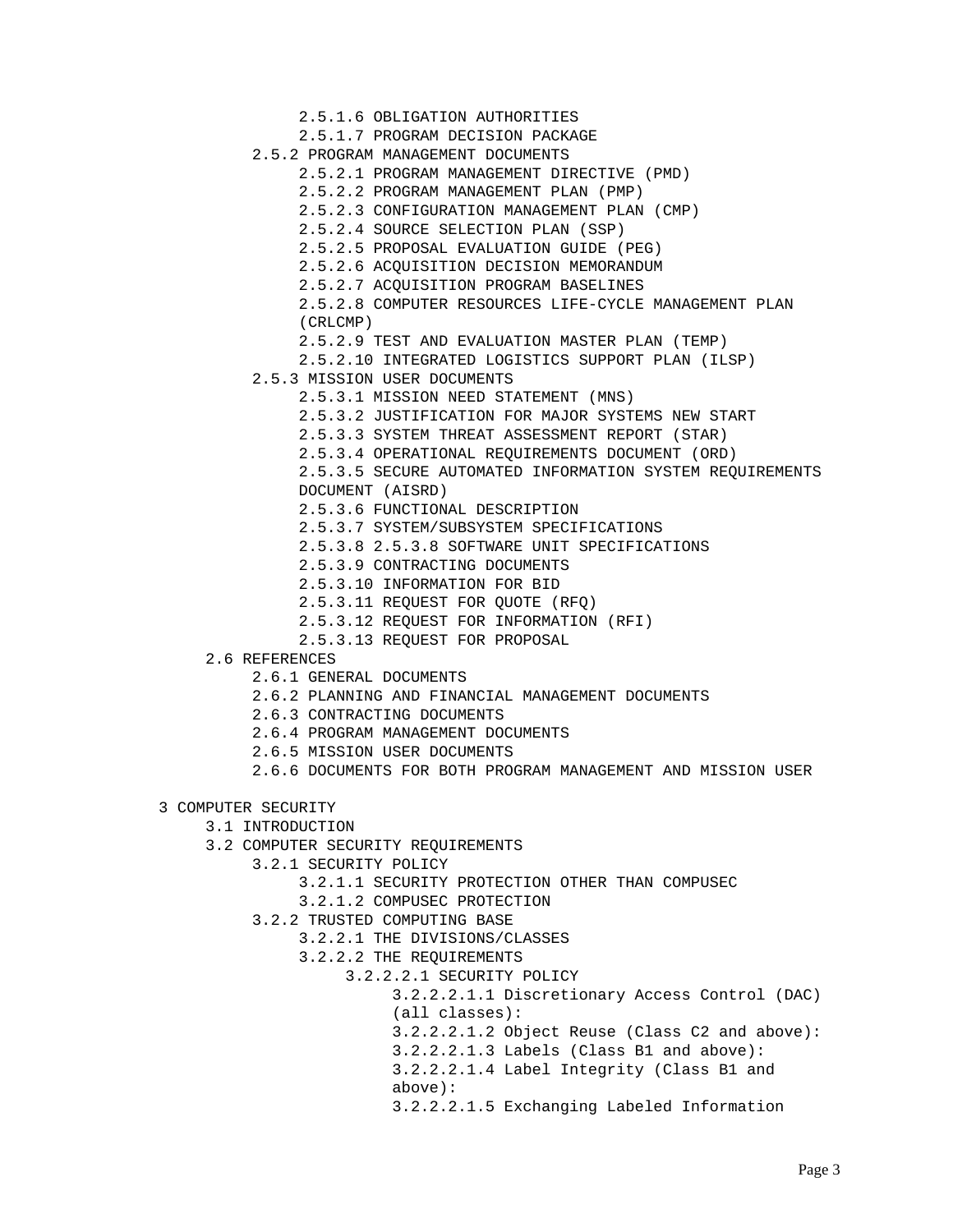(Class 01 and above): 3.2.2.2.1.6 Labeling Human-Readable Output (Class B1 and above): 3.2.2.2.1.7 Mandatory Access Control (Class B1 and above): 3.2.2.2.1.8 Subject Sensitivity Labels (Class B2 and above): 3.2.2.2.1.9 Device Labels (Class B2 and above): 3.2.2.2.2 ACCOUNTABILITY 3.2.2.2.2.1 Identification and Authentication (all classes): 3.2.2.2.2.2 Audit (Class C2 and above): 3.2.2.2.2.3 Trusted Path (Class B2 and above): 3.2.2.2.3 ASSURANCE 3.2.2.2.3.1 System Architecture (all classes): 3.2.2.2.3.2 System Integrity (all classes): 3.2.2.2.3.3 Covert Channel Analysis (Class B2 and above): 3.2.2.2.3.4 Trusted Facility Management (Class B2 and above): 3.2.2.2.3.5 Security Testing (all classes): 3.2.2.2.3.6 Design Specification and Verification (Class B1 and above): 3.2.2.2.3.7 Configuration Management (Class B2 and above): 3.2.2.2.3.8 Trusted Recovery (Class B3 and above): 3.2.2.2.3.9 Trusted Distribution (Class A1): 3.2.2.2.4 DOCUMENTATION 3.2.2.2.4.1 3.2.2.2.4.1 Security Features User's Guide (all classes): 3.2.2.2.4.2 Trusted Facility Manual (all classes): 3.2.2.2.4.3 Test Documentation (all classes): 3.2.2.2.4.4 Design Documentation (all classes): 3.3 SOFTWARE 3.3.1 PRINCIPAL SOFTWARE FACTORS 3.3.1.1 STRUCTURE AND DISCIPLINE 3.3.1.2 COST ESTIMATING 3.3.1.3 PROGRAMMING LANGUAGE 3.3.1.4 DATABASE MANAGEMENT SYSTEMS (DBMSs) 3.3.1.5 UTILITIES 3.3.2 THE PROCESS 3.3.3 MANAGING SOFTWARE DEVELOPMENT 3.3.3.1 DESIGN DOCUMENTATION 3.3.3.1.1 SECURITY POLICY 3.3.3.1.2 MODEL 3.3.3.1.3 DESCRIPTIVE TOP-LEVEL SPECIFICATION 3.3.3.1.4 FORMAL TOP-LEVEL SPECIFICATION 3.3.3.1.5 SYSTEM/SUBSYSTEM SPECIFICATION ("B" SPECIFICATION) AND UNIT SPECIFICATION ("C"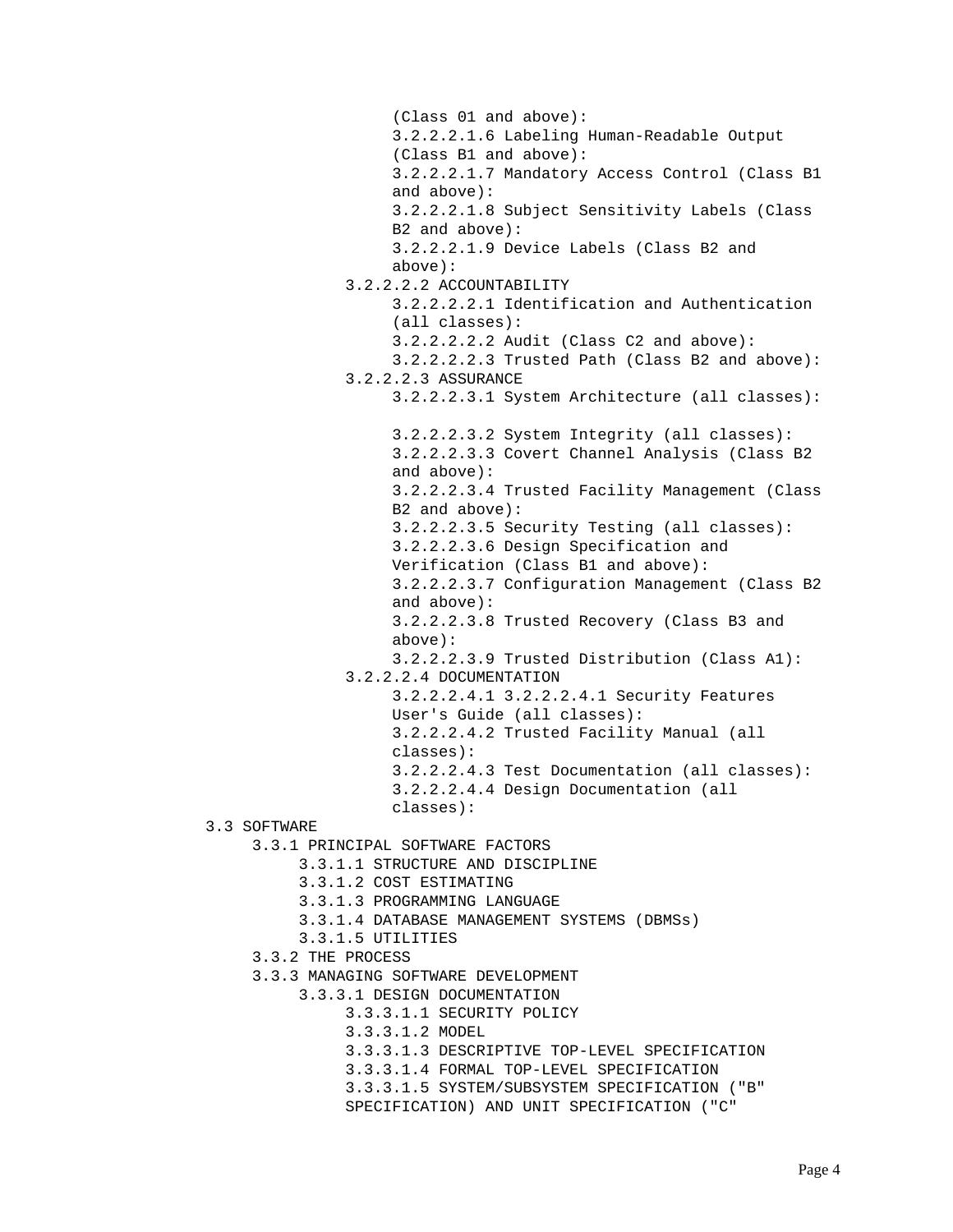- SPECIFICATION)
- 3.3.3.2 PROGRAMMING
- 3.3.3.3 TESTING
- 3.3.3.4 CONFIGURATION MANAGEMENT
- 3.3.3.5 AUDIT
- 3.3.3.6 PASSWORD GENERATION AND MANAGEMENT
- 3.3.3.7 TCB IMPLEMENTATION CORRESPONDENCE
- 3.3.4 CLASSIFIED SOFTWARE
- 3.3.5 ACQUISITION TASKS
- 3.4 HARDWARE
	- 3.4.1 PRINCIPAL HARDWARE FACTORS
		- 3.4.1.1 INITIAL PROGRAM LOAD (IPL)
		- 3.4.1.2 PROCESSOR STATES
		- 3.4.1.3 PROTECTION DOMAIN GRANULARITY
		- 3.4.1.4 SENSITIVITY LABEL MAPPING TO PROTECTION DOMAIN
		- 3.4.1.5 INTEGRITY CHECKING MECHANISMS
		- 3.4.1.6 DIRECT MEMORY ACCESS (DMA) PROTECTION
		- 3.4.1.7 ASYNCHRONOUS EVENT MECHANISMS
		- 3.4.2 CAVEATS
		- 3.4.3 MANAGING HARDWARE
			- 3.4.3.1 IDENTIFY SECURITY PROTECTION FUNCTIONS
				- 3.4.3.1.1 SECURITY PROTECTION CAPABILITIES
				- 3.4.3.1.2 HARDWARE INFORMATION
				- 3.4.3.1.3 SPECIFIC DETAILS ON THE HARDWARE FEATURES
			- 3.4.3.2 CONFIGURATION MANAGEMENT, MAINTENANCE, AND
- 3.5 NETWORKS
- 3.6 COVERT CHANNELS
	- 3.6.1 DETECTION
	- 3.6.2 RATES
	- 3.6.3 COVERT CHANNEL ANALYSIS
- 3.7 MAGNETIC REMANENCE
	- 3.7.1 GUIDELINES
	- 3.7.2 REQUIREMENTS
	- 3.7.3 MAINTENANCE
	- 3.7.4 DECLASSIFICATION AND DESTRUCTION
- 3.8 RATIONALE FOR SINGLE-ENTITY APPROACH
	- 3.8.1 INTERPRETING THE ORANGE BOOK
		- 3.8.2 PROCUREMENT CONSTRAINTS
		- 3.8.3 MULTIPLE-ENTITY SYSTEMS
			- 3.8.3.1 ENTITY PROTECTION
				- 3.8.3.2 ENTITIES WITH THE SAME DIVISION/CLASS
		- 3.8.4 RECOMMENDATIONS
		- 3.8.5 WHAT TO DO IN THE MEANTIME
- 3.9 REFERENCES
- 4 THREAT RISK MANAGEMENT ANALYSIS, DESIGN, AND IMPLEMENTATION
	- 4.1 INTRODUCTION
	- 4.2 SECURITY REQUIREMENTS
		- 4.2.1 DOCUMENTING SECURITY REQUIREMENTS
		- 4.2.2 SYSTEM SECURITY PLAN
		- 4.2.3 SECURITY POLICY
			- 4.2.3.1 REGULATORY
				- 4.2.3.2 OPERATIONAL
		- 4.2.4 SYSTEM SECURITY CONCEPT OF OPERATIONS (SSCONOPS)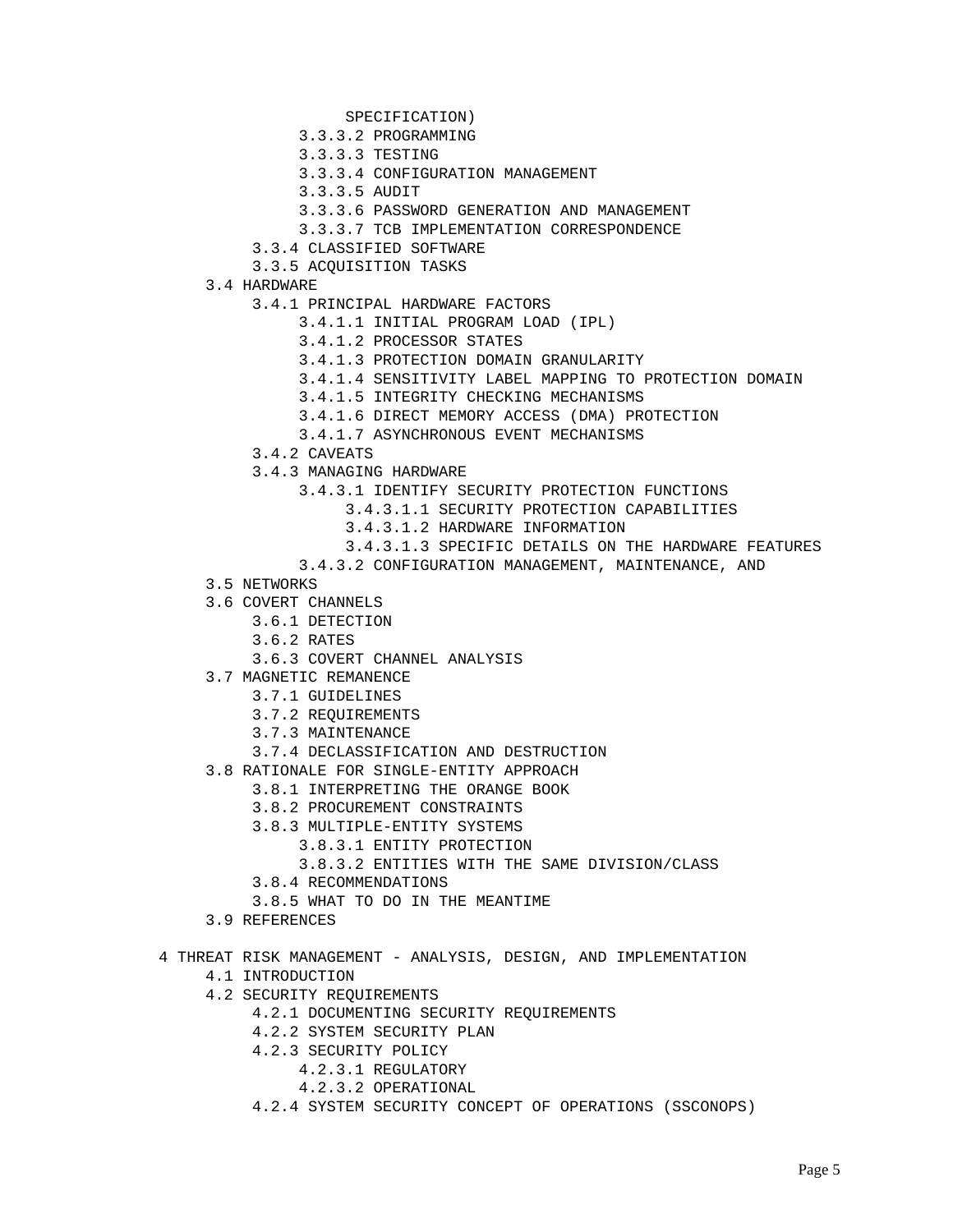4.2.5 ACQUISITION SYSTEM PROTECTION PROGRAM (ASPP) 4.3 RISK ASSESSMENT 4.3.1 RISK INDEX 4.3.1.1 DATA SENSITIVITY 4.3.1.2 USER CLEARANCE 4.3.1.3 REQUIRED TRUSTED COMPUTING BASE 4.3.2 SECURITY MODE OF OPERATION 4.3.2.1 DEDICATED SECURITY MODE 4.3.2.2 SYSTEM HIGH SECURITY MODE 4.3.2.3 PARTITIONED SECURITY MODE 4.3.2.4 MULTILEVEL SECURITY MODE 4.4 COST/BENEFIT ANALYSIS 4.4.1 PERFORMING THE ANALYSIS 4.4.2 SATISFYiNG SECURITY REQUIREMENTS 4.4.3 RELATION TO SYSTEM LEVEL ANALYSES 4.4.4 EXAMPLES OF TRADEOFFS 4.5 THREAT ASSESSMENT 4.5.1 THE SYSTEM THREAT ASSESSMENT REPORT (STAR) 4.5.2 FORWARDING THE INFORMATION 4.5.3 VALIDATION BY THE DIA 4.5.4 CLANDESTINE VULNERABILITY ANALYSIS 4.6 RISK ANALYSIS 4.6.1 DIFFICULTIES 4.6.2 PERFORMING A SUBJECTIVE ANALYSIS 4.6.3 FACTORS IN A RISK ANALYSIS METHODOLOGY 4.7 SAFEGUARD SELECTION AND IMPLEMENTATION 4.7.1 DEVELOPER RESPONSIBILITIES 4.7.2 THE DEVELOPMENT ENVIRONMENT 4.7.3 REGULATIONS THAT APPLY TO DEVELOPMENT 4.8 REFERENCES 5 SECURITY TEST AND EVALUATION 5.1 INTRODUCTION 5.2 SECURITY TEST AND EVALUATION 5.2.1 TERMS 5.2.1.1 EVALUATION 5.2.1.2 SECURITY TEST AND EVALUATION 5.2.1.3 ENDORSE 5.2.2 ST&E AND THE ACQUISITION PROCESS 5.2.3 USE OF EVALUATED PRODUCTS 5.2.4 THE EVALUATION PROCESS 5.2.4.1 THE EVALUATED PRODUCTS LIST 5.2.4.2 PRODUCT TYPES 5.2.5 TEST AND EVALUATION (T&E) AND THE LIFE-CYCLE PROCESS 5.2.5.1 DETERMINATION OF MISSION NEED 5.2.5.2 CONCEPT EXPLORATION AND DEFINITION 5.2.5.3 DEMONSTRATION AND VALIDATION 5.2.5.4 ENGINEERING AND MANUFACTURING DEVELOPMENT 5.2.5.5 PRODUCTION AND DEPLOYMENT 5.3 THE TESTING PROCESS 5.3.1 DEVELOPMENTAL TEST AND EVALUATION 5.3.1.1 QUALIFICATION TEST AND EVALUATION (QT&E) 5.3.1.2 PREPRODUCTION QUALIFICATION TEST (PPQT) 5.3.1.3 PRODUCTION QUALIFICATION TEST (PQT)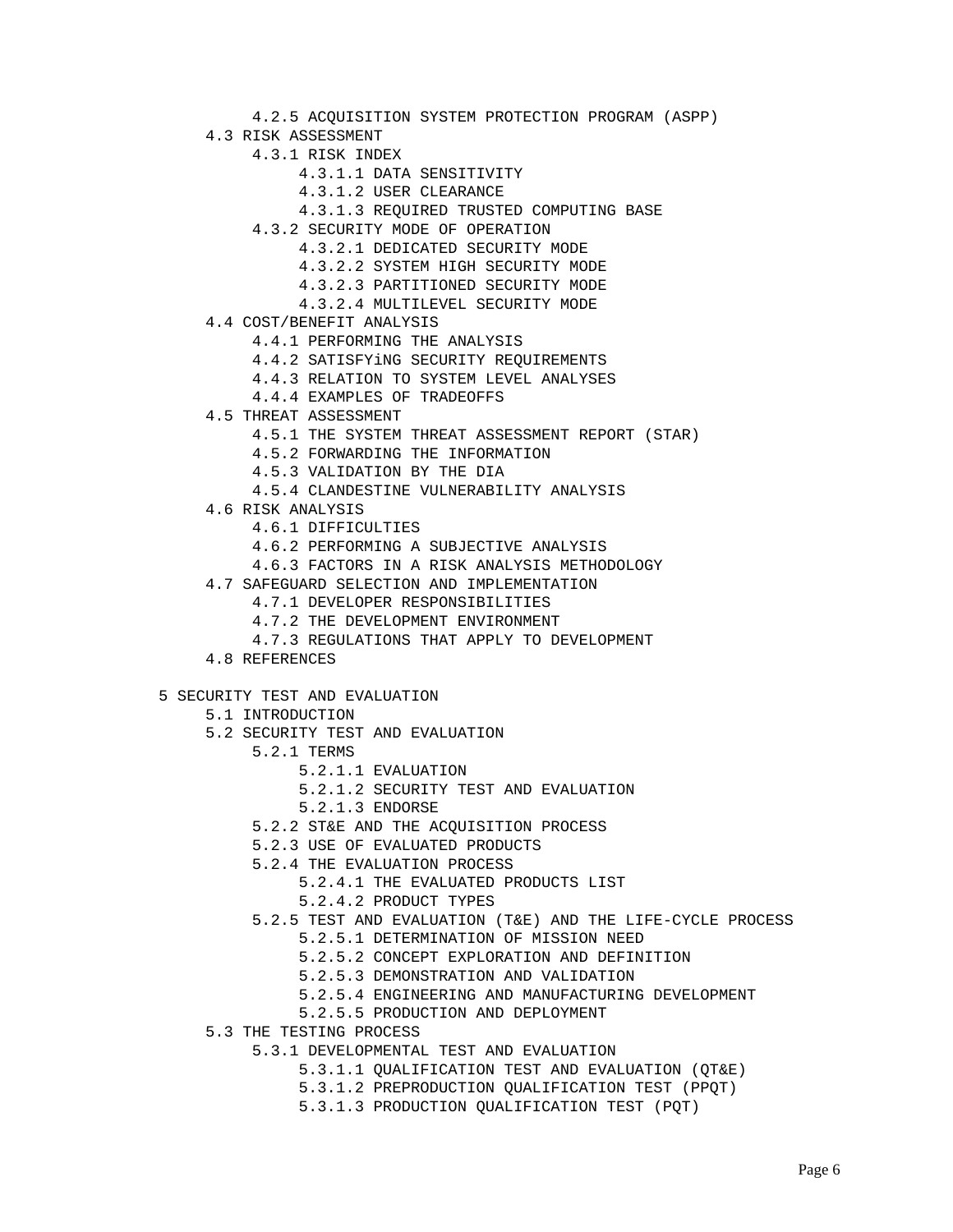5.3.2 OPERATIONAL TEST AND EVALUATION

- 5.3.2.1 INITIAL OPERATIONAL TEST AND EVALUATION (IOT&E)
- 5.3.2.2 QUALIFICATION OPERATIONAL TEST AND EVALUATION (QOT&E)
- 5.3.2.3 FOLLOW-ON OPERATIONAL TEST AND EVALUATION
- (FOT&E)
- 5.4 PLANNING AND IMPLEMENTING THE ST&E
	- 5.4.1 TEST AND EVALUATION MASTER PLAN (TEMP)
		- 5.4.2 TEST PLANS
		- 5.4.3 TEST REPORTS
- 5.5 REFERENCES
- 6 CERTIFICATION AND ACCREDITATION
	- 6.1 INTRODUCTION
	- 6.2 THE CONCEPT
		- 6.2.1 TERMS
			- 6.2.1.1 CERTIFICATION
				- 6.2.1.2 ACCREDITATION
			- 6.2.2 THE PROCESS
	- 6.3 METHODOLOGY
		- 6.3.1 TEAM APPROACH
		- 6.3.2 GOVERNMENT OR CONTRACTOR PERSONNEL
		- 6.3.3 ITERATIVE PROCESS
		- 6.3.4 STRATEGY
	- 6.4 CERTIFICATION
		- 6.4.1 KEY ELEMENTS
			- 6.4.1.1 ANALYSIS OF SECURITY FEATURES
			- 6.4.1.2 SUPPORTING DOCUMENTATION
			- 6.4.1.3 SUPPLEMENTARY DOCUMENTATION
		- 6.4.2 GOVERNMENT-CONDUCTED CERTIFICATION ACTIVITIES
			- 6.4.2.1 PLANNING
				- 6.4.2.1.1 HIGH-LEVEL REVIEWS
				- 6.4.2.1.2 PLACING BOUNDARIES ON THE EFFORT

 6.4.2.1.3 PARTITIONING THE WORK AMONG AVAILABLE ANALYSTS

- 6.4.2.1.4 SCHEDULING AND PLANNING
- 6.4.2.1.5 IDENTIFYING AREAS TO EMPHASIZE
- 6.4.2.1.6 SKETCHING OUT THE DOCUMENTATION REQUIREMENTS
- 6.4.2.1.7 ASSUMPTIONS AND CONSTRAINTS
- 6.4.2.2 DATA COLLECTION
- 6.4.2.3 CERTIFICATION EVALUATION
	- 6.4.2.3.1 SECURITY REQUIREMENTS EVALUATION
	- 6.4.2.3.2 SECURITY PROTECTION FEATURE EVALUATION
	- 6.4.2.3.3 SECURITY CONTROL IMPLEMENTATION
	- 6.4.2.3.4 METHODOLOGY REVIEW
- 6.4.2.4 REPORT OF FINDINGS
- 6.4.2.5 CLASSIFICATION OF FINDINGS
- 6.5 ACCREDITATION
	- 6.5.1 CONSIDERATIONS
		- 6.5.1.1 THE MISSION
		- 6.5.1.2 THE THREAT
		- 6.5.1.3 THE COUNTERMEASURES
		- 6.5.1.4 THE RISK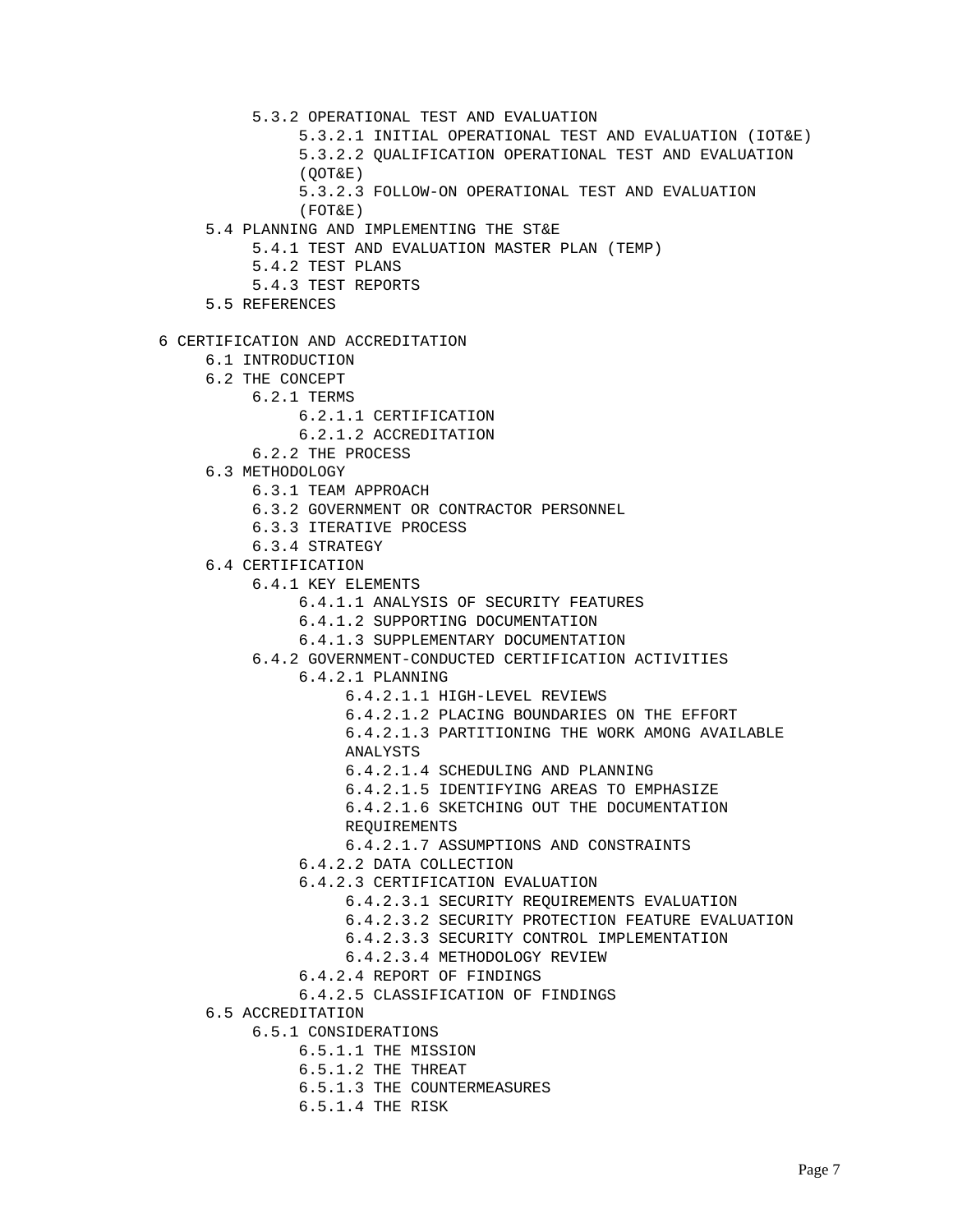6.5.1.5 THE COST 6.5.2 KEY ELEMENTS 6.5.2.1 ASSESSMENT OF RISK 6.5.2.2 SUPPORTING DOCUMENTATION 6.5.3 CONTRACTOR-PROVIDED ACCREDITATION SUPPORT 6.5.3.1 STATEMENT OF WORK TASKS 6.5.3.1.1 ACCREDITATION PLAN 6.5.3.1.2 ACCREDITATION SUPPORT 6.5.3.2 GOVERNMENT REVIEW 6.5.3.2.1 ACCREDITATION PLAN 6.5.3.2.2 ACCREDITATION SUPPORT 6.5.3.3 BRIEFING 6.5.4 GOVERNMENT-CONDUCTED ACCREDITATION ACTIVITIES 6.5.5 MANAGING PROBLEMS 6.5.5.1 THE DECISION 6.5.5.1.1 GRANT FULL OPERATIONAL AUTHORITY 6.5.5.1.2 GRANT CONDITIONAL OPERATIONAL AUTHORITY 6.5.5.1.3 GRANT LIMITED OPERATIONAL AUTHORITY 6.5.5.2 CAVEATS 6.5.5.3 PROVIDING ADDITIONAL SECURITY PROTECTION FEATURES 6.5.5.3.1 ADDING CONTROLS 6.5.5.3.2 RESTRICTING PROCESSING 6.5.5.3.3 REMOVING VULNERABLE FUNCTIONS 6.5.5.3.4 RESTRICTING USERS 6.5.5.3.5 REMOVING REMOTE ACCESS 6.6 HANDLING RESTRICTIONS AND SENSITIVITY MARKINGS 6.7 REFERENCES 7 MANAGING THE ACQUISITION OF SECURE SYTEMS 7.1 INTRODUCTION 7.2 MANAGEMENT POLICY AND OBJECTIVES 7.2.1 POLICY 7.2.2 OBJECTIVES 7.2.3 THE FUTURE 7.2.4 USER EDUCATION 7.3 PROGRAM MANAGEMENT ACTIVITIES 7.3.1 PLANNING 7.3.1.1 HOW THE PROGRAM MADE IT THIS FAR 7.3.1.2 INADEQUATE RESOURCES 7.3.1.3 HEADS-UP 7.3.2 MANAGEMENT 7.3.2.1 CONTROL MECHANISM 7.3.2.2 LIFE-CYCLE SUPPORT 7.3.3 COMMUNICATION 7.3.3.1 SECURITY MANAGEMENT 7.3.3.2 TECHNICAL REPRESENTATIVE FOR CONTRACTS 7.3.4 COORDINATION 7.3.4.1 STANDARD AUTOMATED INFORMATION SYSTEM ASSETS 7.3.4.1.1 LEAD-TIMES 7.3.4.1.2 INCREASE IN TRUSTED SYSTEMS 7.3.4.2 COORDINATION WITH NSA 7.4 PREPARING THE PROGRAM PLAN 7.4.1 ISSUES PRIOR TO PLAN PREPARATION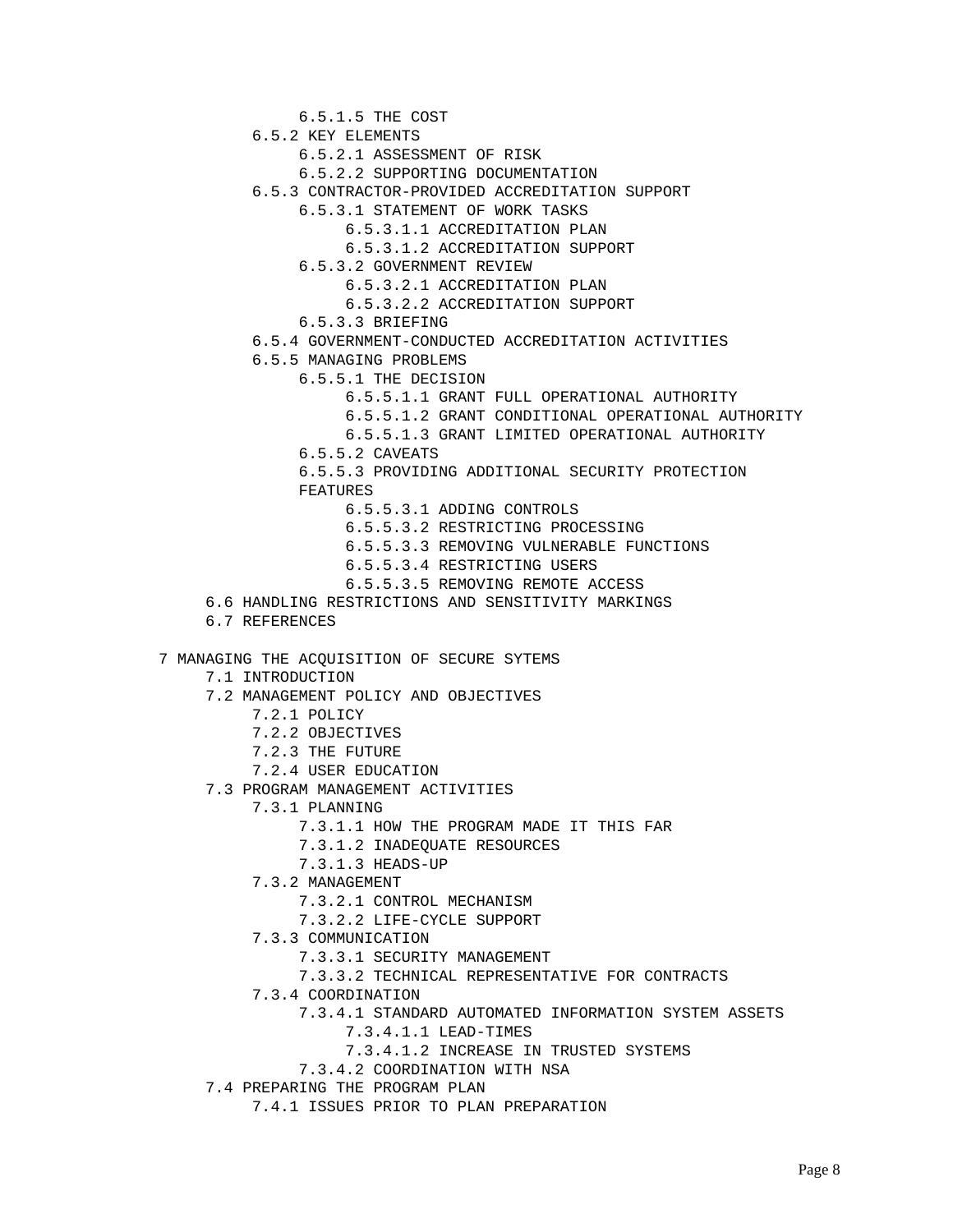7.4.1.1 LOW COST

7.4.1.1.1 HARDWARE REUSE

7.4.1.1.2 SOFTWARE REUSE

7.4.1.1.3 OTHER SOURCES

7.4.1.2 PROGRAM FUNDING PROFILE

7.4.1.3 PROGRAM STATUS REPORTING

7.4.2 PROGRAM MANAGEMENT PLAN

7.4.2.1 PROGRAM MANAGEMENT STRUCTURE

7.4.2.2 "CALL-OUT" OF SUPPORT PLANS

7.5 CONCEPT DEVELOPMENT

7.5.1 CONCEPT OF OPERATIONS

7.5.2 CONCEPT OF ENGINEERING

7.5.3 CONCEPT OF MAINTENANCE

7.5.4 CONCEPT AND SUPPORT PLANS

7.6 SUPPORT PLANS

7.6.1 SUPPORT PLANS RELATED TO THE CONCEPT OF OPERATIONS

7.6.1.1 SURVIVABILITY SUPPORT PLAN

7.6.1.2 TRAINING SUPPORT PLAN

7.6.2 SUPPORT PLANS RELATED TO THE CONCEPT OF ENGINEERING

7.6.2.1 CONTRACTING AND ACQUISITION SUPPORT PLAN

7.6.2.2 SOURCE SELECTION PLAN

7.6.2.3 CONFIGURATION MANAGEMENT PLAN (CMP)

7.6.2.4 SOFTWARE DEVELOPMENT SUPPORT PLAN

7.6.2.5 HARDWARE AND SOFTWARE TURNOVER SUPPORT PLAN

7.6.2.6 TEST AND EVALUATION MASTER PLAN (TEMP)

7.6.2.7 QUALITY ASSURANCE SUPPORT PLAN

7.6.3 SUPPORT PLANS RELATED TO THE CONCEPT OF MAINTENANCE

7.6.3.1 MAINTENANCE PLANNING `SUPPORT PLAN

7.6.3.2 SUPPLY SUPPORT PLAN

7.6.3.3 SUPPORT EQUIPMENT PLAN

7.6.3.4 TECHNICAL DATA SUPPORT PLAN

 7.6.3.5 COMPUTER RESOURCES LIFE-CYCLE MANAGEMENT PLAN (CRLCMP)

 7.6.3.6 PACKING, HANDLING, STORAGE, AND TRANSPORTATION 7.7 LIFE-CYCLE PHASES AND DATA DELIVERABLES

7.7.1 FINEST BREAKDOWN OF LIFE-CYCLE PHASES

7.7.2 GOVERNMENT/CONTRACTOR PERSONNEL MIX

7.7.3 DATA DELIVERABLES

7.7.3.1 CONCEPT AND DEFINITION PHASE

7.7.3.1.1 EARLY PLANNING DOCUMENTS

7.7.3.1.2 MORE SPECIFIC PLANS

7.7.3.1.3 EARLY WORK EFFORT

7.7.3.2 DESIGN, DEVELOPMENT, AND TEST PHASE

7.7.3.2.1 ENGINEERING SPECIFICATIONS

7.7.3.2.2 TEST DOCUMENTATION

7.7.3.2.3 OTHER TECHNICAL DOCUMENTS

7.7.3.3 OPERATION AND IMPLEMENTATION PHASE

7.7.3.3.1 USER DOCUMENTATION

7.7.3.3.2 ACCREDITATION SUPPORT

 7.7.4 USE OF DOD 5010.1 2-L ACQUISITION MANAGEMENT SYSTEM AND DATA REQUIREMENTS CONTROL LIST (AMSDL)

7.7.4.1 AMSDL ORGANIZATION

7.7.4.2 WHAT THE AMSDL DOES NOT CONTAIN

7.7.5 DELIVERABLE MEDIA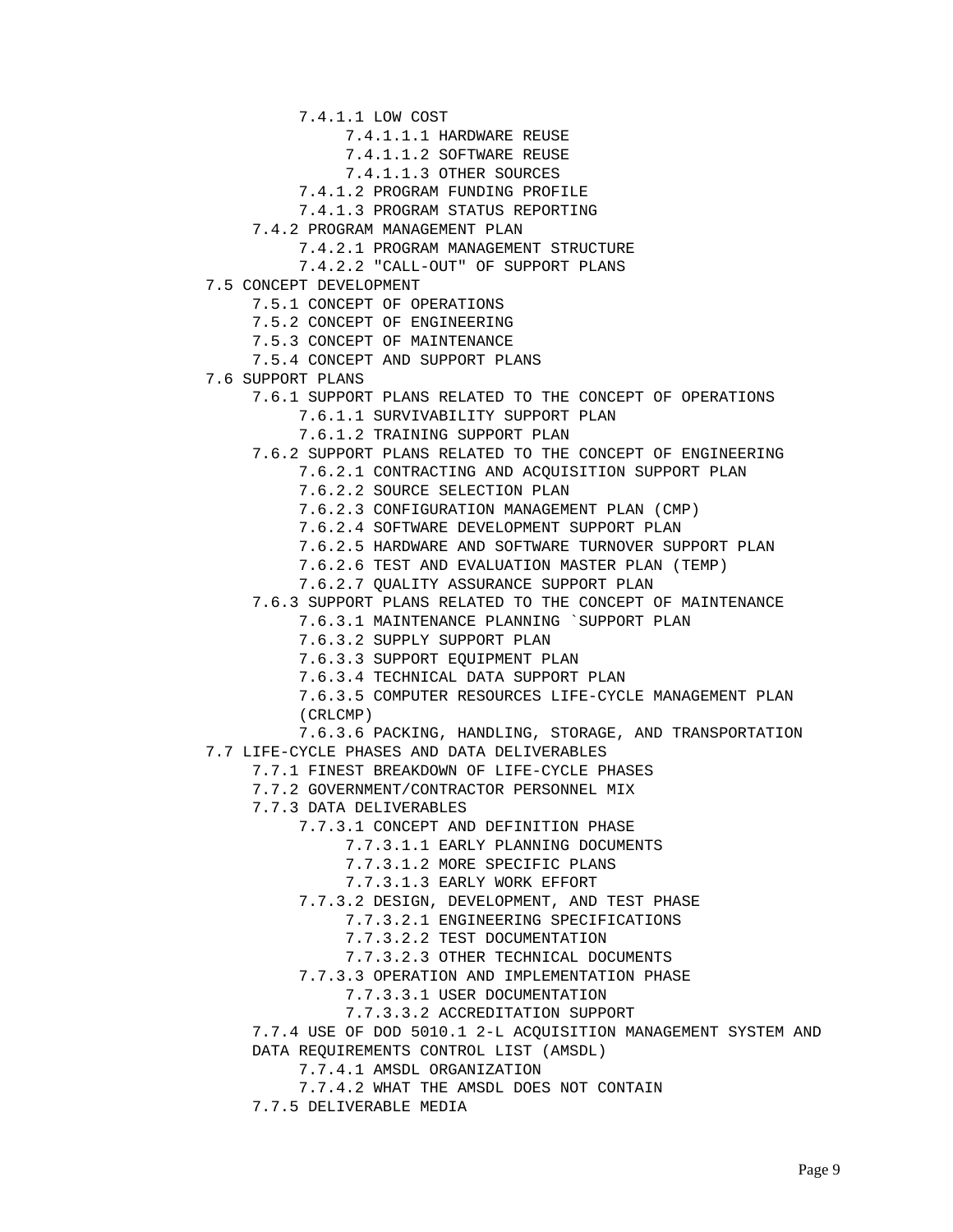- 7.8 FIELDING THE SYSTEM
	- 7.8.1 PROGRAM MANAGEMENT RESPONSIBILITY TRANSFER
	- 7.8.2 COMPLETION OF CERTIFICATION
	- 7.8.3 THE FIELDED SYSTEM
- 7.9 REFERENCES

 APPENDIX A HISTORICAL BASIS A.1 INTRODUCTION A.2 DISCUSSED IN THE ORANGE BOOK A.3 SINCE THE ORANGE BOOK APPENDIX B PLAN AND DELIVERABLE DOCUMENT SUMMARIES B.1 DOCUMENTS RELATED TO FUNCTIONAL AREAS B.1.1 PLANNING AND FINANCIAL MANAGEMENT DOCUMENTS B.1.2 PROGRAM MANAGEMENT DOCUMENTS B.1.3 MISSION USER DOCUMENTS B.1.4 CONTRACTING DOCUMENTS B.2 SUPPORT PLANS RELATED TO CONCEPTS B.2.1 SUPPORT PLANS RELATED TO THE CONCEPT OF OPERATIONS B.2.2SUPPORT PLANS RELATED TO THE CONCEPT OF ENGINEERING B.2.3 SUPPORT PLANS RELATED TO THE CONCEPT OF MAINTENANCE B.3 LIFE-CYCLE PHASES AND DATA DELIVERABLES B.3.1 CONCEPT AND DEFINITION PHASE B.3.2 DESIGN, DEVELOPMENT, AND TEST PHASE B.3.3 OPERATION AND IMPLEMENTATION PHASE (USER DOCUMENTATION) B.4 DOCUMENT SUMMARY APPENDIX C BIBLIOGRAPHY

- C.1 WORKING BIBLIOGRAPHY
- C.2 AGENCY/PROTECTION-SPECIFIC BIBLIOGRAPHY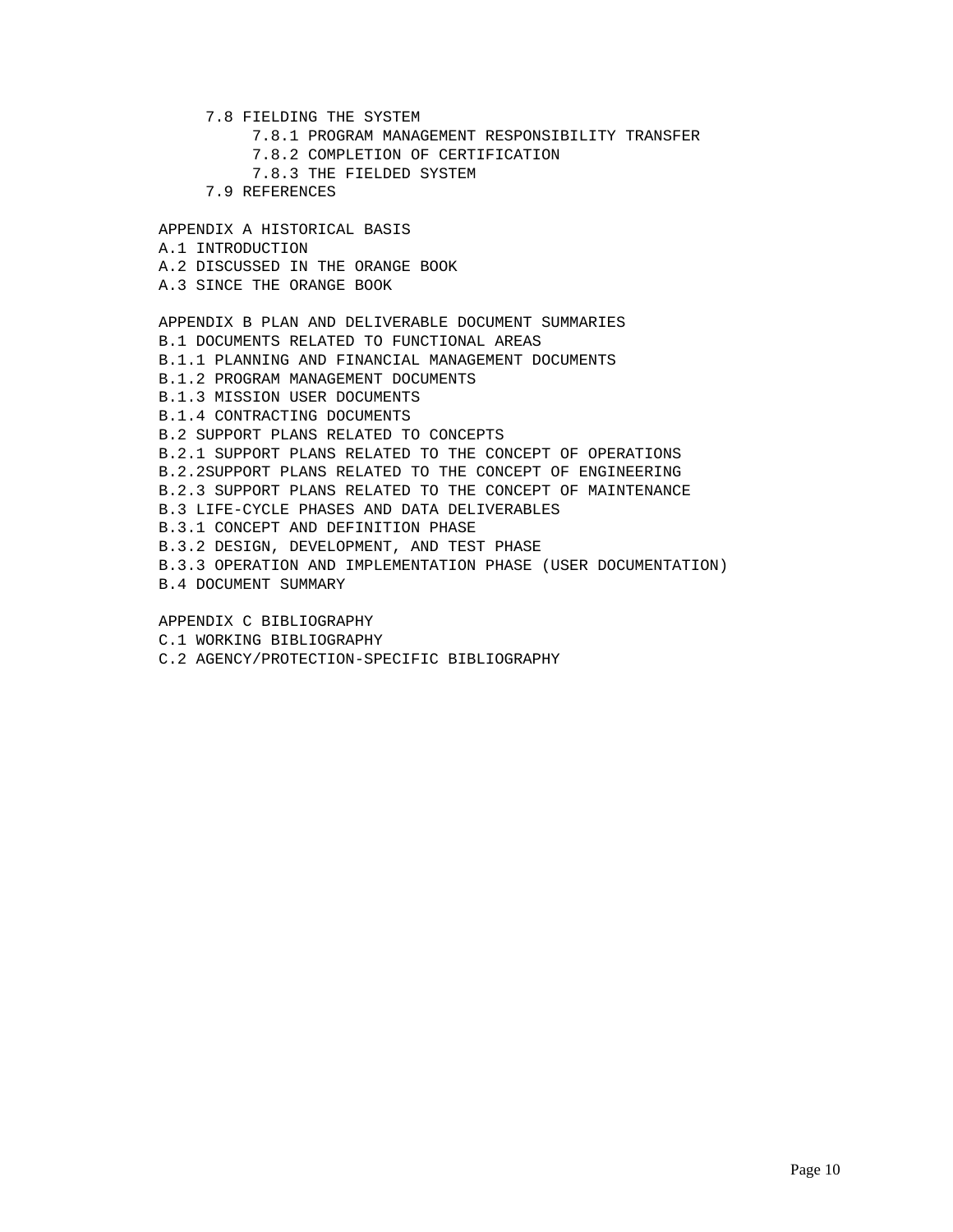NCSC-TG-024 Volume 1/4 Library No. 5-239,669 Version 1

## FOREWORD

This guideline, volume 1 of 4 in the series, "A Guide to Procurement of Trusted Systems," is written to help facilitate the acquisition of trusted computer systems in accordance with DoD 5200.28-STD, "Department of Defense Trusted Computer System Evaluation Criteria." It is designed for new or experienced automated information system developers, purchasers, or program managers who must identify and satisfy requirements associated with securityrelevant acquisitions. Information contained within this series will facilitate subsequent development of procurement guidance for the Federal Criteria. This series also includes information being developed for certification and accreditation guidance. Finally, this introductory guideline addresses both the complex acquisition process and the many regulations, standards, and criteria to be satisfied in providing a secure system.

There is a large body of national policy established in the form of regulations, directives, Presidential Executive Orders, and Office of Management and Budget (OMB) Circulars that forms the basis for procedures to handle and process Federal information, particularly classified information. These are presented and discussed in Appendix A, "Historical Basis."

The business of computers, security, and acquisitions is complex and dynamic. As the Director, National Computer Security Center, l invite your recommendations for revision to this technical guideline. Our staff will work to keep it current. However, experience of users in the field is the most important source of timely information. Please send comments and suggestions to;

National Security Agency 9800 Savage Road Fort George G. Meade, MD 20755-6000 ATTN: Standards, Criteria, and Guidelines Division

December 1992

Patrick R. Gallagher Director National computer Security Center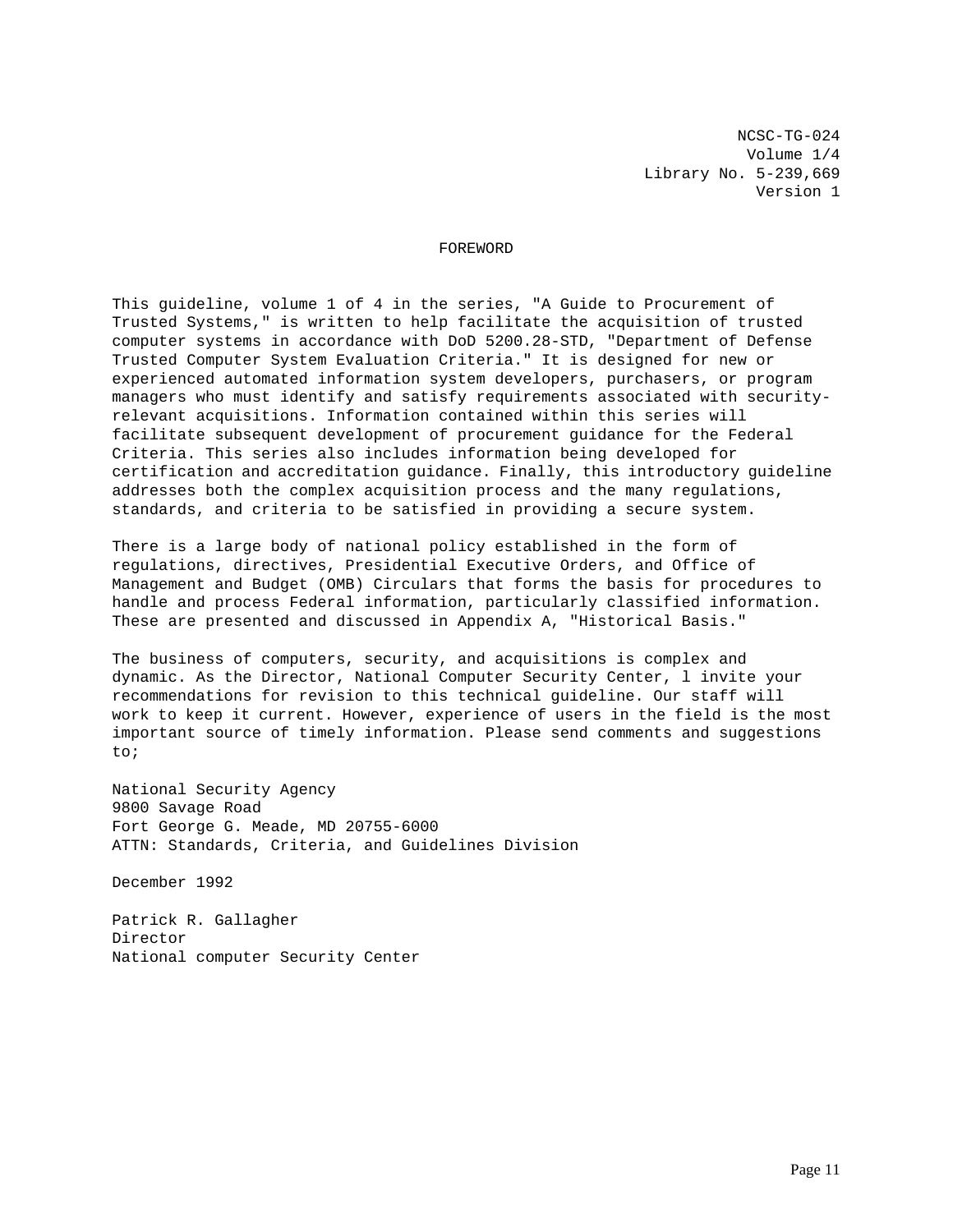## ACKNOWLEDGEMENTS

This document has been produced under the guidance of Major (USA) Melvin L. DeVilbiss, assisted by CPT (USA) Michael Gold and Mary Whittaker, from the National Security Agency. Much of this document is taken directly from "Computer Security in Acquisitions (Draft)," prepared by the Air Force Intelligence Command (AFIC), Air Force Cryptologic Support Center, Directorate of Securities (AFCSC/SR), under the direction of Captain (USAF) Bob Pierce. Initial ideas for the Air Force draft document were those of TRACOR, Inc. Interpretation and adaptation as a DoD handbook was accomplished by Howard Johnson, Information Intelligence Sciences, Inc.

The following organizations were particularly helpful in providing constructive reviews and advice: Harris, Grumman Data Systems, CTA, Inc., Seidcon, Naval Computer and Telecommunications Command, Naval Electronic Systems Security Engineering Center, U.S. Army Information Systems Engineering Command, GSA, MlTRE, Federal Emergency Management Agency, and Logicon.

Special thanks to Carol Oakes, Senior Technical Editor, MITRE, for her assistance with final editing of this guideline.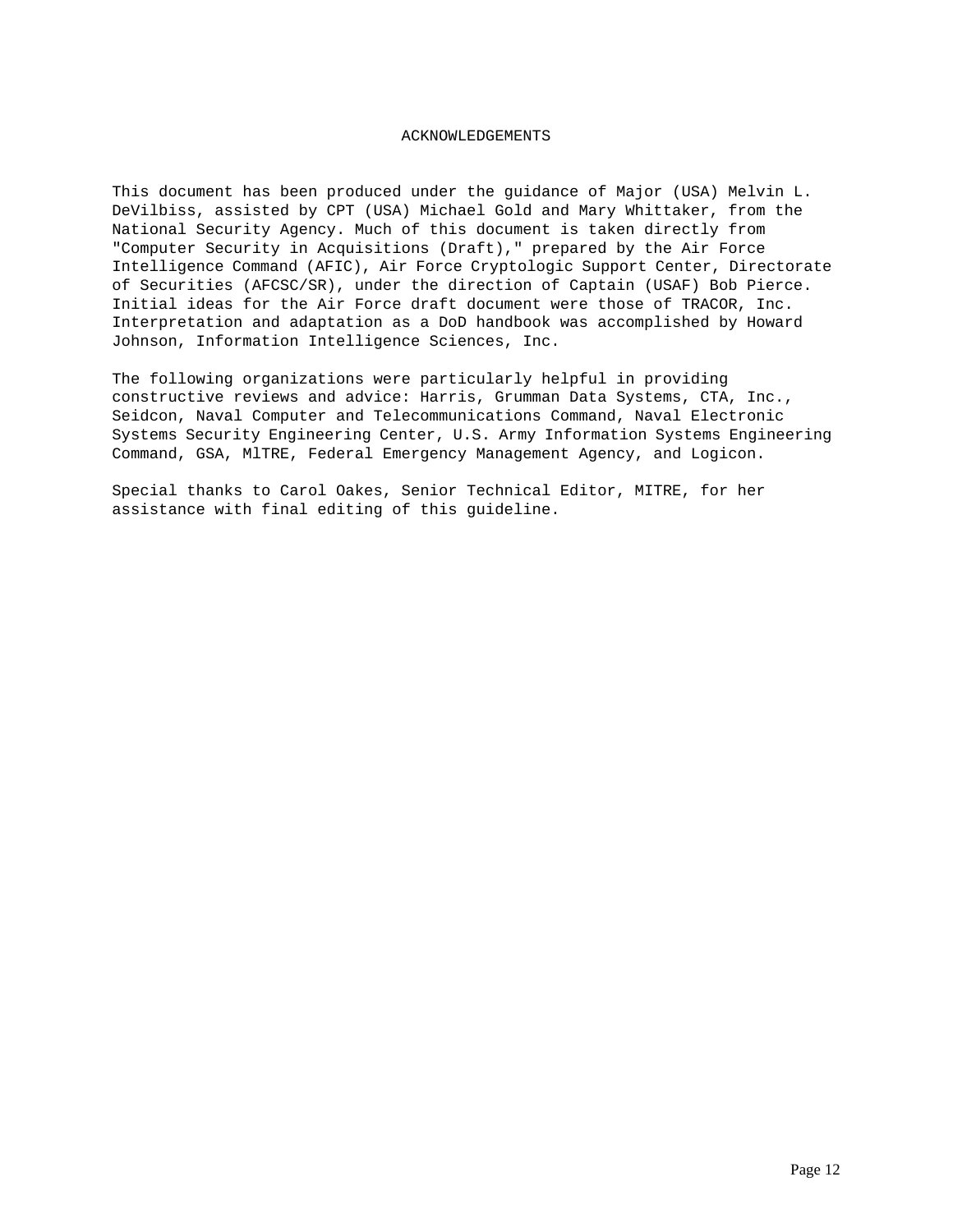LIST OF FIGURES

|  | Figure 1-1 How to Use This Guideline                               | $\mathcal{L}$ |
|--|--------------------------------------------------------------------|---------------|
|  | Figure 1-2 Layers of Regulation                                    | 3             |
|  | Figure 2-1 Key Interactions                                        | 9             |
|  | Figure 3-1 Trusted Computer System Evaluation Criteria             | 24            |
|  | Figure 3-2 Security Protection in the Software Development Process | 31            |
|  | Figure 6-1 Certification and Accreditation Processes               | 65            |
|  | Figure 7-1 Acquisition Milestones and Phases                       | 88            |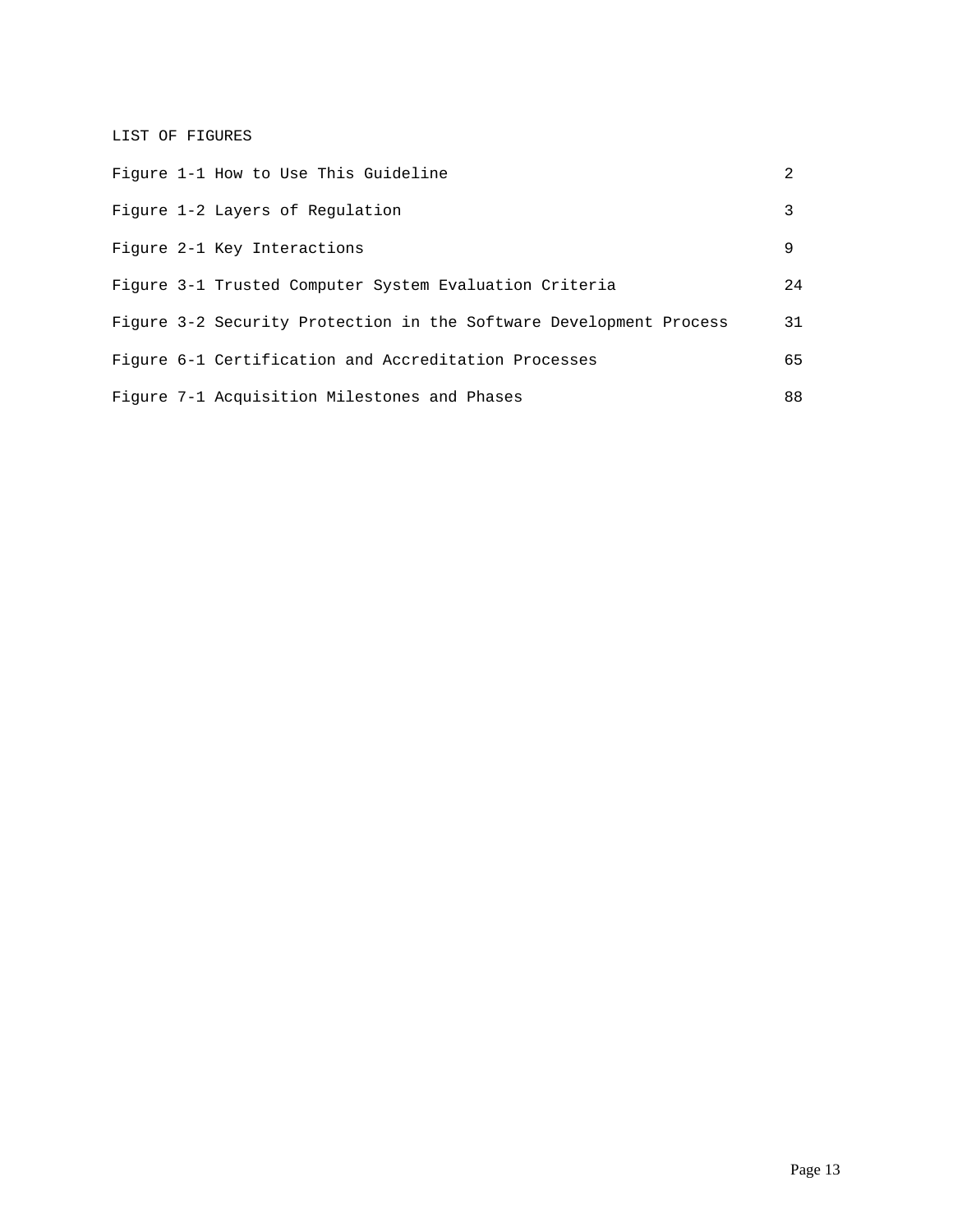LIST OF TABLES

|  | Table 1-1 Procurement Guideline Series                        | $\mathbf{1}$ |
|--|---------------------------------------------------------------|--------------|
|  | Table 1-2 Guideline Overview                                  | 4            |
|  | Table 2-1 RFP Organization                                    | 18           |
|  | Table 3-1 Division D, Minimal Protection                      | 24           |
|  | Table 3-2 Division C, Discretionary Protection                | 25           |
|  | Table 3-3 Division B, Mandatory Protection                    | 25           |
|  | Table 3-4 Division A, Verified Protection                     | 26           |
|  | Table 4-1 Security Modes and Minimum Division/Class           | 45           |
|  | Table 4-2 Input to the System Threat Assessment Report (STAR) | 48           |
|  | Table 4-3 Suggested Changes and Additions to the DoD 5000.2-M |              |
|  | STAR Guidance to Adapt to AISs                                | 49           |
|  | Table 5-1 DT&E Objectives                                     | 56           |
|  | Table 5-2 OT&E Objectives                                     | 57           |
|  | Table 5-3 Desired MOE/MOP Characteristics                     | 59           |
|  | Table 6-1 Risk Management Activity                            | 64           |
|  | Table 6-2 Supporting Documentation                            | 67           |
|  | Table 6-3 Supplementary Documentation                         | 68           |
|  | Table 6-4 Data Collection Sources                             | 70           |
|  | Table 6-5 Accreditation Supporting Documentation              | 73           |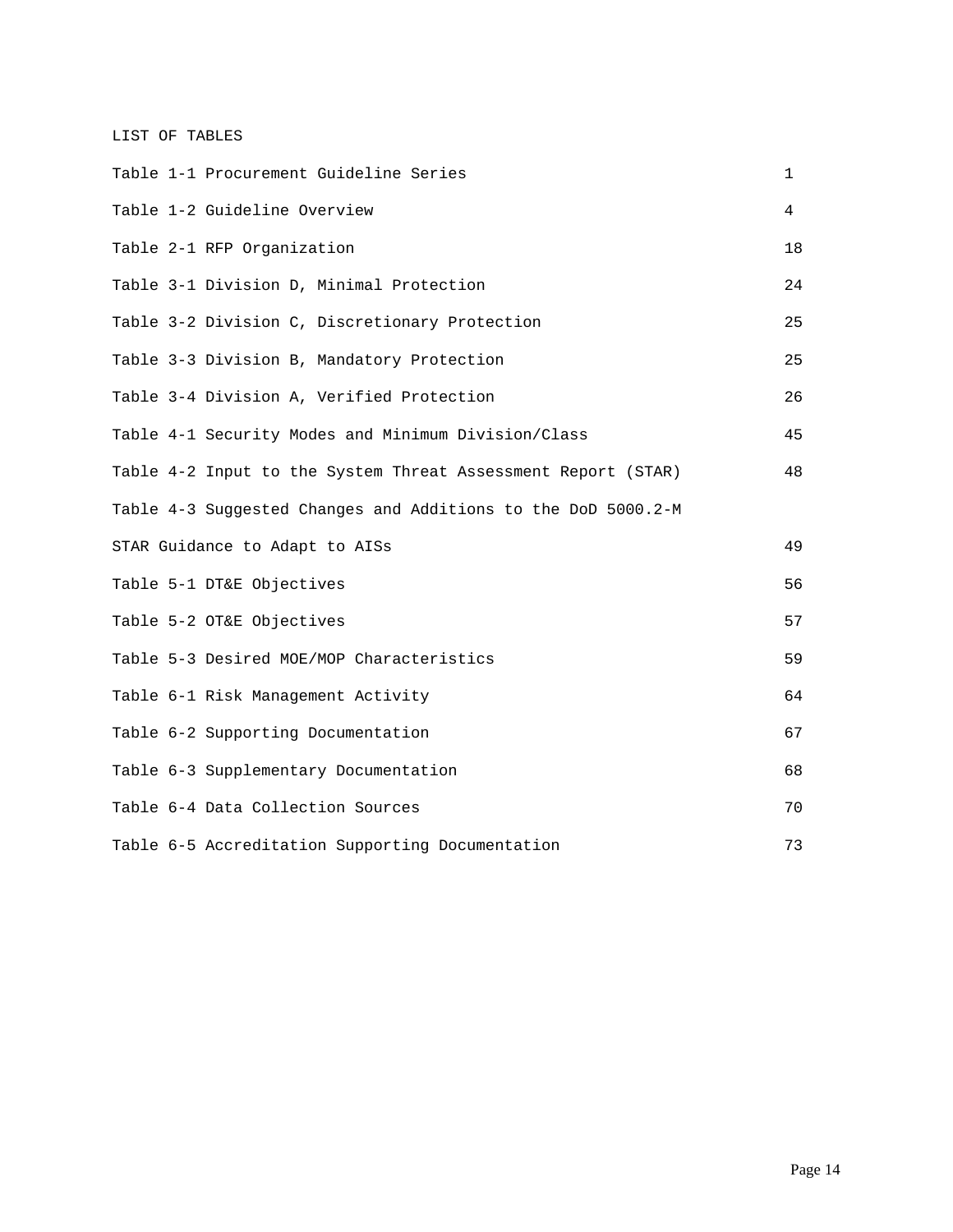#### 1 GENERAL INFORMATION

#### 1.1 INTRODUCTION

This document is a guideline designed for those who must identify and satisfy deliverable data requirements associated with security-relevant acquisitions of trusted, stand-alone systems. It identifies what must be complied with, what must be read, what must be written, and what others must be instructed to write. The detailed acquisition process, coupled with the technical complexity of computers, security, and contracting, represents an unsolvable mystery for many. The goal of this document is to help clarify the complex issues.

The National Security Agency (NSA) wants to clarify the computer security aspects of the Department of Defense (DoD) Automated Information System (AIS) acquisition process. Therefore, it is producing the guideline series (shown in Table 1-1), of which this document is the first.

Table 1-1 Procurement Guideline Series

 An Introduction to Procurement Initiators on Computer Security Requirements (December 1992)

 Language for RFP Specifications and Statements of Work - An Aid to Procurement Initiators (To be published in 1993)

 Computer Security Contract Data Requirements List and Data Item Description Tutorial (To be published in 1993)

 Row to Evaluate a Bidder's Proposal Document - An Aid to Procurement Initiators and Contractors (To be published in 1993

### 1.2 DEFINITION OF TERMS

National Computer Security Center (NCSC)-TG-004, "Glossary of Computer Security Terms," defines security terms used in this publication. DoD Instruction 5000.2, "Defense Acquisition Management Policies and Procedures," defines acquisition terms. DoD Instruction 5000.33, "Uniform Budget/Cost Terms and Definitions," defines budget terms.

### 1.3 APPLICABILITY

This guideline is for use by all DoD agencies. It applies to AlS developers purchasers, or program managers who deliver systems to customers. It specifically supports acquisitions of systems from commercial-off-the-shelf (COTS) products on the Evaluated Products List (EPL).

## 1.4 PURPOSE

Figure 1-1 shows how to use this document. The purpose of this document is to provide the Program Manager and the Security Manager a guide to the activities and the documentation in an acquisition of a secure system. This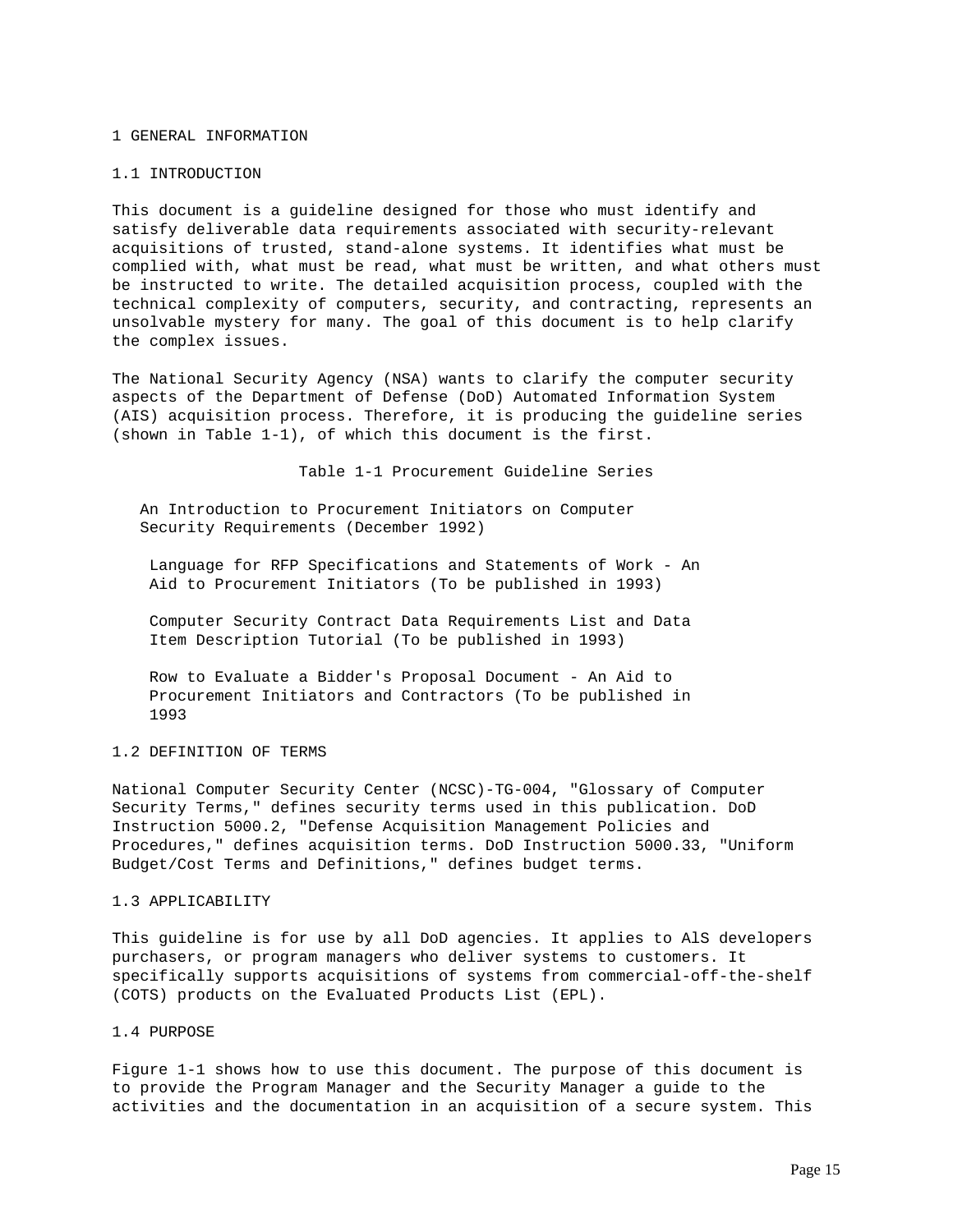document will help those responsible to develop plans and procedures for acquisition of trusted, stand-alone systems. Specifically, it will help identify security-relevant data to be delivered by a contractor.

| Chapter Titles              | Who They Should Help               |
|-----------------------------|------------------------------------|
| General Information         | Introduction to Acquisition        |
| The Acquisition Process     | (e.g., for security specialist)    |
| Computer Security           |                                    |
| Threat Risk Mgmt.           | Introduction to Security           |
| Security Test & Eval.       | (e.g., for acquisition specialist) |
| Certification &             |                                    |
| Accreditation               |                                    |
|                             | Guidance for Acquisition           |
| Managing the Acquisition of | of a Secure System                 |
| Secure Systems              | (e.g., for program and security    |
|                             | managers)                          |

Figure 1-1 How to Use This Guideline

The second in this series of documents provides a way to specify security requirements accurately in a standardized way, while complying with current acquisition regulations. The Government decides the split of responsibility between the Government and the Contractor. Once documents the contractor is required to write have been identified, a Data Item Description (DID) can be chosen from the third document in this series. If a document is not available, the third document will also help tailor an existing DID to create the desired DID. The fourth document in this series provides a guide to evaluate contractor proposals addressing computer security (COMPUSEC). The fourth guideline is intended for the procurement initiator, but will also be helpful to the contractor preparing his/her proposal.

## 1.4.1 ASSUMPTIONS

Most users will be building a Request for Proposal (RFP) and therefore will need to develop deliverable data packages. The security functional requirements must have been previously established.

## 1.4.2 ACQUISITION MANAGEMENT OFFICE

The people reading this document will most likely be assigned to a Program Management Office (PMO) or System Program Office (SPO). These organizational elements are responsible for managing acquisition activities. The PMO/SPO could be a several hundred person organization, or it could be just one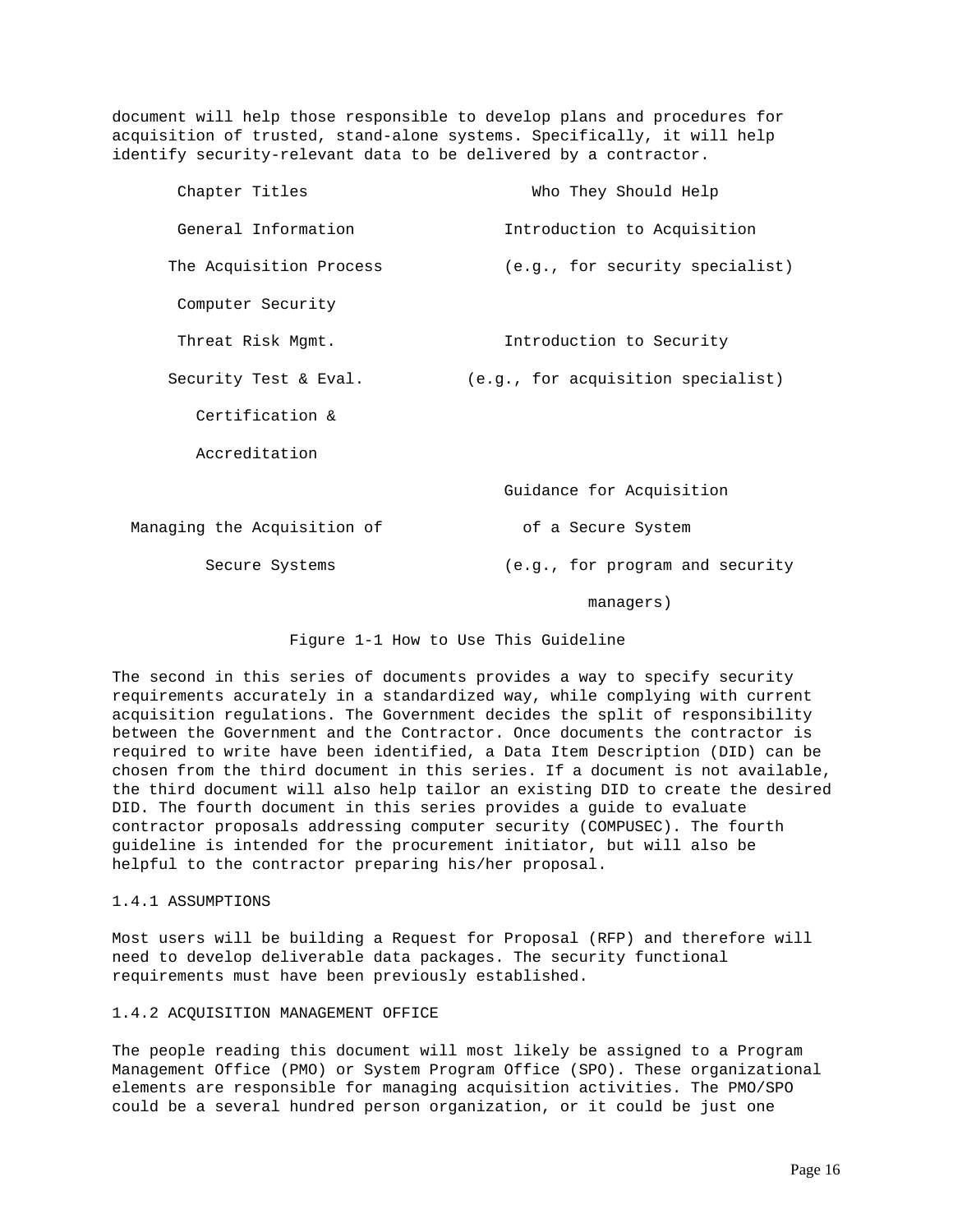person. In either case, the principles and concepts are basically the same; only the scale might change.

#### 1.5 SCOPE

This set of four acquisition documents does not address the complex acquisition of multiple security entity systems. The reason is that the DoD policy has not been finalized that addresses systems with combinations of EPL products and "built and certified" system entities, perhaps using different division/class criteria as requirements from DoD 5200.28-STD. Strong motivation exists to resolve the problem with an NSA-evaluated product on the EPL. Because this resolution cannot be guaranteed, these acquisition documents must deal with a single-system entity (called "the product" or "the system"). In this context, little difference exists between the terms "computer system" and "automated information system," both used here. Section 3.8, "Rationale for Single Entity Approach," presents the rationale for this approach. Chapter 5 addresses use of the EPL.

# 1.6 REGULATORY HIERARCHY

Regulations may be written for a major system acquisition, an AlS, a computer system, or only the software in a computer system. These entities must be thought of as a nested hierarchy. If the scope is a computer system, for example, then AS and major system regulations also apply. A similar situation exists in security. Regulations deal with information system security (INFOSEC), AlS security, and COMPUSEC. These entities are nested when applied to applications. Considering the system hierarchy and the security hierarchy, a situation exists that is illustrated in Figure 1-2. Thus, requirements for a COMPUSEC acquisition must consider, for example, DoD Instruction 5000.2, DoD 5200.1-R, DoD Directive 5200.28, Figure 1-2 Layers of Regulation DoD-STD-21 67A, and DoD 5200.28-STD.

### 1.7 OVERVIEW OF THE GUIDELINE

This guideline has seven chapters, and three appendices. Each chapter contains pertinent references. The text focuses on the chapter's subject, incorporating both acquisition and security. Note that Chapter 2 primarily addresses the acquisition process, although it is sometimes placed in the context of security. Chapters 3 through 6 emphasize security, especially in Chapter 3, which addresses security functionality. The two topics finally merge in Chapter 7. Table 1-2 identifies chapters and objectives.

Table 1-2 Guideline Overview

Chapter l General Information - Introduces the guideline.

Chapter 2 The Acquisition Process - Provides an overview of the acquisition process. Identifies the major elements of financial management. It also briefly describes the most important documents to be referenced, produced, or requested when working on a security-related acquisition.

Chapter 3 Computer Security - Provides insight to trusted computing bases (TCBs) and other trusted protection. Discusses the various TCB divisions/ classes and security policy.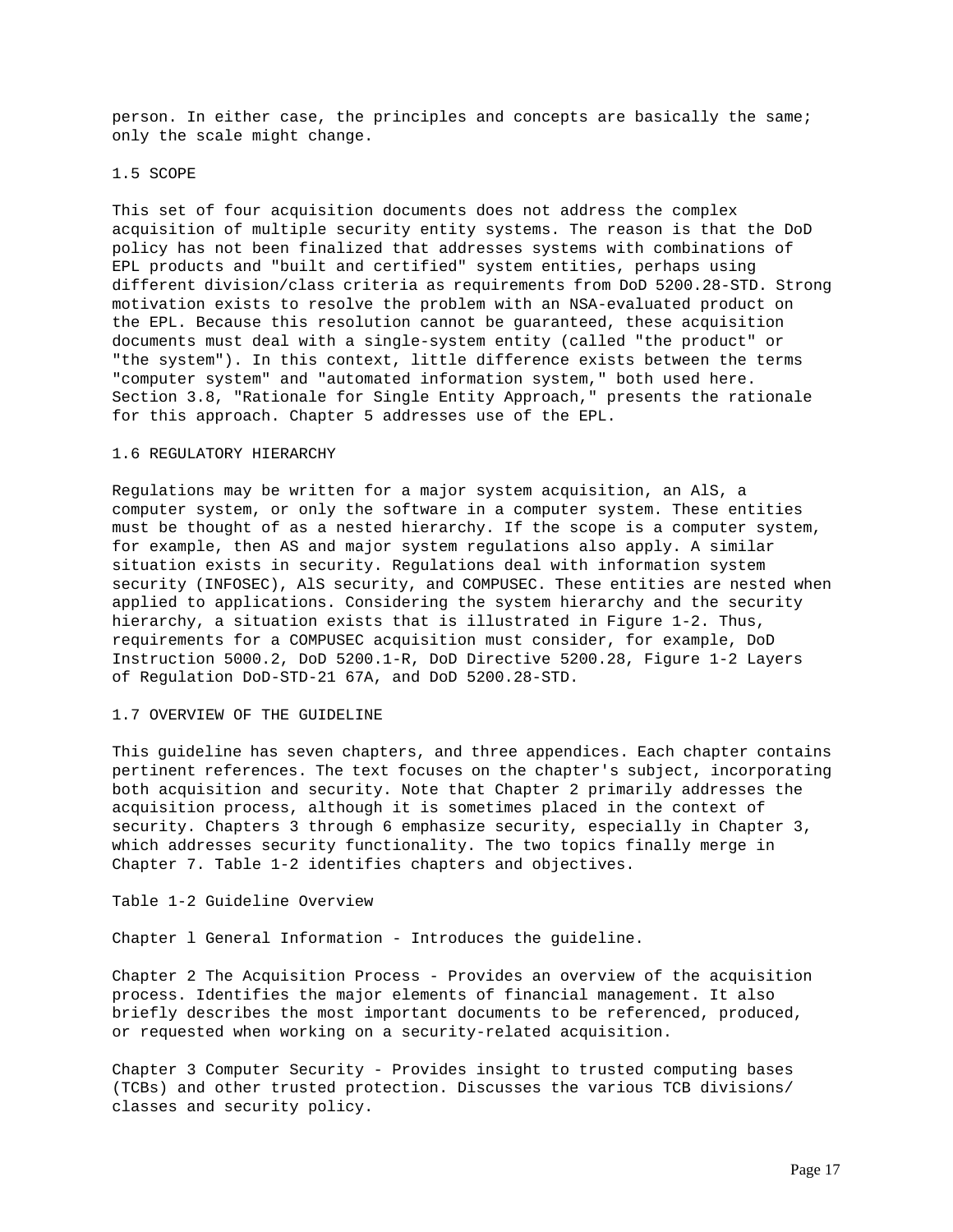Chapter 4 Threat Risk Management - Analysis, Design, and Implementation - Discusses the key aspects of risk management. Addresses the areas of sensitivity levels, risk assessment, risk analysis, and cost benefit analysis.

Chapter 5 Security Test and Evaluation - Addresses the full range of ST&E, single product evaluation, project inception, and system implementation. Also presents a simplified approach to generating contractor test plans.

Chapter 6 Certification and Accreditation - Covers the certification and accreditation processes. It also provides a useful list of documents required for a complete certification or accreditation package.

Chapter 7 Managing the Acquisition of Secure Systems - Discusses the management policy and objectives. Identifies how to prepare plans and concepts. Provides an overview of all security activities associated with the life-cycle process.

# 1.8 HOW TO GET HELP

This document will not answer all the questions or solve all of the problems encountered in an acquisition. Other sources follow.

### 1.8.1 REFERENCE SOURCES

Each chapter lists the most important references for the chapter's subject matter. Having a personal, current copy of many of the references is important. The documents will be referred to often. The "must have" list, referenced below in the last section of this chapter, is a good place to start.

## 1.8.2 MAJOR AGENCY OR ORGANIZATION COUNTERPARTS

Every major agency or organization has several offices that can be of assistance:

a. Each organization usually has a security focal point. Some offices specialize in most aspects of COMPUSEC. Start with a phone call to the Director's office and ask for a directory or a list of offices with names and phone numbers.

b. The investigative organization (e.g., security police) sometimes has experts in applicable areas.

c. Each organization normally has a contracting staff and a planning and budget management staff with expertise in the acquisition process.

d. The user should have a point of contact for the system or project.

1.8.3 SENSITIVE COMPARTMENTED INFORMATION (SCI)

When SCI information is involved, consult the supporting Special Security Officer (SSO) or Intelligence Staff Officer (ISO) within the organization with whom the responsibility has been delegated.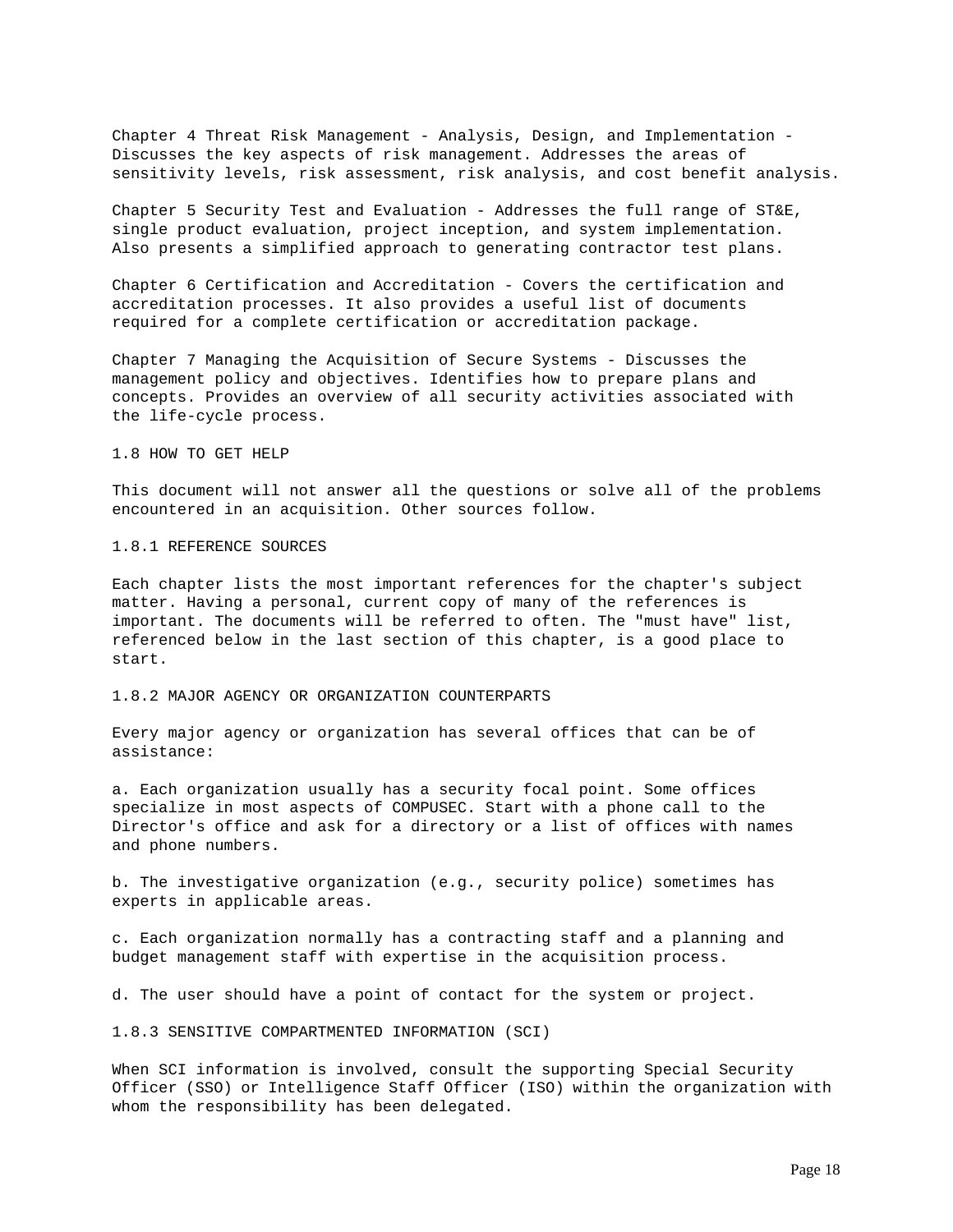#### 1.8.3.1 SCI REQUIREMENTS

The SSO can assist with the special clearances, handling, storage, marking, and other details required for SCI. The SSO should know how to meet Director of Central Intelligence (DCID) 1/16, "Security Policy for Uniform Protection of Intelligence Processed in Automated Information Systems and Networks," and Defense Intelligence Agency (DIAM) 50-4 "Security of Compartmented Computer Operations."

#### 1.8.3.2 THREAT SUMMARY

The SS0 will be able to assist in requesting an "intelligence community" threat summary related to an individual project. See Chapter 4, "Threat Risk Management," for more on this subject.

## 1.8.4 OTHER PROGRAM OFFICES

Other PMOs or SPOs are lucrative information sources. Contact the program offices for information on how they have handled similar requirements

## 1.8.5 NSA

If additional help is still needed, call or write NSA (at the address shown in the Foreword page of this guideline). This organization can usually put you in contact with the right person and get you back on track.

#### 1.9 REQUIRED DOCUMENTS

Very few PMOs or SPOs have a complete suite of reference material. There are, however, a few "must have" documents for all program offices. This document listing will help those new to acquisition, who are working on computer security in an acquisition environment. Appendix A contains a more complete list of historical documents. Working and agency/protectionspecific bibliographies are provided in Appendix C at the end of this document.

a. DoD 5200.1-R, "Information Security Program Regulation" - This document is the basic DoD information security regulation, authorized by DoD Directive 5200.1.

b. DoD Directive 5200.28, "Security Requirements for Automated Information Systems (AISs)" - This document is the overall security policy document for DoD AlSs that process Classified, sensitive unclassified, or unclassified information, with the exception of certain standalone and embedded computers.

c. DoD 5200.28-STD, "Department of Defense Trusted Computer System Evaluation Criteria" - This document categorizes AISs into hierarchical classes based on evaluation of their security features and assurance for believing the security functionality has been achieved. It is often used to help state the security requirements for any ASs to guarantee satisfaction of a certain minimum risk level.

d. NCSC-TG-005, "Trusted Network Interpretation of the Trusted Computer System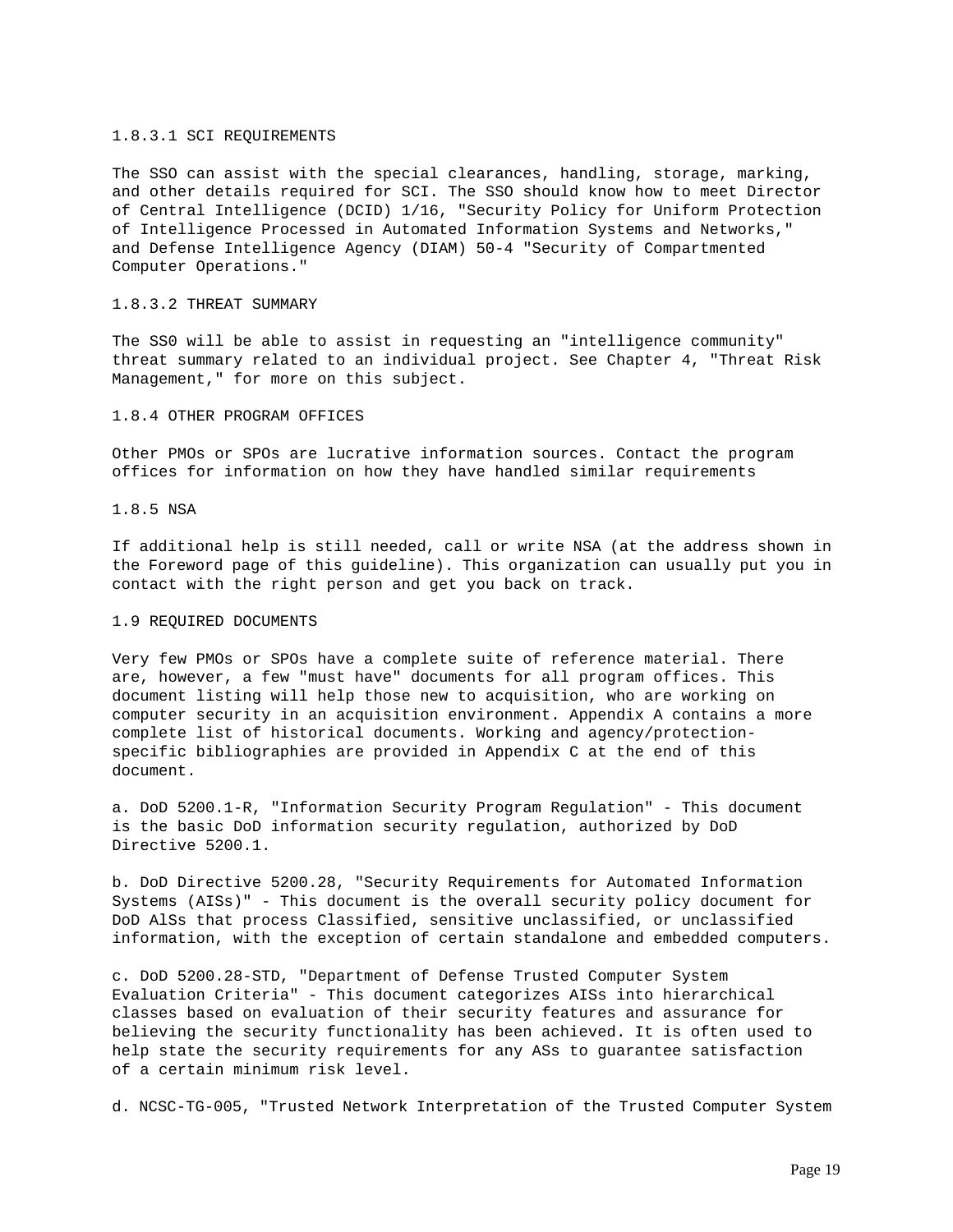Evaluation Criteria" - This document, also called the "TNI," interprets the DoD 5200.28-STD for networks.

e. NCSC-TG-009, "Computer Security Subsystem Interpretation" - This interpretation of DoD 5200.28-STD is used when a subsystem is to be added to a protected AIS to enhance its security. This document is useful in identifying subsystem security requirements.

f. NCSC-TG-024, Version-1 Vol. 1/4, "A Guide to Procurement of Trusted Systems: An Introduction to Procurement Initiators on Computer Security Requirements," (this guideline) Vol. 2/4, "A Guide to Procurement of Trusted Systems: Language for RFP Specifications and Statements of Work - An Aid to Procurement lnitiators," (draft)

Vol. 3/4, "A Guide to Procurement of Trusted Systems: Computer Security Contract Data Requirements List and Data Item Description Tutorial," (draft)

Vol. 4/4, "A Guide to Procurement of Trusted Systems: How to Evaluate a Bidder's Proposal Document - An Aid to Procurement lnitiators and Contractors," (draft)

g. DoD Directive 7920.1, "Life Cycle Management of Automated Information Systems (AIS)" - This document defines life-cycle phases and policy for AISs.

h. DOD Directive 5000.1, "Defense Acquisition" - This directive provides policy and an overview for integrating the efforts and products of 1) requirements generation, 2) acquisition management, and 3) planning, programming, and budgeting systems.

i. DoD Instruction 5000.2, "Defense Acquisition Management Policies and Procedures" - This instruction implements the regulations of DoD Directive 5000.1 and contains DoD acquisition management policies and procedures, replacing many past regulatory documents.

j. DoD Manual 5000.2-M, "Defense Acquisition Management Documentation and Reports" - This manual contains procedures and formats to be used to prepare various milestone documents and periodic status reports.

k. DoD-STD-2167A, "Defense System Software Development" - This software development regulation establishes requirements to be applied during acquisition, development or support of software standards.

i. DoD 7935-A STD, "ADS Documentation Standard" - This standard provides guidelines for the development and revision of documents for an automated information system.

m. "Model Framework for Management Control Over Automated Information Systems," President's Council on Management Improvement and the President's Council on Integrity and Efficiency, 1988 - This report identifies 55 requirements Federal managers should follow. This list is derived from the Financial Integrity Act of 1982, the Privacy Act of 1974, OMB Circulars A-I 23, A-I 27, and A-I 30.

n. "Information Systems Security Products and Services Catalogue," prepared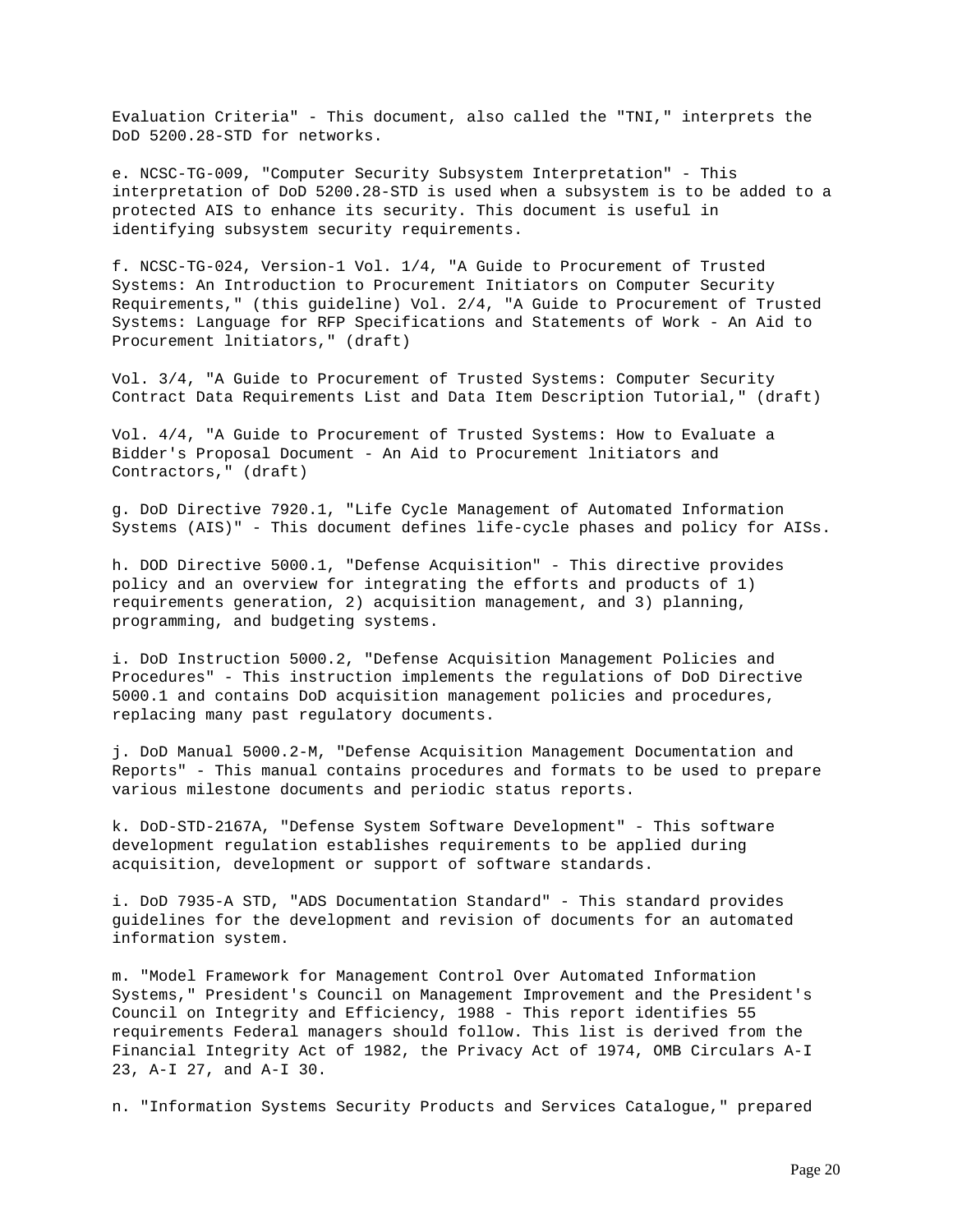by the National Security Agency - Complete editions are printed in January and July. Changed chapters from the basic document are reprinted as a supplement in April and October. A large part of Chapter 4, in this catalogue, contains the Evaluated Products List for Trusted Computer Systems. Many trusted system requirements can be effectively met, using existing evaluated products from this source document.

o. "Federal Acquisition Regulation" (FAR) and "DoD FAR Supplement."

p. Federal Information Processing Standard (FIPS) Publication (PUB) 73, "Guidelines for Security of Computer Applications," United States (U.S.) Department of Commerce, National Bureau (NBS) - Planning, development and operations of Federal computing applications requires protection because of the nature of the data or the risk and magnitude of loss or harm. This document addresses risk analysis, objective and vulnerability specifications, management of programming trusted computing systems, and contingency planning.

q. "Federal Information Resources Management Regulation," (FIRMR) General Services Administration (41 CFR 201).

2 THE ACQUISITION PROCESS

## 2.1 INTRODUCTION

DoD acquisitions are worth billions of dollars each year. Nearly 98 percent of these acquisitions are small contracting efforts worth less than \$25,000. That accounts for only 20 percent of DoD's procurement dollars. The other two percent of DoD's contract actions (those over \$25,000) account for 80 percent of the dollars. The large dollar contracts bring with them a large number of people and requirements that the program manager must deal with efficiently and effectively. This chapter provides a brief overview of the acquisition process and the environment one can expect to encounter. It provides information on financial management concepts. It also introduces the major documents to be prepared during acquisition.

# 2.2 ACQUISITION PARTICIPANTS

DoD Directive 5000.1, Part 2, discusses three separate decision making support systems: Planning, Programming and Budgeting (PPBS); Requirements Generation; and Acquisition Management. (See Figure 2-1, taken from that directive.)

| Requirements<br>Generation<br>System | Very Broad<br>Needs     | Performance<br>Objectives | Requirements  |        |
|--------------------------------------|-------------------------|---------------------------|---------------|--------|
|                                      | Studies                 | Prototyping               | Design & Test | Ρ      |
|                                      |                         |                           |               | R      |
| Acquisition<br>Management            | Alternative<br>Concepts | Concept<br>Selection      | Stable Design | O<br>D |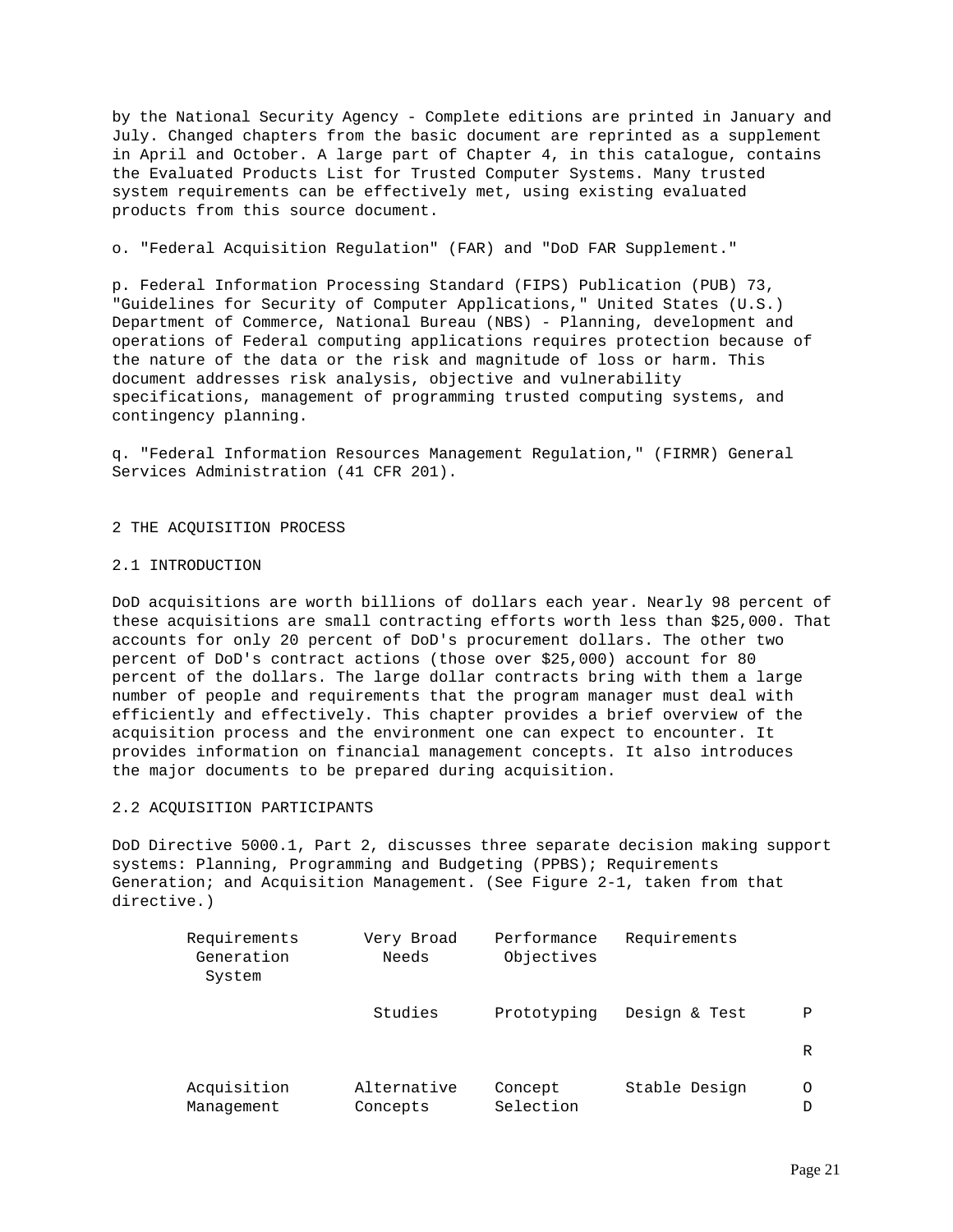System U

|  |  | Resource Requirements & Constraints |  |  |  |
|--|--|-------------------------------------|--|--|--|
|--|--|-------------------------------------|--|--|--|

| Programming           | Affordability Affordability Firm Unit | O |
|-----------------------|---------------------------------------|---|
| & Budgeting<br>System | Constraints<br>Goals<br>Costs         | N |

**TECHNICAL CONSTRUCTION CONTROL** 

## Figure 2-1 Key Interactions

## 2.2.1 PLANNING, PROGRAMMING AND BUDGETING

PPBS is supported by three operational functions: 1) the Action Officer (AO) is the primary advocate of a particular program. He/she develops a Program Decision Package (PDP) and presents it to senior management. 2) The Program Element Monitor (PEM) is the functional staff advocate. The PEM guides and monitors PDPs through the PPBS process. When a PDP is approved, the PEM monitors and briefs its progress (e.g., quarterly). The AO needs to stay in contact with the PEM to ensure the latest information is available. 3) The Resource Advisor (RA) is the person in the SPO or PMO who monitors the use of resources on a day-to-day basis, helps develop fund targets, and prepares the annual budget submission.

## 2.2.2 REQUIREMENTS GENERATION

The mission users are present in all acquisitions. They generate mission requirements and ultimately receive and use the item or services acquired. The user function may be represented by a functional area expert, a major organization (e.g., agency), or even a special office. The user sometimes maintains a liaison in the Program Office.

# 2.2.3 ACQUISITION MANAGEMENT

This function can be further divided into Program Management and Contract Management. 1) The program management function could have any of several names - PMO, SPO, or Program Office. In a large acquisition, the program management function is a separate organization staffed with specialists who are tasked to conduct the acquisition. In a small acquisition, it could be one person. 2) A contracting function is present in all acquisitions and usually includes a Contracting Officer and a Buyer. The contracting function may be located within the program management organization or within a special contracting activity. The Contracting Officer is the  $\sim$  person authorized to obligate the Government (i.e., negotiate, modify, and sign contracts). It is important to seek the Contracting Officer's advice and assistance early to avoid later problems.

## 2.3 FINANCIAL MANAGEMENT

A structured process of identifying financial requirements, obtaining funds, and allocating them to competing programs (so top priorities are satisfied) is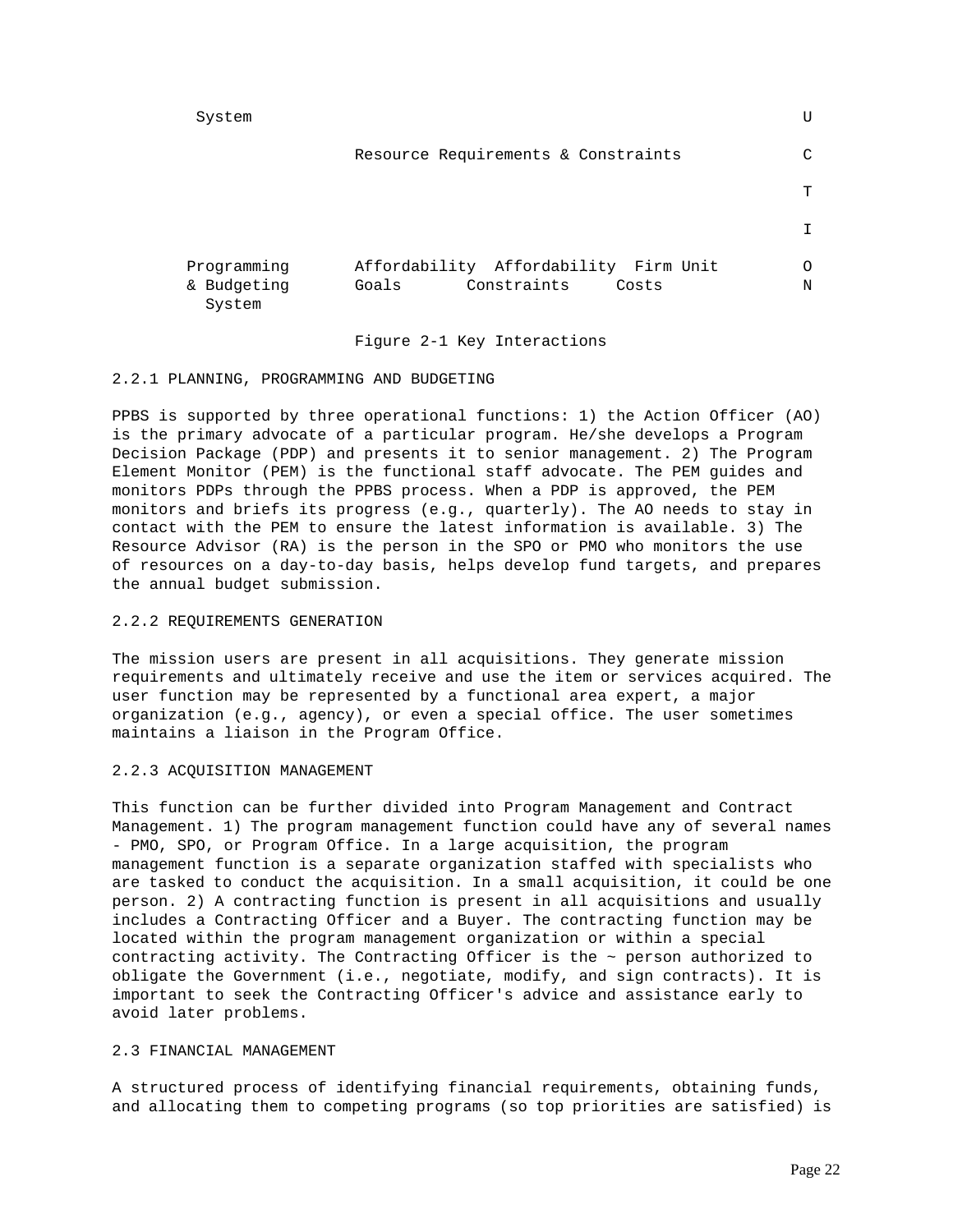called the PPBS. The PPBS is the official DOD resource management system and is described in DoD Instructions 7045-7 and 7045-14. The PPBS is a complex and continuous year-round process. It involves people from the President all the way down to individual organizations. The PPBS operates in both a top-down and a bottom-up mode. 1) In the top-down mode, high level DoD officials prepare policy and strategy documents. Those documents consider the threats to the worldwide national interests and define the strategy and objectives necessary to counter those threats. 2) In the bottom-up mode, a particular organization tracks every penny it spends. "Fund cites," noted on every document, involves a financial transaction (e.g., travel orders and contracts). The process is complicated, but it achieves visibility and accountability for every expense. The information collected is required by law to be rolled into successively broader accounting Categories and used for tracking appropriations, both for historical purposes and for planning future programs.

# 2.4 CONTRACTOR/GOVERNMENT INTERFACE

All acquisitions involve dealing with the information processing industry, known as Offerors or Contractors. Their organizations have similarities to Government organizations. They will generally have contracting, program management, and functional (technical) personnel. However, a business relationship with them is not the same as a working relationship with another Government office.

### 2.4.1 BEFORE CONTRACT AWARD

Civilian corporations can track potential Government contracts using the following sources.

## 2.4.1.1 MAILING OR BIDDER'S LISTS

Corporations can get on a mailing list at any Government contracting office. The contracting office then sends the corporation solicitations for the types of items or Services the corporation provides.

### 2.4.1.2 COMMERCE BUSINESS DAILY

The Commerce Department publishes a newspaper called the "Commerce Business Daily" (CBD). The CBD is available to civilian organizations by subscription. Every open acquisition with an estimated value over \$25,000 must be advertised in that paper. The CBD also lists potential subcontracting opportunities with major defense contractors. The Program Manager normally prepares a synopsis for the Contracting Office to submit for publication.

## 2.4.1.3 SMALL BUSINESSES

Smaller corporations can participate in large procurements as subcontractors. Local contracting offices, the Commerce Business Daily, and the Small Business Administration provide leads and contacts that small corporations can pursue.

## 2.4.2 DURING SOURCE SELECTION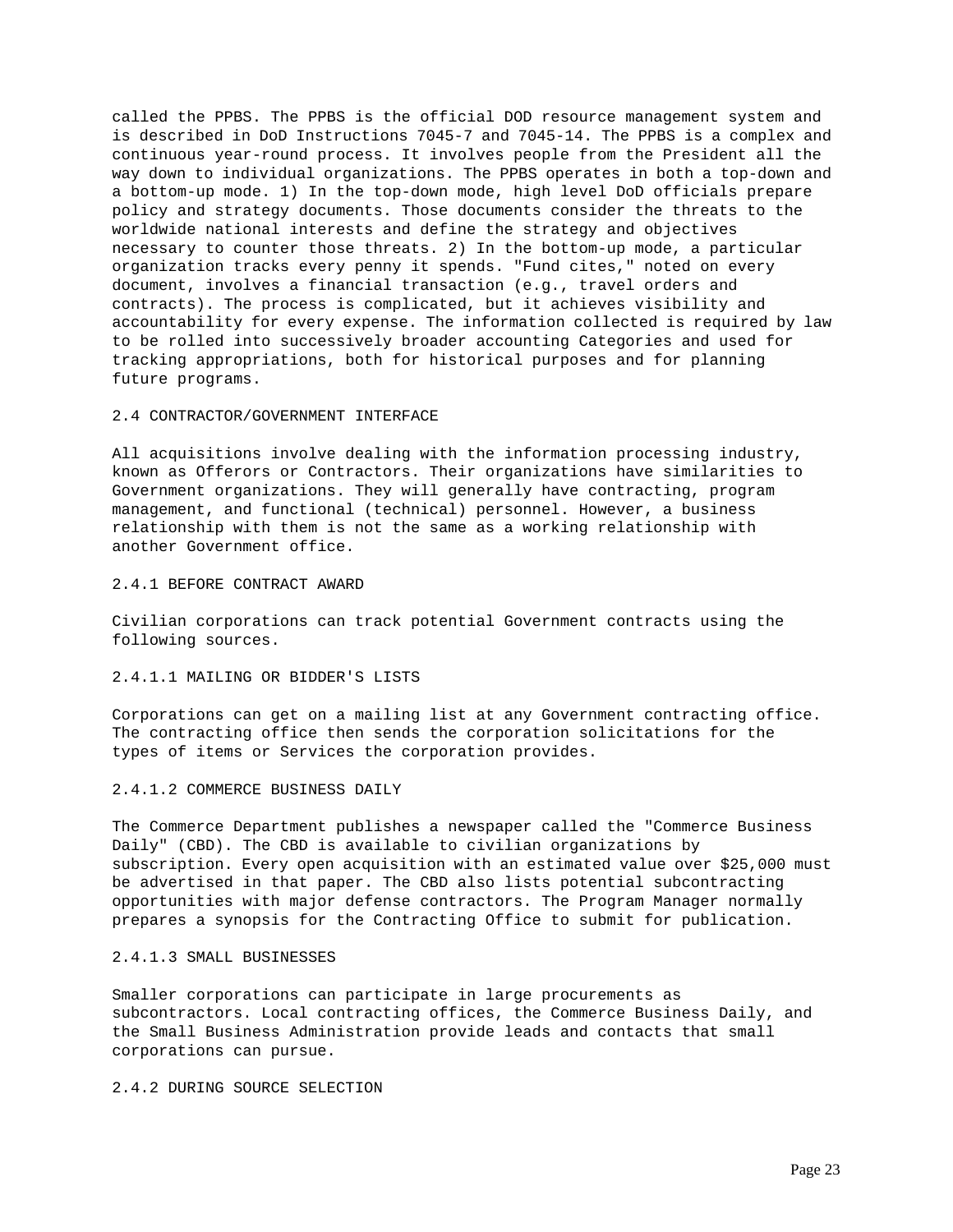During source selection, the interface with the Offerors is strictly controlled and limited to the Contracting Officer or his/her designee. Some formal communications between the Government and the Offeror(s), usually relate to clarifying the Offeror's proposal. Often a Government central point of contact for technical matters is identified, known as the Contracting Officer's Technical Representative (COTR). However, the COTR does not have the authority to obligate the Government.

## 2.4.3 AT CONTRACT AWARD

Two important meetings are conducted at contract award.

### 2.4.3.1 POST-AWARD DEBRIEFING

Security technology is often an eliminator in competition. This session provides feedback for industry on how well, in general terms, their responses met the Government's requirements. The Program Manager should attend the debriefing and be prepared to provide "lessons learned" from the security vantage point. This process will help the industry representatives understand where they were responsive and where improvements can be made. The purpose is not to recite all the details, but to point out security strengths and weaknesses noted in the evaluation of Offerors' proposals.

## 2.4.3.2 AWARD CONFERENCE

This meeting is the first formal exchange between the Government and the successful Offeror, which is now termed the "Contractor." The Program Manager should attend the meeting to ensure that security issues are addressed and reflected in the minutes.

# 2.4.4 AFTER CONTRACT AWARD

After contract award, interface with the Contractor is somewhat easier. Keep the following issues in mind.

### 2.4.4.1 OBLIGATING THE GOVERNMENT

No one may obligate the Government except a Contracting Officer.

#### 2.4.4.2 CONTRACT SCOPE

Specification of security is extremely difficult. What has been given to the contractor in an RFP, or the response, may later prove to be inadequate. The implications of a modification may be great, increasing significantly the effort the contractor originally proposed. The result is another negotiation - - bargaining with security and dollars as the chips. Diluting security is not an option. Neither is overinflated security costs. From the Government's standpoint, two solutions apply: adequate specification in the first place or, if that has not happened, technically astute trade-offs and cost effective technological innovation. This is the most important time to call on security expertise.

2.4.4.3 TECHNICAL INTERCHANGE MEETING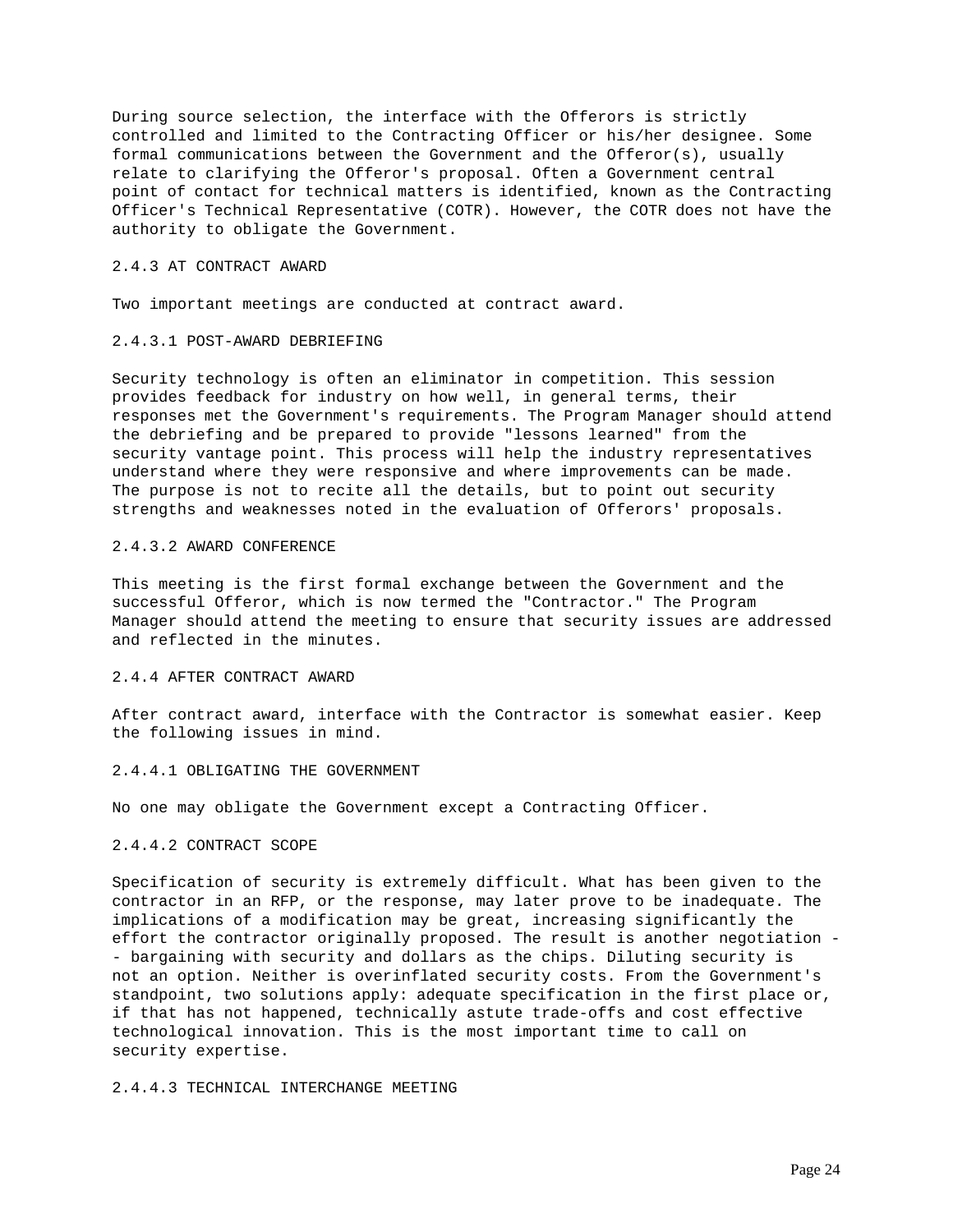The safest way to communicate with a Contractor is via a Technical Interchange Meeting (TIM). A TIM is formal and requires preparation of minutes that document the proceedings. The Contractor usually prepares these minutes and the Contracting Officer reviews the minutes to ensure that changes in contract scope have not been made.

### 2.4.4.4 CONTRACT CHANGES

The Government initiates most contract changes. Exceptions include Contractorproposed engineering changes. Changes may be necessary to clarify, correct, or change requirements or schedules. All changes require the same care and review as the original RFP.

## 2.4.4.5 INFORMAL CONTACT

Telephone calls, face-to-face meetings, and general correspondence are frequently used for informal discussions of technical and administrative matters. Both parties must be careful not to exceed the limits of their authority. If a question arises about what may be discussed, consult the Contracting Officer in advance.

## 2.5 DOCUMENT PREPARATION

A large number of documents must be prepared for most acquisitions. Most can be scaled up or down according to the size, scope, and particular needs of individual programs. Appendix B provides an overview of the most important and widely used documents for each of the four major areas, respectively: planning and financial management, program management, mission user, and contracting. Appendix B includes major references to help document preparation. Subsequent paragraphs discuss the documents most important to the user of this guideline. These key documents are usually required for "most" programs. Smaller programs could either combine or reduce the size of individual documents according to the needs of the program.

## 2.5.1 PLANNING AND FINANCIAL MANAGEMENT DOCUMENTS

These documents provide guidance to people in the organization responsible for conducting acquisition activities.

#### 2.5.1.1 POLICY AND STRATEGY DOCUMENTS

In the top-down mode, high-level DoD officials prepare policy and strategy documents, which include National Security Decision Directives, Defense Guidance, and the long-term (e.g., five year) Defense Program. They consider the threats to worldwide national interests, and define the strategy and objectives necessary to counter those threats.

### 2.5.1.2 THE PROGRAM OBJECTIVE MEMORANDUM (POM)

The POM provides the response, listed in priority order, to the DoD planning documents.

## 2.5.1.3 PROGRAM DECISION MEMORANDUM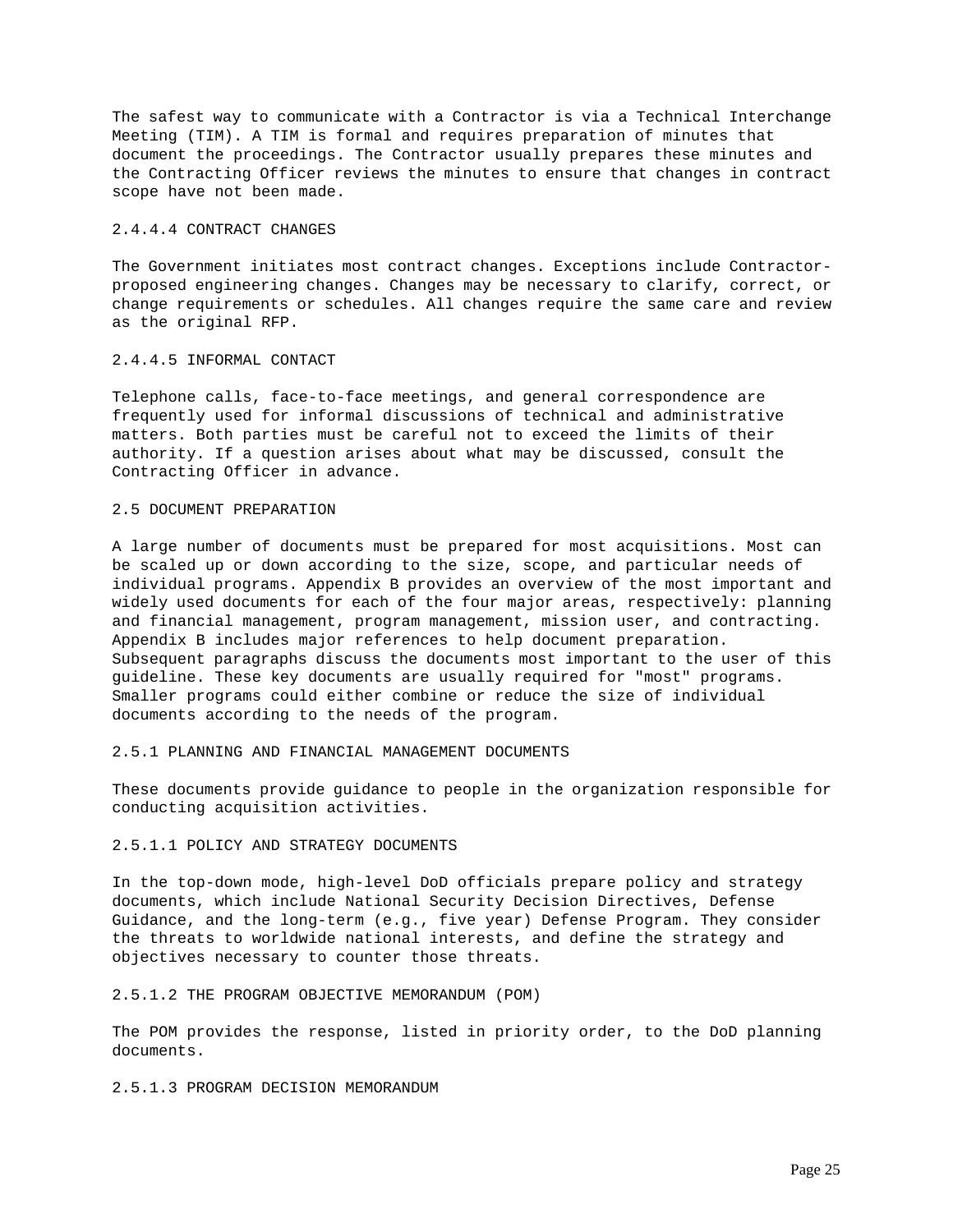The DoD then adjusts the POM to ensure each organization's plans are consistent with DoD guidance. The results are published as the Program Decision Memorandum.

#### 2.5.1.4 BUDGETS

Budget estimate submission and final publication of the Budget are the next steps in the process.

## 2.5.1.5 APPROPRIATIONS

Appropriations are legal authority from Congress to spend dollars on specific line items, or for specific programs. Appropriations to an organization are the result of the budget submission, often followed by a long negotiation process. An appropriation category helps define how funds will be spent. Congress enacts Public Laws to appropriate funds formally to specify these categories.

# 2.5.1.6 OBLIGATION AUTHORITIES

The DoD passes funds via documents called "Obligation Authorities (OAs)." At the lowest organizational level, the target dollars an organization has available to spend are usually distributed quarterly.

#### 2.5.1.7 PROGRAM DECISION PACKAGE

The PDP, used in conjunction with budget submissions, explains what is needed, why it is needed, and the impact to the functional area operational mission if the program does not receive funding. The PDP is the basic input to the PPBS. Although the Organization responsible for planning and financial management (e.g., Plans) writes the PDP, Program Management input is normally solicited. The document should be kept current. The dollar figures in the PDP must be supportable and the words must be as compelling as the need.

#### 2.5.2 PROGRAM MANAGEMENT DOCUMENTS

These documents provide guidance to the people in the organization responsible for conducting acquisition activities.

## 2.5.2.1 PROGRAM MANAGEMENT DIRECTIVE (PMD)

The PMD is the first document that authorizes a program to begin. The Program Manager should get a copy and review it thoroughly to determine the program participants and their roles, the basic operational objectives, schedule and milestones, and the resources (both people and dollars) approved by the acquiring organization. The PMD usually identifies a series of supporting plans to be written (e.g., the Test and Evaluation Master Plan (TEMP)). If security is a major concern, a separate section of the PMD will address this topic.

## 2.5.2.2 PROGRAM MANAGEMENT PLAN (PMP)

The PMP is written in response to tasking cited in the PMD. The PMP amplifies the roles, responsibilities, tasks, and objectives called out in the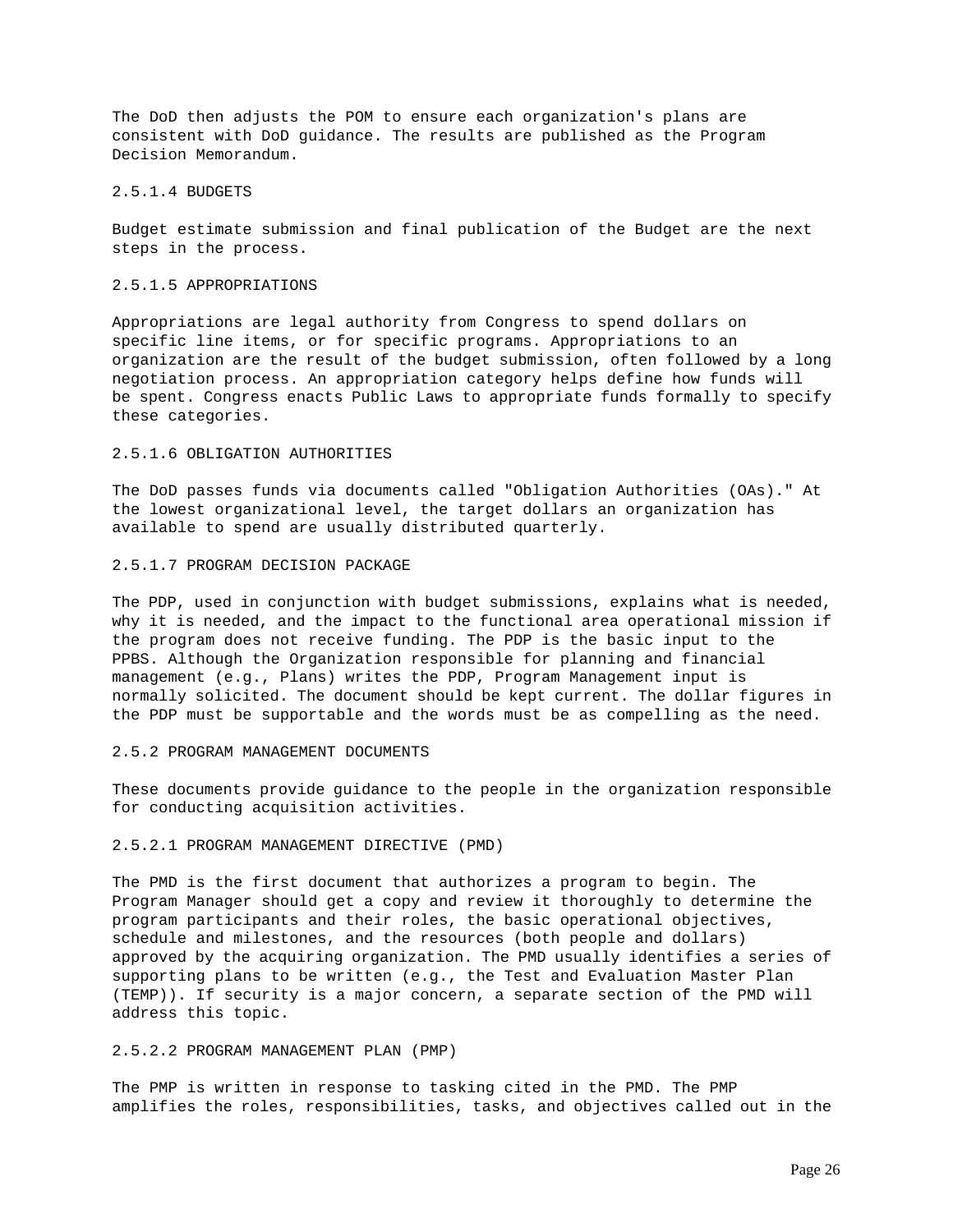PMD. The PMP specifically describes the organizations, players, and assigned tasks. Like the PMD, the PMP often lists a number of supporting plans, identifies who will prepare them, and gives dates for submission (e.g., Human Systems Integration Plan, Program Protection Plan, Software Development Plan, Systems Engineering Management Plan, Technology Assessment and Control Plan, Training and Development Plan, and Risk Management Plans). Security-relevant issues are often described in broad terms. Based on this general guidance, the Program Manager will prepare security- relevant chapters or annexes for a number of support plans.

### 2.5.2.3 CONFIGURATION MANAGEMENT PLAN (CMP)

The CMP provides both high-level and detailed procedures for developing the baseline the system and identifying, processing, and controlling system changes. Usually, the CMP will identify a Configuration Control Board (CCB), which is responsible for the administrative processes, and serves as a technical body to evaluate proposed changes. As the security focal point, the Program Manager should serve as a member of the CCB to ensure that security-relevant issues are adequately addressed. He/she may also be asked to evaluate changes to assess their "security impact."

## 2.5.2.4 SOURCE SELECTION PLAN (SSP)

The SSP describes the Source Selection Organization, its roles, functions, responsibilities, and the overall strategy for evaluating proposals (the topic of volume 4 of this guideline series). Normally, the 55P calls for several teams of people to participate in the Source Selection Evaluation Board (SSEB). Typically, these teams will be functionally organized, for example, responsible for technical, management, and cost issues. The SSP also outlines award criteria and evaluation factors along with a scoring methodology. The Program Manager should prepare input for the securityrelevant portions of the SSP. The Program Manager may also chair the Security Panel of the Technical Team.

### 2.5.2.5 PROPOSAL EVALUATION GUIDE (PEG)

Derived from the SSP, the PEG contains detailed procedures on the SSEB's operation. The PEG describes the composition of the evaluation teams, their subordinate panels, and their operating rules. The PEG contains the specific evaluation standards and factors against which Offeror proposals will be judged. The Program Manager should prepare and coordinate the evaluation standards for security matters. Typically, these standards would be used predominately in the Technical Area. However, several Management Area standards must be prepared as well (e.g., an Offeror must describe his/her compliance with DoD 5220.22-M, the Industrial Security Manual). Above all, the Program Manager's role in providing (or coordinating for) evaluation criteria and standards must not be neglected. After contract award, it will be too late to correct discrepancies or oversights without the Contractor justifiably seeking "fair and equitable" compensation for errors. Furthermore, it must be ensured that an Offeror is selected whose proposal best meets the Government's requirements. The PEG is the vehicle to ensure that outcome.

## 2.5.2.6 ACQUISITION DECISION MEMORANDUM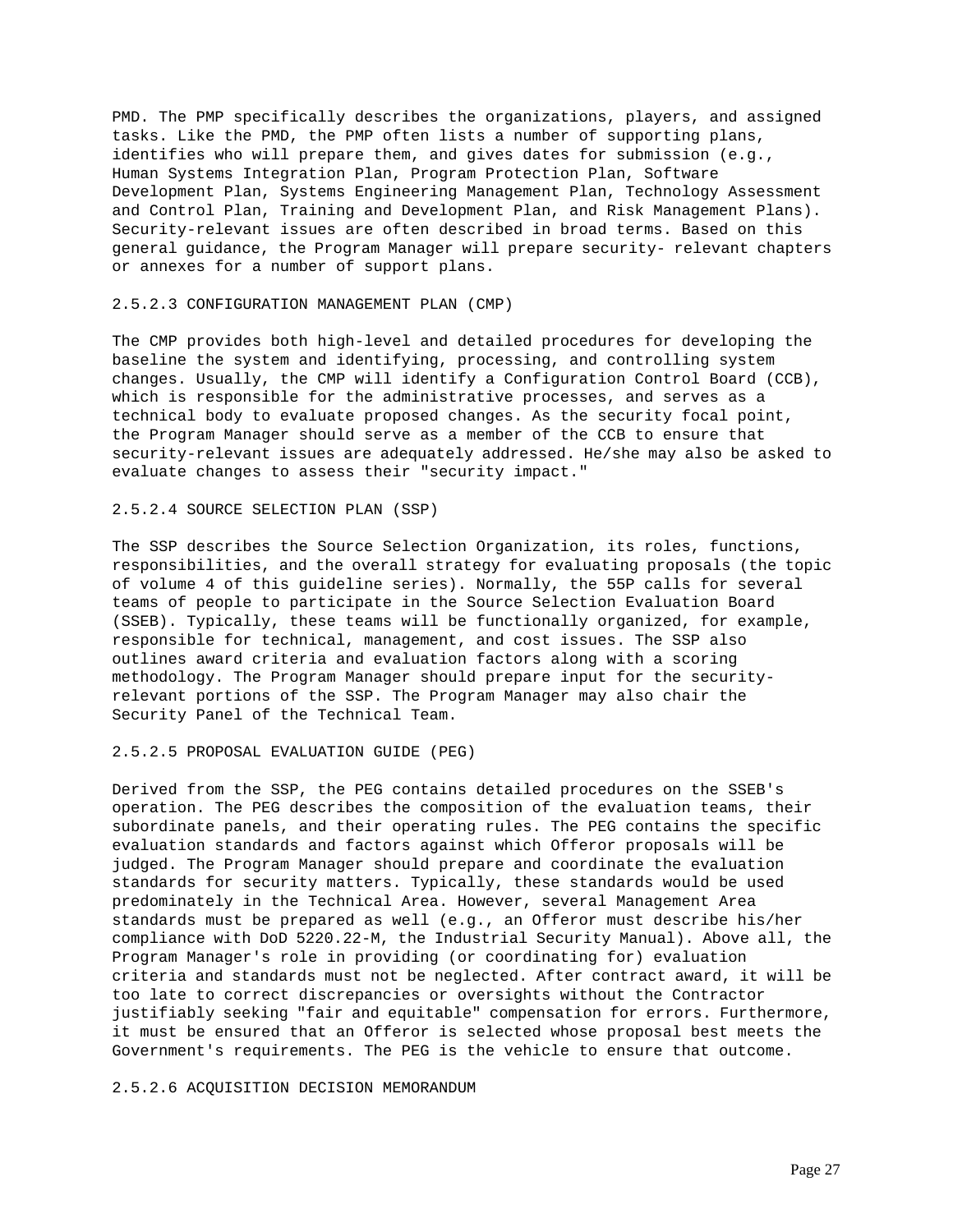This memorandum represents approval of a particular milestone phase and authorization for a program to move into the next milestone phase.

#### 2.5.2.7 ACQUISITION PROGRAM BASELINES

Baselines embody the cost, schedule, and performance objectives for a program and should be approved by the milestone decision authority at milestone reviews. Baselines include the Concept Baseline, the Development Baseline, and the Production Baseline.

#### 2.5.2.8 COMPUTER RESOURCES LIFE-CYCLE MANAGEMENT PLAN (CRLCMP)

Like the PMD, the CRLCMP focuses on managing computer resources used in systems throughout their individual life cycles. That is, the CRLCMP identifies the resources, responsible supporting organizations, and the overall strategy to ensure adequate life-cycle support is available. Also, similar to the PMD, the CRLCMP has a subordinate document that provides detailed support procedures. This document, called the Computer Resources Integrated Support Document (CRISD), describes in detail the organizational tasks and procedures for life-cycle support of the computer resource.

#### 2.5.2.9 TEST AND EVALUATION MASTER PLAN (TEMP)

As prescribed by the PMD, the TEMP is the principal source of information for all testing activities. The TEMP describes the complete suite of tests, the test objectives, and cites the organizations that will participate in the testing program. Depending on the testing program scope, the TEMP may have a separate chapter or annex that describes security testing. The Program Manager should beCome familiar with the TEMP and be prepared to provide test plans, test data, and test procedures for the security-relevant concerns and issues identified in the TEMP.

## 2.5.2.10 INTEGRATED LOGISTICS SUPPORT PLAN (ILSP)

The ILSP addresses reliability, maintainability, and sustainability for the AIS. The plan also describes the maintenance, supply, transportation, training, packaging, and other support capabilities required to Operate and maintain the secure AIS. The Program Manager should ensure security-relevant issues are addressed in the ILSP (e.g., methods for shipping classified devices to a depot for repair).

## 2.5.3 MISSION USER DOCUMENTS

These documents describe the required Capabilities, functions, and features of the secure AIS. Both DoD Instruction 5000.2 and DoD-STD-7935A will be helpful in preparing these documents.

## 2.5.3.1 MISSION NEED STATEMENT (MNS)

This non-system specific statement establishes a new operational capability or improves an existing capability.

2.5.3.2 JUSTIFICATION FOR MAJOR SYSTEMS NEW START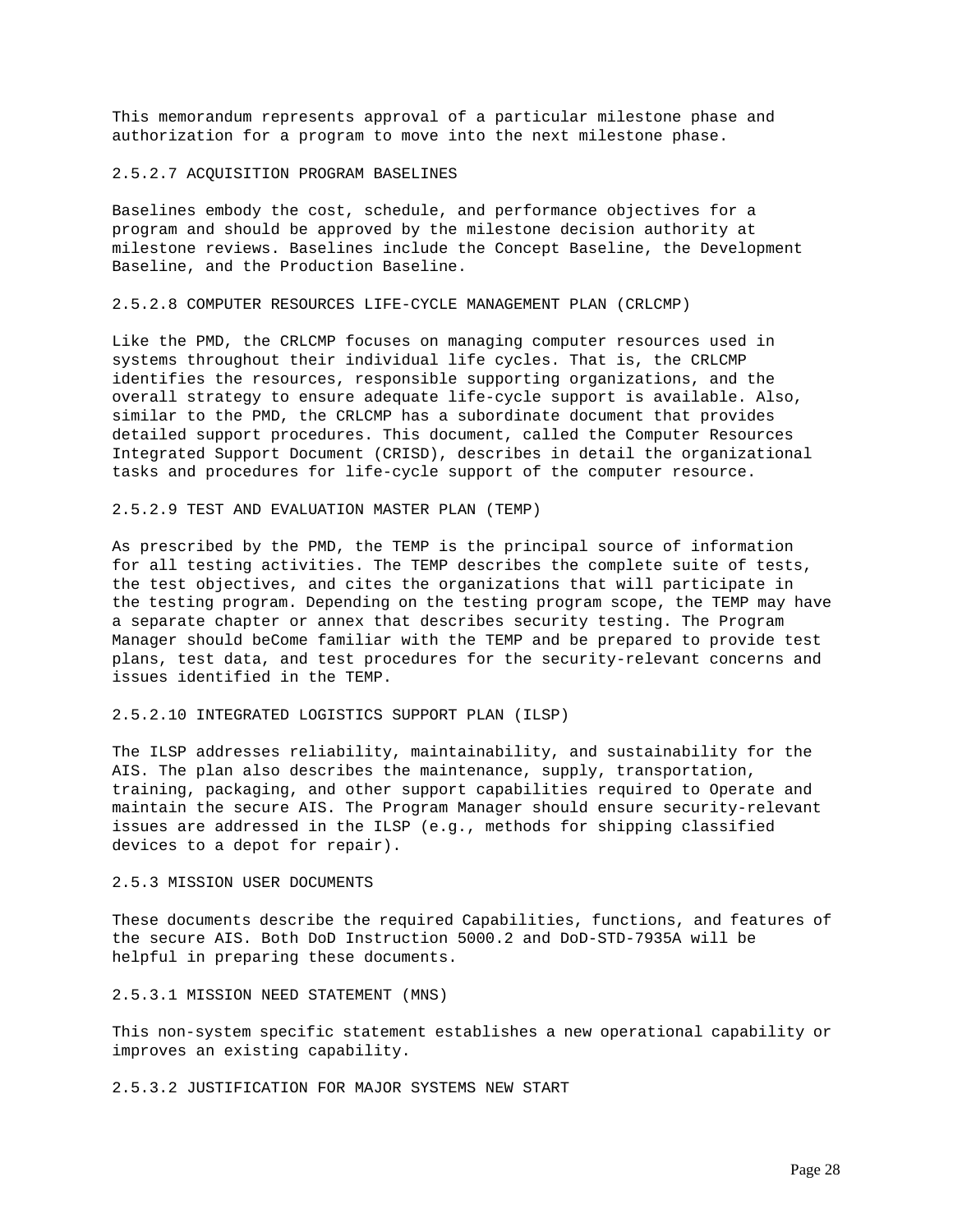This documentation describes a full range of alternatives before deciding to initiate a new acquisition. The justification describes operational needs, projected threats, and plans to identify and research alternative concepts for POM submission. This is supported by the "Federal Information Resources Management Regulation," (FIRMR) (Code of Federal Regulations (CFR) 201, Chapter 29) requirement to conduct a Requirement Analysis and an Analysis of Alternatives.

### 2.5.3.3 SYSTEM THREAT ASSESSMENT REPORT (STAR)

A threat assessment is required for all major programs. Historically, the STAR has not placed adequate emphasis on COMPUSEC. Identifying the threat of malicious logic attacks (e.g., viruses, worms, and Computer misuse) is important to the security of the system. The STAR will also be used as input to the System Threats and Vulnerabilities Risk Analysis required by DoD 5200.28-M. The user, or the security expert in the PMO or SPO, should contact the intelligence function to initiate the process. See Chapter 4, "Threat Risk Management",for more details.

### 2.5.3.4 OPERATIONAL REQUIREMENTS DOCUMENT (ORD)

The Operational Requirements Document contains performance (operational effectiveness and suitability) and related operational parameters.

2.5.3.5 SECURE AUTOMATED INFORMATION SYSTEM REQUIREMENTS DOCUMENT (AISRD)

This document describes a required capability, justifies the need, and serves as the validation and approval document for that need. The mission user generates this document, which identifies requirements that flow from base level up the chain of command.

## 2.5.3.6 FUNCTIONAL DESCRIPTION

The Functional Description is also referred to as the System/Segment or "A" Specification. It is the top-level specification that describes in broad terms the operational capabilities of the system, or a major component (segment) of the system, to be acquired. The document should include macro-level functional, performance, and interface requirements that must be satisfied. The "A" Specification always answers the "what" question, and, in general, is prepared by the mission user, but may also be prepared by a support organization or contractor. Once approved, the "A" Specification becomes the functional baseline for the secure AIS.

## 2.5.3.7 SYSTEM/SUBSYSTEM SPECIFICATIONS

The System/Subsystem Specifications consist of a series of documents that divides and describes in more detail the specific functions and features first described by the "A" Specification. The "B" Specifications begin to further describe the design and development parameters of specific subsets of the secure AIS. Different types of these specifications include prime item, critical item, and software development specifications.

2.5.3.8 2.5.3.8 SOFTWARE UNIT SPECIFICATIONS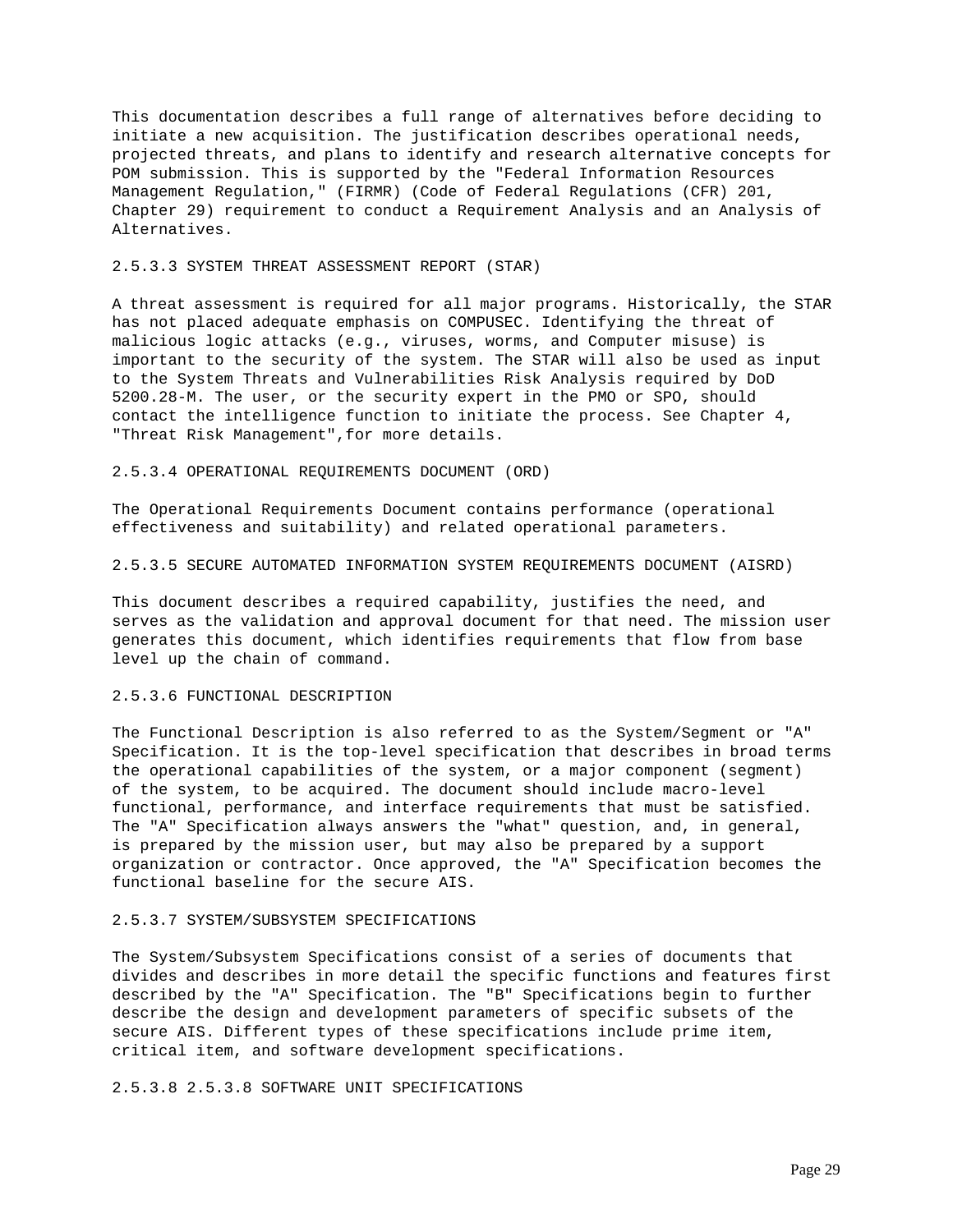Software Unit Specifications are also called "C" Specifications. A detailed development specification applies to each component of the system. The "C" Specifications are the documents that the "builders" of the system use to construct the various parts of the system. Different types of "C" Specifications can exist, including critical item product specifications and software design documents.

## 2.5.3.9 CONTRACTING DOCUMENTS

Contracting documents are written in support of solicitations. The Federal Acquisition Regulation (FAR) provides guidance, indicates content, and sometimes provides standard formats for these documents.

### 2.5.3.10 INFORMATION FOR BID

This type of document is normally used for acquisitions of standard commercial off-the-shelf (COTS) items, where several vendors could provide the same item or capability. If the requirements are satisfied, the low bidder has the highest likelihood of winning the contract.

## 2.5.3.11 REQUEST FOR QUOTE (RFQ)

This document is a request by the Government for vendor pricing information.

2.5.3.12 REQUEST FOR INFORMATION (RFI)

This type of document typically precedes an RFP. The RFP is actually a draft RFP issued to obtain feedback from industry on the approach, content, and language of the proposed solicitation. The objective is to ensure the final RFP is clear, comprehensive, and fair to all Competitors. An RFP also helps to ensure requirements can be met using available technology, that the schedule is realistic, and the approach is workable. It is important for the Program Manager to listen to industry's feedback, although he/she does not always have to agree.

2.5.3.13 REQUEST FOR PROPOSAL

The RFP is often referred to as the solicitation package. The RFP is the most widely used document for AlS oriented acquisitions and is the focus of this procurement guideline series. The General Services Administration (GSA) has available standard solicitation documents for Systems, Software, Equipment and Maintenance. A guide on how to use these documents is also available. While the specifications for security must still be developed, the basic acquisition documents have proven to be valuable, especially to those new to acquisition. A standard RFP has thirteen sections, which are each referred to by a letter (see Table 2-1). Upon contract award, the final RFP, with sections L and M omitted, becomes the final contract guideline, including security-relevant aspects, are discussed below.

## Table 2-1 RFP Organization

Letter Section Title

A Solicitation/Contract Form - Standard Form 33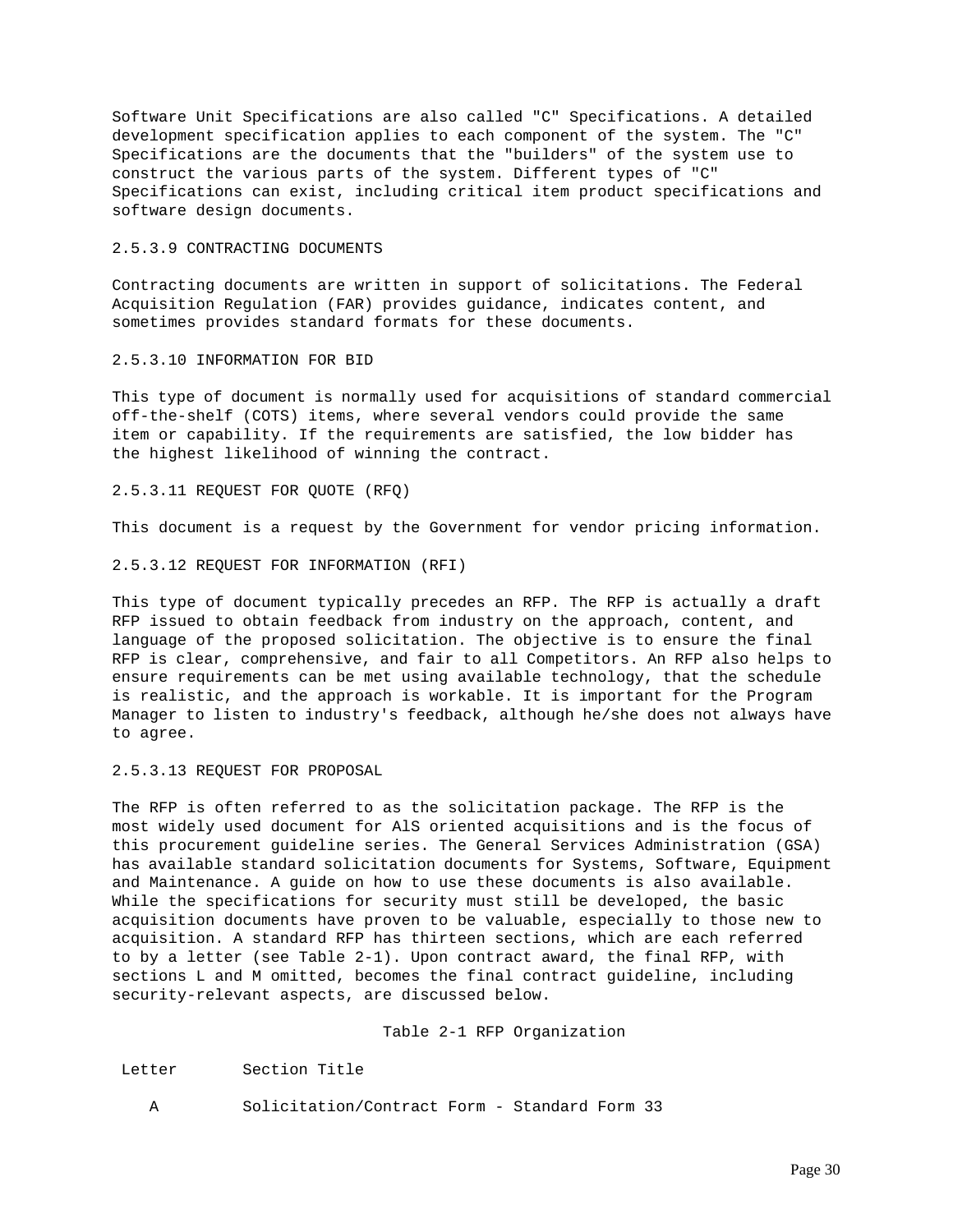|  | Supplies or Services with Prices and Costs |  |  |  |  |  |  |
|--|--------------------------------------------|--|--|--|--|--|--|
|--|--------------------------------------------|--|--|--|--|--|--|

- C Descriptions/Specifications/Statements of Work
- D Packaging and Marking
- E Inspection and Acceptance
- F Deliveries and Performance
- G Contract Administration Data
- H Special Contract Requirements
- I Contract Clauses
- J List of Documents, Exhibits and Other Attachments
- K Representations, Certifications and Other Statements of Offerors or Quoters
- L Instructions, Conditions, and Notices to Offerors
- M Evaluation Factors for Award

a. Section C - Descriptions/Specifications. The first part of Section C describes the mandatory technical and performance requirements to the contractor. The section is mission user-oriented, and will normally contain a Specification or Requirements section.

b. Section C - Statements of Work. The second part of Section C identifies the specific tasks the contractor will perform during the contract period. The SOW could include tasks such as design, build, test, and train. It could also require the Contractor to perform System engineering, configuration management, planning, and analysis.

c. Section H - Special Contract Requirements. This section of the solicitation contains clauses that are specially tailored for each acquisition. Typical topics covered include site access and preparation, data rights, maintenance, liquidated damages, training responsibilities, and safety.

d. Section J - List of Documents, Exhibits, and Other Attachments. This section contains a list of all documents, exhibits, attachments, and other forms used to build and execute the RFP. This section usually includes a series of attachments, each one dedicated to a list of specific items. For example, the Glossary of Terms would be one attachment, the CDRL would be another, while the list of FIPS PUBS and Federal Standards (FED STDS) would be yet another.

e. Section L - Instructions, Conditions, and Notices to Offerors. This section contains the instructions and conditions of the acquisition. It informs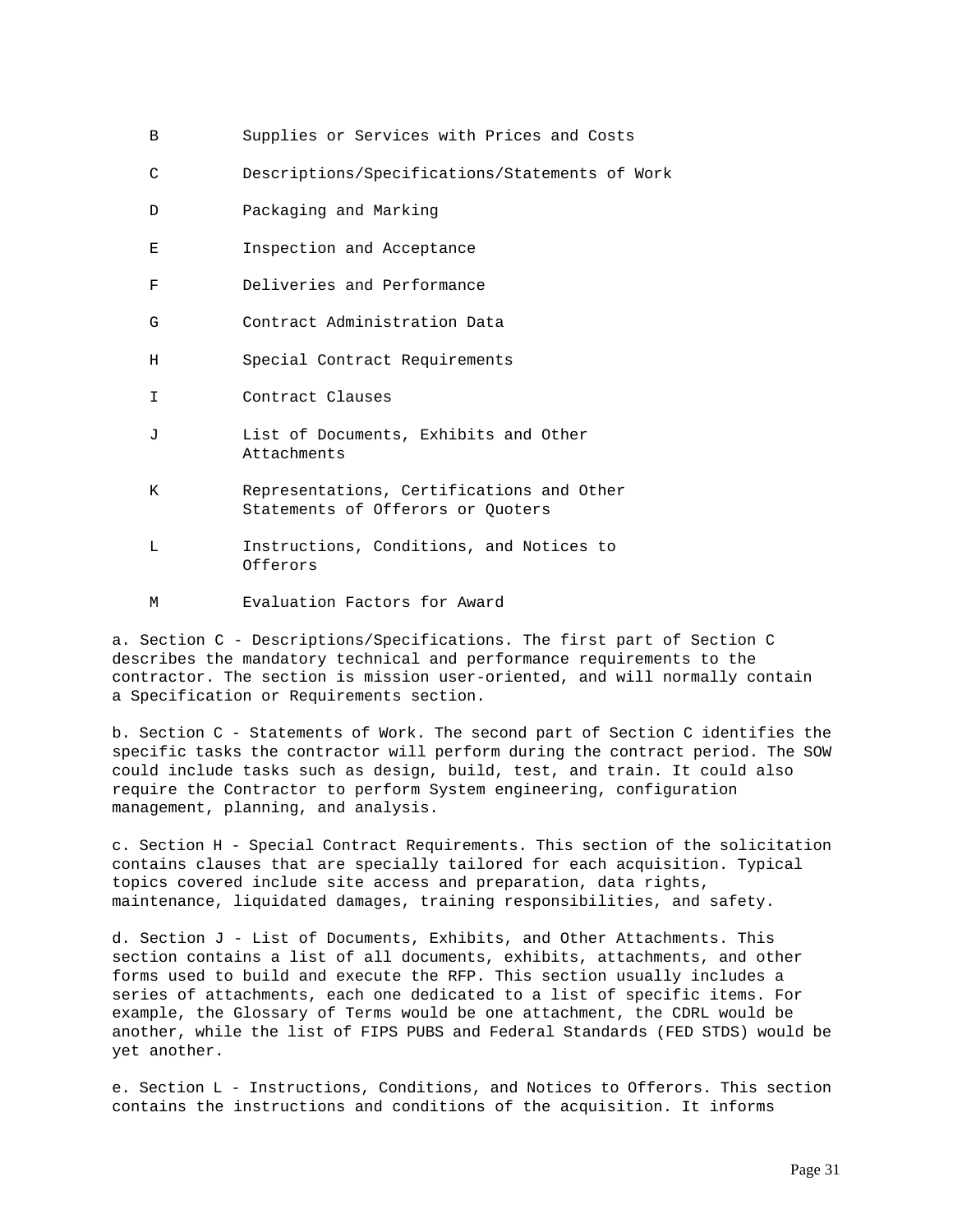Offerors of their actions and responsibilities if they submit a proposal. It covers such things as proposal format, oral presentations, and the proposal preparation instructions. Proposal preparation instructions can be used to an advantage by requiring the Offerors to submit outlines of how they will conduct SOW tasking. This process will assist in understanding the Offeror's technical approach and allow assessment of their understanding of the technical requirements.

f. Section M - Evaluation Factors for Award. This section presents to the bidder the basis of award and how proposals will be validated and evaluated. It should be taken from the evaluation team evaluation criteria (with respect to security in AISs, the topic of volume 4 of this guideline series).

#### 2.6 REFERENCES

Although many references address the COMPUSEC acquisition process, the most important ones follow:

## 2.6.1 GENERAL DOCUMENTS

a. DoD Directive 5000.1, "Defense Acquisition" - Part 2 of this directive discusses integration of requirements generation, acquisition management and the PPBS (planning, programming, and budgeting system).

b. DoD Instruction 5000.2, "Defense Acquisition Management Policies and Procedures" - This instruction is authorized under the direction of DoD Directive 5000.1, and is the principal acquisition directive for hardware/ software systems. The document addresses subjects like acquisition planning and management, risk management, engineering and logistics, configuration management, cost estimating, source selection, and program control.

c. DoD 5000.2-M, "Defense Acquisition Management Documentation and Reports" - This manual contains procedures and formats to be used to prepare various documents addressed in this section, including the Test and Evaluation Master Plan, the System Threat Assessment Report, Mission Need Statement, Operational Requirements, and the Life-Cycle Cost Estimate.

d. "Acquisition of Information Resources; Overview Guide," U.S. General Services Administration.

# 2.6.2 PLANNING AND FINANCIAL MANAGEMENT DOCUMENTS

a. DoD Directive 7740.2, "Automated Information System Strategic Planning."

b. DoD Directive 7750.5, "Management and Control of Information Requirements."

c. DoD Instruction 7041.3, "Economic Analysis and Program Evaluation for Resource Management."

d. DoD Instruction 7045.7, "Implementation of the Planning, Programming, and Budgeting System (PPBS)."

e. DoD Instruction 7045.14, "The Planning, Programming and Budgeting System (PPBS)."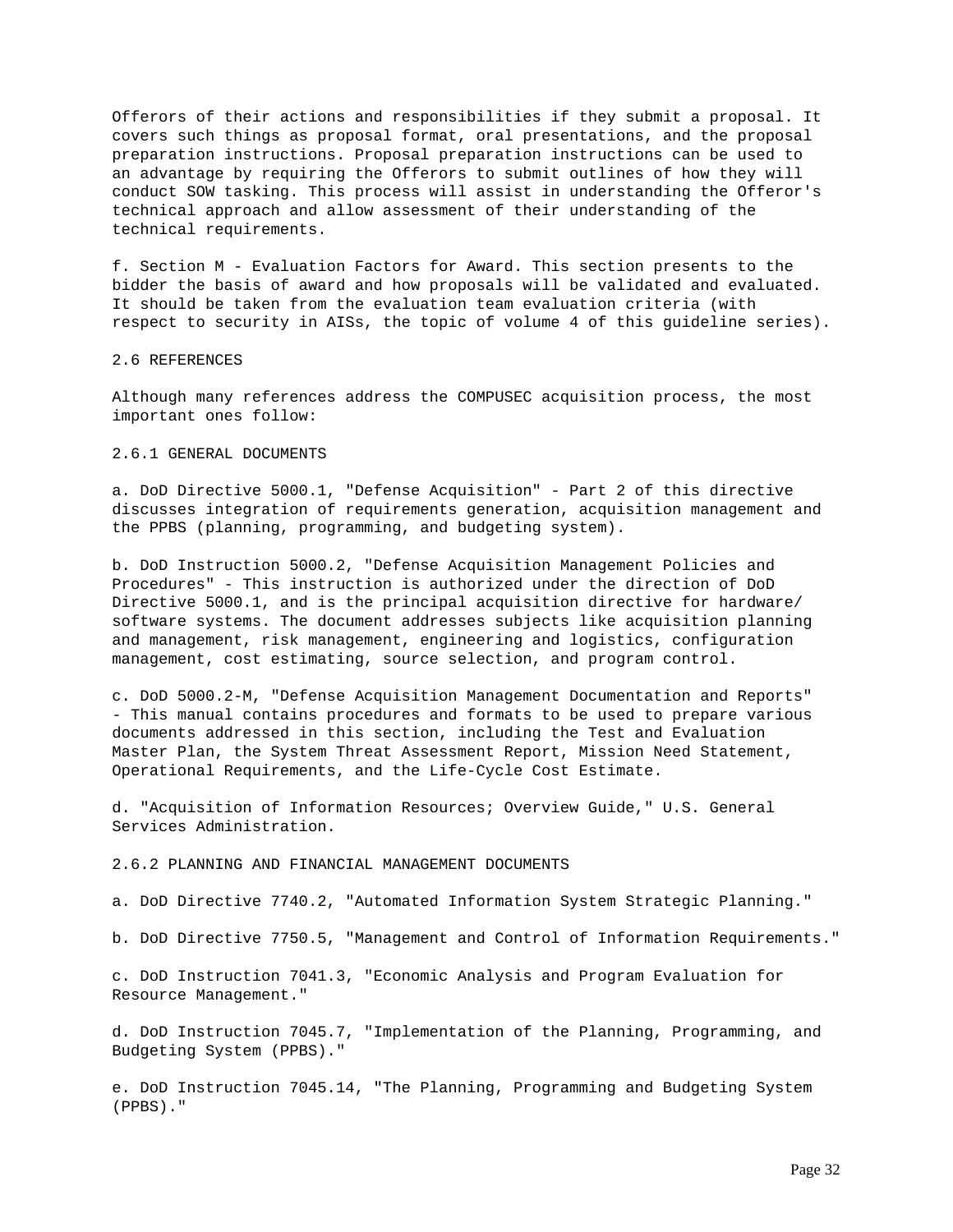f. DoD Instruction 7110.1, "DoD Budget Guidance."

g. DoD 71 10.1-M, "DoD Budget Guidance Manual."

2.6.3 CONTRACTING DOCUMENTS

a. Competition in Contracting Act of 1984 (CICA).

b. "Federal Acquisition Regulation" (FAR) and "DoD FAR Supplement."

c. "Federal Information Resources Management Regulation," (FlRMR) General Services Administration (41 CFR 201, Part 39).

d. DoD 5010.1 2-L, "Acquisition Management Systems and Data Requirements Control List."

2.6.4 PROGRAM MANAGEMENT DOCUMENTS

a. "Federal Information Resources Management Regulation," (FIRMR) General Services Administration (41 CFR 201)

b. Military Handbook (MIL-HDBK)-245B, "Preparation of Statements of Work" - This document provides guidance for preparing statements of work.

c. DoD-STD-7935A, "Automated Data Systems (ADS) Documentation Standards" - This document provides guidance for the development and revision of documentation for automated information systems. These standards apply to the documentation developed to support applications systems. This is a source for specific guidance on format and content of specifications.

d. DoD 5220.22-R, "Industrial Security Regulation" - This regulation provides uniform procedures that ensure safeguarding classified information.

e. GSA Index of Federal Specifications, Standards and Commercial Item Descriptions.

2.6.5 MISSION USER DOCUMENTS

a. "Information Systems Security Products and Services Catalogue," Prepared by the National Security Agency, (Published Quarterly) - This is the NSA publication that contains the EPL.

b. Federal Information Processing Standards Publications and Federal Standards - These two groups of Federal technical documents are also associated with most AS oriented acquisitions. The FIPS PUBS come from the National Institute of Standards and Technology (NlST) (formerly NBS); the FED STDS come from GSA. Both cover a wide range of topics. The System Engineer in the PMO or SPO should have them available and determine their specific applicability.

c. Publications issued by the Standards, Criteria, and Guidelines Division of the National Security Agency (NSA), see Appendix C, section C.t, "Working Bibliography," for a complete listing of available NCSC publications.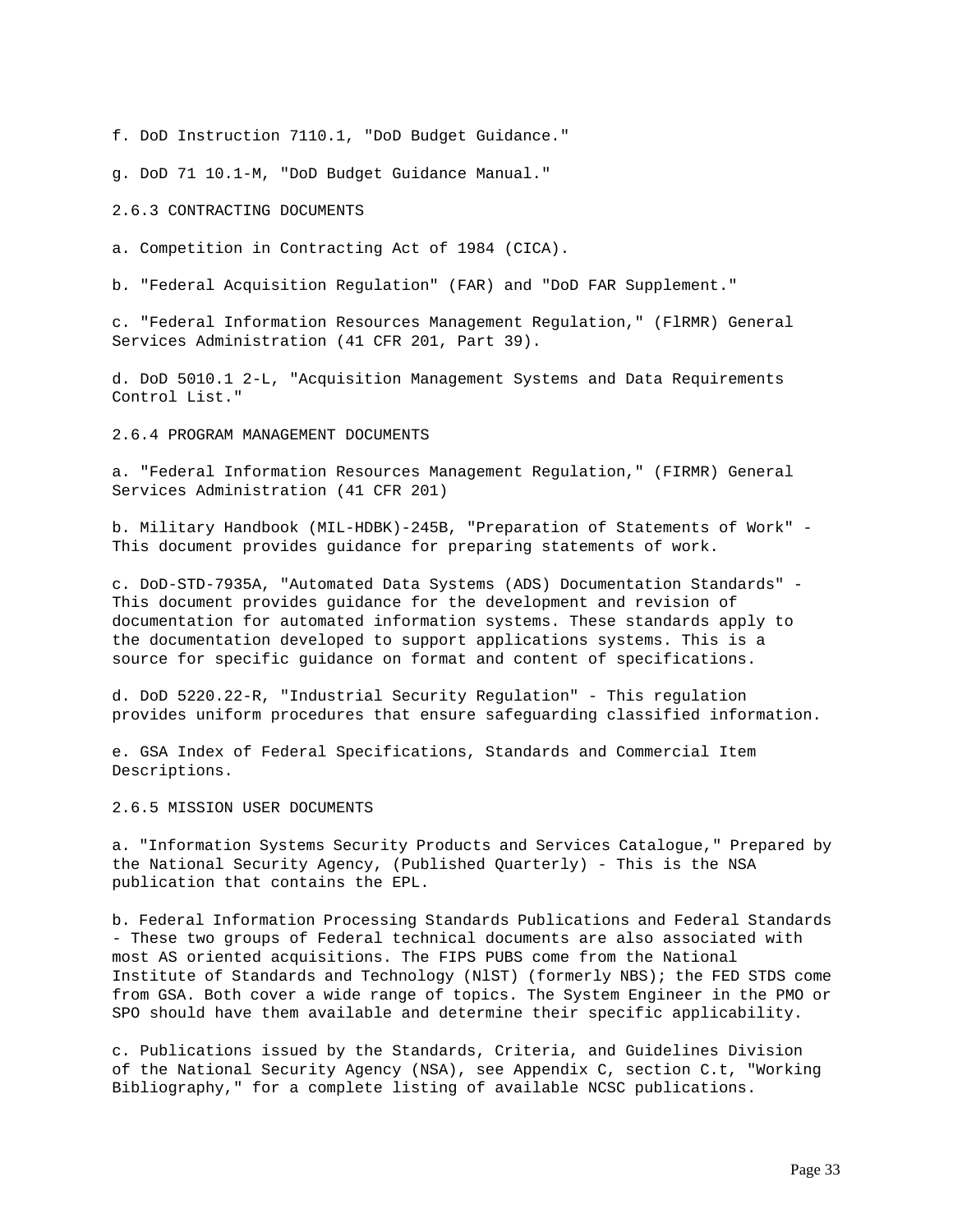d. DoD Directive 3020.26, "Continuity of Operations Policies and Planning."

2.6.6 DOCUMENTS FOR BOTH PROGRAM MANAGEMENT AND MISSION USER

a. DoD 5200.28-STD, "DoD Trusted Computer System Evaluation Criteria."

b. DoD Directive 7920.1, "Life-Cycle Management of Automated Information Systems" - This directive specifies the six life-cycle management phases and the applicable policies.

c. DoD Instruction 7920.2, "Automated Information Systems (AIS) Life-Cycle Management Review and Milestone Approval Procedure" - This instruction defines specific tasks to be completed for each life-cycle management phase.

d. Military Standard (MIL-STD)-483A, "Configuration Management Practices for Systems, Equipment, Munitions, and Computer Software" - This military standard identifies the requirement for configuration identification, a configuration management plan, specification allocation and audits. The document addresses the relationship with other documents, reporting, configuration control, and specification maintenance.

e. MIL-STD-490A, "Specification Practices" - This standard usually applies when major systems are being acquired. This is a source of specific guidance on format and content of the specifications. Most contractor-developed documentation will follow this guideline.

f. MIL-STD-499, "Engineering Management."

g. MlL-STD-499B (Draft), "Systems Engineering."

h. MlL-H-46855, "Human Engineering Requirements for Military Systems, Equipment, and Facilities."

i. MIL-STD-1521A, "Technical Reviews and Audits for Systems, Equipments and Computer Programs. "

j. MlL-STD-1785, "System Security Engineering Program Management Requirements."

k. DoD-STD-21 67A, "Defense System Software Development."

3 COMPUTER SECURITY

3.1 INTRODUCTION

Because of its general application and the use of formal methodologies, COMPUSEC has become the most rigorous and complex of all the security disciplines. Nevertheless, a systems programming expertise is not required to understand the basic concepts. This chapter provides most of the information needed to ensure that AlS acquisitions satisfy COMPUSEC concerns.

#### 3.2 COMPUTER SECURITY REQUIREMENTS

This section interprets requirements provided by DoD Directive 5200.28 and DoD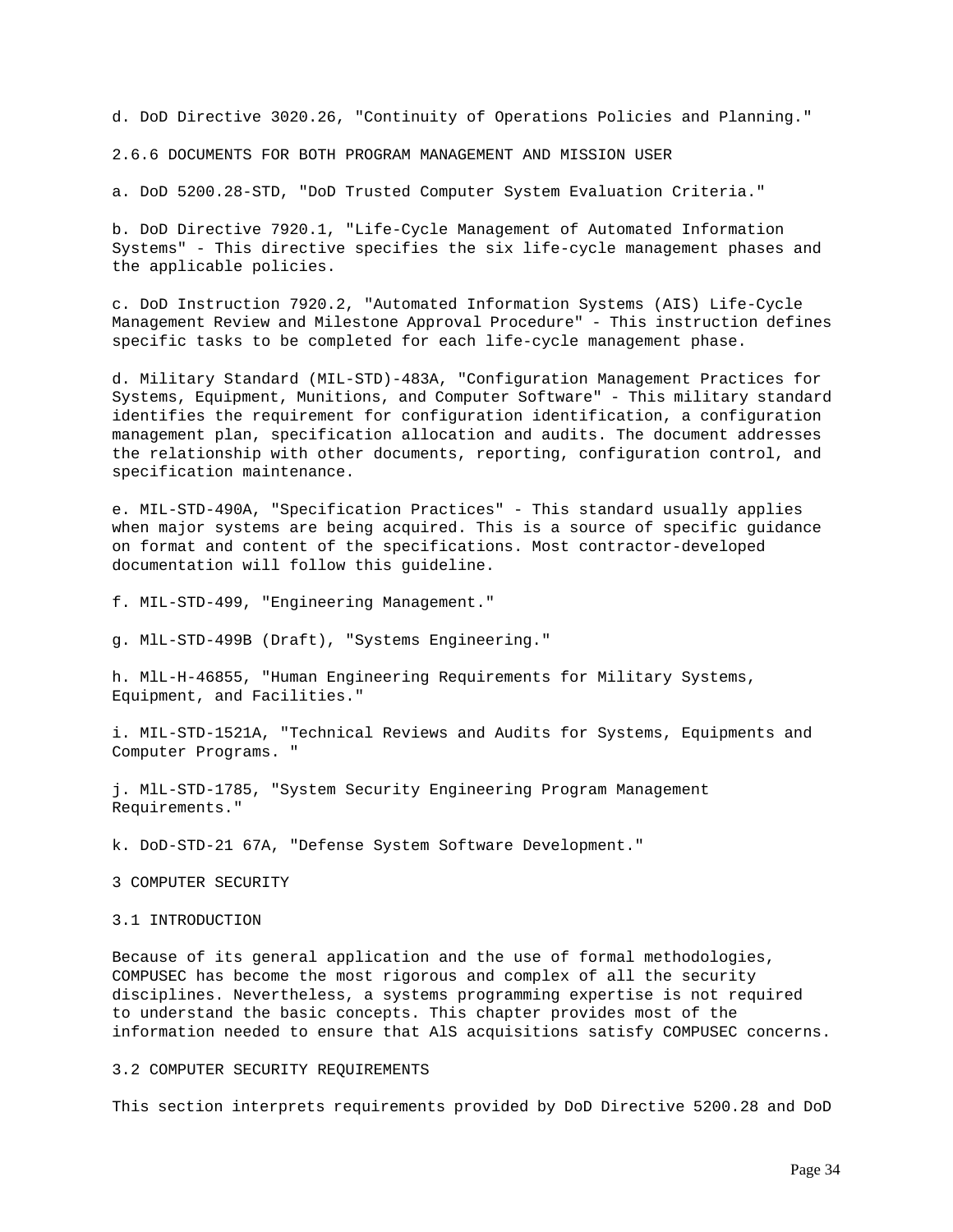5200.28-STD.

## 3.2.1 SECURITY POLICY

Security policy statements and directives form the basis for requiring security protection features in an AS. They are based on Public Laws, Executive Orders, and Federal (e.g., DoD) regulatIons. Protecting sensitive data or information from compromise, denial of service, and unauthorized alteration are fundamental requirements of DoD policy. When dealing with an AIS, the security policy can be implemented by some mixture of measures.

## 3.2.1.1 SECURITY PROTECTION OTHER THAN COMPUSEC

These security protection features are outside the physical or logical boundaries of the AlS. They include the physical, personnel, administrative (procedural), and operations security disciplines. External security protection measures also include the study/control of compromising emanations (TEMPEST) and communications security (COMSEC).

## 3.2.1.2 COMPUSEC PROTECTION

COMPUSEC protection features are inside the physical or logical boundaries of the AlS, and are emphasized in this guideline. The focus of this guideline is on computer-enforced measures, or COMPUSEC, but some overlap with the other disciplines can occur. Internal security protection measures really mean the Trusted Computing Base (TCB). The TCB is the collection of hardware, software, and procedures implemented to protect the data or information processed or stored by the AIS.

## 3.2.2 TRUSTED COMPUTING BASE

A TCB must be evaluated and approved to meet a set of evaluation standards.

DoD 5200.28-STD contains these standards. The four divisions of evaluation standards follow: D is minimal protection, C is discretionary protection, B is mandatory protection, and A is verified protection. C and B are further divided into two and three classes, respectively. Systems evaluated by NSA that meet a set of standards receive a TCB division/class rating. These and other systems that are evaluated for certification against the division/ class ratings are presumed to provide a degree of security protection that is "trusted" to meet the protection requirements for that division/class.

### 3.2.2.1 THE DIVISIONS/CLASSES

Figure 3-1 portrays the way the requirements for each class build upon preceding requirements as the division/class increases. Following Figure 3-1 are Tables 3-1 through 3-4, which cite brief definitions of each division/ class under the appropriate division heading. Note that the criteria for each division/class include and incorporate the criteria for the preceding class. The tables list the division/classes from lowest to highest confidence.

## Table 3-1 Division D, Minimal Protection

There is little or no evidence of specific security protection features. (No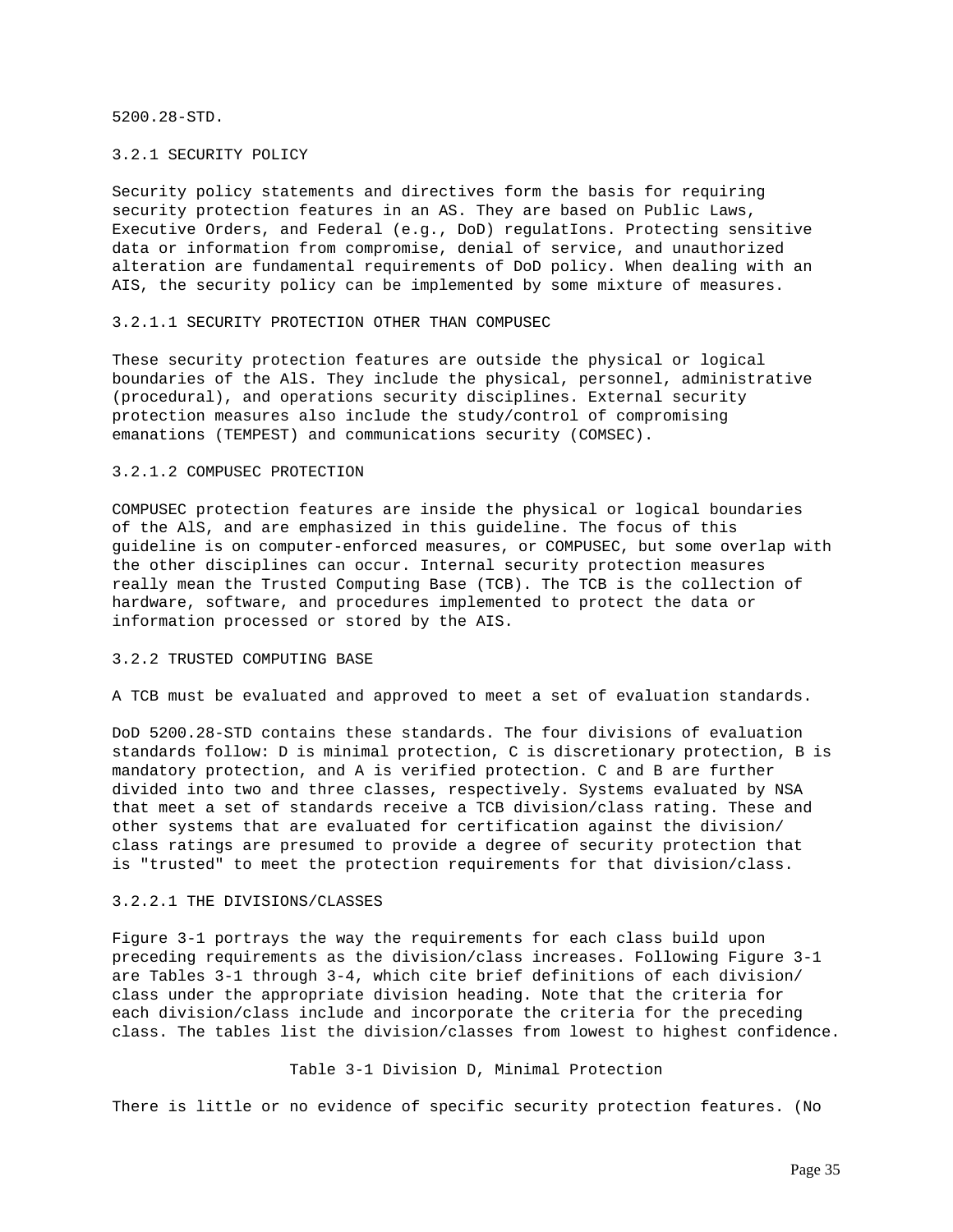classes exist).

Table 3-2 Division C, Discretionary Protection

Class Cl, Discretionary Security Protection - A primitive TCB provides elementary protection to separate users from data. The system is expected to operate in an environment of cooperating users processing data at the same level.

Class CS, Controlled Access Protection - A basic TCB provides intermediatelevel protection. C2 features more clearly distinguish user actions through log-in procedures, auditing security-relevant events, isolating data, providing resource protection and ensuring each user is accountable.

Table 3-3 Division B, Mandator Protection

Class B1, Labeled Security Protection - An intermediate-level TCB provides elementary Mandatory Access Control protection, as well as intermediatelevel Discretionary Access Control. Mandatory Access Control is extended to users and data. Data must be labeled and users must be given explicit permission to access data. Sensitivity labels are used to make accesscontrol decisions. Such decisions are based on an informal security policy model that states the rules for how named subjects (e.g.,users) may access named objects (e.g.,files).

Class B2, Structured Protection - An enhanced-level TCB provides intermediatelevel Mandatory Access Control protection and enhanced-level Discretionary Access Control. Sensitivity labels enforce access-control decisions. Decisions are based on a formally specified security policy model that regulates how every subject (e.g.,users, programs) may access every object (e.g.,files, records). Protection features are carefully separated into protection-critical and non-protection-critical elements. Class B2 requires additional internal protection, such as the prevention of information passing through covert channels. Operational support features are provided, including Information System Security Officer (ISSO) and Administrator functions. Stringent configuration management practices are required.

Class B3, Security Domains - An advanced TCB provides highly effective Discretionary and Mandatory Access Controls. B3 controls must implement the "reference monitor concept" so that all accesses are shown to satisfy a formally specified security policy model. Significant security and software engineering must be accomplished during the design, testing, and implementation phases to achieve the required level of confidence, or trust. Operational support features extend auditing capabilities, as well as ISSO functions needed for a trusted system recovery.

Table 3-4 Division A, Verified Protection

Class A1, Verified Design - A highly advanced TCB provides exceptionally effective Discretionary and Mandatory Access Controls with identical requirements to those of Class B3 TCB systems. Formal analyses prove the design and its implementation are rigorous (in the mathematical sense) using a Formal Top-Level Specification. Operational support features are further extended, providing techniques for trusted system distribution to deployed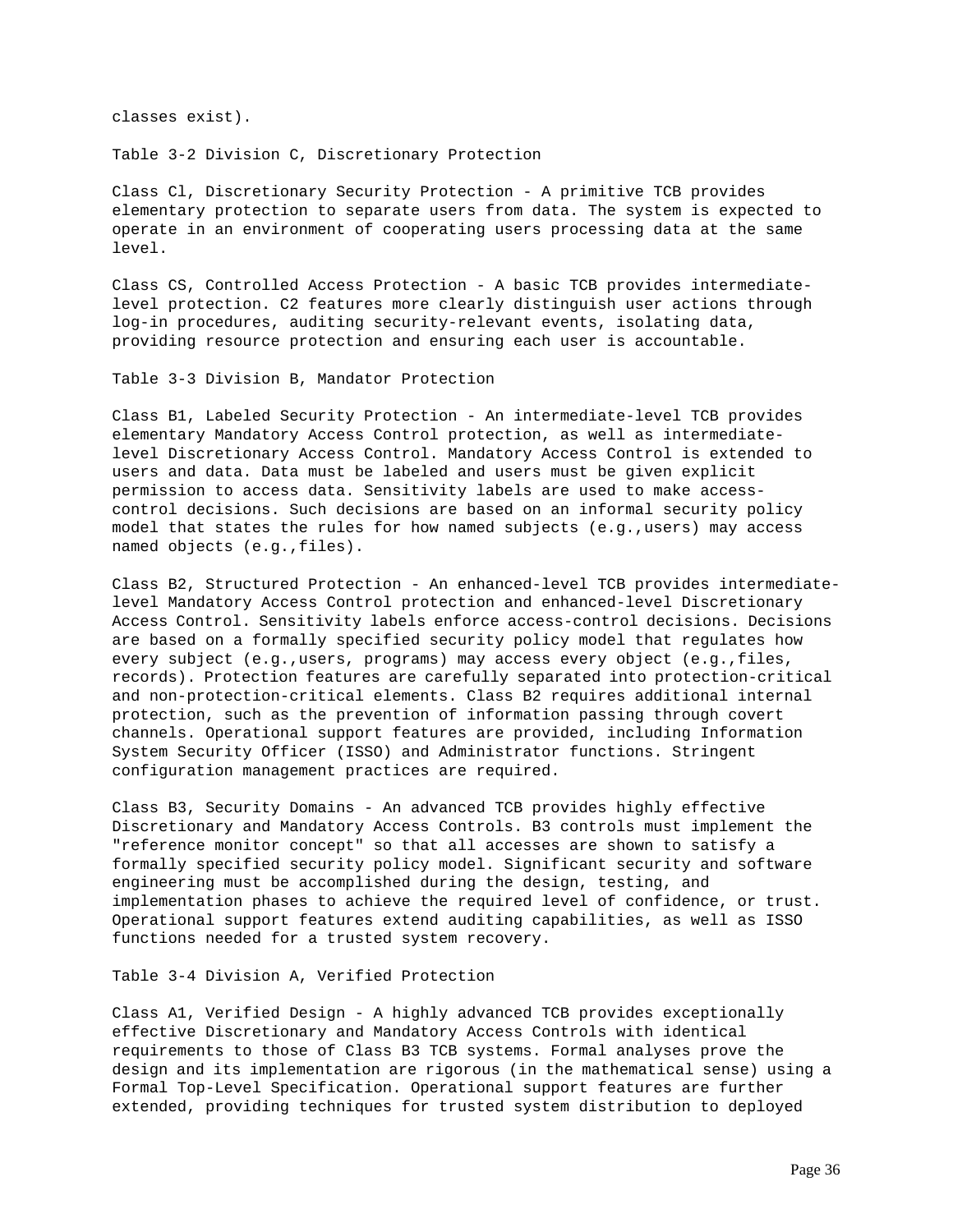sites.

3.2.2.2 THE REQUIREMENTS

Each TCB division/class has a set of requirements. Only a general description of the protection concept appears below. No attempt is made to distinguish between divisions/classes.

3.2.2.2.1 SECURITY POLICY

Security policy statements govern the manner in which sensitive (classified) information is protected.

3.2.2.2.1.1 Discretionary Access Control (DAC) (all classes):

This is the need-to-know concept. DAC enforces rules for sharing data among users.

3.2.2.2.1.2 Object Reuse (Class C2 and above):

All storage areas (e.g., main memory or mass storage) reallocated by the system must not contain residual data for which the new subject is not authorized.

3.2.2.2.1.3 Labels (Class B1 and above):

Within a TCB, labels represent the sensitivity or security level. A subject's label represents its clearance level and need-to-know privileges; an information object's label indicates the actual sensitivity of the information. A storage object's label indicates the sensitivity of the data held or permitted to be held.

3.2.2.2.1.4 Label Integrity (Class B1 and above):

Sensitivity labels must correspond exactly to the sensitivity level of the subject (person who uses resources) or object (resources used) with which they are associated.

3.2.2.2.1.5 Exchanging Labeled Information (Class 01 and above):

Exchanging (e.g., importing or exporting) information between the TCB and a Communications channel or the TCB and a device requires the TCB to distinguish between multilevel and single-level devices.

a. Multilevel Devices (Class B1 and above): For multilevel devices, the TCB ensures that an object's sensitivity is within the range permitted. The TCB exchanges both the object and its sensitivity label.

b. Single-Level Devices (Class 01 and above): For a single-level devices, only the object needs to be exchanged. Since the sensitivity level is "fixed" and known in advance, the TCB only allows exchange at that level.

3.2.2.2.1.6 Labeling Human-Readable Output (Class B1 and above):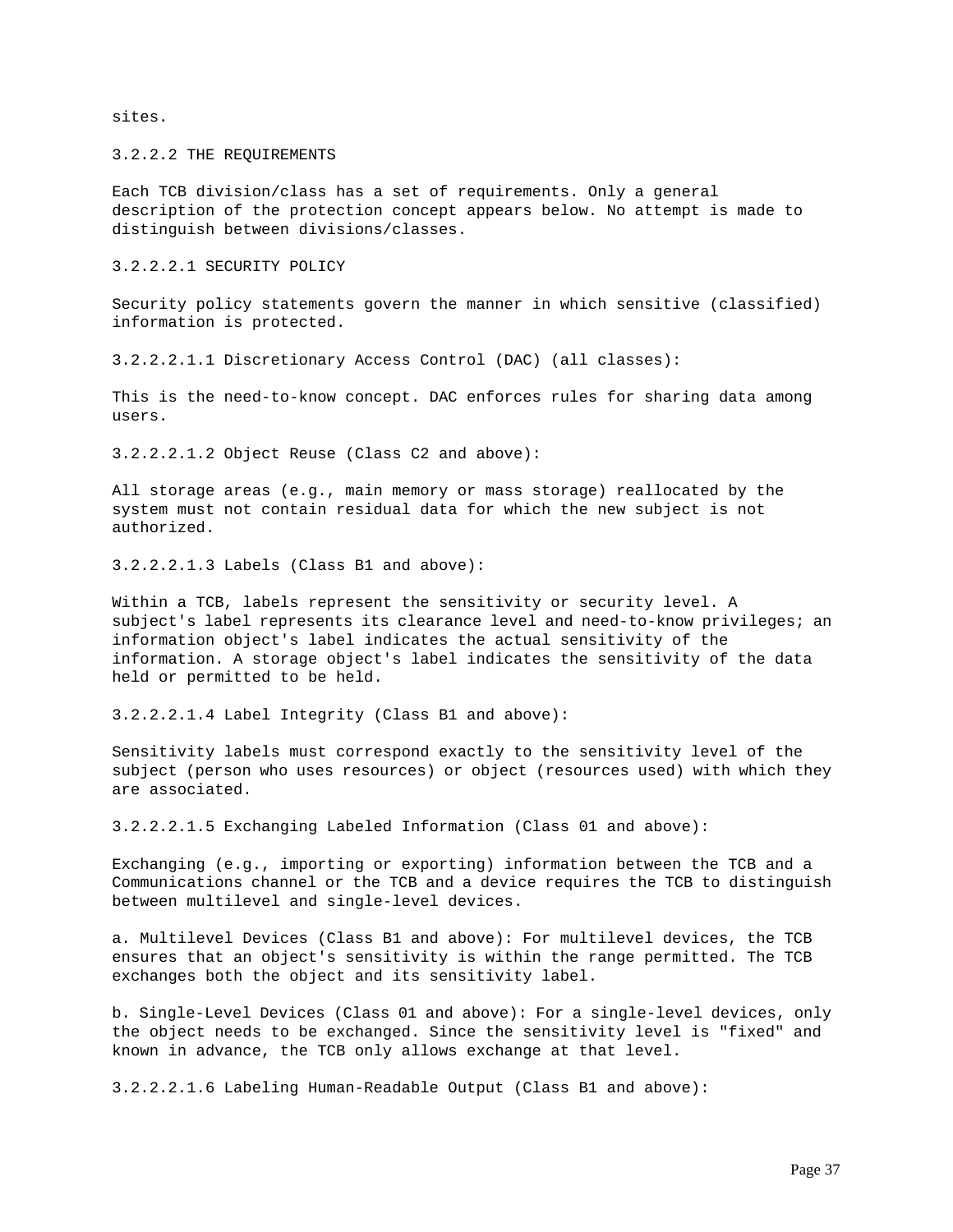Output must be marked with a plain language version of the object's sensitivity level (e.g., English language security classification banner at the top and bottom of each page).

3.2.2.2.1.7 Mandatory Access Control (Class B1 and above):

From Mandatory Access Control (MAC) rules, subjects (e.g., users, programs) are allowed access (e.g., read, write, change, delete) to objects (e.g., data). A subject's clearance level must always be consistent with an object's sensitivity level. Thus, subjects may read from an area (e.g., main memory) with an equal or lesser sensitivity level, and may write to an area with an equal or greater sensitivity level.

3.2.2.2.1.8 Subject Sensitivity Labels (Class B2 and above):

During an interactive session, the TCB must keep the terminal user informed of changes in the "current working security level." Terminal users may request a display of the complete sensitivity label for processes they are using.

3.2.2.2.1.9 Device Labels (Class B2 and above):

The TCB must keep track of the minimum and maximum security level assignments of all physically attached devices (e.g,., terminals, printers). These assignments are often called "classmarks".

3.2.2.2.2 ACCOUNTABILITY

Accountability is the ability to trace actions affecting security to the responsible party. This feature ensures the user's dialogue is with the TCB and not with a masquerading program (e.g., during log-in).

3.2.2.2.2.1 Identification and Authentication (all classes):

Users must identify themselves (e.g., provide user-identifications) to the system and the TCB must authenticate the user's identity (e.g., passwords).

3.2.2.2.2.2 Audit (Class C2 and above):

The TCB must record all security- relevant events (e.g., changes to device classmarks) in a TCB-protected area called the "audit trail."

3.2.2.2.2.3 Trusted Path (Class B2 and above):

The TCB must provide a means to identify itself clearly to the user.

3.2.2.2.3 ASSURANCE

Assurance provides the steps necessary to demonstrate that the security policy has been correctly implemented.

3.2.2.2.3.1 System Architecture (all classes):

The system architecture must separate TCB processes (e.g., reference monitor) from user processes (e.g., application programs). The system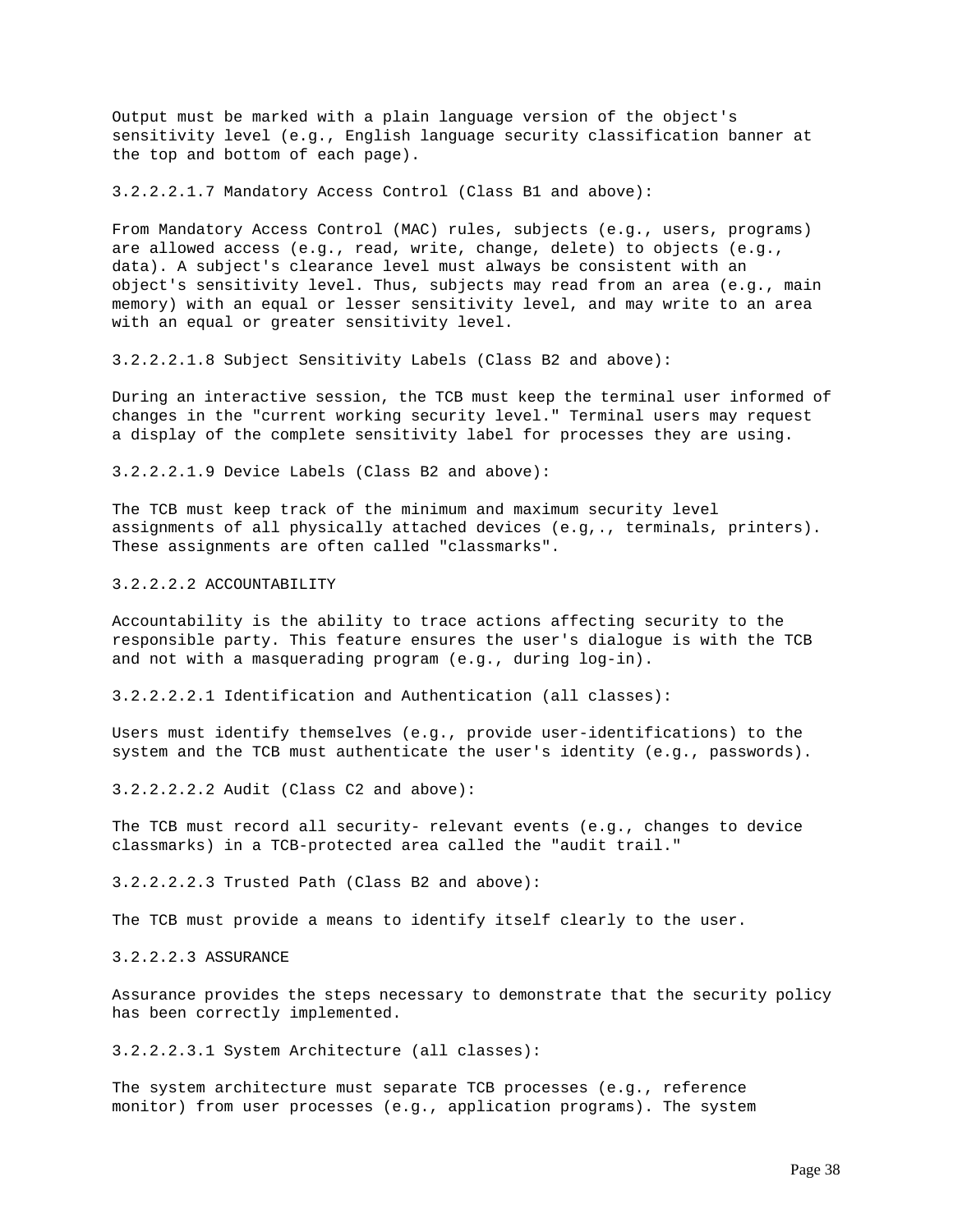architecture must also separate each user's data from every other user's data.

3.2.2.2.3.2 System Integrity (all classes):

Periodic validation checks must ensure the correct functioning of the TCB protection elements. The checks can either be automated, or they can be invoked manually by the system operator.

3.2.2.2.3.3 Covert Channel Analysis (Class B2 and above):

Covert channels are signalling paths that can bypass the TCB's access controls and therefore, can allow violation of policy. Covert channels must be identified, their bandwidth minimized, and their use audited.

3.2.2.2.3.4 Trusted Facility Management (Class B2 and above):

The separate functions of system operator and system administrator must be defined and supported with TCB features. The system operator has fewer security-relevant privileges than the system administrator.

3.2.2.2.3.5 Security Testing (all classes):

The range and depth of testing increases for each division/class. Test results must affirm the implementation of security protection features as intended.

3.2.2.2.3.6 Design Specification and Verification (Class B1 and above):

The security policy enforced by the TCB must be informally (i.e., nonmathematically) struCtured or formally (i.e., mathematically) modeled. At higher TCB classes, the mathematical modeling becomes more rigorous (e.g., the spectrum includes demonstration, providing a Convincing argument, and proving). The requirement for correspondence between the policy model and the design specifications (e.g., Descriptive Top-Level Specification (DTLS) and Formal Top-Level Specification (FTLS)) also increases.

3.2.2.2.3.7 Configuration Management (Class B2 and above):

Configuration management refers to the procedures used to establish a baseline and then to control changes throughout the system's life cycle. Configuration management becomes more comprehensive as the TCB division/ class increases.

3.2.2.2.3.8 Trusted Recovery (Class B3 and above):

Procedures must be available to preserve seCurity protection integrity and return the system to a secure processing environment after a failure.

3.2.2.2.3.9 Trusted Distribution (Class A1):

This feature ensures the provision of a "high confidence" system for distributing each TCB version, also ensuring its integrity upon receipt at each site.

3.2.2.2.4 DOCUMENTATION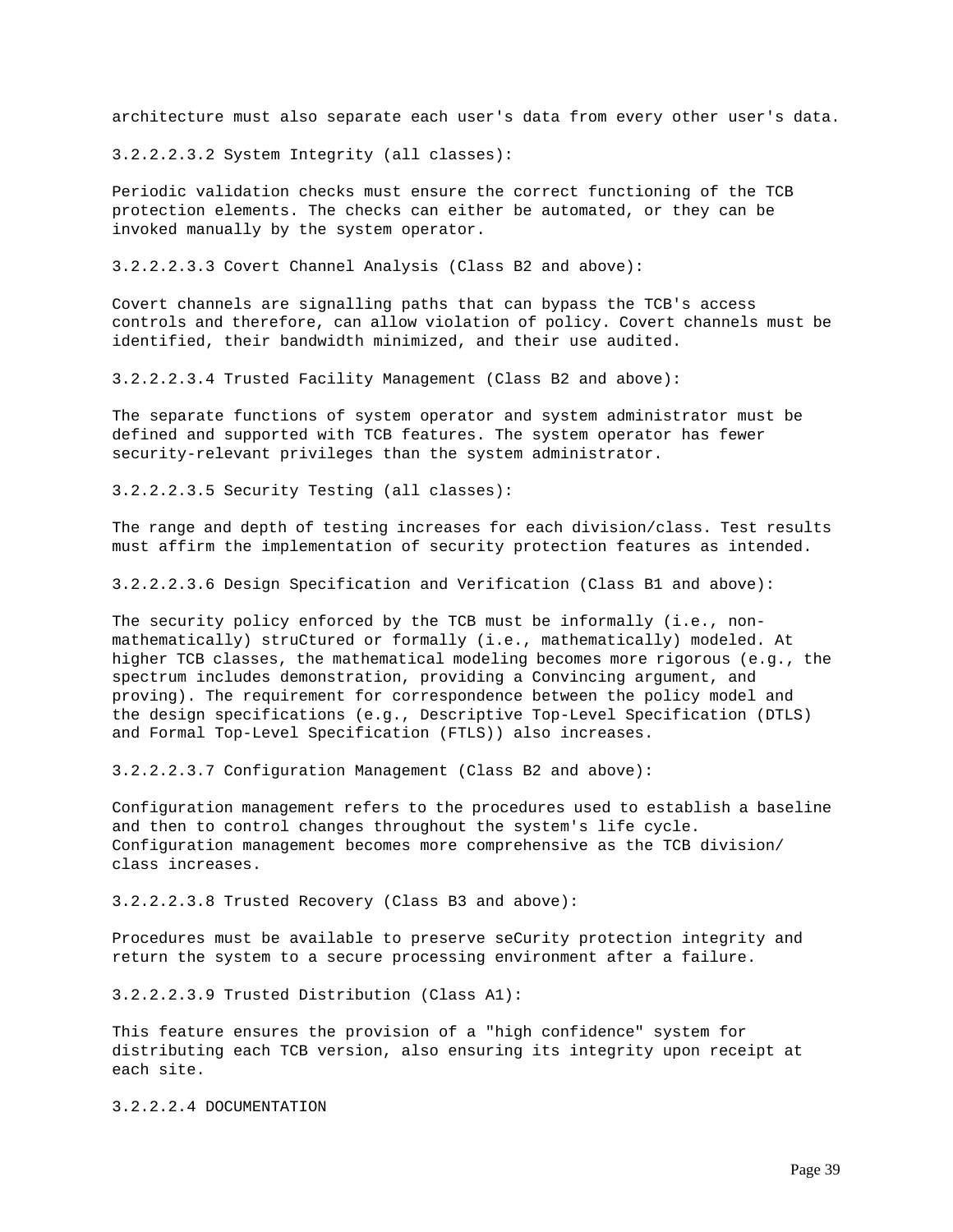The documents required describe the TCB's objectives, design, performance, and operation. Documentation must include a Statement of Work task to develop these documents and invoke the Contract Requirements Lists (CDRLs) to specify delivery to the Government.

3.2.2.2.4.1 Security Features User's Guide (all classes):

This guide targets system users and developers. The document describes the security protection features of the TCB, provides guidelines on their use, and explains how they interact. The guide should also describe expected system reaction to security-relevant events, such as access violations.

3.2.2.2.4.2 Trusted Facility Manual (all classes):

This manual applies to the System Administrator, Security Officer, users, and operators. Since this document provides detailed information about the security protection features provided by the TCB and describes how to use them, its distribution should be strictly controlled. The document should cover "everything you need to know" to generate and operate the specific TCB in an operationally secure environment. This information should include loading, generating, and initializing a new TCB; maintaining and examining audit files; conducting shutdown, restart, and recovery; as well as running diagnostics, managing sensitivity labels, and managing user access authorizations.

3.2.2.2.4.3 Test Documentation (all classes):

Test documentation provides the test plan(s) and the results of testing the TCB security protection features. The range and depth increases as the TCB division/class increases. Test results must be controlled if they point out vulnerabilities.

3.2.2.2.4.4 Design Documentation (all classes):

A full complement of design documentation is required. The scope depends on the TCB division/class. The scope ranges from a simple statement of the protection objectives through a mathematically based description, to the detailed proofs and correspondence of the specifications, and back to the security policy model and its objectives.

# 3.3 SOFTWARE

Since most computer security protection features are implemented in software, a clear majority of the Program Manager's time is spent dealing with software issues. Time should be taken to review DoD 5200.28-STD as well as the other references given at the end of this chapter. This review will help the Program Manager prepare for the acquisition concerns about software.

3.3.1 PRINCIPAL SOFTWARE FACTORS

This section identifies software factors important in a trusted application.

3.3.1.1 STRUCTURE AND DISCIPLINE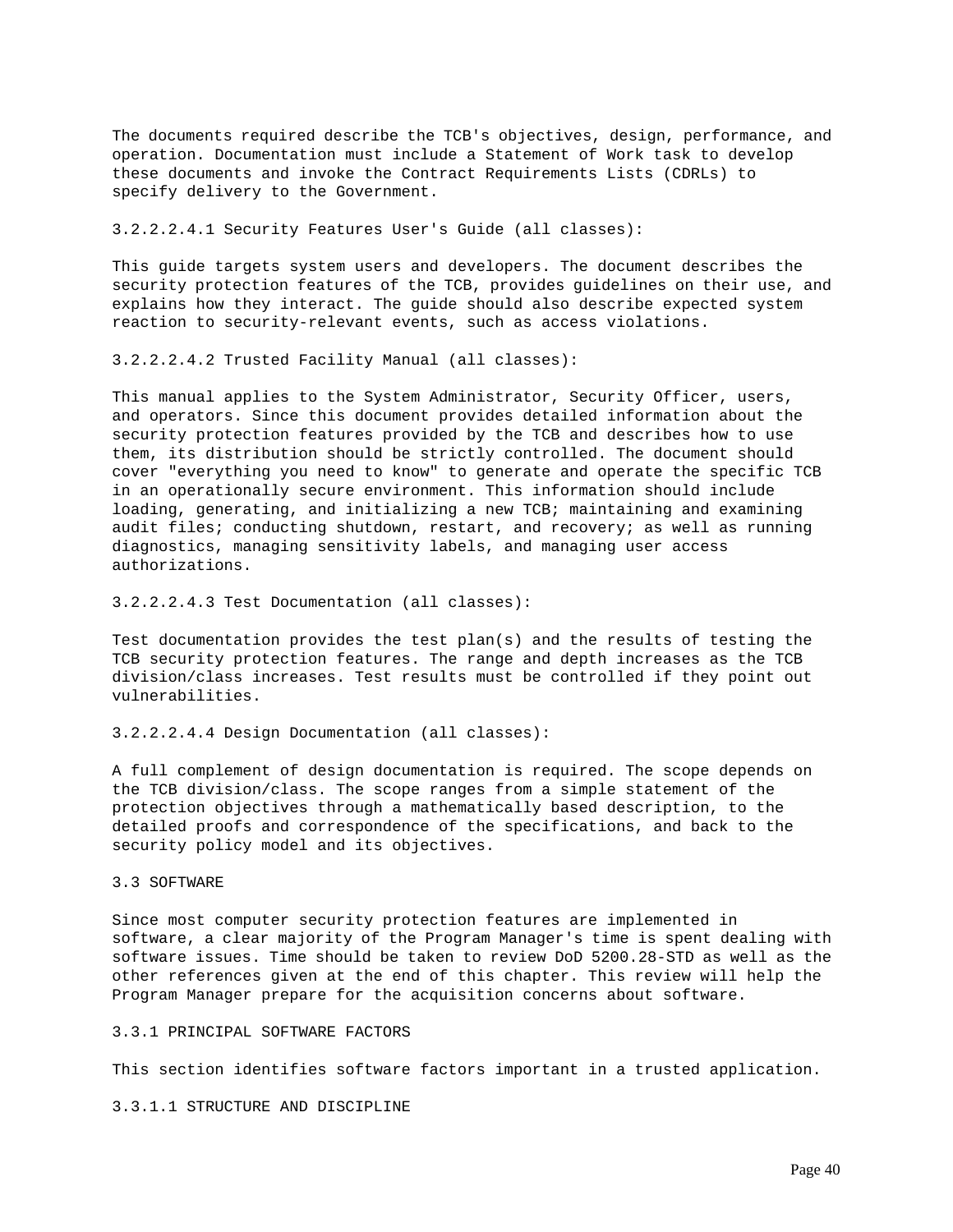Software matters require structure and discipline. Structure provides procedures, techniques, and check-points used to measure progress. Detailed planning, step-by-step execution of the plans, and an iterative approach are important. Discipline provides a way to remain on the charted course without being trapped by pitfalls. One must do more than blindly "follow the rules." Good documentation configuration management, and strict adherence to details are important discipline factors.

## 3.3.1.2 COST ESTIMATING

Estimating the cost of software development is difficult, at best. Cost overruns invariably lead to increased software risk, a serious concern for secure systems. Tools are available that contractors and other software developers use for cost estimation. Nevertheless, a great deal of subjective input influences to the "final" estimate. The skill level of the people involved, the complexity of the system, and many other factors all play a role. The contractor must describe the process, ground rules, and assumptions used to estimate software development costs. The Program Manager should "walk through" the steps to be certain the process makes sense. If the contractor's documentation cannot be fully understood, he/she should be asked for an informal briefing or chalk-board session. This process may avoid major cost and schedule changes later.

### 3.3.1.3 PROGRAMMING LANGUAGE

An appropriate modern, high-order programming language should be required to improve security. For example modern languages that strictly enforce "strong typing" should be used. Strong typing is the assignment of legal access (e.g., read, write, modify) to objects. Moreover, languages often require programmers to restrict their data definitions to pre-designated storage areas (e.g., certain main memory blocks). Ada is the DoD required language, and alternate languages must be preapproved. Software engineering disciplines (structured programming with structured "walkthroughs") make it more difficult for an attacker to hide covert code or logic bombs. If the use of assembly language for applications is allowed, the source must be checked carefully for illegal Operations (e.g., the use of undocumented operations codes). Such use would require a special section in the test plans and configuration management plan.

### 3.3.1.4 DATABASE MANAGEMENT SYSTEMS (DBMSs)

Systems that use DBMSs can introduce an additional element of risk not present in non-DBMSs. NCSC-TG-021, "Trusted Database Management System Interpretation of Trusted Computer System Evaluation Criteria," provides criteria for dealing with this important issue.

# 3.3.1.5 UTILITIES

System utilities provide powerful tools for augmenting or developing operating system capabilities. Their use must be limited and controlled by the TCB software. The security implications for compilers that "automatically optimize" the generated object code must be understood. That is, the generated object code will likely not be in the identical sequence Corresponding to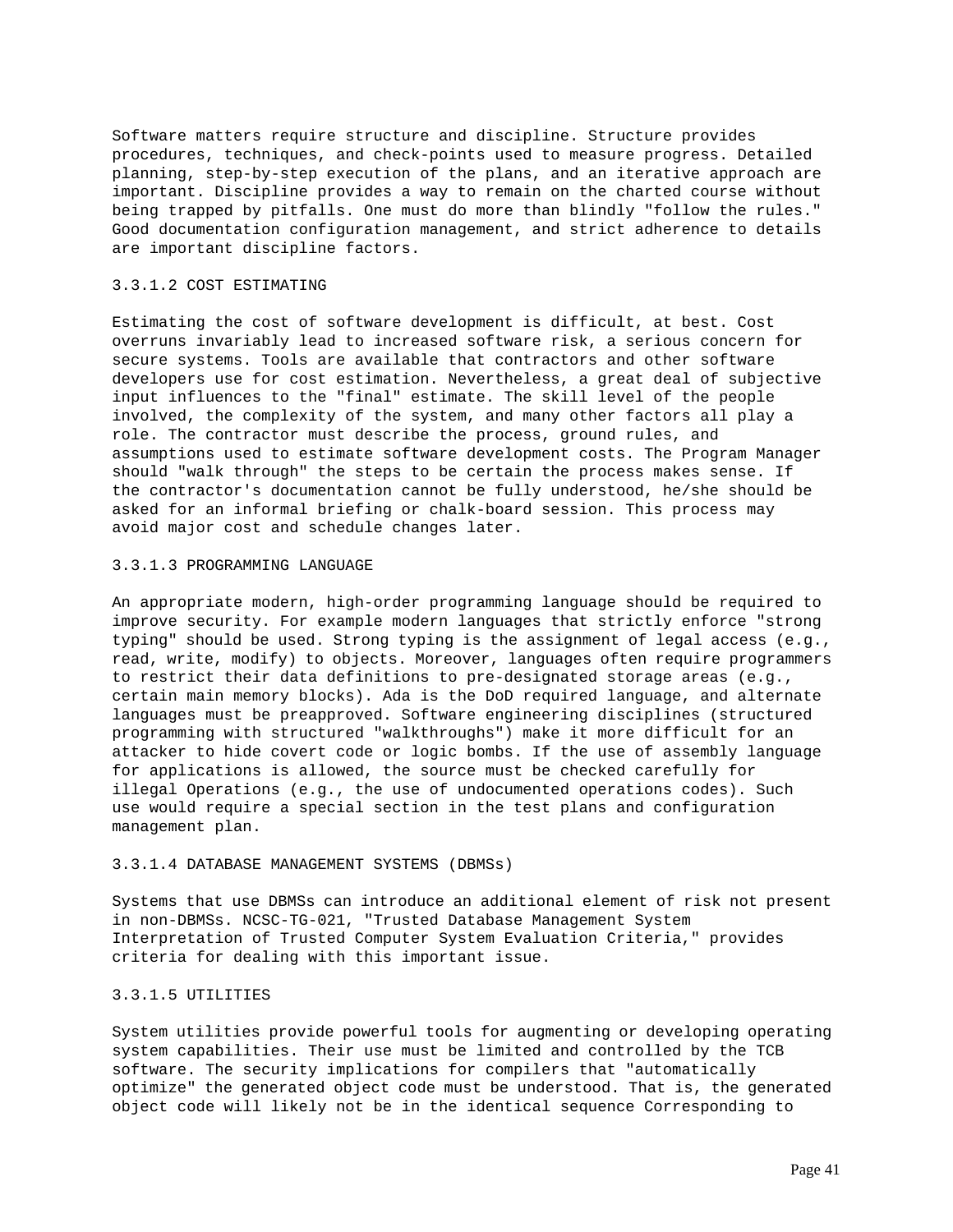the source language, although the function performed will be correctly done. Linkers (sometimes called "Linkage Editors") can also be a security concern, since access to unintended data areas can Occur through "external reference" directives. Finally, some languages incorporate what is known as "run-time packages," chiefly to perform input-output operations. Run-time packages must be included within the security-relevant boundary, especially at the higher TCB divisions/classes.

# 3.3.2 THE PROCESS

Figure 3-2 illustrates the software development process in terms of documentation required. Different terms are used for some of the design documents, but the document requirements are similar, if not identical. For example, the terms Functional Description, "A" Specification, and System Specification, are usually used interchangeably. Note that the process is iterative, and flows from very general top-level policy and capabilities requirements statements, down to very precise implementation details.

```
 Security Policy
\star Security Policy Model
\star Functional Description
            ("A" Specifications
     Descriptive Top Level Specification (DTLS)
   Formal Top Level Specification (FTLS, A1 only))
\star System/Subsystem Specifications
            ("B" Specification)
\star Unit Specifications
            ("C" Specification)
```
Figure 3-2 Security Protection in the Software Development Process

### 3.3.3 MANAGING SOFTWARE DEVELOPMENT

As noted above, the key to success with software is structure and discipline. Some of the specific success factors follow:

# 3.3.3.1 DESIGN DOCUMENTATION

Documentation must start from the initial statement of requirements and continue through to the details of implementing, operating, and maintaining the system. The root is in the initial statement of requirements.

3.3.3.1.1 SECURITY POLICY

An explicit statement of the security policy should be enforced by the AS. The policy should be documented in the specification (requirements) section of the RFP, and should clearly state the security enforcement rules by which the system will operate.

3.3.3.1.2 MODEL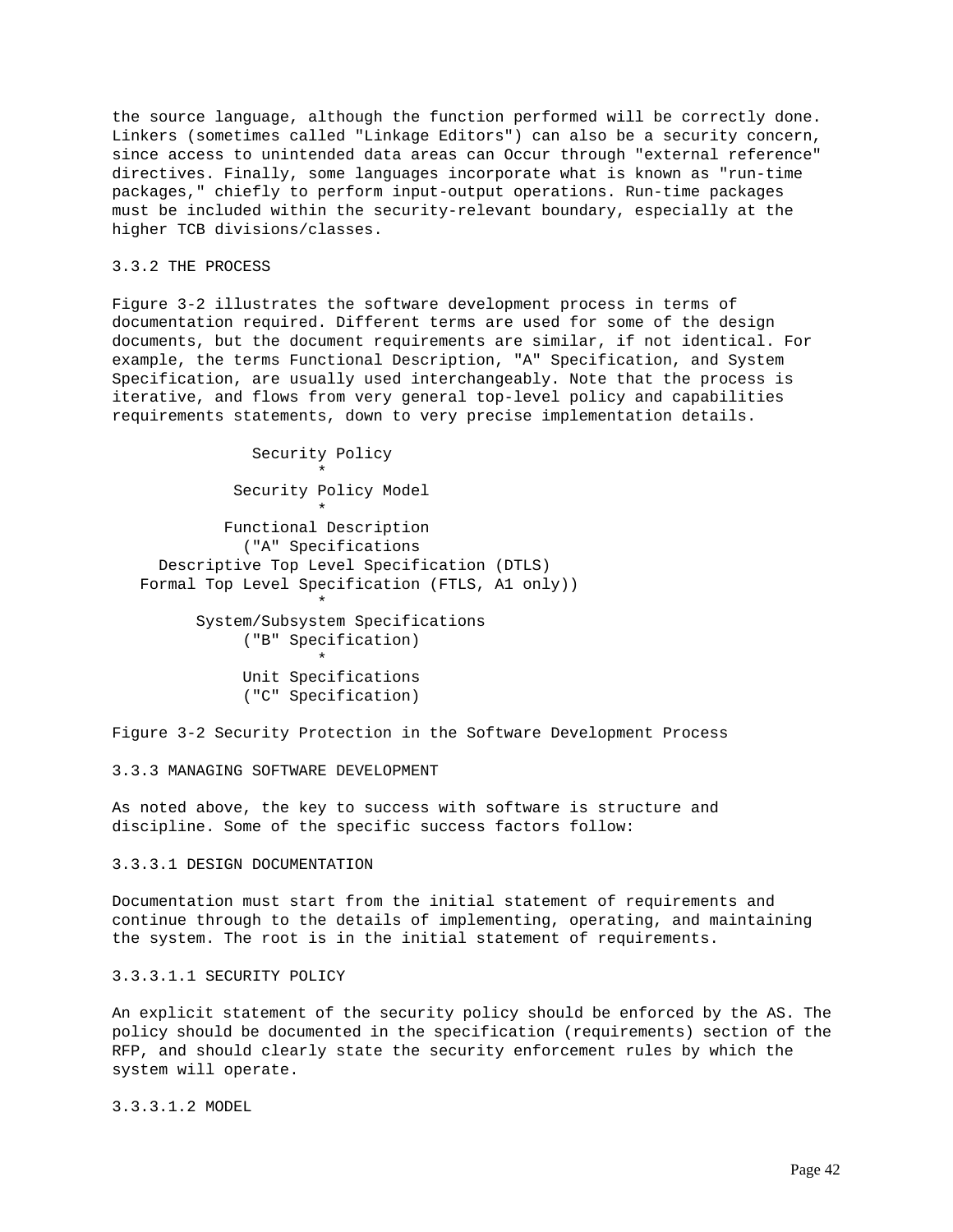Each TCB division/class requires a vendor or manufacturer (i.e., contractor) to provide a description of the security protection philosophy and how that philosophy is translated into the TCB. TCB Class B1 requires development of an informal or formal description of the security policy to be enforced by the TCB. TCB Class B2 and above require formal models of the security policy. As might be expected, these models (both informal and formal) require special expertise to develop and evaluate, since they will be written in special mathematical notation (e.g., algebraic specification or set theory). It should be ensured that the expertise needed to review and evaluate the contractor's submissions is available, either internally or from the NSA.

# 3.3.3.1.3 DESCRIPTIVE TOP-LEVEL SPECIFICATION

The DTLS is equivalent to a Security Features Functional Description. This specification describes the security protection capabilities required by the AIS, and is required for TCB Classes B2, B3, and A1. Although written in English prose, this document will contain a good deal of technical language. The DTLS should address both hardware and software capabilities.

### 3.3.3.1.4 FORMAL TOP-LEVEL SPECIFICATION

This document is required for TCB Class A1 only. It is written in a formal mathematical language to ensure that the design is consistent with the model of the security policy being enforced. The FTLS also addresses both hardware and software protection. This specification is accompanied by a separate formal verification of the specification. This verification proves that the design corresponds completely and accurately to the formal security policy model. Special expertise is also required to review and evaluate this document.

# 3.3.3.1.5 SYSTEM/SUBSYSTEM SPECIFICATION ("B" SPECIFICATION) AND UNIT SPECIFICATION ("C" SPECIFICATION)

The design documentation, from this level down, begins to describe, in everincreasing detail, the "how-to" of the TCB build process. At this level of detail, care must be taken when reviewing the contractor's design approach. Concern should focus on thoroughness and completeness, not "how to." If the required capabilities, functions, and features are present, the contractor should have some freedom of choice. The contractor must also comply with the contract-specified standards and specifications. If a question arises as to what the document is saying, the program manager should ask for an informal briefing or chalk-board session.

# 3.3.3.2 PROGRAMMING

Programming, or writing computer programs, is the "build" of the development process. The contractor should not begin to program until after approval of the specifications. This restriction will avoid restarts and changes as the acquisition progresses.

## 3.3.3.3 TESTING

Both the contractor and the Government are heavily involved in testing. The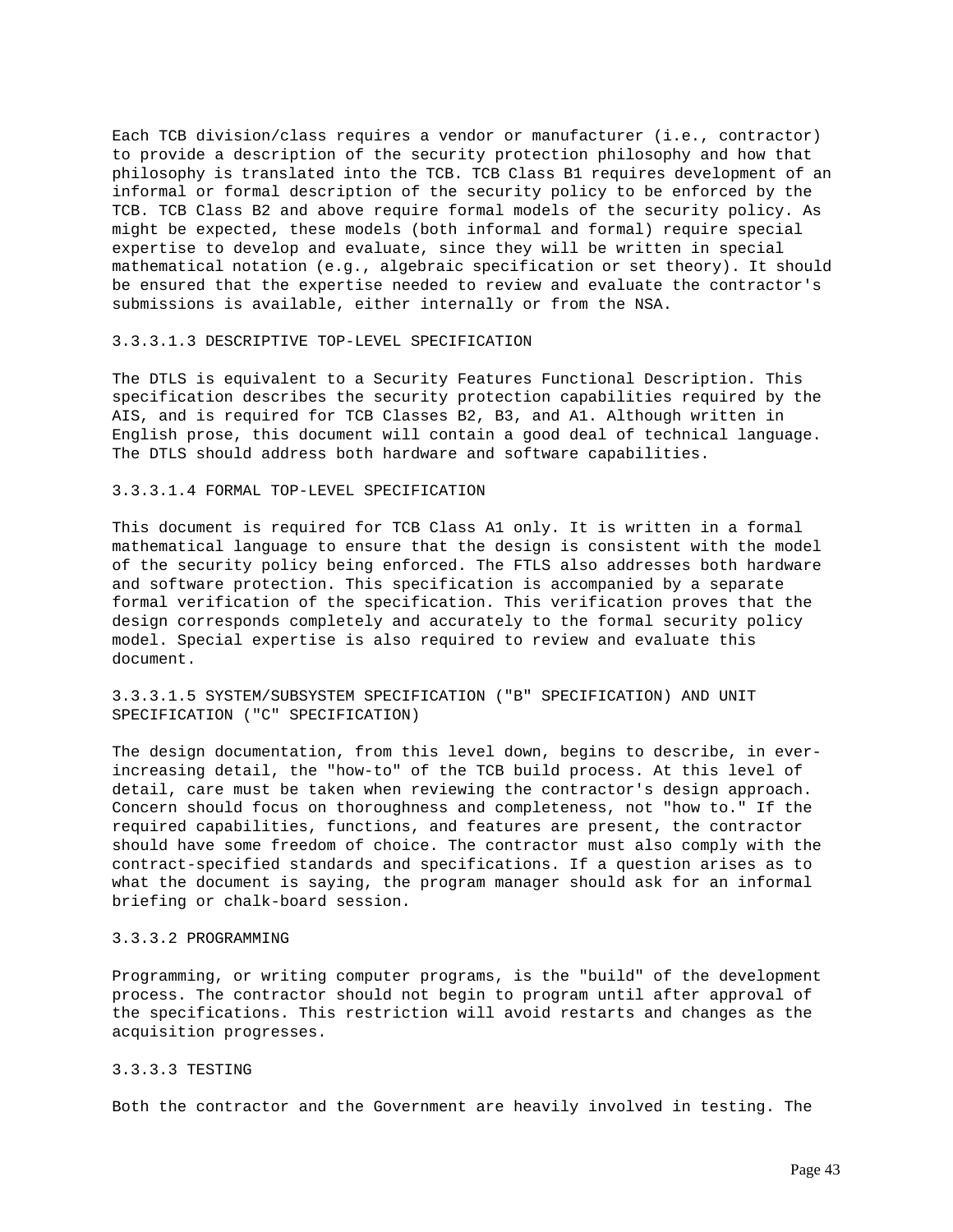attitude should be "Show me, please" throughout the test effort. For the internal TCB-provided security protection features, DoD 5200.28-STD requirements should be reviewed for testing each division/class. A team of experts should be assembled to help test. Also, Chapter 5 of this document, "Security Test and Evaluation," should be reviewed.

### 3.3.3.4 CONFIGURATION MANAGEMENT

Configuration Management (CM) for TCB software is only required for TCB Classes B2 and above. However, CM should be required for all acquisitions, whenever possible. CM is the only way to achieve a structured and disciplined approach to software management, regardless of the TCB division/ class. The situation is likely that some CM will be required in every program. The requirement extends to the TCB software by including a Statement of Work task. The Program Manager should also participate in the Configuration Control Board (CCB), which is the committee that reviews all changes to established baselines. Note that the documented procedures for control of changes do not need to be as extensive for the lower TCB division/classes (C1 through B1). Configuration control must extend to distribution, delivery, installation, Operation, and maintenance.

# 3.3.3.5 AUDIT

Auditing of security-relevant events is required for all TCB division/ classes (C2 and above). The early identification of audit requirements and strategy is necessary to ensure that the accountability requirements are satisfied for the TCB division/class, and to ensure they are included in the TCB design. The NSA publication NCSC-TG-001,"A Guide To Understanding Audit In Trusted Systems," describes the specific audit requirements for each TCB division/class, including the events that must be audited and the specific information that must be recorded.

### 3.3.3.6 PASSWORD GENERATION AND MANAGEMENT

One of the major requirements of all TCB division/classes is accountability. The CSC-STD-002-85, "DoD Password Management Guideline," and NCSC-TG-017, "A Guide to Understanding Identification and Authentication," provide sound practices that will help satisfy the accountability requirement. Ensure accountability is included in all AIS RFP requirements. Also ensure the information provided in the Trusted Facility Manual and Security Features User's Guide is consistent with the principles in this guideline.

#### 3.3.3.7 TCB IMPLEMENTATION CORRESPONDENCE

The process of assuring that the TCB is "properly done" is called "correspondence." The technique used is to map the TCB design back to the security policy model at the B1 and above levels. In addition, the TCB Class A1 requirement calls for mapping the TCB design down to the TCB source code.

# 3.3.4 CLASSIFIED SOFTWARE

If any of the software being developed is classified, be sure to check Block 11c, Receipt and Generation of Classified Documents and Other Material, of the DD Form 254, Contract Security Classification Specification. Trusted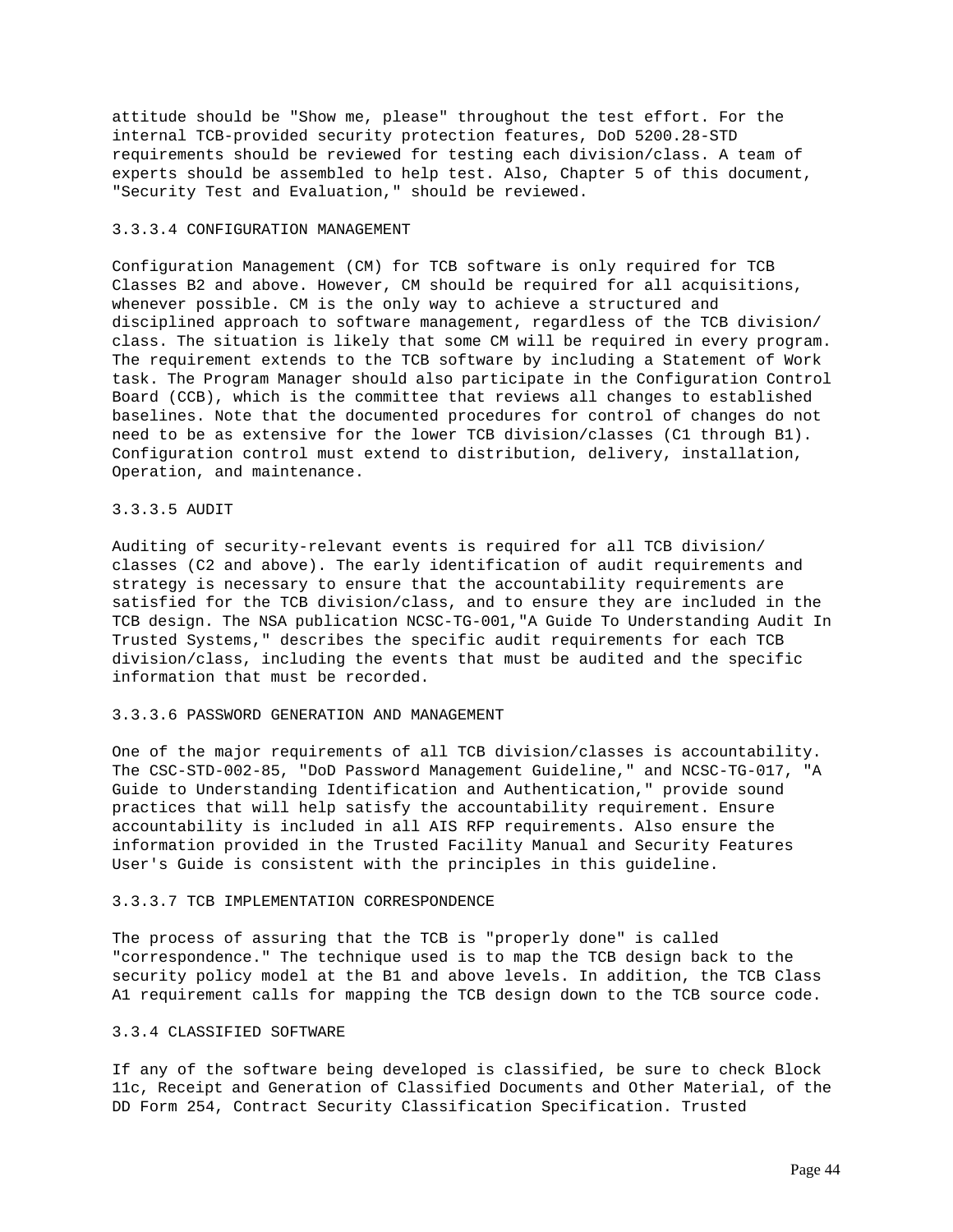software must be protected at the highest level of information to be processed.

### 3.3.5 ACQUISITION TASKS

To ensure a structured and disciplined approach to software concerns, provide Statement of Work tasks appropriate for the TCB division/class being developed.

### 3.4 HARDWARE

Several features of a TCB have an impact on hardware or require hardware for support.

# 3.4.1 PRINCIPAL HARDWARE FACTORS

This section identifies factors associated with hardware that are important in a trusted appliCation.

3.4.1.1 INITIAL PROGRAM LOAD (IPL)

Sometimes referred to as "boot" or "bootstrap," the IPL function is always hardware based. The IPL feature loads and begins executing the first few instructions necessary to start the system. The chief security concern is the initial secure state for TCB Classes B2, B3, and A1. Without assurance the system achieves the initial secure state, the TCB cannot be considered secure.

### 3.4.1.2 PROCESSOR STATES

To be suitable for a TCB, a computer must have at least two distinct processor states (sometimes referred to as "operating modes"). The most privileged state should be reserved exclusively for the TCB's use and should include special instructions or features needed to enforce access control rules or perform input/output functions. Another, less privileged state should be used by the application programs and must not include those powerful security-related capabilities reserved for the TCB. The idea is to isolate privileged capabilities and restrict the use of certain instructions (e.g., those which do input/output or enforce access control rules) to the TCB alone, while permitting the applications programs to perform their mission-oriented functions at a less privileged level.

# 3.4.1.3 PROTECTION DOMAIN GRANULARITY

Small domains (e.g., a few bytes) are ideal for providing precise control (down to the byte or word level) but they require a significant amount of computer overhead to maintain. The trade-off usually made is to have larger protection domains (e.g., 1024 byte blocks) to reduce hardware complexity and retain acceptable performance.

# 3.4.1.4 SENSITIVITY LABEL MAPPING TO PROTECTION DOMAIN

## **MECHANISMS**

Hardware features (usually called "keys") allow the TCB to associate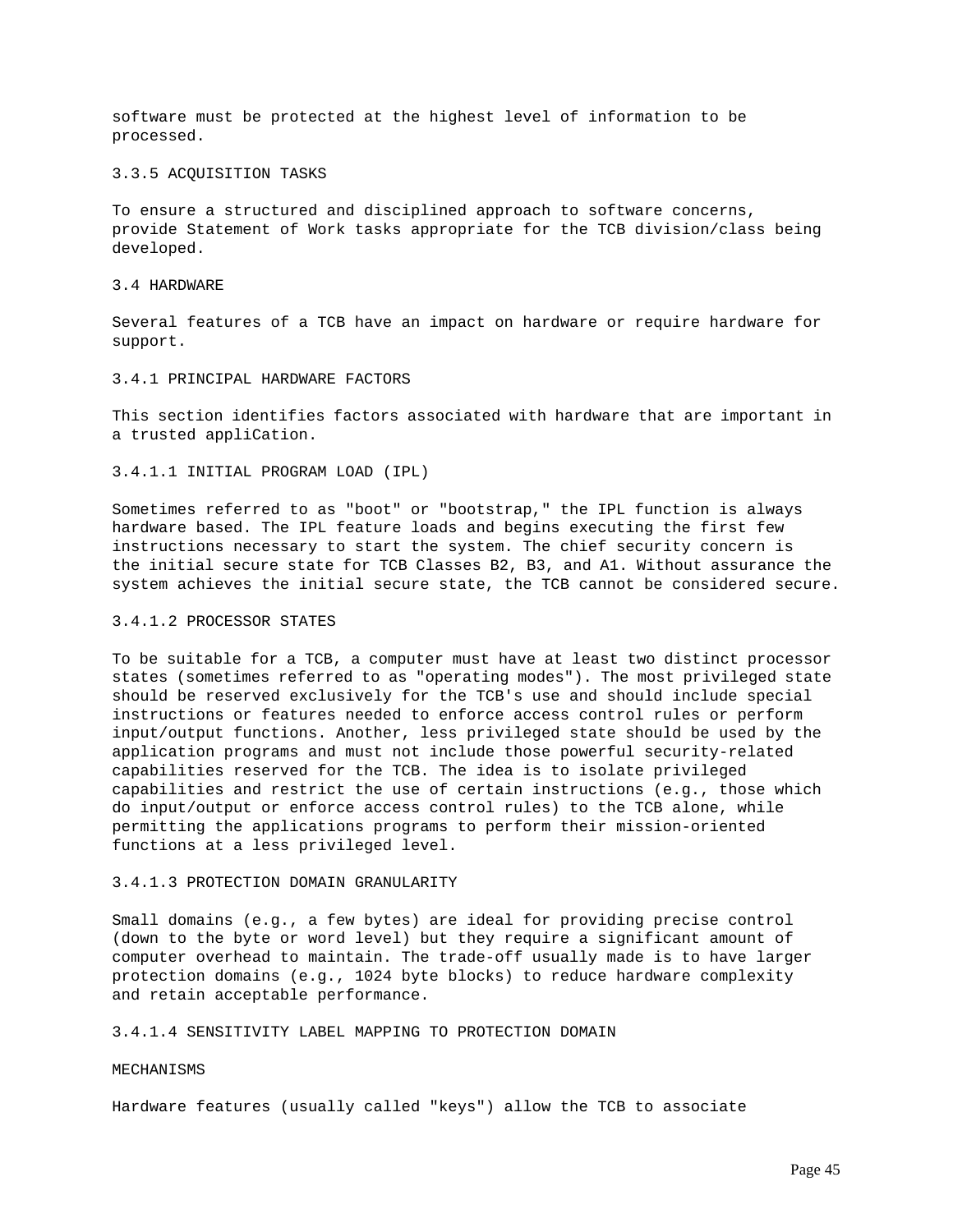specific hardware "registers" with the main memory areas (domains) they are protecting. There should be sufficient types and numbers of "registers" to ensure the number of sensitivity labels for information in the system can be adequately mapped. Common ways to achieve these capabilities are through "Descriptor Base Registers," "Bounds Registers," and "Virtual Memory Mapping Registers," although other approaches may also be used.

# 3.4.1.5 INTEGRITY CHECKING MECHANISMS

Integrity checking mechanisms usually provide support for security functions. For example, memory parity checks and cyclic redundancy check schemes ensure errors are detected. Another commonly used technique is called a watchdog timer. This timer performs a direct security-related function by ensuring an application program cannot "steal all the processor's time" by independently checking allocations of processor time.

# 3.4.1.6 DIRECT MEMORY ACCESS (DMA) PROTECTION

DMA allows input-output to occur simultaneously with the processor's normal computational activities. That is, once the processor initiates an inputoutput operation, a separate hardware feature directs the flow of data into (or out of) main memory independent of the processor, while the processor itself is free to complete other tasks. Since DMA is independent of processor intervention, it cannot be confined by the TCB's enforcement techniques. Thus, unless DMA security protection is provided, Mandatory Access Controls cannot be enforced during DMA operations.

# 3.4.1.7 ASYNCHRONOUS EVENT MECHANISMS

Asynchronous events are not predictable (e.g., arrival of a message, the printer's running out of paper, or communications link errors). Asynchronous event mechanisms are hardware features which handle the unpredictable, usually by "interrupting" the processor. Once interrupted, the processor then deals with the event. For security, the hardware features should cause the processor to recognize and respond to specific asynchronous events, such as "security policy violations" (in DoD 5200.28-STD phrasing, violations of the Simple Security Property or Star Property). Unless hardware features support these properties, software must interpret the results of every operation, -causIng a severe performance penalty. The penalty may come into conflict with mission performance requirements.

# 3.4.2 CAVEATS

Care must be taken not to restrict potentially valid solutions in the specifications (requirements), statement of work, or CDRL sections of the RFP. Many possible design solutions could meet the requirements. Use of specific terms could unintentionally preclude the application of alternative techniques. Thus, terms should be used that illustrate the concepts involved without restricting the design choices available to the contractor. The second guideline of this four-guideline series, "Language for RFP Specifications and Statements of Work - An Aid to Procurement Initiators," was written specifically to deal with this problem.

### 3.4.3 MANAGING HARDWARE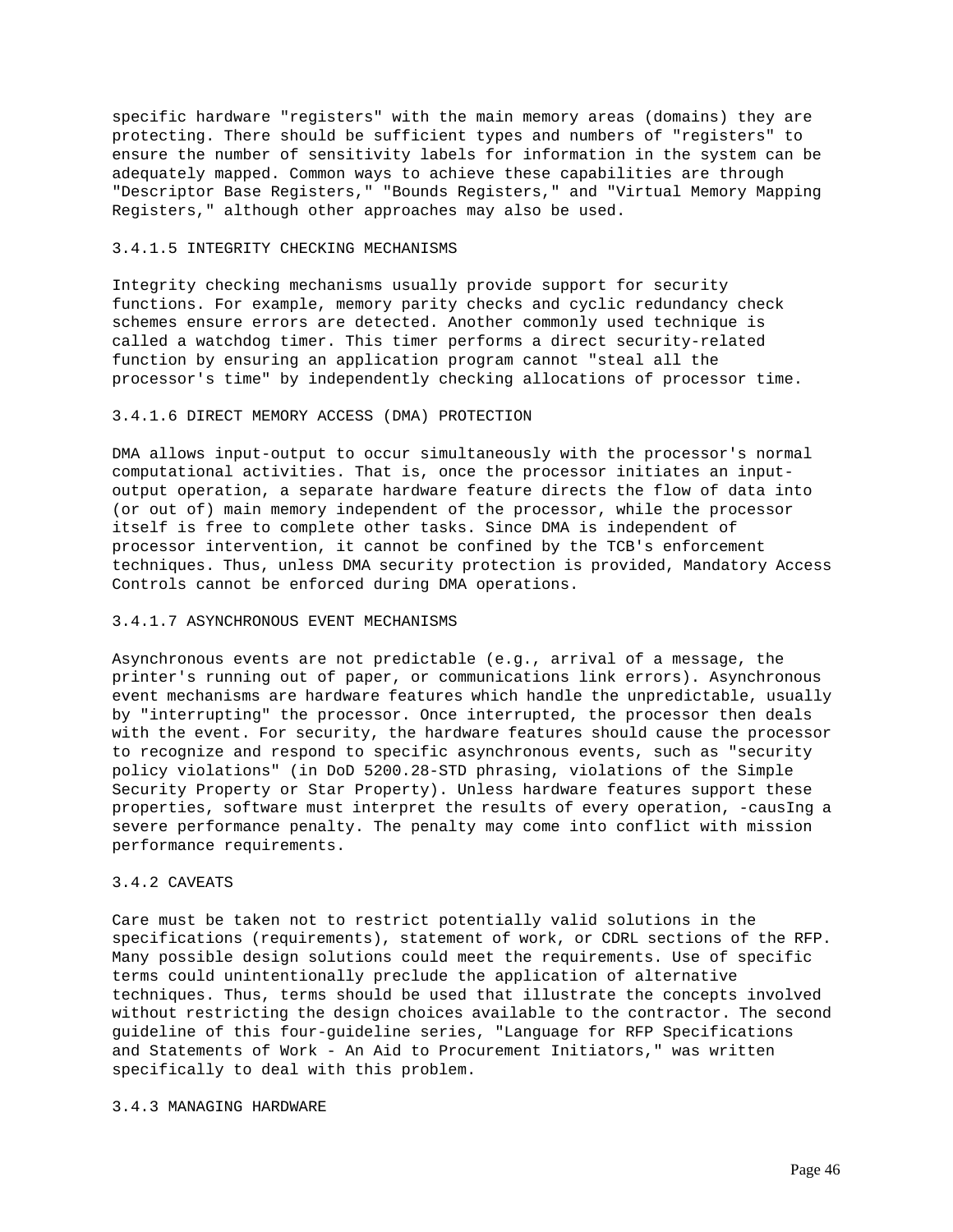Dealing effectively with security-relevant hardware issues follows the same general process as for software. Some specific points to consider include the following:

## 3.4.3.1 IDENTIFY SECURITY PROTECTION FUNCTIONS

The Program Manager (or the contractor) should trace the allocation of system functions, that are hardware based, from requirements to specific devices in the "as-built" drawings. In this way, the hundreds of design choices made should not neglect hardware issues, especially where specific hardware support is needed for the Trusted Computing Base.

### 3.4.3.1.1 SECURITY PROTECTION CAPABILITIES

Security protection capabilities are identified in the top-level specifications. Security protection features allocated to hardware may be found in the hardware section of the Functional Description or Descriptive Top-Level Specification.

### 3.4.3.1.2 HARDWARE INFORMATION

Hardware information will exist in most of the "B" and "C" Specification software design documents. This information should allow tracing hardware security protection features to successively lower levels of detail.

#### 3.4.3.1.3 SPECIFIC DETAILS ON THE HARDWARE FEATURES

Details in Section 3.4.1.6 (e.g., DMA protection) can be found in the engineering data deliverables. Ensure the Contractor provides the technical data and drawings needed to assess the hardware.

### 3.4.3.2 CONFIGURATION MANAGEMENT, MAINTENANCE, AND

#### LIFE-CYCLE SUPPORT

These functional areas should follow the same general approaches taken for other security-related functions.

### 3.5 NETWORKS

Network security may be a major issue, but many aspects are beyond the scope of this guideline. Guidance for network security may be found in NCSC-TG-005, "Trusted Network Interpretation of the Trusted Computer System Evaluation Criteria." If significant networking requirements exist, issues should be addressed early. Be prepared to face difficult problems early in the program.

# 3.6 COVERT CHANNELS

A covert channel provides a means of Communicating information in a way that violates the security policy. The two types of covert channels are storage and timing. A storage channel occurs when a "sending" process stores an item of data and a "receiving" process detects and interprets the information covertly. A timing channel occurs when a "sending" process affects a time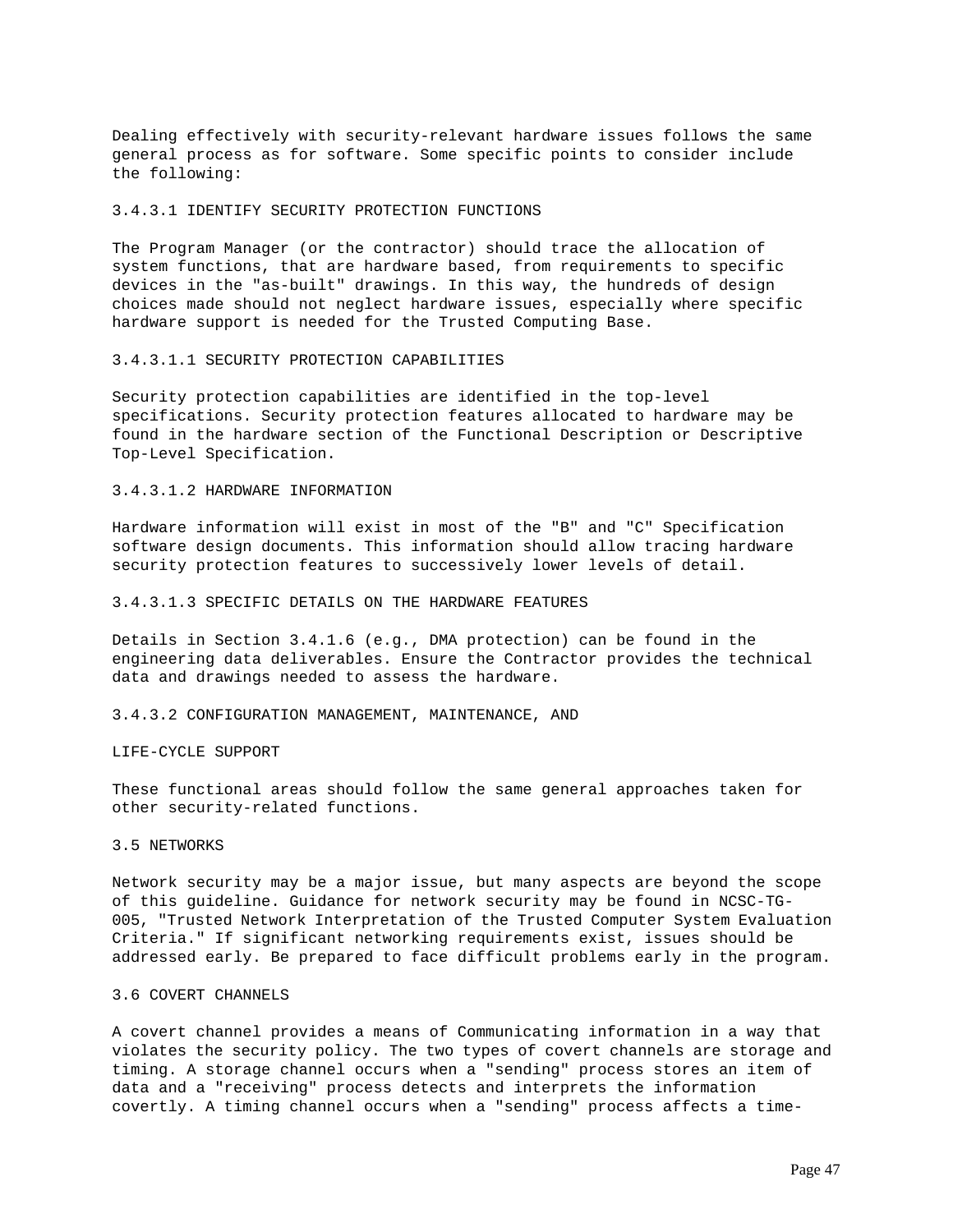dependent system parameter, and a "receiving" process observes and interprets this effect as a bit of information.

### 3.6.1 DETECTION

Covert channels are easy to hypothesize, but difficult to detect, and often they cannot be totally eliminated. The next-best approach is to try to identify them, reduce their effectiveness, and provide a measure of control over them. Execution flow analysis can sometimes detect storage channels, but no formal methods can detect timing channels at this time.

# 3.6.2 RATES

High covert channel transfer rates (over 100 bits/sec) are a major concern and are generally unacceptable. Low transfer rates (under 1 bit/sec) are of less concern because it would take too long to Communicate significant amounts of information. (It cannot be forgotten, however, there are situations in which a single number or name can be highly classified.) Intermediate transfer rates introduce the need for the ISSO to monitor covert channel activity. This procedure is done by auditing all known events that may be used to exploit the covert channel. The Trusted Facility Manual should contain information on what events are audited and how they should be interpreted.

# 3.6.3 COVERT CHANNEL ANALYSIS

A covert channel analysis is required for Classes B2, B3, and A1. In acquisitions requiring these classes, a Statement of Work task should be included in the RFP that requires the contractor to conduct a covert channel analysis and the CDRL that lists the development of a Covert Channel Analysis. This process will require the contractor to deliver a technical report to the Government that documents the results of the analysis. An assessment of the report will reveal whether covert channels are sufficient to cause redesign or can be tolerated by using auditing techniques.

#### 3.7 MAGNETIC REMANENCE

The retentive properties of magnetic storage media and the known risks in erasing and releasing such media should be considered in all AIS acquisitions. The correct procedures for clearing and declassifying AS magnetic media must be included in the design and implementation documentation of ASs. Contractor and Government personnel must both use NSA-approved standards for degaussing and overwriting. Degaussing equipment must be evaluated and approved to meet the standards. Auditing, record-keeping, testing and control of overwrite software, and the handling of equipment malfunctions are risk areas that are often neglected.

# 3.7.1 GUIDELINES

NCSC-TG-025, "A Guide to Understanding Data Remanence in Automated Information Systems," should be included in all RFP requirements. Another excellent source document is Defense Intelligence Agency Manual 50-4, "Security of Compartmented Computer Operations(U)," CONFIDENTIAL.

## 3.7.2 REQUIREMENTS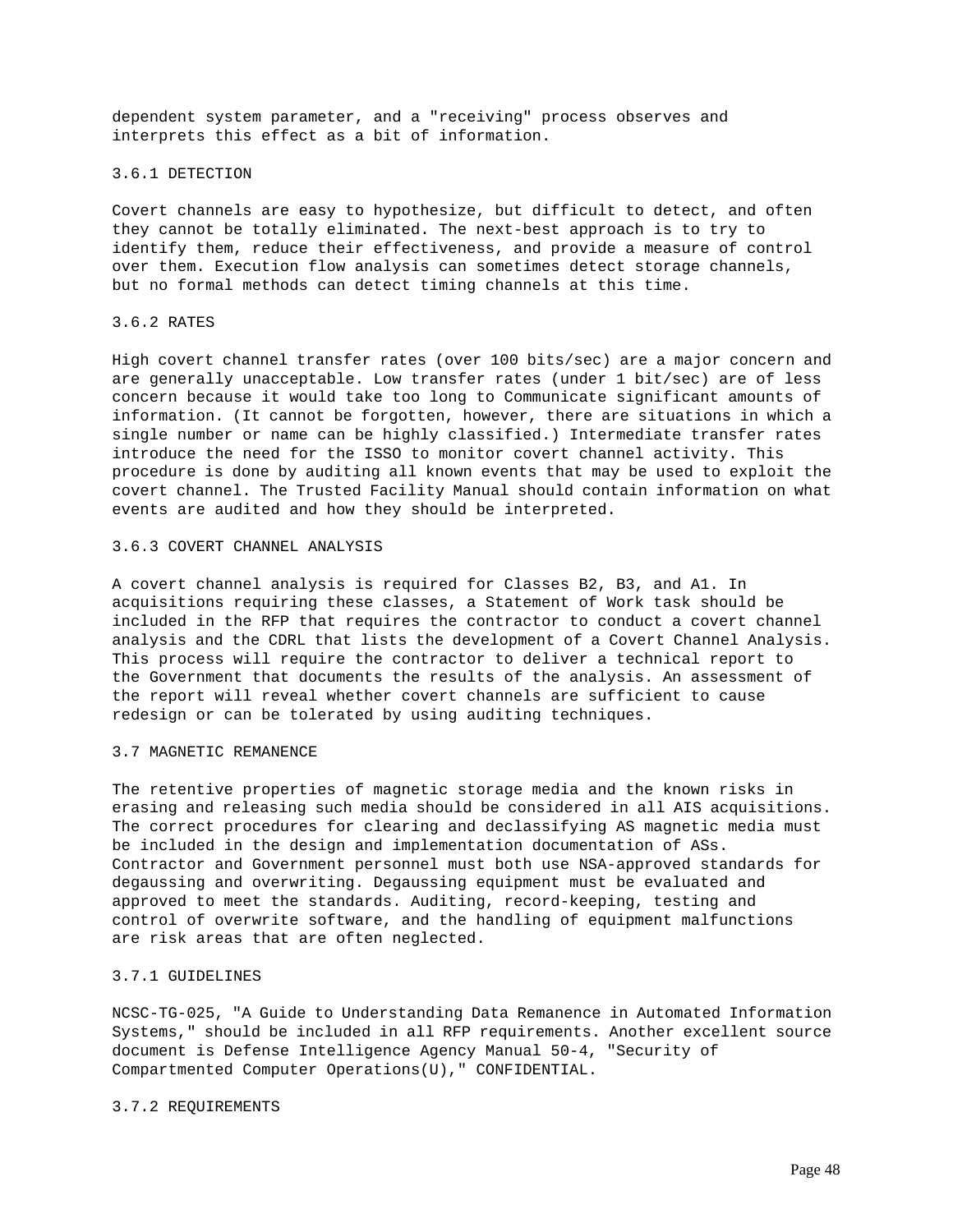Whenever possible, the hardware specifications should require that solid-state data storage components be volatile (i.e., total clearing of data with power off). Exceptions (e.g., plated wire memory used for extremely high reliability applications) require other protection approaches.

## 3.7.3 MAINTENANCE

The maintenance concept for the AS must address the magnetic media remanence issue. In particular, the Trusted Facility Manual should include procedures for clearing and sanitizing magnetic storage media. Dial-in diagnostics, warranty repairs requiring shipment of the component back to the contractor, and disposition of replaced components are areas for special consideration. In addition, if non-volatile devices are used, they must be clearly identified (and labeled if possible).

# 3.7.4 DECLASSIFICATION AND DESTRUCTION

Procedures should be available that address clearing and declassifying AIS equipment and media. Clearing is a procedure that removes the classified information recorded on the media, but cannot totally declassify the media. Declassification is a procedure that totally removes all classified information recorded on magnetic media. The declassification method should be used when equipment or magnetic media are to be removed from the AIS or a controlled environment.

#### 3.8 RATIONALE FOR SINGLE-ENTITY APPROACH

This section provides rationale for limiting the scope of this document to single-entity systems, as was reflected in Paragraph 1.5.

### 3.8.1 INTERPRETING THE ORANGE BOOK

The second page of the TCSEC states: "This document is used to provide a basis for specifying security requirements in acquisition specifications." This does not mean one can combine one Class C2 requirement with four Class B3 requirements. Implicit to the statement is the division/class structure. For a defined entity of a system to be guaranteed secure in the Orange Book sense means that, at a minimum, all of the requirements of some identified division/ class must be met. To Call that entity a Class B2 entity, however, would require evaluation by NSA as a product satisfying the Class B2 criteria. A successful certification evaluation of an entity can only state that evaluation and approval have been completed as part of a Certification process against, at a minimum, the Class B2 set of requirements. Nevertheless, that does not make the resulting system Class "B2."

#### 3.8.2 PROCUREMENT CONSTRAINTS

In a procurement, the RFP cannot dictate that an item must appear in the EPL because of the limited number of items on the EPL, and because the process for placement on the EPL is itself a restricted, government controlled process. To state such a requirement in the RFP would constitute a discrimination against other vendors desiring to bid. It also can not be stated that "a B2 system is required" because that implies a product must be taken from the EPL.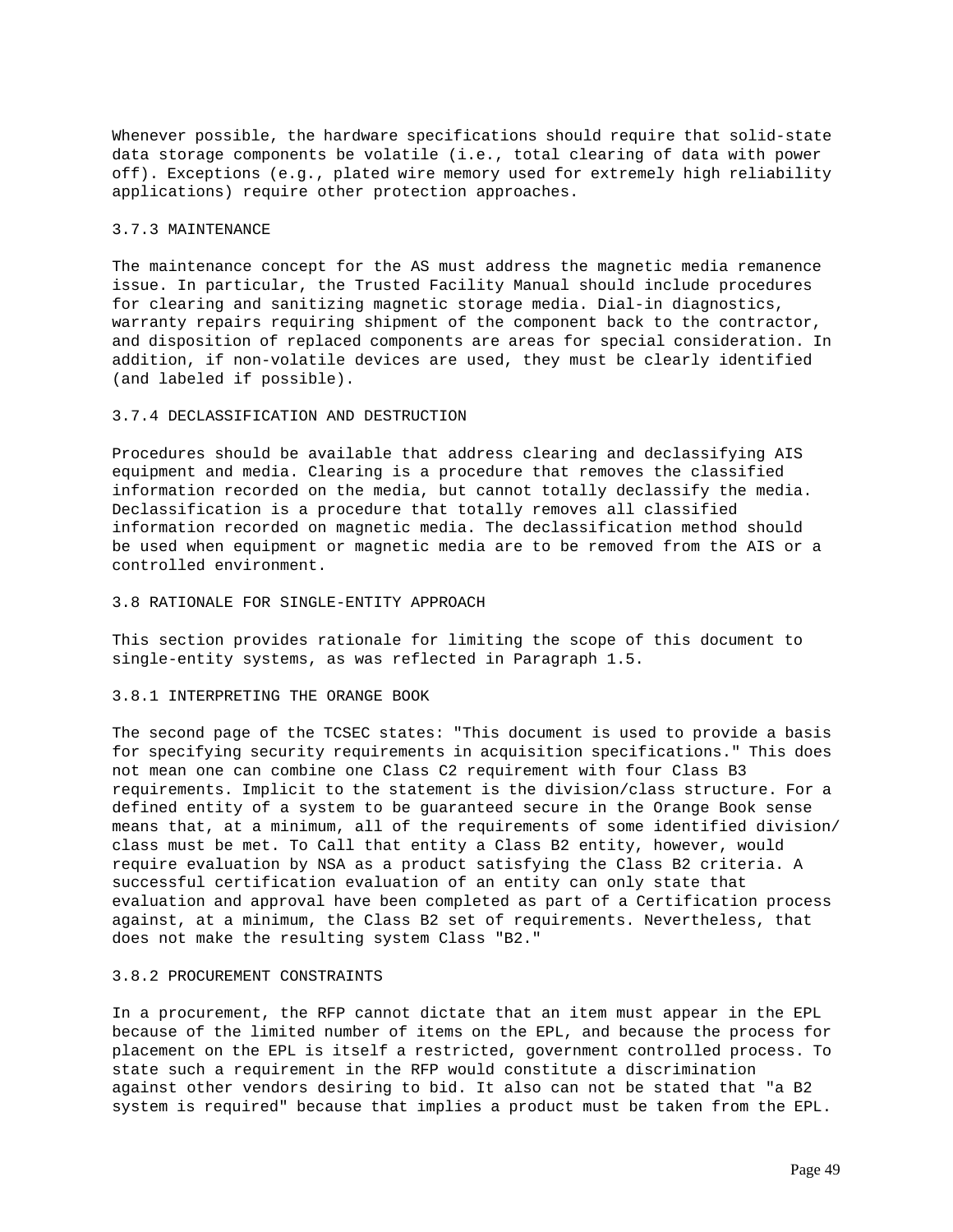Therefore, the specific TCSEC requirements necessary to meet a Certain division/class rating must be identified, without stating that the B2 product is desired. The desire for the decreased risk normally inherent in an EPL product, however, can and should be reflected as a strong evaluation weighting factor for source selection.

### 3.8.3 MULTIPLE-ENTITY SYSTEMS

A system may be composed of two or more entities, each of which uses different division/class security requirements. Some examples of the rationale for doing this are provided in NCSC-TG-021,"Trusted Database Management Interpretation" and also in Appendix A of NCSC-TG-00s, "Trusted Network Interpretation." The reason could also be that, as a system evolves, a higher level of security may be mandated for a new part (entity) of the system (called "Y") than was mandated for the existing entity (called "X"). Rebuilding the entire system is often not practical. The alternative is to consider X and Y as distinct connected entities.

# 3.8.3.1 ENTITY PROTECTION

Distinct connected entities X and Y must be isolated from one another in a security sense. They each must meet their distinct security requirements. Communications by each to the other must be shown to meet an interface policy given for each. The interface policy must reflect the outgoing/incoming security policies, mutual trust, cascading effect, and least privilege considerations. If additional security requirements above those from the TCSEC have been imposed (e.g., a two-person rule), these requirements must be considered in the interface policy.

### 3.8.3.2 ENTITIES WITH THE SAME DIVISION/CLASS

Even two connected B3 systems may have to be treated as distinct entities. One B3 system may have resulted from an uncleared minimum user clearance with maximum Secret data sensitivity and the other B3 system may have resulted from a Confidential minimum user clearance and maximum Top Secret data sensitivity (see Enclosure 4 of DoD Directive 5200.28). Cascading risk would probably require the combined system to be evaluated using Class A1 criteria.

# 3.8.4 RECOMMENDATIONS

As stated before, this set of four acquisition documents does not deal with this complicated situation of acquiring multiple security entity systems because DoD policy has not been finalized. This document series only deals with single system-entities. Successfully evaluated products will be said to "possess" a division/class (e.g., Class B3). System entities will be said to require some minimum division/class level (e.g., Class B3) requirements. System entities having successfully passed certification evaluation against a minimum division/class set of requirements will be identified, but those entities cannot be called, for example, Class B3 entities or systems. Instead, use "B3" for Class B3-evaluated products and "systems (or system entities) certified against Class B3 requirements" for the cases treated in this document set.

3.8.5 WHAT TO DO IN THE MEANTIME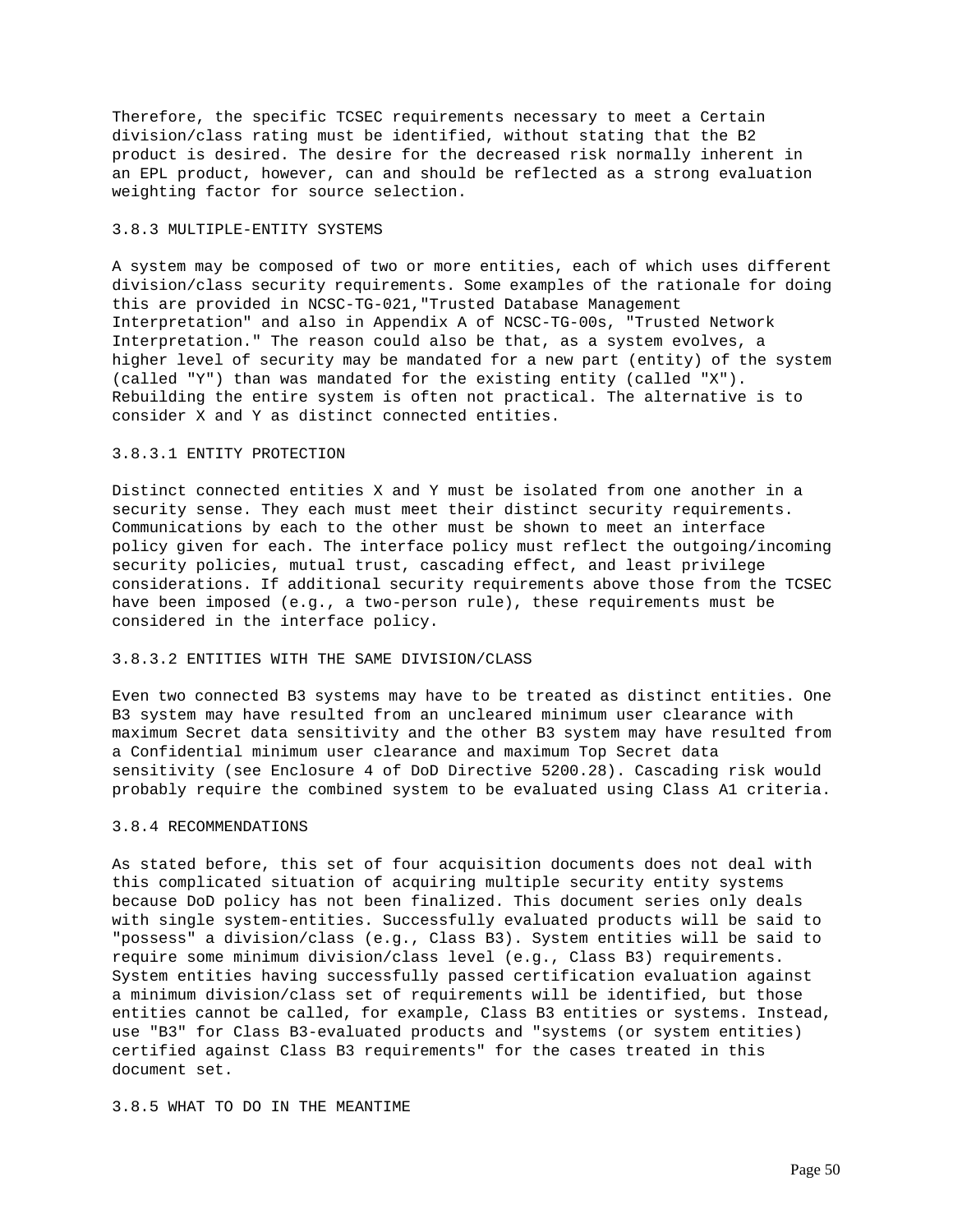As soon as composition and interface policy mature to a viable status, this document set will be updated. In the meantime, for Program Managers faced with the more complicated situations not dealt with in this series, the above principles can be extrapolated, along with discussion and interpretation in the TNI and TDI, as guidance.

# 3.9 REFERENCES

Many reference documents apply to a Trusted Computing Base acquisitions. Some address only COMPUSEC. Others address all security disciplines, all software development, or development of an entire system. Each document must be considered for COMPUSEC in the context of the intended scope. The following documents should be available.

a. DoD Directive 5200.28, "Security Requirements for Automated Information Systems (AISs)" - This Directive applies to all automated information systems processing classified, sensitive unclassified, or unclassified information. The document specifies the applicability of DoD 5200.28-STD (the Orange Book). It also specifies that systems requiring at least controlled (C2) access based on the risk assessment procedure (i.e., not all users necessarily have the need to know for all information) must be upgraded by 1992.

b. DoD 5200.28-M, "Automated Information System Security Manual" (Draft) - This manual specifies AlS security officer roles and responsibilities, risk management, certification and accreditation requirements, and security policy requirements. This document also addresses provisions of the Computer Security Act of 1987.

c. DoD 5200.28-STD, "DoD Trusted Computer System Evaluation Criteria" - The "Orange Book" contains a set of basic requirements and evaluation criteria for assessing the effectiveness of security protection features provided to an automated information system.

d. DoD-STD-7935A, "Automated Information System (AIS) Documentation Standards" - This standard provides guidelines for the development and revision of documentation for an automated information system or applications software. The document specifies the content of each of the eleven types of documents that may be produced during the system's life-cycle.

e. DoD-STD-21 67A, "Defense System Software Development" - This standard establishes uniform requirements for software development applicable throughout the system life-cycle. The document identifies the software development process and discusses deliverable products, reviews, audits, and baselines.

f. CSC-STD-002-85, "Department of Defense Password Management Guideline" - This standard presents a set of suggested practices for designing, implementing, and using passwords in automated information systems that process sensitive information.

g. CSC-STD-003-85, "Computer Security Requirements - Guidance for Applying Department of Defense Trusted Computer System Evaluation Criteria in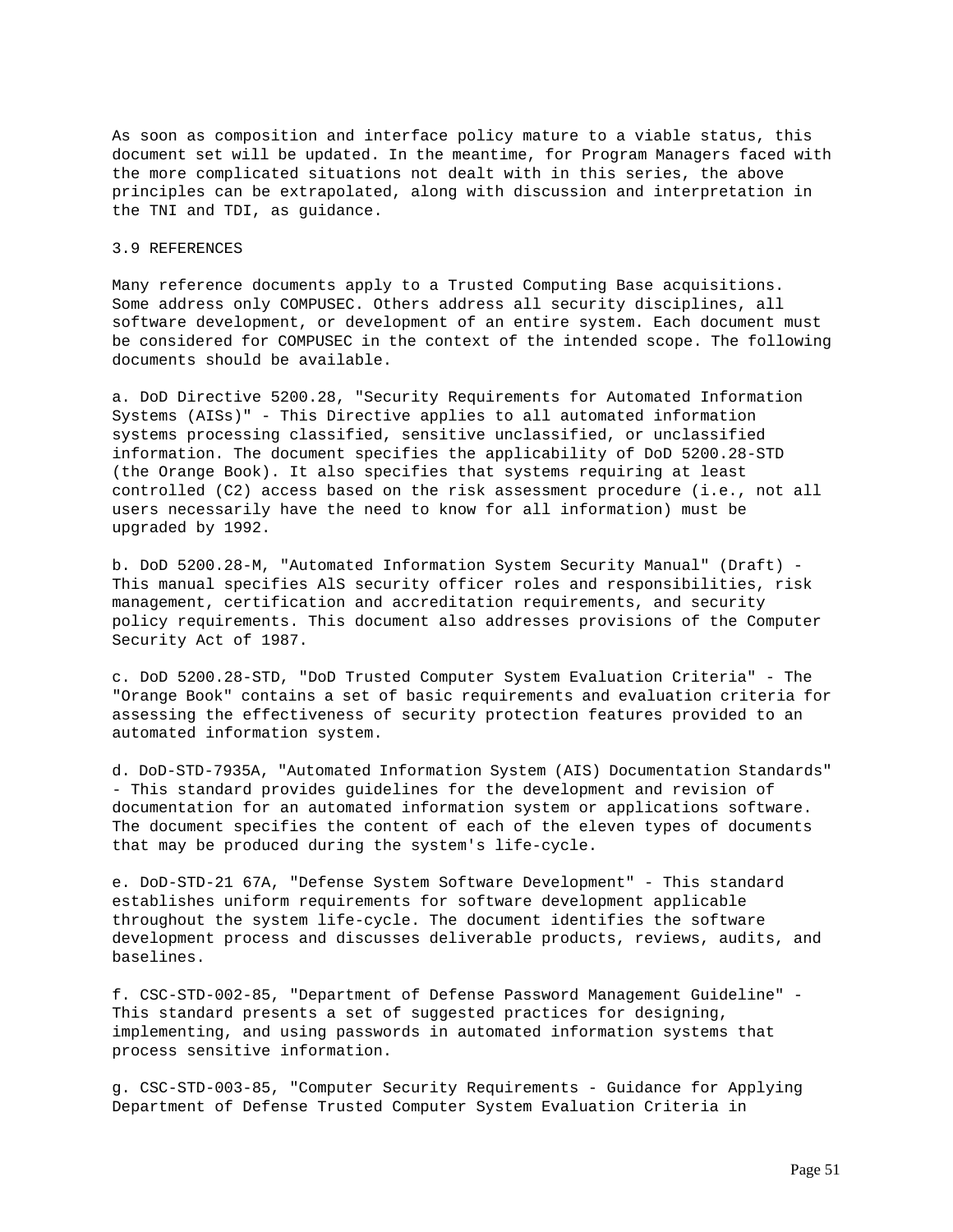Specific Environments" - This Document identifies the minimum recommended Trusted Computing Base division/classes required for given risk indices. This standard illustrates the rating scales for minimum user clearance and maximum data sensitivity, and then shows the resultant TCB division/class based on the computed risk index and security mode of operation. Parts of this document were incorporated in enclosure 4 of DoD Directive 5200.28 with slight modifications and interpretations. Therefore the directive should be used for risk indices.

h. CSC-STD-004-85, "Technical Rationale Behind CSC-STD-003-85: Computer Security Requirements - Guidance for Applying the Department of Defense Trusted Computer System Evaluation Criteria in Specific Environments" - This document provides background information and a more detailed explanation of the recommended minimum TCB division/classes for given risk indices.

i. NCSC-TG-001, "A Guide to Understanding Audit in Trusted Systems" - This guide expands on and clarifies the concept of audit as presented in DoD 5200.28- STD.

j. NCSC-TG-003, "A Guide to Understanding Discretionary Access Control in Trusted Systems" - This guide expands on and clarifies the Concept of discretionary access control as presented in DoD 5200.28-STD.

k. NCSC-TG-005, "Trusted Network Interpretation of the Trusted Computer System Evaluation Criteria" - This basic document interprets and augments DoD 5200.28-STD for network applications.

l. NCSC-TG-006, "A Guide to Understanding Configuration Management in Trusted Systems" - This guide is a key document in the secure system development process.

m. NCSC-TG-009, "Computer Security Subsystem Interpretation" - This document interprets DoD 5200.28-STD for dealing with subsystems of secure Systems.

n. NCSC-TG-014, "Guidelines for Formal Verification Systems" - This guideline expands on and clarifies the use of formal verification as presented in DoD 5200.28-STD.

o. NCSC-TG-015, "A Guide to Understanding Trusted Facility Management" - This document is useful in writing the Trusted Facility Manual.

p. NCSC-TG-017, "A Guide to Understanding Identification and Authentication in Trusted Systems" - This document presents good practices related to trusted identification and authentication.

q. NCSC-TG-021, "Trusted Database Management System Interpretation of Trusted Computer System Evaluation Criteria" - This document interprets and augments DoD 5200.28-STD for database management systems. This interpretation also addresses TCB subsets and the evaluation of systems built out of parts, for example, sold by different vendors.

r. NCSC-TG-025, "A Guide to Understanding Data Remanence in Automated Information Systems" - This document provides guidance and procedures on clearing and declassifying automated information system magnetic storage media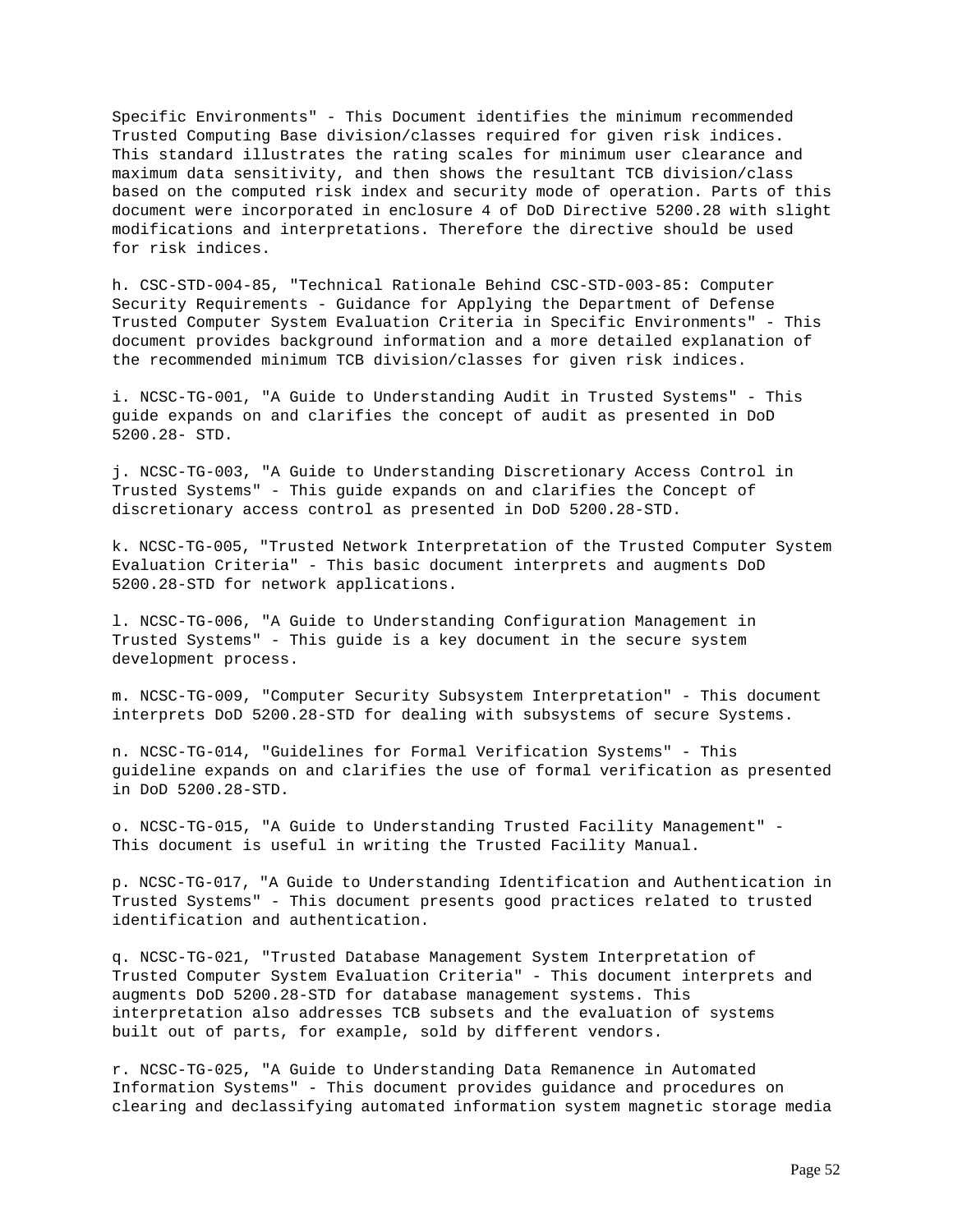such as memory, tapes, disk(ette)s, drums, and cassettes.

s. NCSC-TG-026, "A Guide to Writing the Security Features User's Guide" - This document provides guidance in writing the important Security Features User's Guide

t. FIPS PUB 83, "Guideline for User Authentication Techniques for Computer Network Access" - This document provides a thorough treatment of the user authentication as applicable to computer networks.

u. FIPS PUB 112, "Password Usage Standard" - This is a good source document for the specification and management of passwords.

v. FIPS PUB 113, "Computer Data Authentication" - This document deals with authenticating computer data.

w. ISO 7498/Part 2, "Security Architecture" - This specification was developed for use with the Open Systems Interconnection (OSI) network model.

x. Gasser, M., "Building a Secure Computer System" - This book provides an understandable technical presentation of the many aspects of securing computer systems. This book provides information about proven methods and affords the reader a broad understanding of COMPUSEC terms, concepts, problems, and solutions.

4 THREAT RISK MANAGEMENT - ANALYSIS, DESIGN, AND IMPLEMENTATION

# 4.1 INTRODUCTION

DoD Directive 5000.1 states "risk areas . . . to be assessed shall include threat, technology, design and engineering, support, manufacturing, cost, schedule, and concurrency." Program management must deal with each risk. However, when a computer security person is asked about risk, the primary concern is the threat risk of someone inadvertently or purposely obtaining, altering, or destroying classified or sensitive information in an unauthorized manner. Threat risk is sometimes called "security risk." That is the risk addressed in this chapter.

Risk management is the total process used to identify threat risks and eliminate or reduce them to acceptable levels. The components of threat risk management are risk analysis, cost benefit analysis, safeguard selection, security test and evaluation, safeguard implementation, and Systems review. This chapter covers risk management during analysis design and implementation. Chapter 5 deals with security test and evaluation. Chapter 6 describes the activities involved in obtaining certification and accreditation.

### 4.2 SECURITY REQUIREMENTS

Although people usually do not consider requirement definition as a security risk management function, security risk management is very much involved in the requirement definition process. Part of the risk management function, under the auspices of the Designated Approving Authority (DAA), is to determine how the regulatory requirements, embodied in DoD 5200 series of documents, are satisfied in this particular application. The approach to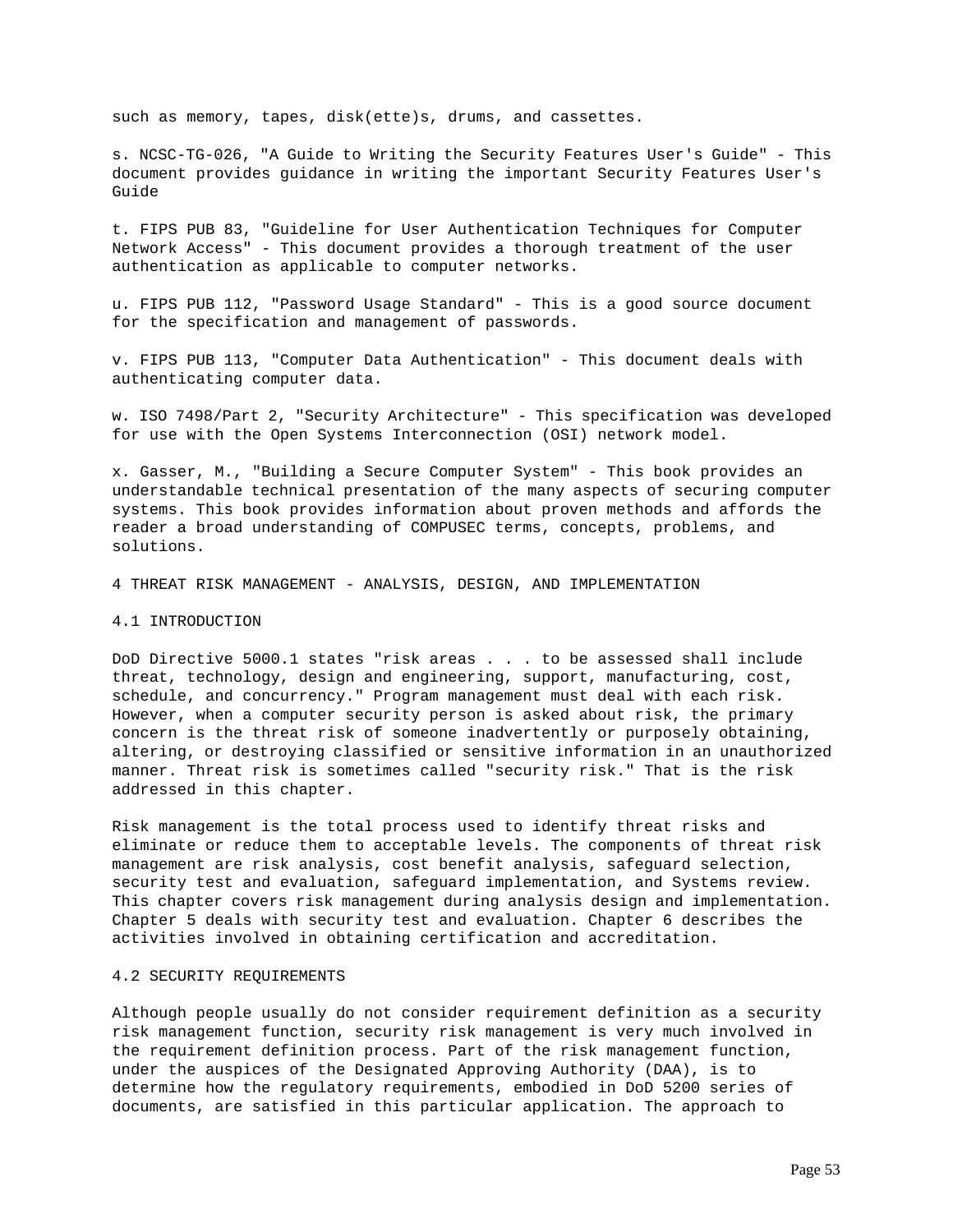satisfying these requirements (such as the assignment of maximum data security and minimum clearance levels) helps to dictate the operational security (OPSEC) requirements. Those requirements are determined through analysis of cost, risk, and mission considerations.

# 4.2.1 DOCUMENTING SECURITY REQUIREMENTS

DoD Directive 5200.28 requires "a more accurate specification of overall DoD security requirements." The security aspects of the plans required under DoD Instruction 5000.2 (Part 11E) should be combined into a single document, the Systems Security Plan. A portion of the concept baseline documentation called for in the Concept Exploration and Definition Phase (Parts 3 and 4B) should be described in the System Security Concept of Operations. This process is consistent with the concept of isolating the security process to help achieve a higher level of assurance.

# 4.2.2 SYSTEM SECURITY PLAN

The SSP describes the system security engineering program. This document describes methods to identify security requirements, evaluate and synthesize proposed solutions, and coordinate security considerations and requirements with the other functional areas in the system development process. The SSP also describes the organizational structure, staffing, and other resources that will be allocated to satisfy security requirements. The SSP is a living document and must be updated as change occurs.

#### 4.2.3 SECURITY POLICY

Security policy statements are always the basis for requiring security protection features in an AIS. The two basic sources of security policy are regulatory and operational.

# 4.2.3.1 REGULATORY

Regulatory seCurity policies are based on Public Laws, Executive Orders, and the many Federal and DoD regulations. The protection of sensitive data from compromise, denial of service, or unauthorized alteration is the fundamental requirement of national security policy.

# 4.2.3.2 OPERATIONAL

Operational policy specifies the operational approach taken to satisfy the regulatory policy as well as any additional operational security requirements. High-level operational policy involves decisions across all aspects of protection, including software and hardware functions, administrative procedures, personnel clearances and physical security measures. Risk assessment achieves the next level of requirements, which include operational classifications and clearances, security mode, and the COMPUSEC division/class requirements. Other mission-specific security requirements, or operational constraints that impact security, must be specified as policy. Operational policy may further evolve based on risk analysis, cost/ benefit analysis, and even safeguard design decisions.

4.2.4 SYSTEM SECURITY CONCEPT OF OPERATIONS (SSCONOPS)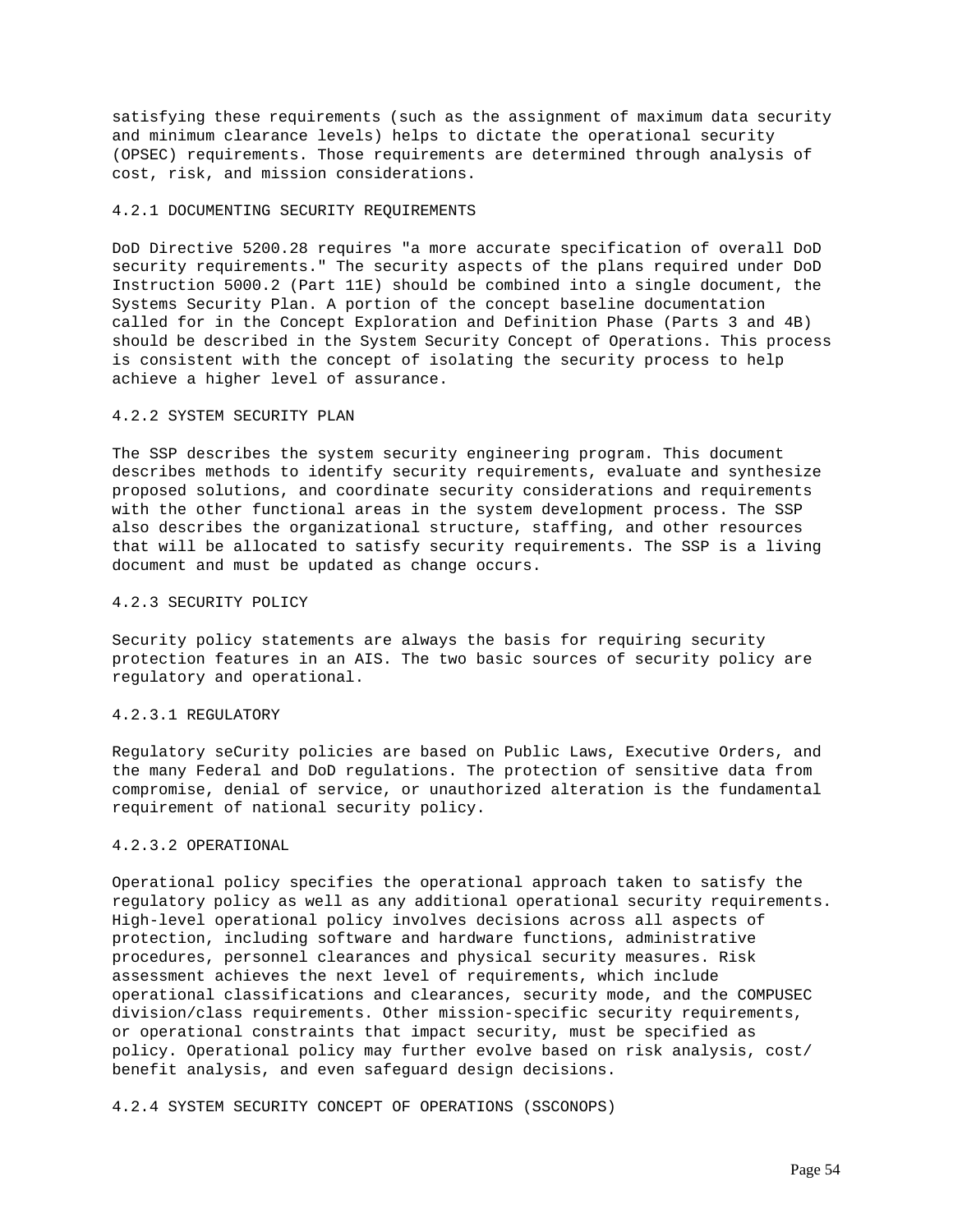The SSCONOPS is an architectural-level document that defines the strategy for meeting both operational and regulatory policy requirements. A secondary intent is to develop a comprehensive document that provides architecturallevel direction for the total system security approach. Thus, the SSCONOPS serves as the model for security planning and execution for other parts of the program.

## 4.2.5 ACQUISITION SYSTEM PROTECTION PROGRAM (ASPP)

The ASPP is under development by the Office of the Director of Defense Research and Engineering. It will provide an orchestrated DoD program to identify critical technologies and to provide techniques, procedures, and personnel necessary to deny foreign collection efforts involving those technologies.

## 4.3 RISK ASSESSMENT

Risk assessment is a procedure to determine the minimum evaluation division/ class requirement for an AIS based on the sensitivity of the information present and the clearances of its users. Risk assessment is usually performed during the concept development phase, prior to system design. This process determines the security mode to be employed and an evaluation division/class.

### 4.3.1 RISK INDEX

Risk Index represents the disparity between the minimum clearance or authorization of AlS users and the maximum sensitivity (e.g., classification and categories) of data handled by the AlS. The Risk Index "computes" the approximate degree of security protection features required for an AlS application. DoD Directive 5200.28, Enclosure 4, provides instructions for the computation, as follows:

### 4.3.1.1 DATA SENSITIVITY

The sensitivity of data can range from "Unclassified" through "Top Secret with two or more categories." Each level of data sensitivity is assigned a number rating ranging from zero to seven.

# 4.3.1.2 USER CLEARANCE

The people who will use a system can have security clearances ranging from "Uncleared" to "Top Secret with Multiple Categories". Each level of security clearance is also assigned a number rating ranging from zero to seven.

# 4.3.1.3 REQUIRED TRUSTED COMPUTING BASE

The required TCB is determined by subtracting the user clearance rating from the data sensitivity rating. The result is the Risk Index (a number ranging from zero to seven). The Risk Index is then found in a table that prescribes the corresponding minimum-required TCB division/class and security mode combination. The security mode and minimum security division/class requirements are given in Table 4-1. As one moves down the table, increasing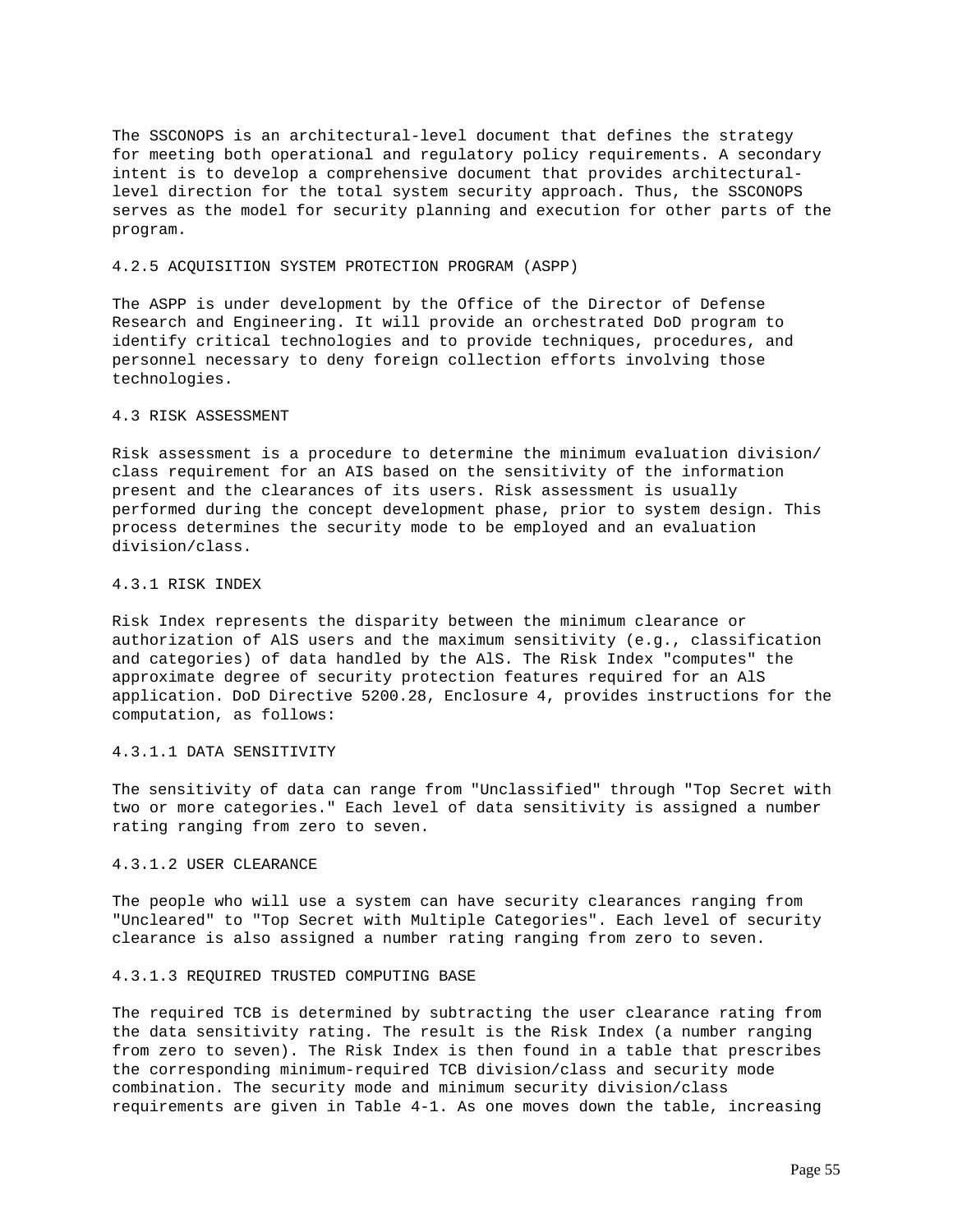reliance is placed on the TCB Operating system to provide security protection features. Also, the cost of the TCB goes up and operational flexibility increases, in terms of who can use the system.

Table 4-1 Security Modes and Minimum Division/Class

| Risk Index     | Security Mode             | Minimum Security Class |
|----------------|---------------------------|------------------------|
| $\mathbf 0$    | Dedicated                 | No Minimum Class       |
| $\mathbf 0$    | System High               | C2                     |
| $\mathbf{1}$   | Partitioned<br>Multilevel | <b>B1</b>              |
| $\overline{a}$ | Partitioned<br>Multilevel | B <sub>2</sub>         |
| 3              | Multilevel                | B <sub>3</sub>         |
| 4              | Multilevel                | A1                     |
| 5              | Multilevel                | $\star$                |
| 6              | Multilevel                | $\star$                |
| 7              | Multilevel                | $\star$                |

(\* Beyond the state of current computer technology)

### 4.3.2 SECURITY MODE OF OPERATION

A security mode of operation describes the environment under which sensitive information is processed. DoD Directive 5200.28 defines four security modes of operation. Some agencies and applications define modes to a finer granularity. Nevertheless, all must satisfy these basic requirements.

#### 4.3.2.1 DEDICATED SECURITY MODE

Each user has the clearance, authorization, and need-to-know for all data handled by the AlS. If the AIS processes special access information, all users require formal access approval. An AS may handle a single classification level and/or Category of information or a range of levels and categories. In the latter, there is heavy reliance on externally provided security protection features, such as security downgrade guards, if any stored information is to be treated at a level lower than the processing.

# 4.3.2.2 SYSTEM HIGH SECURITY MODE

All users having access to the AIS possess a security clearance or authorization, but not necessarily a need-to-know, for all data handled by the AIS. If the AIS processes special access information, all users must have formal access approval. Again, there is heavy reliance on externally provided security protection features, such as security downgrade guards, if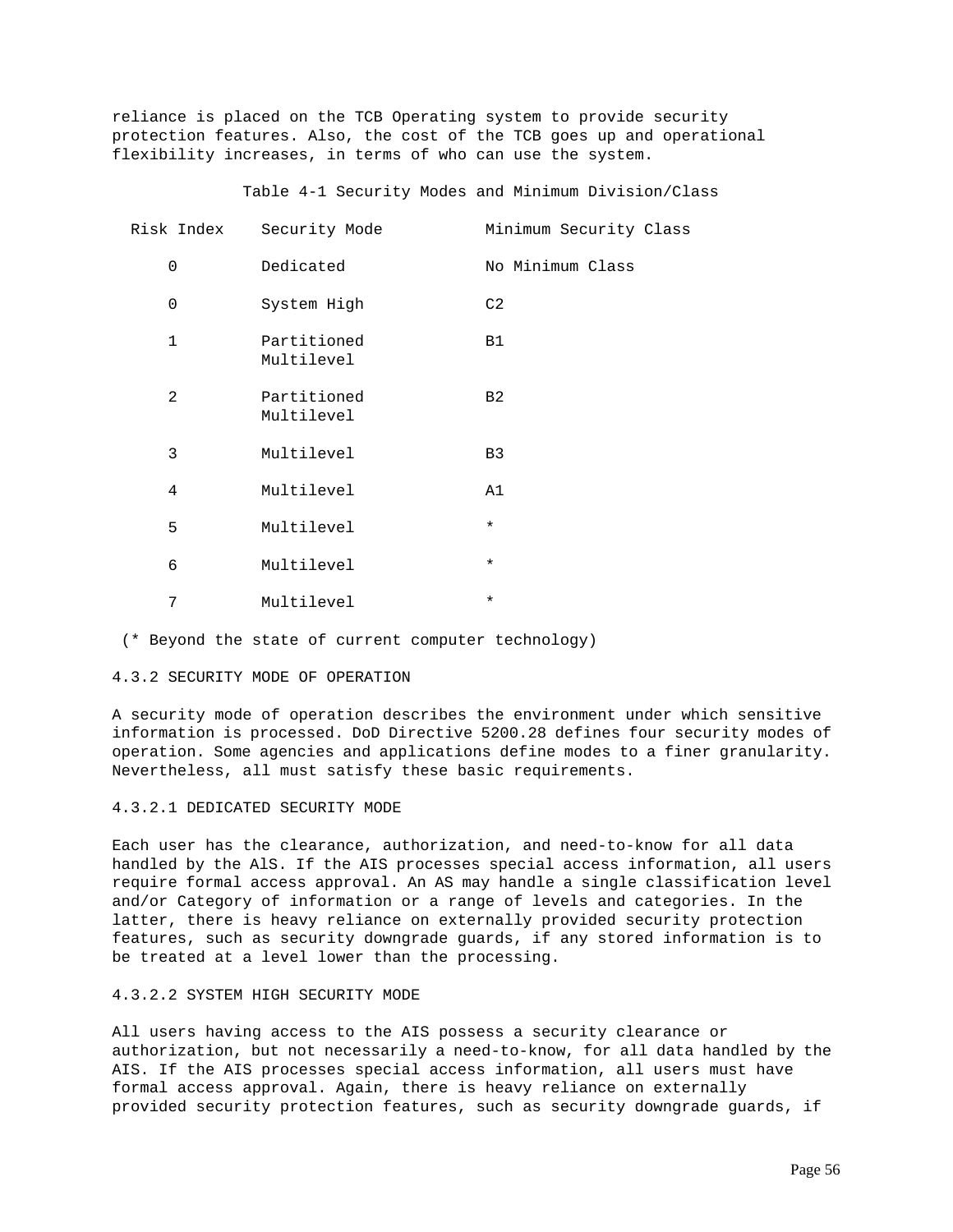any stored information is to be treated at a level lower than the processing.

### 4.3.2.3 PARTITIONED SECURITY MODE

All personnel have the clearance, but not necessarily formal access approval and need-to-know, for all information handled by the AlS. This security mode encompasses the compartmented mode defined in DClD 1/16. There is a heavy reliance on both internally and externally provided security protection features.

# 4.3.2.4 MULTILEVEL SECURITY MODE

The multilevel security mode allows two or more classification levels of information to be processed simultaneously within the same system, when not all users have a clearance or formal access approval for all data handled by the AIS. These controls are applied in varying degrees, depending on the sensitivity of the information and the users' clearances.

# 4.4 COST/BENEFIT ANALYSIS

The Cost Benefit Analysis helps to ensure that the security protection features selected for an AIS are cost effective. Nevertheless, this does not mean "low-dollar" or least expensive. The selected countermeasures must be effective, provide a measure of utility, overlap other countermeasures where possible, and have reasonable costs. Although cost benefit analysis is identified as a risk management function in DoD Directive 5200.28, further discussion about the subject may not be found elsewhere in regulatory security documentation. Security is achieved by a combination of software and hardware functions, administrative procedures, personnel clearances, and physical security measures. The DAA determines the required balance of system functions and manual procedures as part of risk management. Cost is important in these decisions.

### 4.4.1 PERFORMING THE ANALYSIS

The analysis should assess the net security protection capabilities of alternative sets of countermeasures. This analysis will ensure that appropriate trade-offs between internal and external security protection features are considered. The assessment is largely qualitative, with some degree of subjectivity. It is a way to "force" consideration of alternative countermeasure sets, but should only be used to help make decisions, since the most important attribute of a security protection feature is its effectiveness.

### 4.4.2 SATISFYiNG SECURITY REQUIREMENTS

The mix of safeguards must meet the minimum security requirements through either automated or manual means, in a cost-effective and integrated manner. Other, less expensive safeguards may be substituted as long as the required level of system security or protection is attained, as determined by the DAA.

## 4.4.3 RELATION TO SYSTEM LEVEL ANALYSES

DoD Instruction 5000.2 (Part 4) discusses cost and operational effectiveness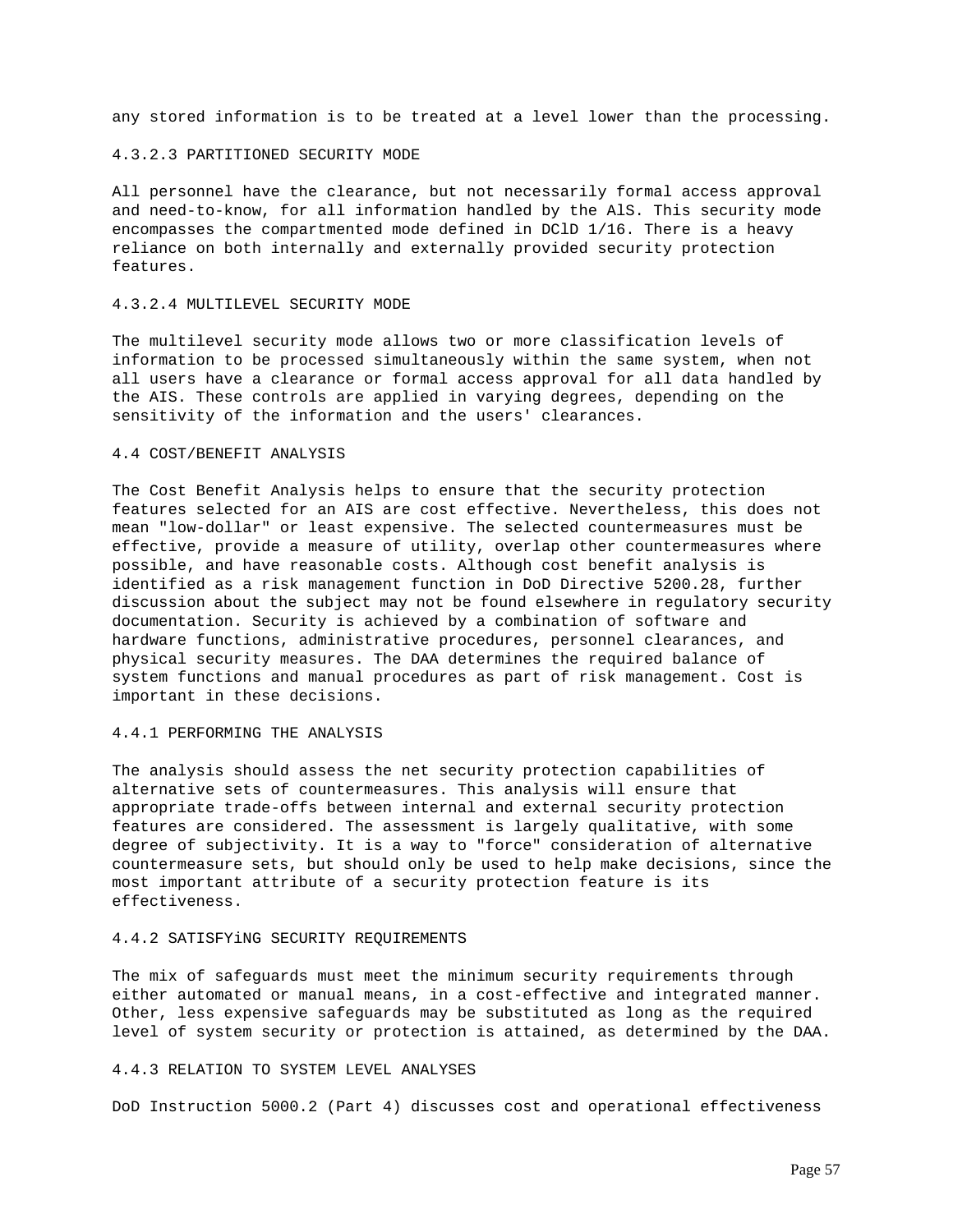analysis. Measures of effectiveness gauge the utility of an approach, whereas cost analysis assesses the resource implications. The concept of lifecycle cost is important. Costs of developing, procuring, operating, and supporting system security features must be considered. The cost analysis must include staffing, personnel, and training required in support of the security solution.

## 4.4.4 EXAMPLES OF TRADEOFFS

Cost-effectiveness comparisons must be made. Choice of security mode involves trading off cost and risk of additional clearances and procedures against the cost and risk of more sophisticated safeguards. Mission performance must also be considered. Reduced automated processing of higher levels or exclusion of users with low clearance levels may impact mission performance. The decision to use a guard to downgrade contaminated data has cost, risk, and performance implications. Options, whereby the computer first supports one level and then is sanitized and supports another level (called periods processing), can also present operational limitations and delay.

## 4.5 THREAT ASSESSMENT

The intelligence and threat support process driven by DoD Instruction 5000.2 provides procedures keyed to acquisition milestones. Recommended procedures can have significant value in the development of security countermeasures for AISs. When applied to the acquisition of AISs, they permit a logical and orderly look at emerging technical threats, concurrent with the emergence of system definition. This process eliminates the possibility of applying today's (and yesterday's) threat to tomorrow's acquisitions, as is often the case with AIS acquisitions. The System Threat Assessment Report is one successful threat assessment tool promulgated in DoD Instruction 5000.2.

#### 4.5.1 THE SYSTEM THREAT ASSESSMENT REPORT (STAR)

A threat assessment is required for all major programs, and should be initiated for all programs that will process highly classified data or are vital to the Organization's mission. The STAR documents the spectrum of threats against ASs. The intelligence community prepares the STAR and Defense Intelligence Agency (DIA) validates it. For the intelligence community to consider all relevant threats, certain essential documentation needs to be provided, with as much detail as is currently available. Table 4-2 lists the required input to the STAR.

Table 4-2 Input to the System Threat Assessment Report STAR

 Functional Description. At an early point in the acquisition process, the Functional Description can be determined from the Statement of Need.

 Concept of Operations. Taken from the Mission Need Statement or comparable document, the Concept of Operations provides the overall strategy for using the AIS in an operational environment, and provides information on the equipment, location of deployment, who will operate and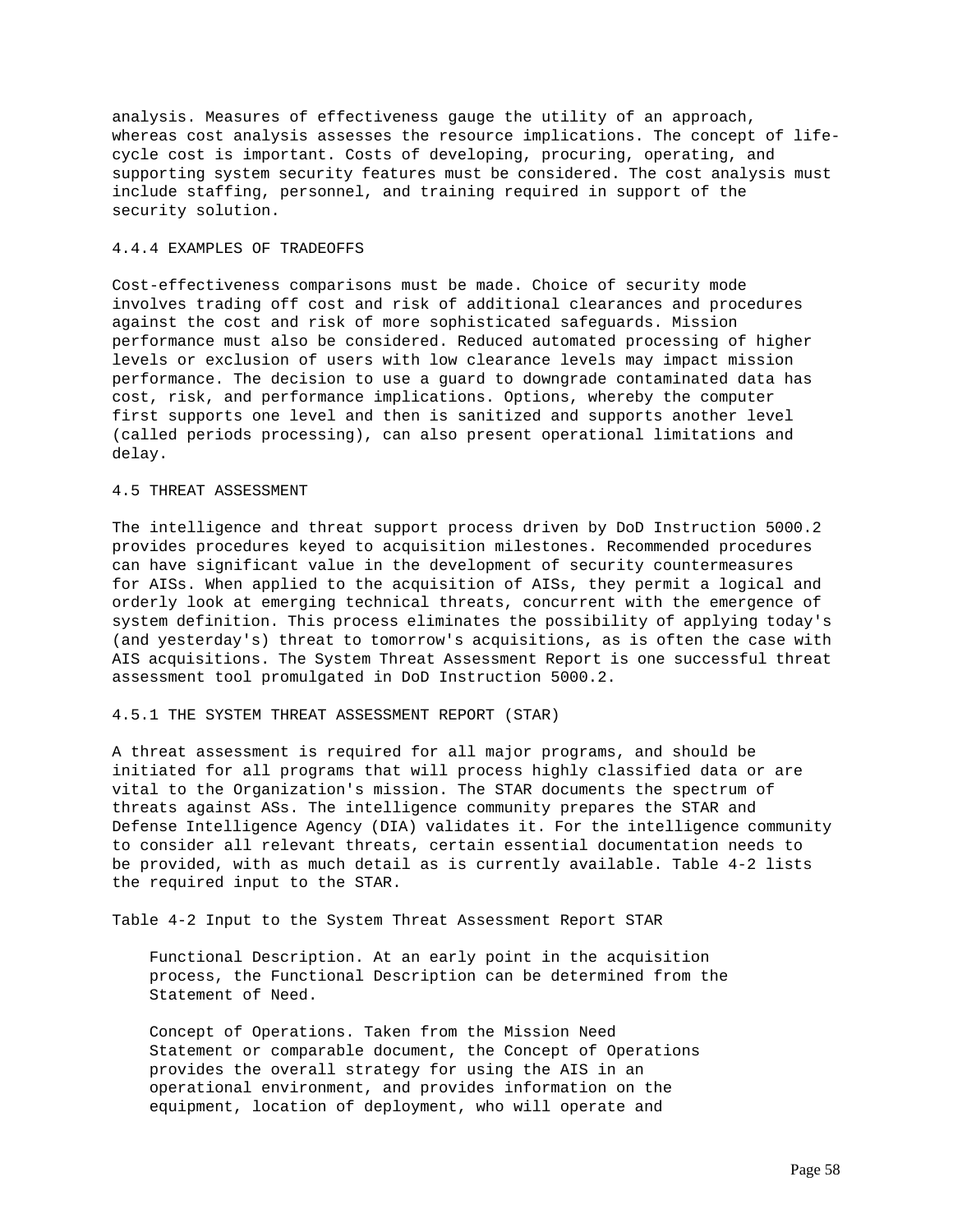maintain the system, and how the system interfaces with other systems.

 Data Sensitivity. The most sensitive information that will be processed by the system is identified. If Sensitive Compartmented Information is involved, the supporting Special Security Officer is consulted.

 Designated Approving Authority (DAA). Individual(s) who will approve the AIS for operational use are identified. The DAA must consider threats as part of the accreditation decision.

# 4.5.2 FORWARDING THE INFORMATION

As prescribed by DIA Regulation 55-3, "System Threat Assessment Report," the documentation cited above should be assembled and forwarded through the DAA and command channels to the Special Security Office, which will in turn send it to applicable organizations in the intelligence Community. Emerging ASs often present exploitation opportunities to foreign intelligent services and foreign commercial interests that are not present in weapon systems in the battlefield environment. Unfortunately, the current description of the STAR is keyed to weapon system development and focuses on future battlefield threats. Some slight changes to the DoD 5000.2-M guidance can help to rectify this situation. Suggested changes provided in Table 4-3, specifically addressing emerging AIS's, are taken from an ongoing U.S. Army effort.

Table 4-3 Suggested Changes and Additions to the DoD 5000.2-M

STAR Guidance to Adapt to AISs

Executive Summary and System-Specific Threat - The time frame should start at initial concept definition and proceed through system development, testing, implementation, and the operational lifetime.

Operational Threat Environment - Areas covered should include enemy and friendly adversary operational concepts and activities, organizations, technical equipment, and tactics and techniques which have potential to penetrate, eavesdrop, exploit, or endanger the operating system, application software, and/or databases. These areas should comprise, but not be limited to: potentially harmful activities of friendly adversaries (e.g., computer hackers and disgruntled workers), peacetime belligerent actions, acts of terrorism, low-intensity conflicts, and combat actions in wartime.

Targets - (Recommend deletion for AIS applications.)

System-Specific Threat - Includes:

- o Usefulness of data/likelihood if adversary intelligence collection or international technology transfer is directed against the AIS.
- o Potential for political events to be shaped or influenced by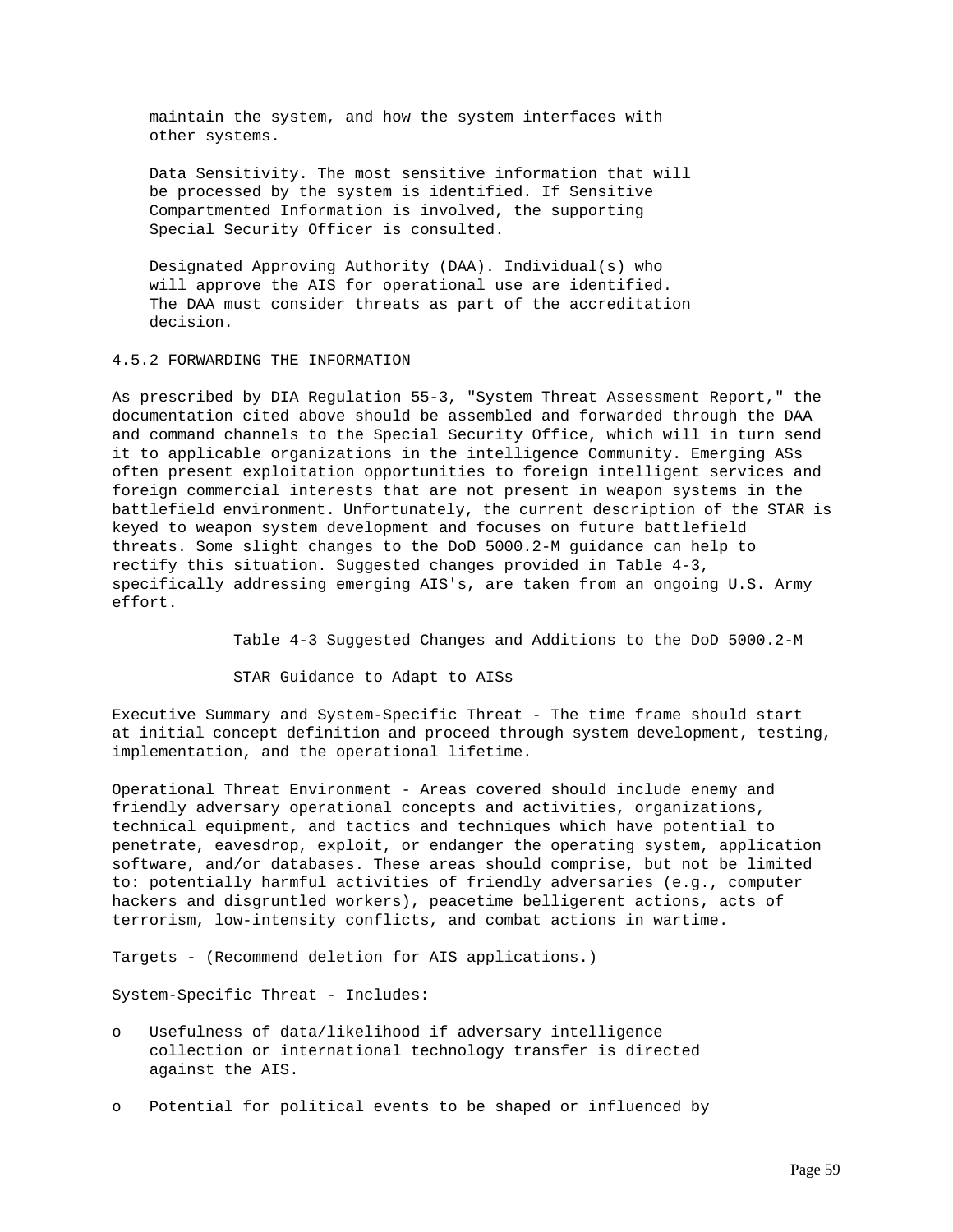an adversary to result in a primary or residual effect on the AIS.

- o Details of future threats expressed as estimated assessments of employment possibility or probability and the effect these activities would have on the ASS.
- o Specific identity and description of threats, as well as capabilities and methods of using described threats.
- o In-depth analysis based on doctrine, tactics, techniques, past incidents, capability, as well as probability of occurrence and deployment.
- o An integrated assessment should be made of the most probable reactive threat to the AIS.

## 4.5.3 VALIDATION BY THE DIA

The intelligence community completes analysis, documents the applicable threats, and then forwards the STAR to DIA for validation. The validated STAR will provide a cohesive and integrated threat assessment that addresses all aspects of potential AlS vulnerabilities.

# 4.5.4 CLANDESTINE VULNERABILITY ANALYSIS

The validated STAR is used for the Clandestine Vulnerability Analysis (CVA) and for risk analysis. NSA recommends a CVA for division/class A1 required systems, but the CVA should also be considered for other ASs that process highly classified information.

# 4.6 RISK ANALYSIS

From DoD Directive 5200.28," The accreditation of an AIS shall be supported by a risk analysis of the AIS in its operational environment. The risk analysis is an analysis of a System's assets and vulnerabilities to establish an expected loss from certain events." The purpose is to determine if safeguards are adequate to contain potential losses within acceptable limits. Risk is classically determined by summed products of risk to an asset from a threat over some time period (e.g., annually), the value of the asset, the predicted frequency of occurrence of threat, and the percentage of the asset that could be effectively destroyed, compromised, delayed, or denied by the threat.

# 4.6.1 DIFFICULTIES

Problems arise by a) trying to determine values of non-tangible assets (e.g., classified data), b) trying to determine a reasonable frequency of occurrence from a malicious attacker whose primary weapon is surprise, and c) trying to predict the amount of damage that could actually occur from an attack, which is a function of safeguards, the attacker's capability, the attacker's motive, and chance. (For example, the use of self propagating code usually has unpredictable effects.)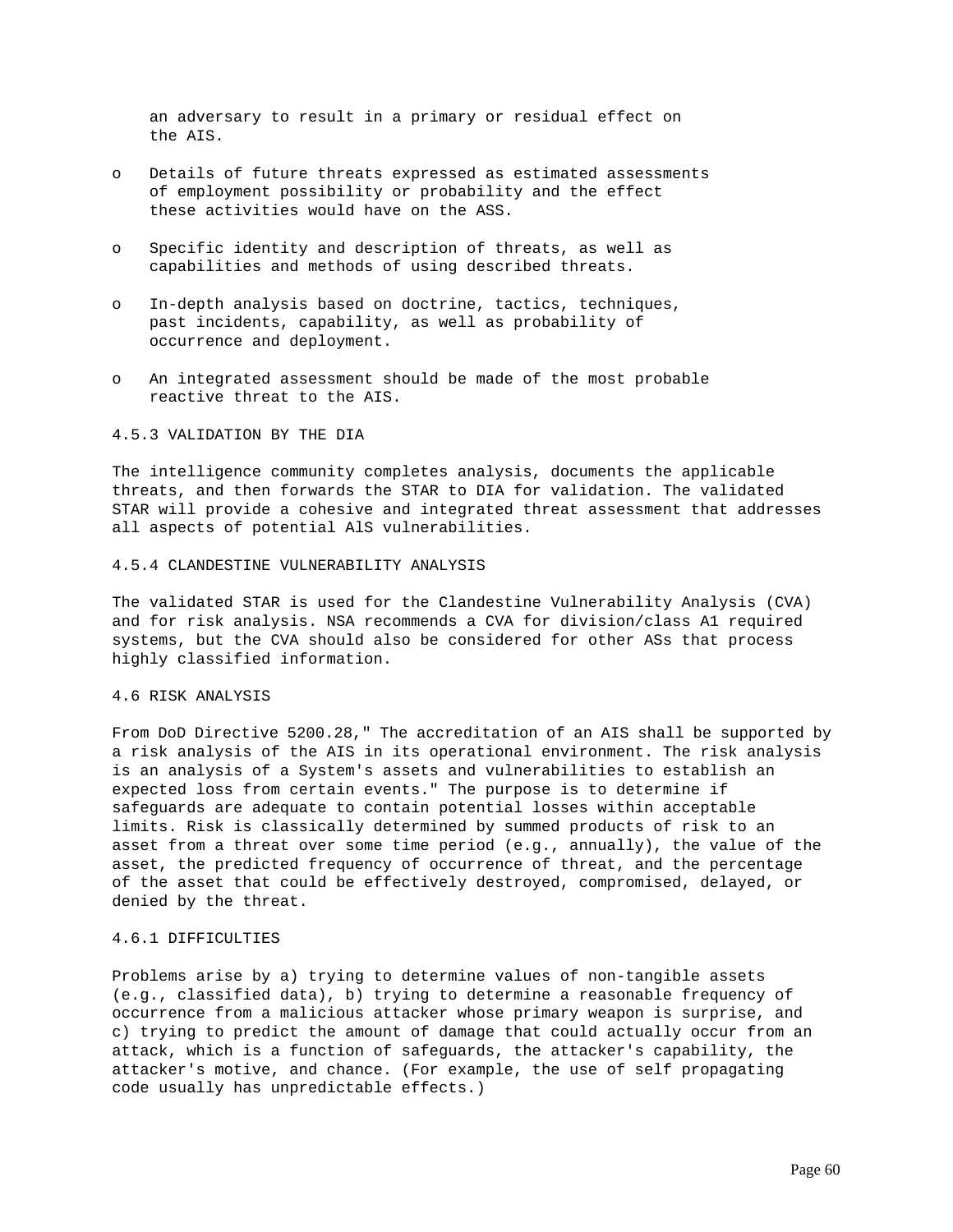## 4.6.2 PERFORMING A SUBJECTIVE ANALYSIS

If the DAA cannot locate a suitable risk model, the analysis must deal with the same factors, but in a more subjective fashion. The hacker threat, for example, has predictability in terms of the common viruses. Simple protection approaches are available, but each time a new, more sophisticated threat arises, the defense process begins again. There is no history, and therefore no knowledge, concerning a highly sophisticated attack against DoD command and control installations, but the potential is well understood.

# 4.6.3 FACTORS IN A RISK ANALYSIS METHODOLOGY

Appendix D of DoD 5200.28-M certain fundamental properties of a risk analysis methodology. They include considering all assets, considering asset losses, identifying vulnerabilities associated with the assets, considering all threats to the system, quantifying risk, and identifying safeguards and protective measures.

# 4.7 SAFEGUARD SELECTION AND IMPLEMENTATION

Security safeguards are the protective measures and controls obtained to meet the security requirements specified for the AIS. In this guideline, the principal concern is with the COMPUSEC features specified after considering and specifying the non-COMPUSEC safeguards. Acquisition is the vehicle by which the COMPUSEC safeguard selection is accomplished. A contractor is selected from those companies bidding. That contractor proceeds to design, build, integrate, and implement the system.

### 4.7.1 DEVELOPER RESPONSIBILITIES

The AIS developer is responsible for ensuring the early and continuous involvement of the users, the ISSOs, data owners, and the DAA(s) in defining and implementing security requirements of the AIS. An evaluation plan should be used to show progress toward meeting full compliance with stated security requirements through use of necessary computer security safeguards.

#### 4.7.2 THE DEVELOPMENT ENVIRONMENT

CSC-STD-003-85, known as the Yellow Book, distinguishes between "open" and "closed" secure system development environments. This differentiation depends on a) "whether application developers (including maintainers) have sufficient clearance or authorization to provide an acceptable presumption that they have not introduced malicious logic," and b) "whether or not configuration control provides sufficient assurance that applications are protected against the introduction of malicious logic prior to and during the operation of system applications." Enclosure 4 of DoD Directive 5200.28 does not use this factor and takes the conservative approach of mandating what was previously the "open environment" table. This is the same as saying that current state-of-the-art configuration control and personnel security procedures are not adequate to protect against the insertion of malicious logic. Nevertheless, configuration control does not erase the need to achieve closed development environments. It points out the importance of decreasing development risk in all ways possible.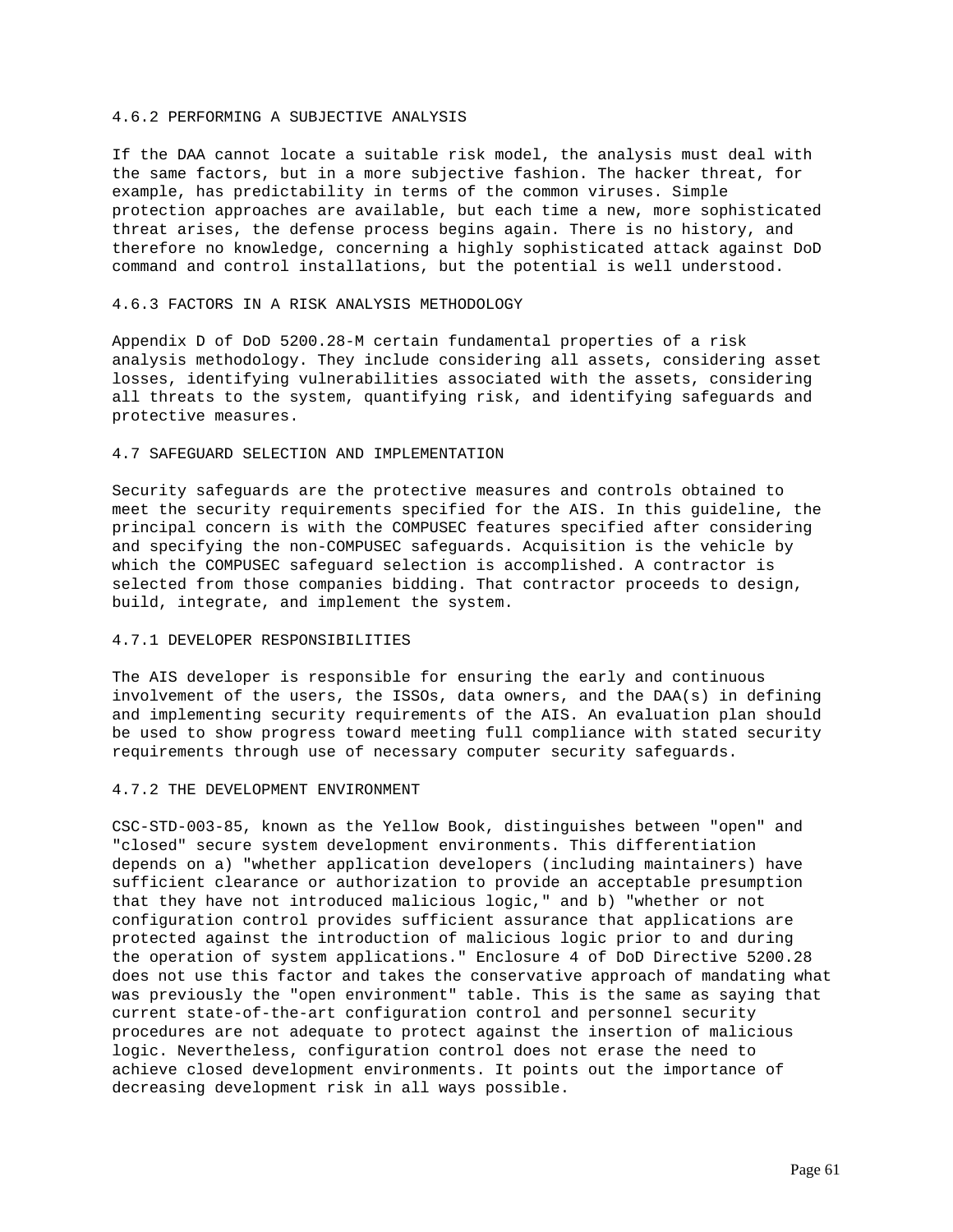### 4.7.3 REGULATIONS THAT APPLY TO DEVELOPMENT

Enclosure 3 of DoD Directive 5200.28 states a strong minimum security requirement for the developmenb'implementation environment that must be reflected in the acquisition process. Under paragraph 4, Physical Controls: "AIS hardware, software and documentation shall be protected to prevent unauthorized disclosure, destruction, or modification. Unclassified hardware, software, or documentation of an AIS shall be protected if access to such hardware, software, or documentation reveals classified information, or access provides information that may be used to eliminate circumvent, or otherwise render ineffective the security safeguards for classified information. Software development and related activities shall be controlled by physical controls (e.g., two person control) and protected when it is determined that the software shall be used for handling classified or sensitive unclassified data."

# 4.8 REFERENCES

Several important references address risk management.

a. DoD Directive 5200.28, "Security Requirements for Automated Information Systems (AISs)" - This directive defines risk, risk analysis, and risk management. This document also states that the accreditation of an AS must be supported by a risk analysis in its operational environment and that a program should be established for conducting periodic reviews of the safeguards. Finally, in enclosure 4, a risk assessment procedure is provided which is a slight modification to one taken from CSC-STD-003-85, "Computer Security Requirements - Guidance for Applying the Department of Defense Trusted Computer System Evaluation Criteria to Specific Environments."

b. DoD 5200.28-M, (Draft) "Automated Information System Security Manual" - Though still only a draft, this document provides a thorough discussion of the elements of risk management. Appendix D specifically addresses system threat and vulnerability risk analysis.

c. DoD 5200.28-STD, "DoD Trusted Computer System Evaluation Criteria" - A specifiC division/class of this document is selected as a requirement for an automated information system based on the assessed risk index as defined in DOD Directive 5200.28, enclosure 4.

d. FIPS PUB 31, "Guideline for ADP Physical Security and Risk Management" - Addressed are physical destruction or theft, loss or destruction of data and program files, theft of information or other indirect assets, and delay or prevention of computer processing. Topics also include maintenance, reliability, physical protection, and backup.

e. "Information Systems Security Products and Services Catalogue" - This identifies the risk level inherent to evaluated products, based on the level they have achieved in evaluation.

f. CSC-STD-004-85, "Technical Rationale Behind CSC-STD-003-85: Computer Security Requirements" - This standard provides guidance for applying the Department of Defense Trusted Computer System Evaluation Criteria to specific environments.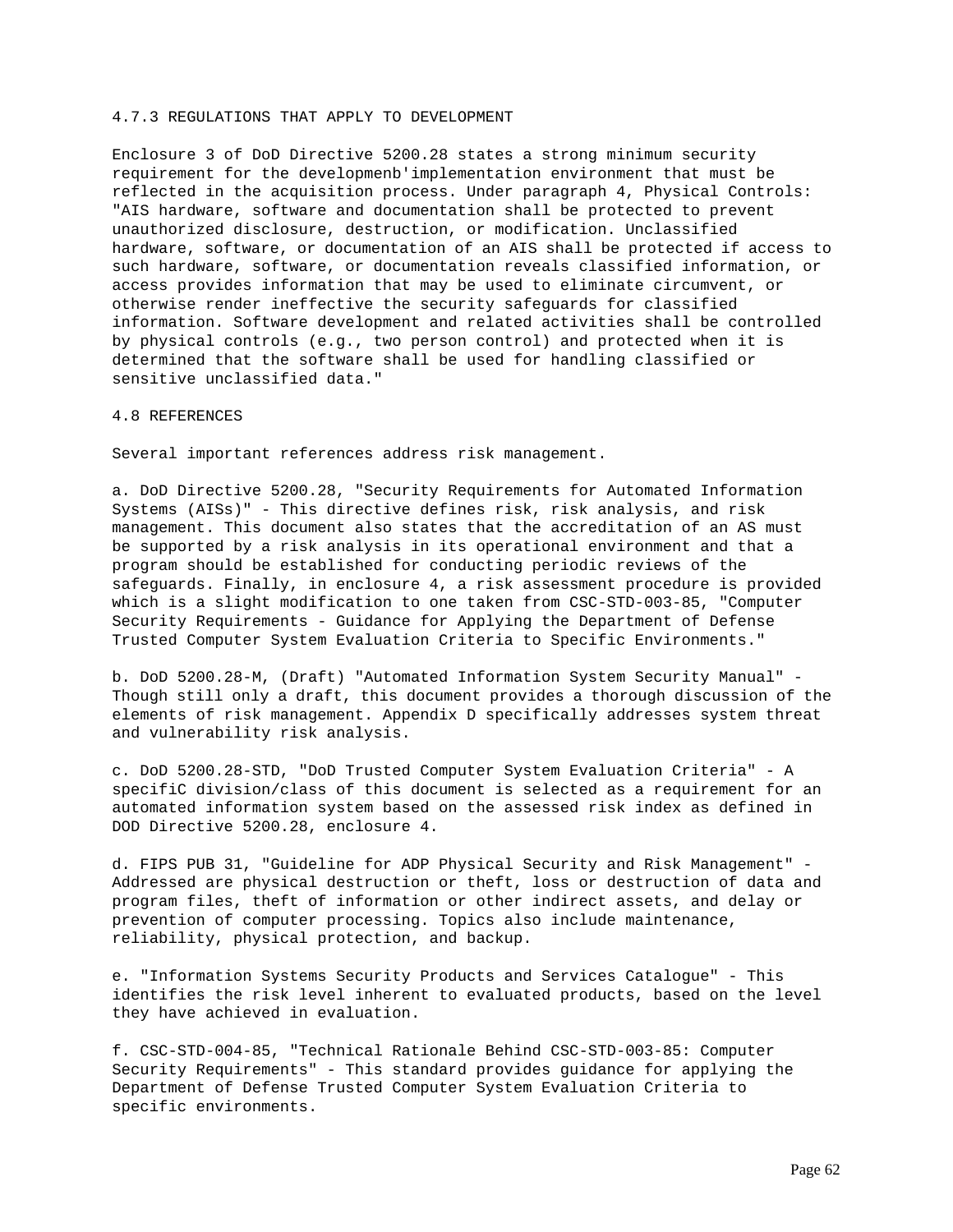g. NCSC-TG-011, "Trusted Network Interpretation Environments Guideline" - This guideline provides guidance on the use of the TNI in specific environments.

h. DIAR 55-3, "System Threat Assessment Report" (STAR) - This document provides information on threat and threat risk, and is validated by the DIA.

i. DOD Instruction 5215.2, "Computer Security Technical Vulnerability Program (CSTVRP)" - This instruction provides guidance for protection of U.S. technologies.

j. DoD Directive 5220.6, "Industrial Personnel Security Clearance and Review Program" - This directive provides criteria and procedures for determining security clearances of individuals.

k. Gilbert, Irene, "Guide for Selecting Automated Risk Analysis Tools," NlST Special Publication 500-174 - This document presents and evaluates state-ofthe-art tools.

l. IMTEC-88-11 and 11S, "Agencies Overlook Security Controls During Development" - This documents the Government Accounting Office Report to Chairman of the Committee on Science, Space and Technology, House of Representatives in 1988.

m. OMB Circular Number A-130, "Management of Federal Information Resources,' Appendix III "Security of Federal Automated Information Systems" - This document requires risk analyses, especially prior to procurement.

n. DoD 5000.2-M, "Defense Acquisition Management Documentation and Reports" - Part 5 of this manual addresses the System Threat Assessment Report and the format.

5 SECURITY TEST AND EVALUATION

### 5.1 INTRODUCTION

Testing is one of the most important requirements to consider in an AIS acquisition. Testing is the chief way to ensure the security protection features satisfy requirements, whether provided internally or externally. This chapter introduces some of the language and concepts of Security Test and Evaluation (ST&E), an important step in the security risk management process.

### 5.2 SECURITY TEST AND EVALUATION

### 5.2.1 TERMS

The terms used in this chapter are defined below. A more detailed discussion of the processes will be given later.

# 5.2.1.1 EVALUATION

Evaluation is the assessment for conformance with a pre-established metric, criteria, or standard. Security evaluation provides an essential part of the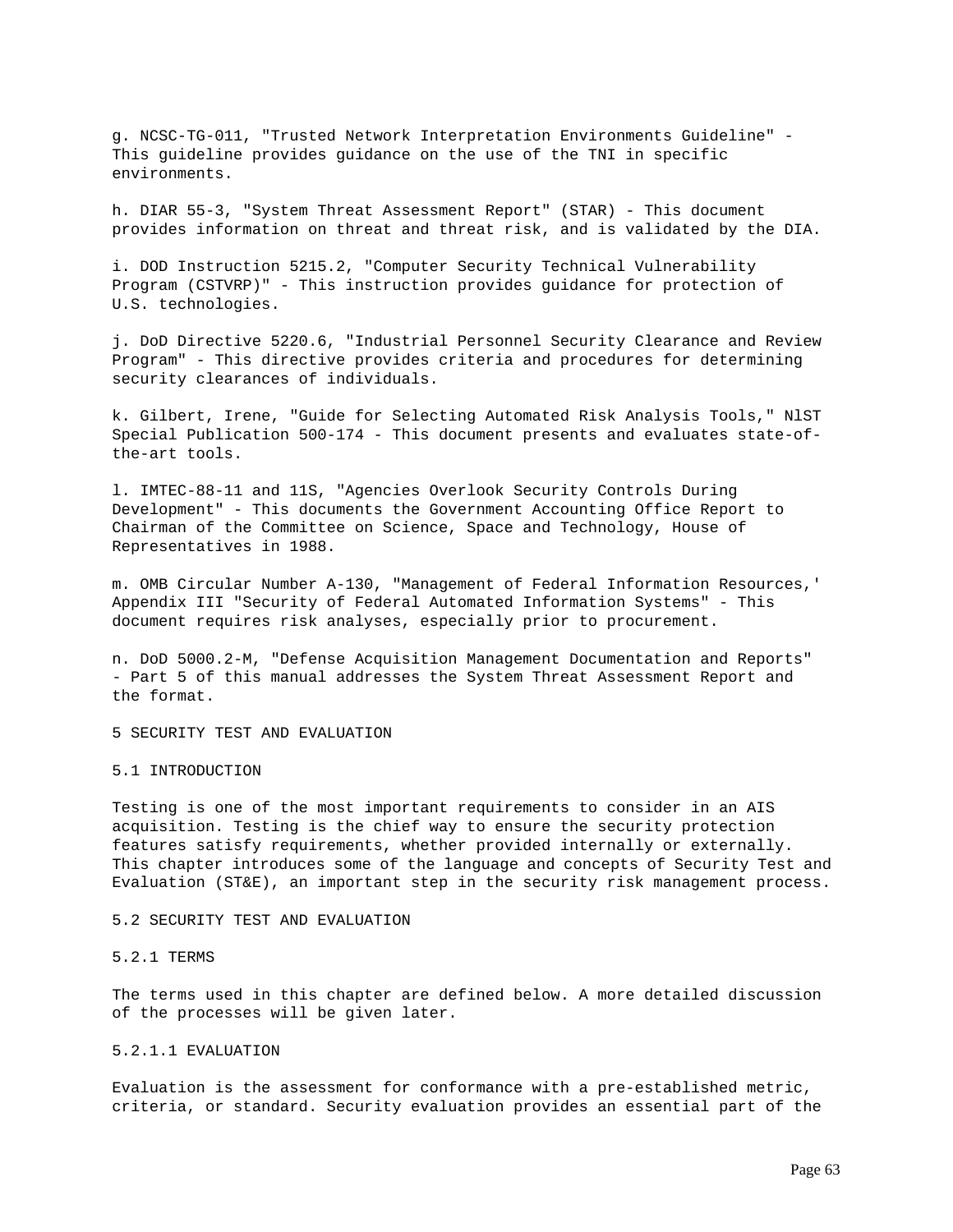technical evidence required for certification and accreditation. NSA is responsible for evaluating commercial products. Systems are evaluated as part of the certification process. If systems contain NSA-evaluated products, the result of the NSA evaluation can be used as evidence.

# 5.2.1.2 SECURITY TEST AND EVALUATION

ST&E is a process used to determine if a system's security protection features meet its specification requirements. The process requires documenting and reporting test findings and making recommendations to appropriate authorities based on test results.

### 5.2.1.3 ENDORSE

To endorse means to sanction or to approve for use. The accreditation process may lead to an endorsement of a system under specific operating conditions and in a specific environment. "Endorsement" does not apply to COMPUSEC products evaluated by the NSA. It only applies to the Endorsed Tools List, used by system developers to identify the formal specification and validation tools that are endorsed by the NSA for use in designing candidate A1 systems.

## 5.2.2 ST&E AND THE ACQUISITION PROCESS

ST&E begins early in the system life cycle. ST&E includes all the security disciplines (i.e., COMPUSEC, OPSEC, and COMSEC). However, in this guideline, concentration is on COMPUSEC. Before any form of testing can be defined, system requirements must be clearly established. These requirements include the mission the system will perform or support, the associated security requirements, the sensitivity level(s) of information to be processed, user clearance levels, the security mode(s) of operation, and the division/class requirements to be supported. Internal and external controls must complement each other. This process requires an integrated test approach to examine both the elements and the totality of the system's security features. The level of effort required to perform the ST&E is determined by 1) the number of requirements to be proven/satisfied, 2) the difficulty in proving that they are satisfied, and 3) the acceptable level of residual risk determined by the DAA.

### 5.2.3 USE OF EVALUATED PRODUCTS

A primary goal of NSA is to encourage the widespread availability of trusted systems. This goal is realized, in large measure, through NSA's Trusted Product Evaluation Program. This program focuses on the technical evaluation of the protection capabilities of commercially produced and supported products. Use of systems or system elements evaluated through the NSA program greatly simplifies risk analysis, certification, and accreditation. The level of effort required to perform the ST&E for an acquisition can be minimized through the use of "approved" system products. However, system-level testing will probably not be affected by use of such products. Evaluations can be lengthy, delaying the availability of the product for use in a trusted application. Sometimes, the EPL product version is not the most recent release. These penalties are felt to be small compared to the high assurance and reduction in additional testing.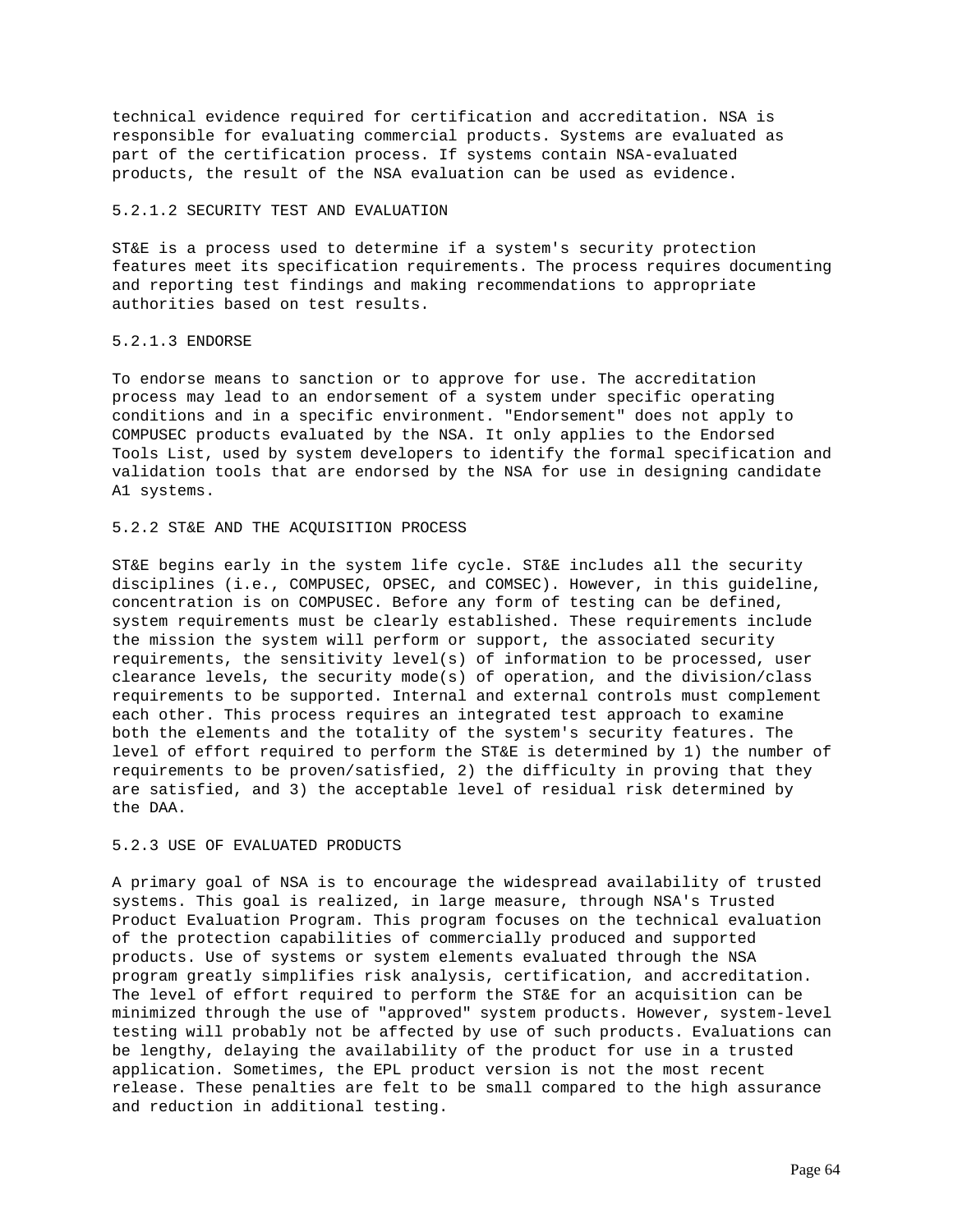### 5.2.4 THE EVALUATION PROCESS

The NSA Trusted Product Evaluation Program focuses on the technical evaluation of the protection capabilities of off-the-shelf systems to meet the COMPUSEC needs of DoD and other Government organizations and agencies. The standards against which products are evaluated are provided by DoD 5200.28-STD, the Trusted Network Interpretation (TNI), the Trusted Database Management System Interpretation (TDI), and the Computer Security Subsystem Interpretation (CSSI).

# 5.2.4.1 THE EVALUATED PRODUCTS LIST

The product evaluation culminates in the publication of an EPL listing. The evaluation is independent of any consideration of overall system performance, potential applications, or particular processing environment. The EPL is a section in the "Information Systems Security Products and Services Catalogue," prepared by and available from NSA. The aim of the EPL is to provide AIS developers, managers, and users an authoritative evaluation of a product's relative suitability for use in processing sensitive information. The security evaluation of a product is also contained in a formal report available to those requiring more detail.

# 5.2.4.2 PRODUCT TYPES

Products are separated into general-purpose operating systems, add-on packages, and subsystems. An add-on package runs in conjunction with a specific operating system and is not, by itself, a system that performs all of the functions traditionally ascribed to an operating system. Subsystems are special-purpose products that can be added to existing ASs to increase security and implement only a subset of the security features identified in the procurement criteria. The product evaluation program can be thought of as part of the ST&E to the extent that evidence of evaluations can be used in the ST&E process.

### 5.2.5 TEST AND EVALUATION (T&E) AND THE LIFE-CYCLE PROCESS

There are three independent types of test and evaluation involving security testing in the life-cycle of an AIS. During Developmental Test and Evaluation (DT&E), technical security measures implemented in the hardware and software are tested to determine the degree of compliance with specifications. Operational Test and Evaluation (OT&E) addresses security from the operational or user viewpoint, and determines the effectiveness and suitability of all security safeguards. ST&E is conducted independent of all other T&E activities. It concentrates on the security features rather than the entire system. ST&E is also performed as part of the risk analysis process to identify threats and vulnerabilities. It uses the risk analysis as input and provides results that are used in further risk analysis. ST&E supports system certification and accreditation decisions. ST&E involvement in the life cycle is as follows:

## 5.2.5.1 DETERMINATION OF MISSION NEED

Mission analysis and associated threat assessments are factored into the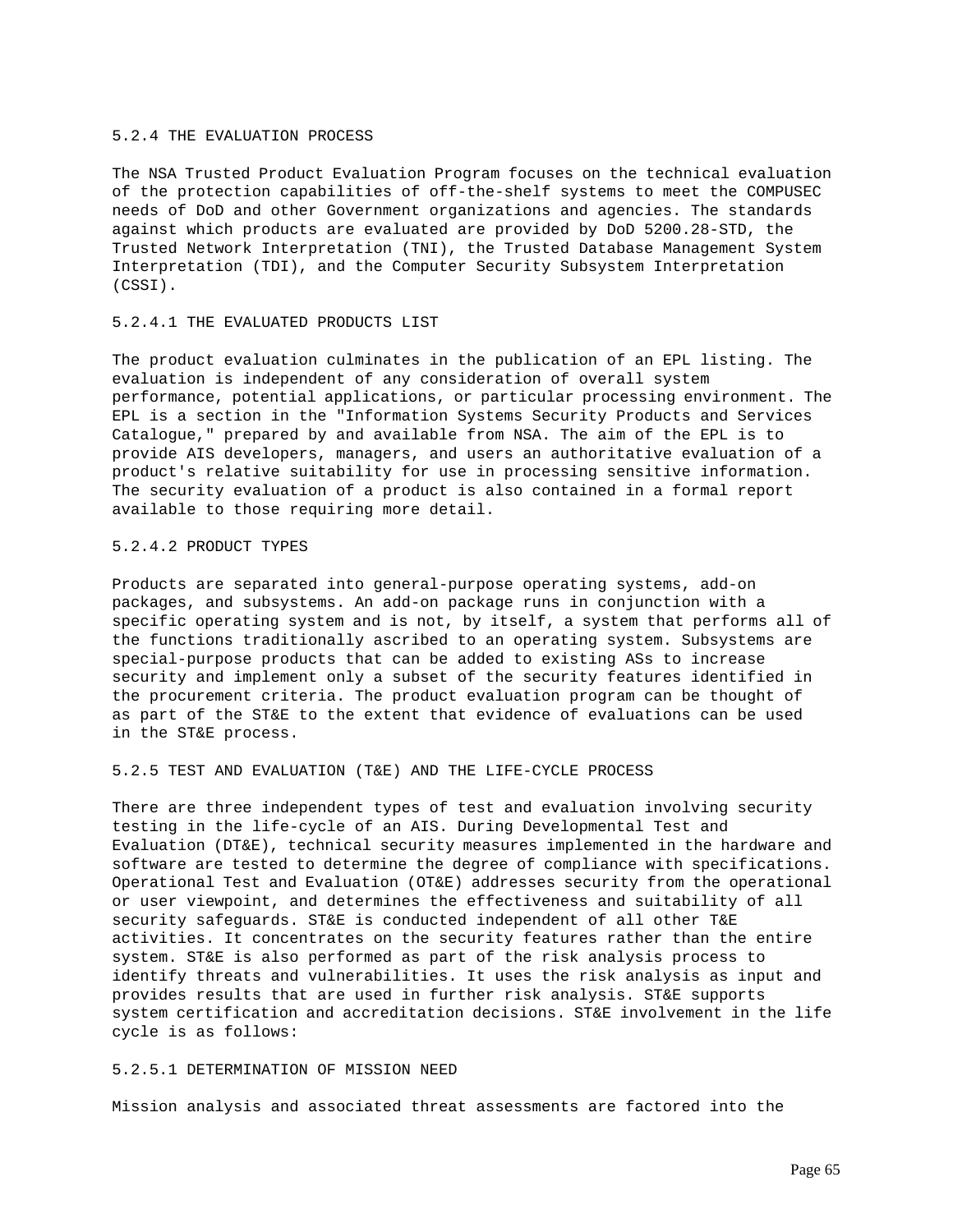Program Management Directive and the subsequent Program Management Plan. These documents serve to initiate the ST&E activities during Concept Exploration.

### 5.2.5.2 CONCEPT EXPLORATION AND DEFINITION

This phase involves a security-focus review of project plans, such as the PMD and PMP, for expected ST&E involvement. Coordination interfaces are established with the Designated Approving Authority, Program Manager, Test Planning Working Group, and Computer Resources Working Group, as well as the DT&E and OT&E organizations. Risk analyses are reviewed and documented in various program documents such as the Test and Evaluation Master Plan. The System Functional Baseline is established upon successful completion of the System Design Review.

### 5.2.5.3 DEMONSTRATION AND VALIDATION

The feasibility, risks, alternatives, and trade-offs are assessed during the Demonstration and Validation Phase. T&E of computer security features should be conducted for prototype system components. By doing so, technical tradeoffs can be used to strike a balance among acceptable risk, mix of authorized user personnel and sensitive data, and the adequacy of security features to meet life-cycle requirements. The overall result of this phase includes a refinement of the requirements and associated T&E plans, objectives, subobjectives, and measures of effectiveness (MOEs). The System Allocated Baseline is established at the end of this phase after the Subsystem Requirements Review.

# 5.2.5.4 ENGINEERING AND MANUFACTURING DEVELOPMENT

The development phase includes the bulk of DT&E and OT&E activity. Testing individual components, subsystems, and systems is conducted on the actual system as it progresses through preliminary design, detailed design, production, and integration. Formal verification of COMPUSEC features is also accomplished for A1 systems. The impact on performance of embedded computer security features is assessed. The results of these tests become an input to risk analysis and lead to system certification and accreditation. The AIS Product Baseline is established at the end of this phase through the Functional Configuration Audit and Physical Configuration Audit reviews.

# 5.2.5.5 PRODUCTION AND DEPLOYMENT

Upon receiving a favorable accreditation decision, the system is fielded in the operational environment during this phase. OT&E evaluates the operational system in its operational and support environments. Primary security-relevant OT&E activities inClude evaluating administrative procedures and management functions. Also included are facility planning for physical security, contingencies, and assessment of the AIS's internal and external security features to ensure proper operation. Results are input to the system security certification and accreditation process for Consideration by the DAA for approval to operate the system.

## 5.3 THE TESTING PROCESS

Responsibilities for ST&E are distributed between the Operational unit and its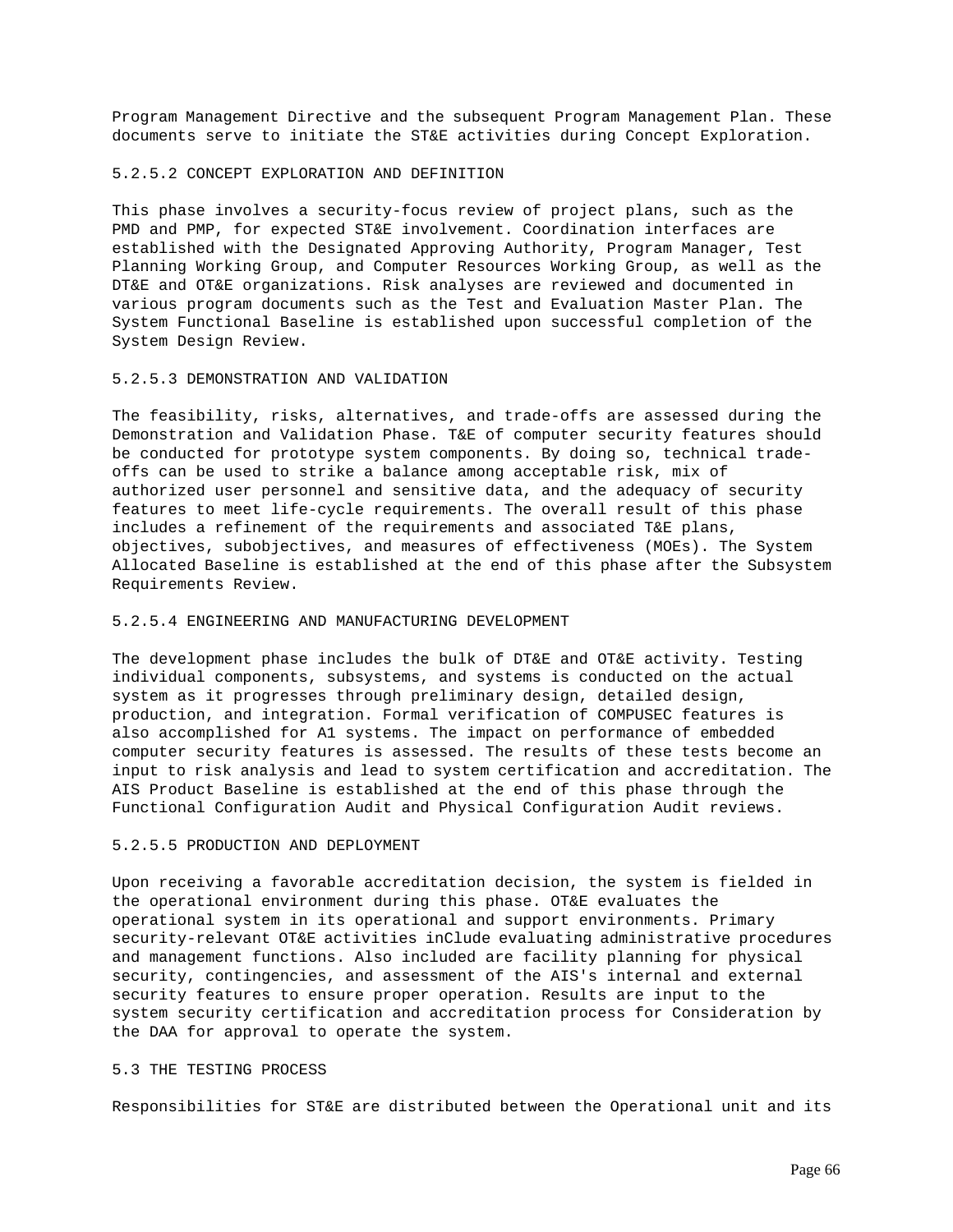parent organization/agency. OT&E usually follows DT&E, but in some cases they may overlap or be combined. ST&E is accomplished independently. The following paragraphs summarize DT&E and OT&E highlights. Tables 5-1 and 5-2 show the objectives of DT&E and OT&E, respectively.

### Table 5-1 DT&E Objectives

Assess critical issues as specified in program documents

Determine how well contract specifications have been met

Identify and report system deficiencies and vulnerabilities

Determine system compatibility and interoperability with existing and planned equipment or systems

Report reliability and estimate maintainability, availability and logistics supportability

Certify the system is safe and ready for dedicated OT&E

Validate any configuration changes

Assess human factors and identify limiting factors

Assess technical risk and evaluate compliance with specifications

Determine system response or survivability, "hardness"

Verify accuracy and completeness of documents developed to maintain and operate the system

Provide information on environmental issues for impact assessment

Determine system performance limitations

Table 5-2 OT&E Objectives

Evaluate operational effectiveness and system suitability

Answer unresolved critical operational issues

Identify and report operational deficiencies/vulnerabilities

Recommend and evaluate changes in system configuration

Provide information to refine operation and support cost

Determine if documentation and support equipment are adequate

Assess system survivability in the operational environment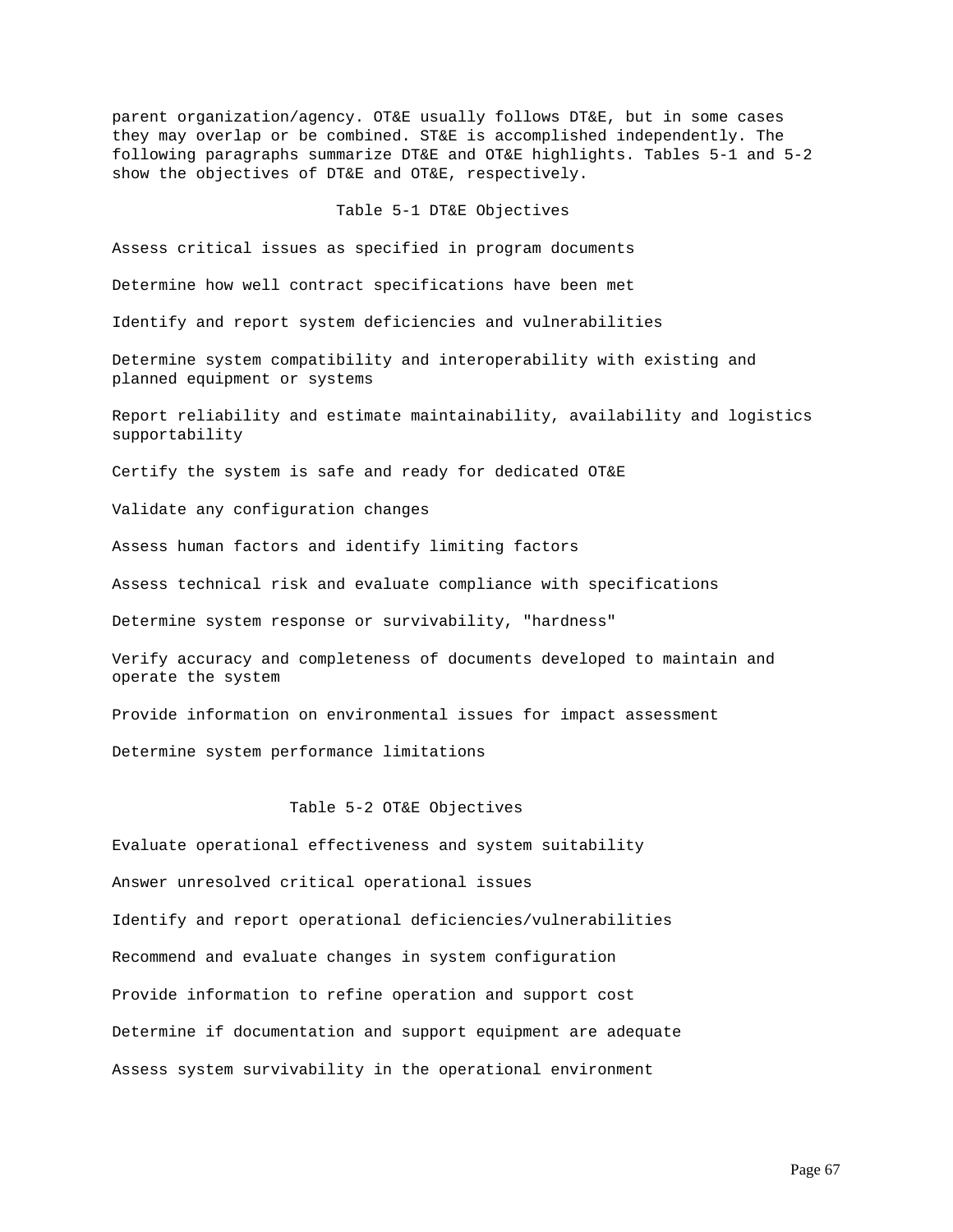### 5.3.1 DEVELOPMENTAL TEST AND EVALUATION

The implementing command (e.g., the Program Office) must demonstrate that the system engineering, design, and development are complete; the design risks have been minimized; and the system will perform as required in its intended environment. DT&E involves engineering analysis of the system's performance, including its limitations and safe operating parameters. The system design is tested and evaluated against engineering and performance criteria specified to satisfy mission requirements. DT&E also addresses the logistics, engineering, and supportability aspects of the system throughout its life cycle.

### 5.3.1.1 QUALIFICATION TEST AND EVALUATION (QT&E)

QT&E is normally performed in lieu of DT&E for programs where there is no research and development. These programs might include modifications to existing systems, off-the-shelf equipment requiring minor modifications, and other systems that require no development. Test policies for DT&E apply to QT&E.

5.3.1.2 PREPRODUCTION QUALIFICATION TEST (PPQT)

PPQT is conducted on preproduction hardware and is intended to verify the integrity of the design prior to full-rate production.

5.3.1.3 PRODUCTION QUALIFICATION TEST (PQT)

PQT is conducted on production hardware and is intended to verify the integrity of the manufacturing process.

# 5.3.2 OPERATIONAL TEST AND EVALUATION

OT&E is conducted under conditions that represent real-life conditions anticipated during the system's life cycle. OT&E evaluates (or refines estimates of) a system's operational effectiveness, maintainability, supportability, and suitability. This process also requires identification of any operational and logistics support deficiencies, and any need for modifications.

5.3.2.1 INITIAL OPERATIONAL TEST AND EVALUATION (IOT&E)

IOT&E usually begins as early as possible in a system's development. IOT&E is structured to provide inputs to the remaining program decisions (e.g., certification). IOT&E is accomplished using prototypes, preproduction devices, or pilot production components. IOT&E must be completed prior to the full-rate production decision to ensure the system is ready for production.

5.3.2.2 QUALIFICATION OPERATIONAL TEST AND EVALUATION (QOT&E)

QOT&E is normally performed instead of IOT&E when there is little or no research and development required.

5.3.2.3 FOLLOW-ON OPERATIONAL TEST AND EVALUATION (FOT&E)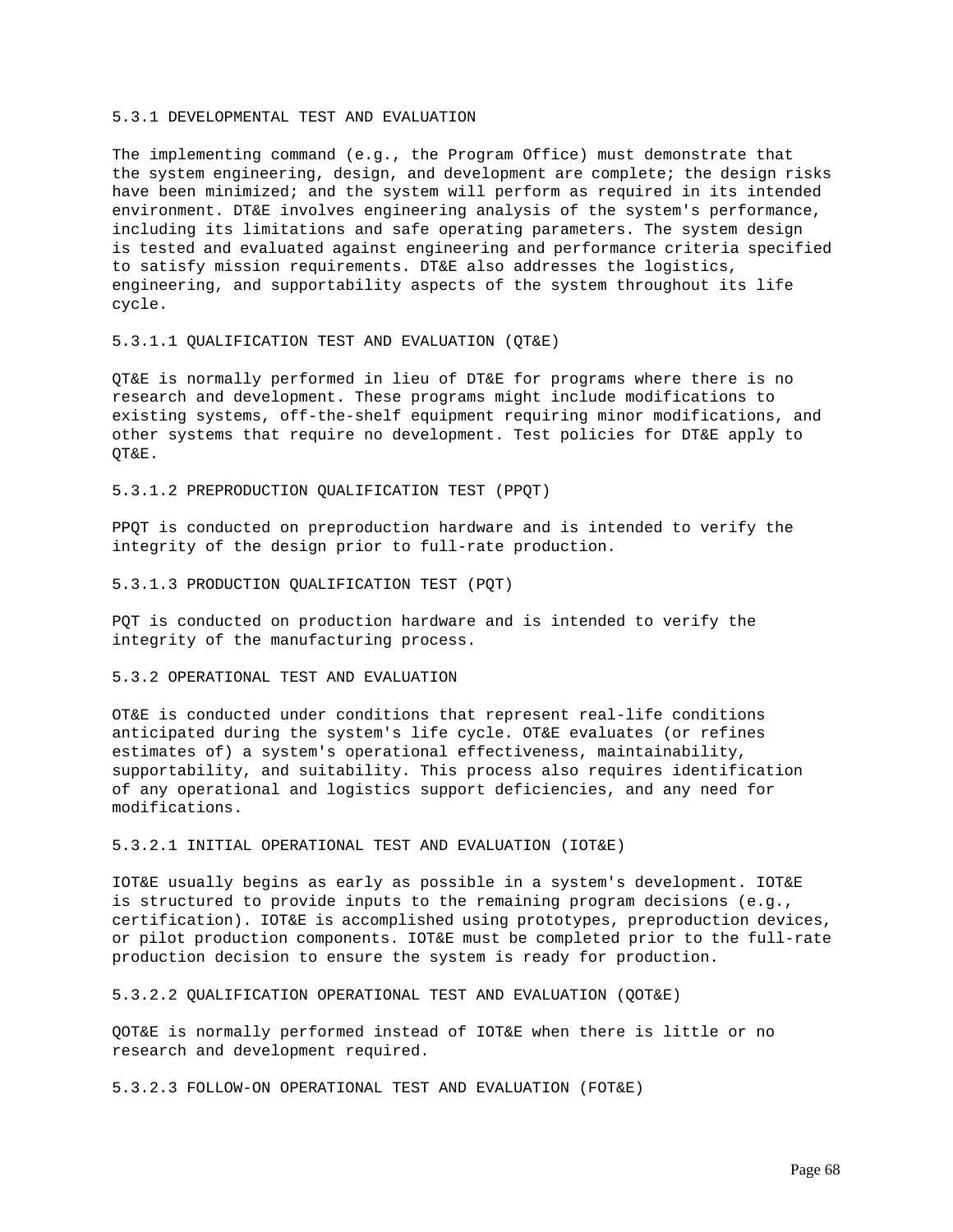FOT&E is operational testing conducted after the full-rate production decision. FOT&E may also be conducted as needed throughout the remainder of the AIS's life-cycle to assess changes in workload and performance.

#### 5.4 PLANNING AND IMPLEMENTING THE ST&E

Thus far, there has been a discussion of the ST&E in general and its relationship to the rest of the testing process. This portion of the chapter addresses contractual actions necessary to ensure the ST&E is addressed within the overall T&E process. Advance planning, determining what should be tested, determining how testing should be performed, and reporting test results are prime considerations. Although the focus is on contractor actions, the Government is still deeply involved in ST&E. Further, in some instances, the Government may do some of the testing in lieu of tasking a contractor. Regardless, the Government should always review and participate in all aspects of T&E.

## 5.4.1 TEST AND EVALUATION MASTER PLAN (TEMP)

The TEMP is the primary planning document for T&E. The TEMP is required for all acquisitions. The TEMP should describe the T&E strategy, responsibilities, types of testing, required resources, planned test locations, and milestone schedules. The TEMP is a living document and must be updated as changes occur. From the security standpoint, the ST&E must be explicitly addressed in the TEMP. This is done by tasking the Contractor in the Statement of Work and invoking a CDRL that calls for an a ST&E Annex to the TEMP. A matrix can be used to identify selected security disciplines to be tested.

### 5.4.2 TEST PLANS

Whereas the TEMP is an overall planning and scheduling document, specific operational test scenarios and events are covered by development and operational test plans. The test plan(s) for ST&E, like other T&E plans, should include test objectives; MOEs; planned operational scenarios; detailed resource requirements; known test limitations; and methods of data gathering, reduction, and analysis. Table 5-3 indicates desired MOE/ MOP(Measure of Performance) characteristics.

# Table 5-3 Desired MOE/MOP Characteristics

Sensitivity - Should be sensitive to all potentially significant variables.

Precision - Precise definition is desired to reduce probability of misunderstanding of implications. Penetration testing may be a challenge due to prevalent mindsets. There should be no ambiguities concerning what is being measured and the conditions of measurement.

Feasible Scope - Must not be too broad. For example, a measure for configuration control for a TCB should probably be broken into several measures for change control of DTLS, source code, object code, and implementation documentation.

Independence - Measures should be mutually exclusive to avoid the resultant overweighting of impact(s).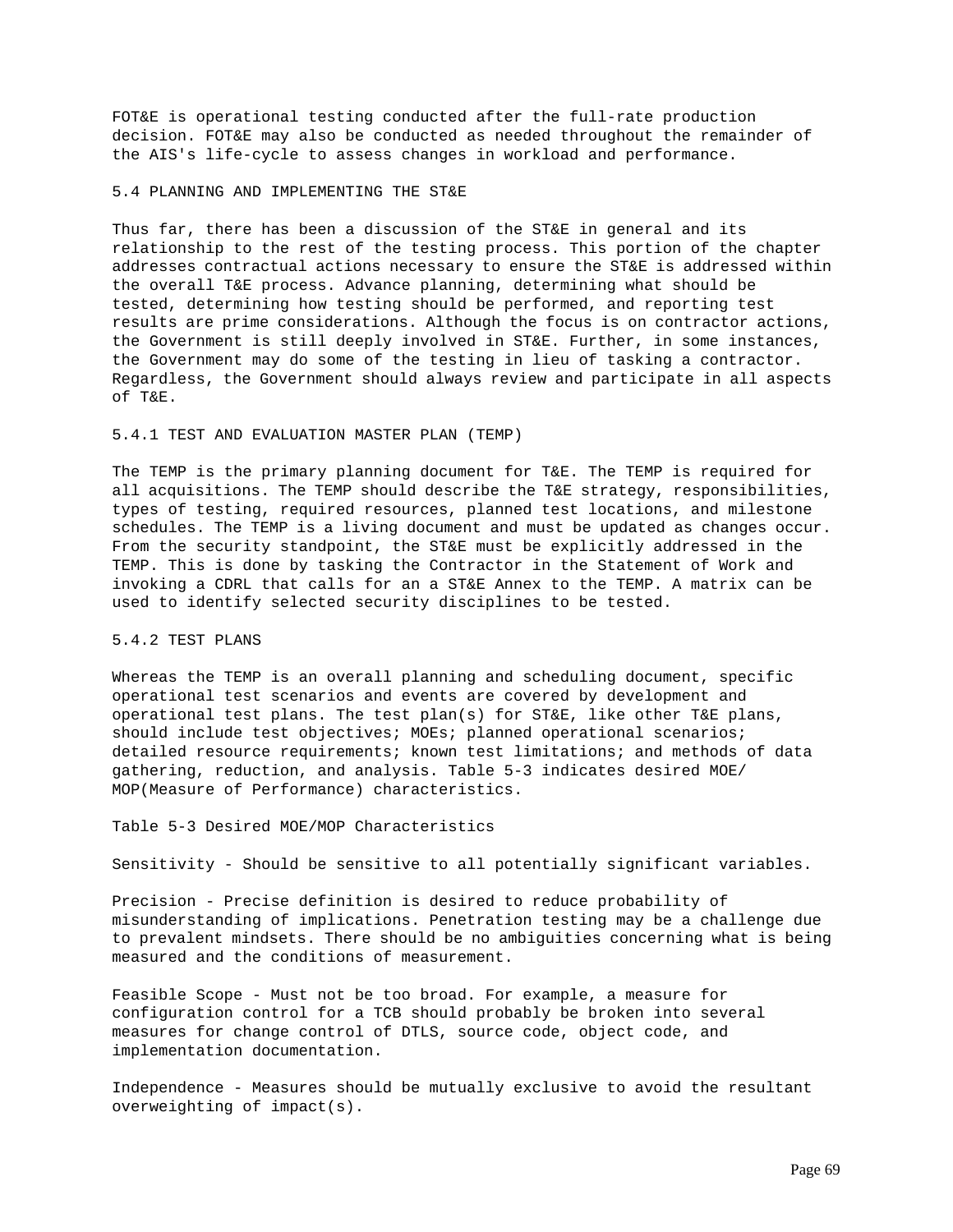Meaningful - Should be expressed in terms meaningful to the review authority and decision makers (e.g., DAA). This may be a challenge due to technical complexity and or diversity and scope of AIS administration, system administration, or facility provisions.

Measurable - COMPUSEC MOEs/MOPs and their inputs must be measurable to be evaluated. T&E for message or data labeling, for example, may require the capture and recording of data, indicating actual versus correct labeling.

Quantifiable - C0MPUSEC measures should be quantifiable, where possible, to avoid unnecessary subjectivity. However, this does not imply avoidance of critical inputs. Carefully designed questionnaires can gain information from COMPUSEC test personnel on subjects such as resistance to penetration, COMPUSEC performance versus specifications, potential weak links, or areas for effectiveness improvement or cost savings. Also, some otherwise valid measures may not be quantifiable, such as the confidence to be placed in a trusted subject. Analysis may instead be supported by some quantifiable data such as for populations having the same psychological profile and/or clearance level.

Exhaustive - All protective measures in the AIS, administration, and facility must be assessed against variable conditions capable of impacting performance.

# 5.4.3 TEST REPORTS

The final topic of the test discussion is reporting. Test reports are prepared to document the results of test plan execution. Test reports also identify test objectives, describe the tests conducted, and provide recommendations stemming from test results.

### 5.5 REFERENCES

a. DoD Directive 5200.28, "Security Requirements for Automated Information Systems (AISs)" - This directive establishes the National Security Agency as the evaluator and adviser in the use of trusted computer products and systems. The document also establishes that the individual DoD Components will have responsibility for system test and evaluation.

b. DoD 5200.28-M, (Draft) "Automated Information System Security Manual" - This manual identifies test and evaluation requirements and shows the role of DT&E, OT&E, and ST&E as related to each other as well as to certification and accreditation.

c. DoD 5200.28-STD, "DoD Trusted Computer System Evaluation Criteria" - This standard establishes criteria for evaluating the security features of the component or system.

d. DoD Directive 5215.1, "Computer Security Evaluation Center" - This directive establishes the COMPUSEC evaluation program to be run by NSA for standards, criteria, EPL, and sponsorship of a research and development program.

e. DoD Instruction 5000.2, "Defense Acquisition Management Policies and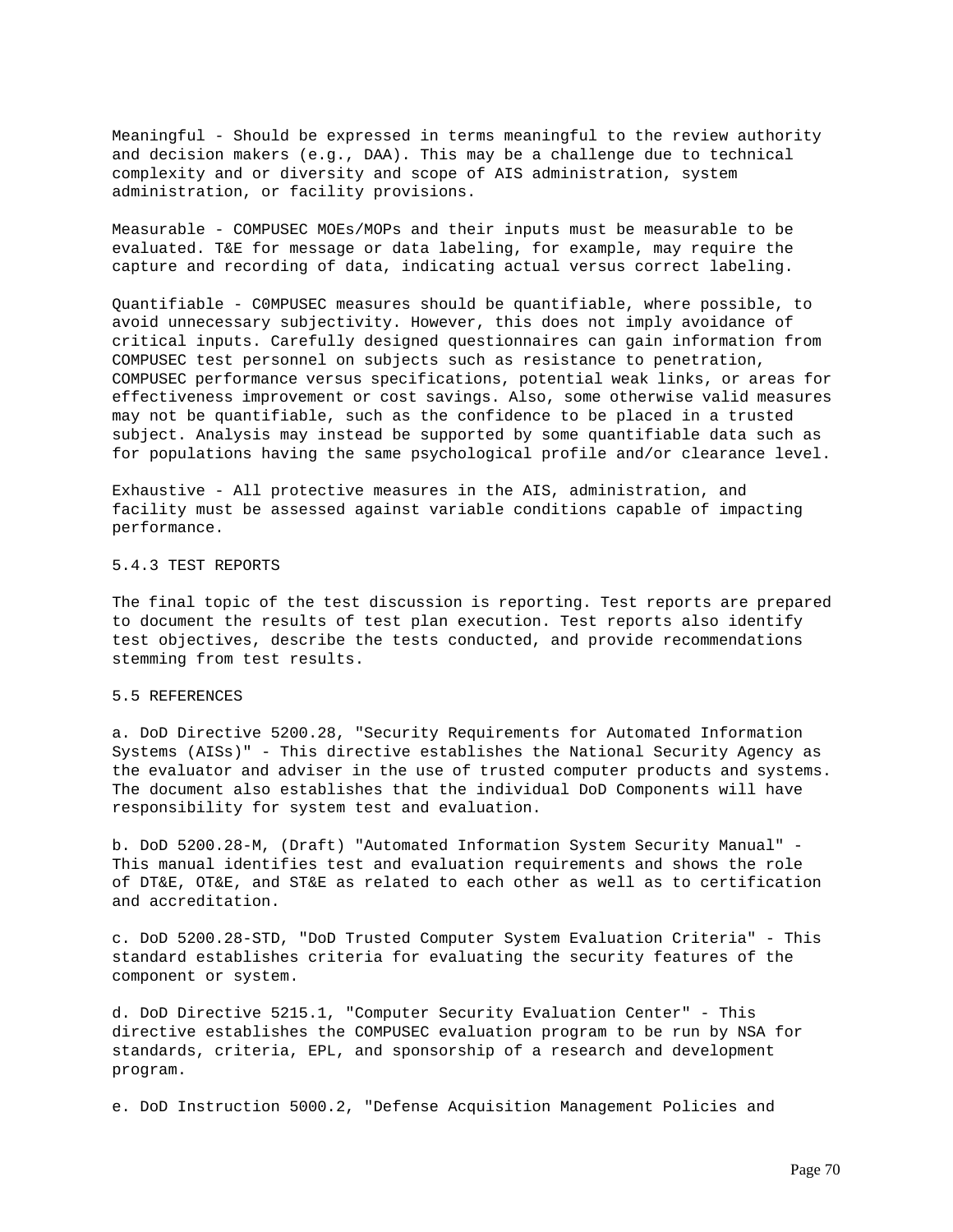Procedures" - Part 8 of this instruction provides policies and procedures for T&E.

f. DoD Directive 5000.2-M, "Defense Acquisition Management Documentation and Reports" - Part 7 of this directive provides the procedures and formats to implement the TEMP.

g. "Information Systems Security Products and Services Catalogue," Prepared by the National Security Agency (Issued Quarterly) - This catalogue provides product evaluation status and results for commercial products evaluated by NSA.

h. NCSC-TG-013, "Rating Maintenance Phase, Program Document" - This document describes a phase of the evaluation program which provides for maintenance of the security ratings across product revisions.

i. NCSC-TG-019, "Trusted Product Evaluation Questionnaire" - This guideline helps builders of systems understand what technical information is required for a product evaluation.

j. DoD-STD-21 67A, "Defense System Software Development" This standard states the requirements for developing, general testing, and evaluating software.

k. DoD-STD-7935A, "Automated Information System (AIS) Documentation Standards" - This standard defines the detailed contents of the Test Plan and Test Analysis Report for general software development.

l. FIPS PUB 48, "Guidelines on Evaluation of Techniques for Automated Personal Identification" - This document provides methods for verifying identity and evaluating the effectiveness of techniques based on a false alarm rate and imposter success rate.

m. NCSC-TG-005, "Trusted Network Interpretation of the Trusted Computer System Evaluation Criteria" - This document interprets DoD 5200.28-STD in providing criteria for network system evaluation.

n. NCSC-TG-009, "Computer Security Subsystem Interpretation" - This document interprets DoD 5200.28-STD in providing criteria for security subsystem evaluation.

o. NCSC-TG-021 "Trusted Database Management System Interpretation of The Trusted Computer System Evaluation Criteria" - This document interprets 5200.28- STD in providing criteria for DBMS evaluation.

6 CERTIFICATION AND ACCREDITATION

# 6.1 INTRODUCTION

Chapter 4, "Threat Risk Management - Analysis, Design, and Implementation," discussed the important aspects of conducting a cost/benefit analysis, risk analysis, and safeguard selection for a computer system. Chapter 5 discussed security test and evaluation. These activities in combination, when completed, are the foundation for the next two events in the life cycle of a computer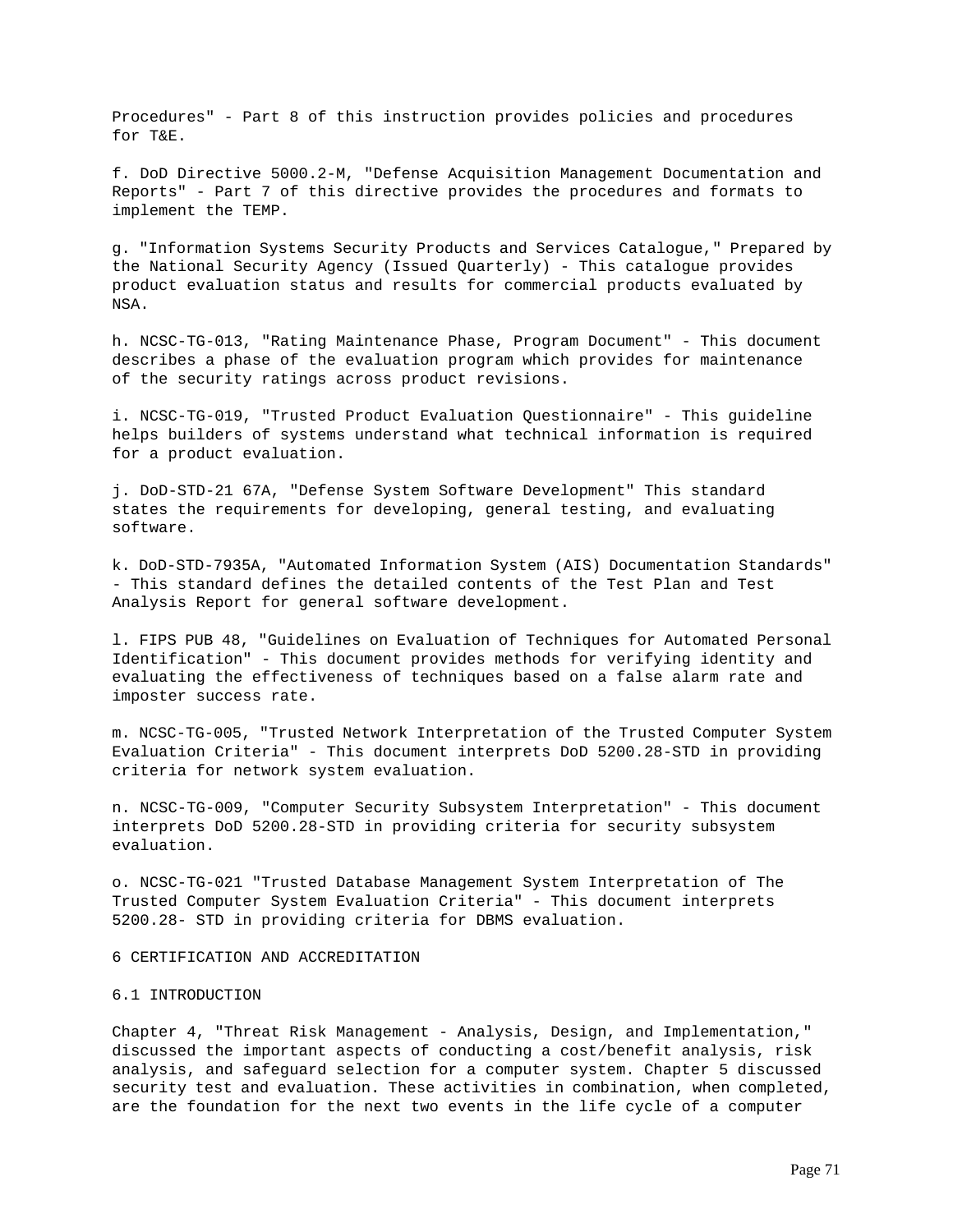system -- certification and accreditation. For the developer or program manager of a computer system, certification and accreditation are primary objectives, starting at program initiation. This chapter describes the activities involved in achieving these objectives and identifies the documentation required.

### 6.2 THE CONCEPT

Compliance with the system security policy and development of the risk analysis are critical elements for system certification. The system certification, prepared by the certification authority, is the precursor to system accreditation by the DAA.

# 6.2.1 TERMS

The following list defines the terms used in this chapter. A discussion of the processes appears later in this chapter.

# 6.2.1.1 CERTIFICATION

Certification is the technical evaluation of an AIS's security features and other safeguards, made in support of the accreditation process. The technical evaluation establishes the extent to which a particular AIS design and implementation satisfies or complies with specified security requirements. Security requirements are derived from and implemented to negate known, expected, and perceived threats.

# 6.2.1.2 ACCREDITATION

Accreditation is a formal declaration by the DAA that the AIS is approved to operate in a particular security mode, in a given operational environment, in a specified configuration, and using a prescribed set of safeguards. Accreditation is the official management authorization for operation of an AIS and is based on the certification process as well as other management considerations. The accreditation statement affixes security responsibility with the DAA and shows that due care has been taken for security.

## 6.2.2 THE PROCESS

Each major activity in the risk management process has several subactivities (which may overlap or be completed out of sequence). Table 6-1 shows this process. Hardware and software provide some, but not all, security protection measures. Other security measures may include physical, administrative, personnel, and procedural steps. Analysis of the system development process (configuration management) and support systems (test tools, training tools, development tools) must be included in the certification and accreditation activities. The hardware and operating system software provide the core of internally enforced security protection features of the system. The computer system application software provides the functionality and implements mission requirements.

Table 6-1 Risk Management Activity

Risk Management Phase Subactivity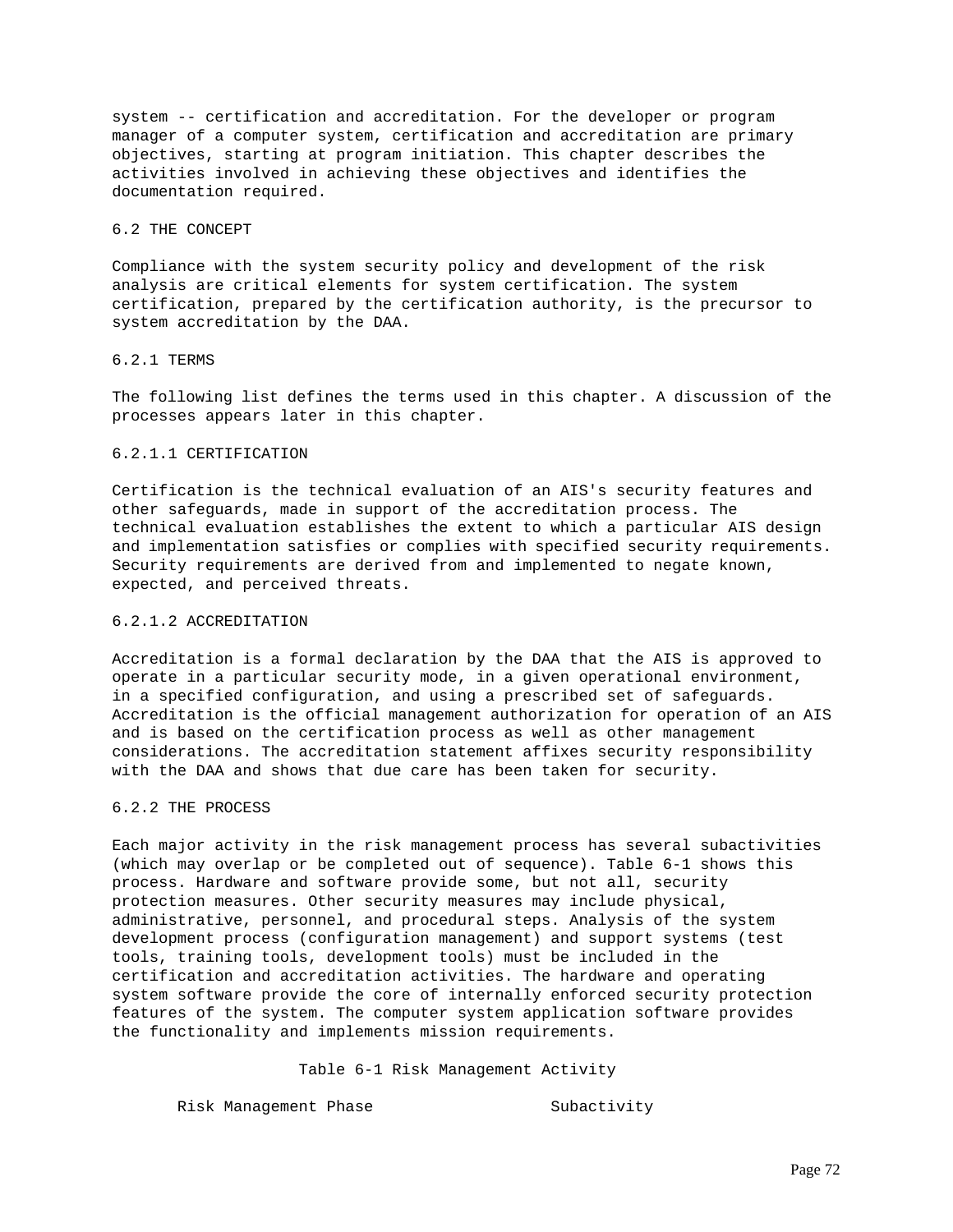| Risk Analysis                             | Asset Analysis<br>Threat Analysis<br>Vulnerability Analysis           |
|-------------------------------------------|-----------------------------------------------------------------------|
| Cost/Benefit Analysis                     | Economic Assessment                                                   |
| Safequard Selection<br>and Implementation | Design, Development,<br>and Implementation                            |
| Test and Evaluation                       | Security Test and Evaluation                                          |
| Certification                             | Hardware and Basic Software<br>Application Software<br>Operating Site |
| Accreditation                             | Computer System (Type)<br>Environment (Site)                          |

### 6.3 METHODOLOGY

Figure 6-1 shows the certification and accreditation processes. The essence of Certification is a technical evaluation of security protection features against security requirements. In contrast, accreditation is a management decision based on the risk of employing the computer system in an operational environment. Thus, accreditation differs from certification since accreditation is more subjective, while certification is largely objective. Moreover, accreditation decisions require mandatory compliance, whereas certification statements are recommendations to the DAA. A similar methodology can be used for both accreditation and certification, but subtle differences exits. An organized and carefully thought-out methodology will enhance successful certification and accreditation.

# 6.3.1 TEAM APPROACH

Program Managers assigned to a large program office will have the support of a variety of people. These people will be crucial to technical evaluations or reviews of the contractor's work. A one-person office or small program office will require enlisting the support of other people. Others may include investigative organizations (e.g., security police), personnel administrators, computer systems analysts, and systems programmers. The certification team is usually composed primarily of technical experts. DoD is strongly considering the use of trained certification teams to provide uniform and rigorous certification evaluation, similar to current product evaluation. For accreditation, some technical expertise is necessary, but emphasis will shift to a mission orientation. The DAA will normally be someone from the user organization, but may be higher in the organization, or the owner of the protected data. Therefore, the functional user and the implementing organization must be well represented.

### 6.3.2 GOVERNMENT OR CONTRACTOR PERSONNEL

The Government often has insufficient resources to perform certifications and therefore, supplements its staff with contractor personnel. Each program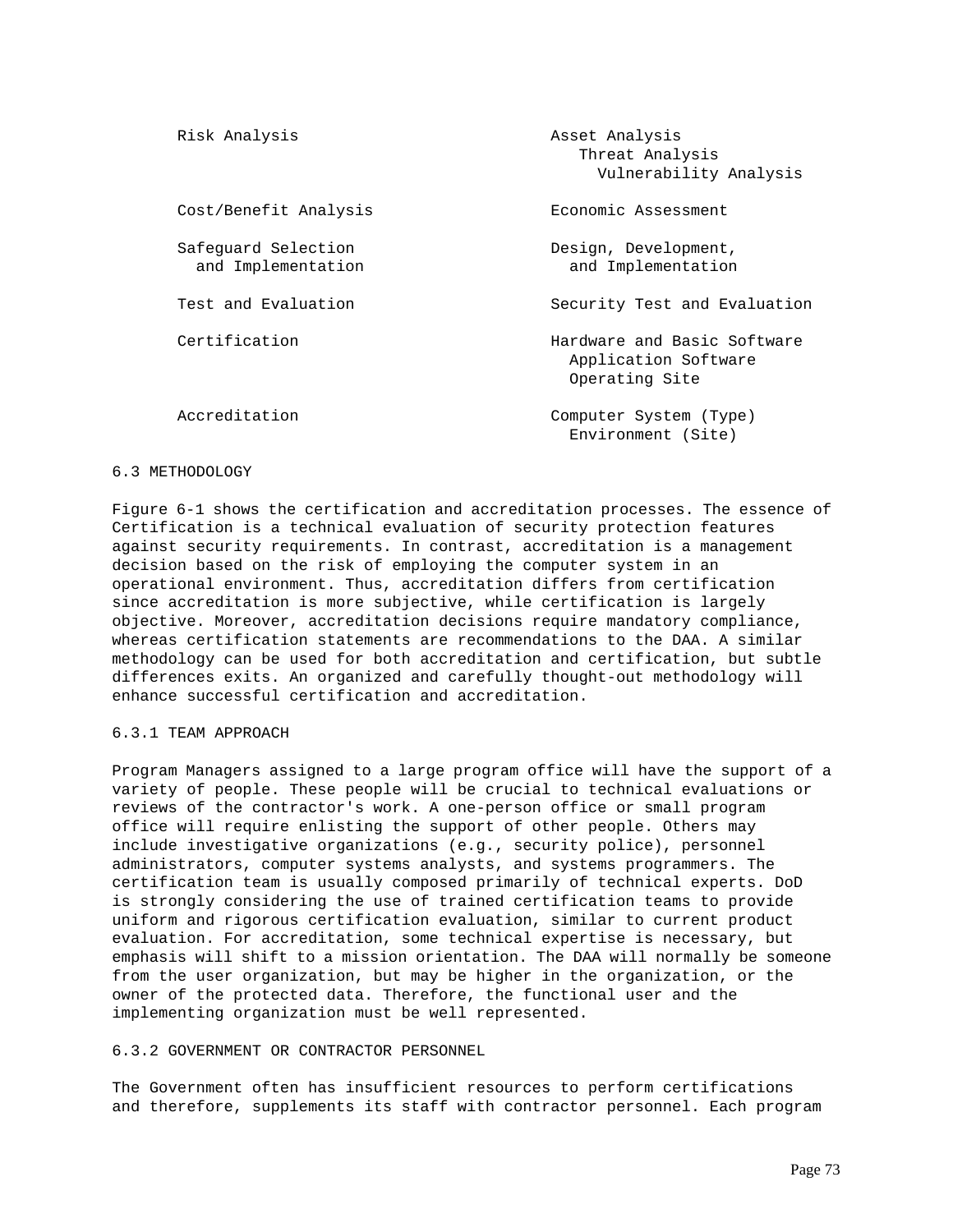will use a different mix of personnel, but the resulting package of documents will be substantially the same, independent of the mix. This mix makes planning and coordination one of the most important functions.

#### 6.3.3 ITERATIVE PROCESS

The entire process (certification or accreditation) is iterative since, based on the findings from each step, previous steps may need to be reexamined. Moreover, some aspects of each step may need to proceed at the same time, perhaps by different evaluators. Again, the role of coordinator becomes very important. In accreditation, because the final decision can be postponed (e.g., interim versus final), the process could continue for much longer than scheduled.

### 6.3.4 STRATEGY

The basic strategy should be to develop a comprehensive plan, get all the players to agree (most importantly the DAA), and then execute the plan. When completed, the result will be a package to be taken to the certifying official or DAA for review and approval.

# 6.4 CERTIFICATION

The certification process ideally begins when the computer system acquisition is conceived, and continues throughout the system's life-cycle. Certification occurs when the certifying official Signs a letter stating the system security protection features have been evaluated and found to be adequate and correct. The letter signed by the certifying official typically has a number of attachments, including risk analyses, test reports, security features, residual risks, cost/benefit analysis, and others. Completion and compilation of the attachments in the certification package involve the Program Manager. The certification team leader should carefully determine the number, scope, and applicability of the documents to meet the certification requirements.

# 6.4.1 KEY ELEMENTS

The Certification Package has two key elements: analysis of the security features and the supporting documentation.

# 6.4.1.1 ANALYSIS OF SECURITY FEATURES

The technical analysis of the security features is the basis for certification. A report documents the results of the analysis, with the following objectives:

a. To document the adequacy and correctness of the security protection features in satisfying security requirements. This process involves comparing the "build to" (design) configuration to the "as built" (installed or implemented) configuration.

b. To assess supporting documentation completeness, accuracy, and consistency.

c. To identify latent system security vulnerabilities discovered in this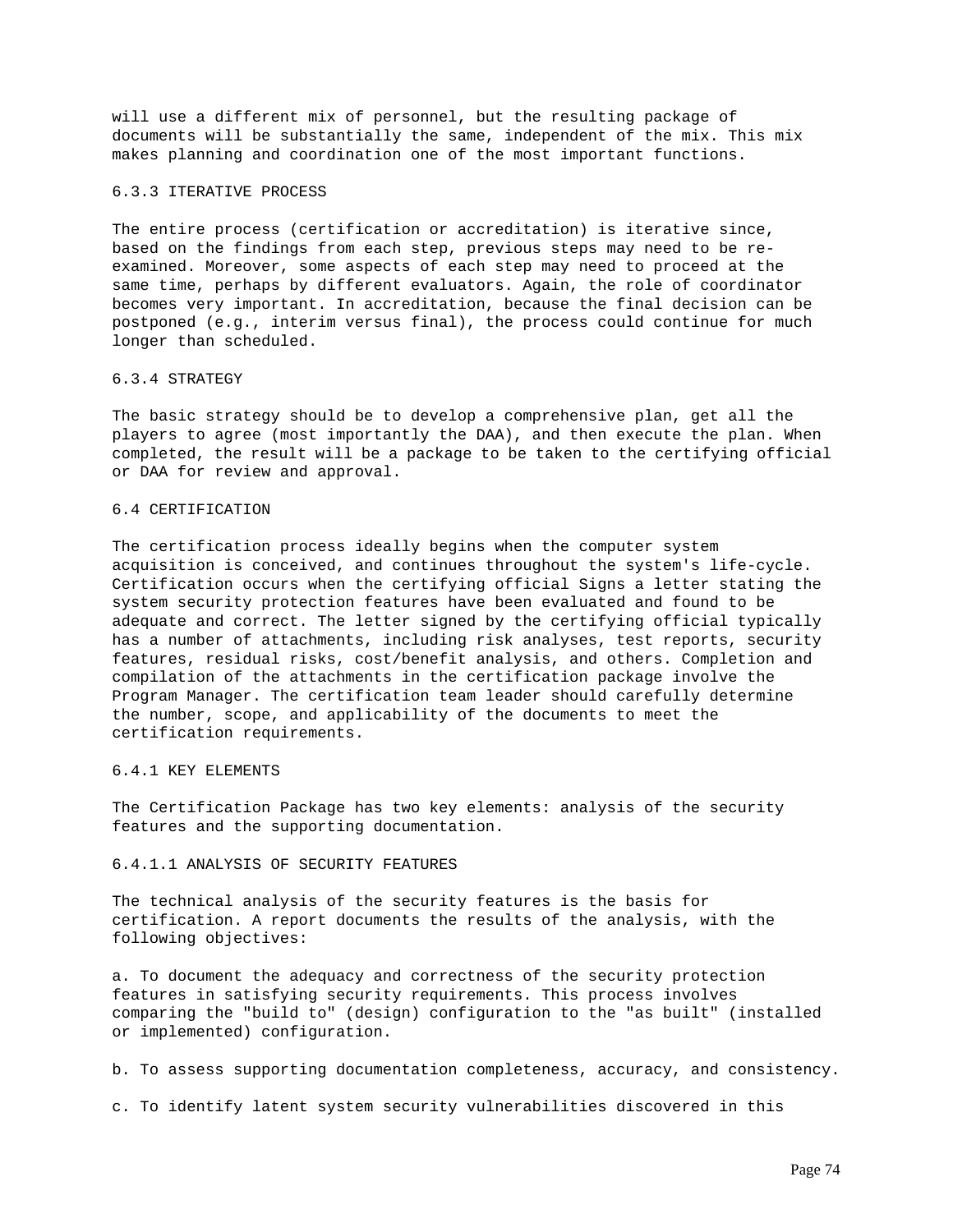evaluation. Countermeasure(s) will be recommended and the acceptability of the associated risk(s) will be assessed if countermeasures are not applied.

d. To reveal limitations or restrictions necessary for the computer system to meet acceptable risk when the system is fielded and functioning in the selected security mode of operation.

e. To present recommendation(s) based on conclusion(s) derived from the evaluation.

6.4.1.2 SUPPORTING DOCUMENTATION

The Certification Package, whether prepared by the Government or the contractor, must contain a set of supporting documents. These documents are necessary since they "prove," or provide tangible evidence, that necessary actions have been completed. The certification team leader should carefully determine the number, scope, and applicability of the documents to match the certification requirements. Only necessary documents that address residual risk will be required for each computer system to be accredited. A statement should be included in the certification letter identifying the supporting documentation being provided. It is recommended that a minimum set of attachments accompany the certification letter submitted to the DAA. The certification package should contain documentation that will not only assist in the DAA making the decision to operate, but also assist any future recertification and reaccreditation of this system or a similar system. Table 6-2 identifies the supporting documents.

Table 6-2 Supporting Documentation

Certification Letter (signed by the certifying authority)

Risk Assessment and Risk Analysis

Cost/Benefit Analysis

Development Test & Evaluation Test Reports (or security- relevant extract if security testing was incorporated in other tests and not done separately)

Operational Test & Evaluation Test Reports (or security-relevant extract if security testing was incorporated in other tests and not done separately)

Clandestine Vulnerability Analysis (unclassified synopsis)

Certification Statement (from the Personnel Clearance Authority)

Certification Statement from security investigative organization (for resource protection)

Evaluated Products List (or extract)

Waivers, Pending or Approved (Waivers should always be subject to periodic review, at least every six months. The risks to be accepted by virtue of the waiver should be clearly identified.)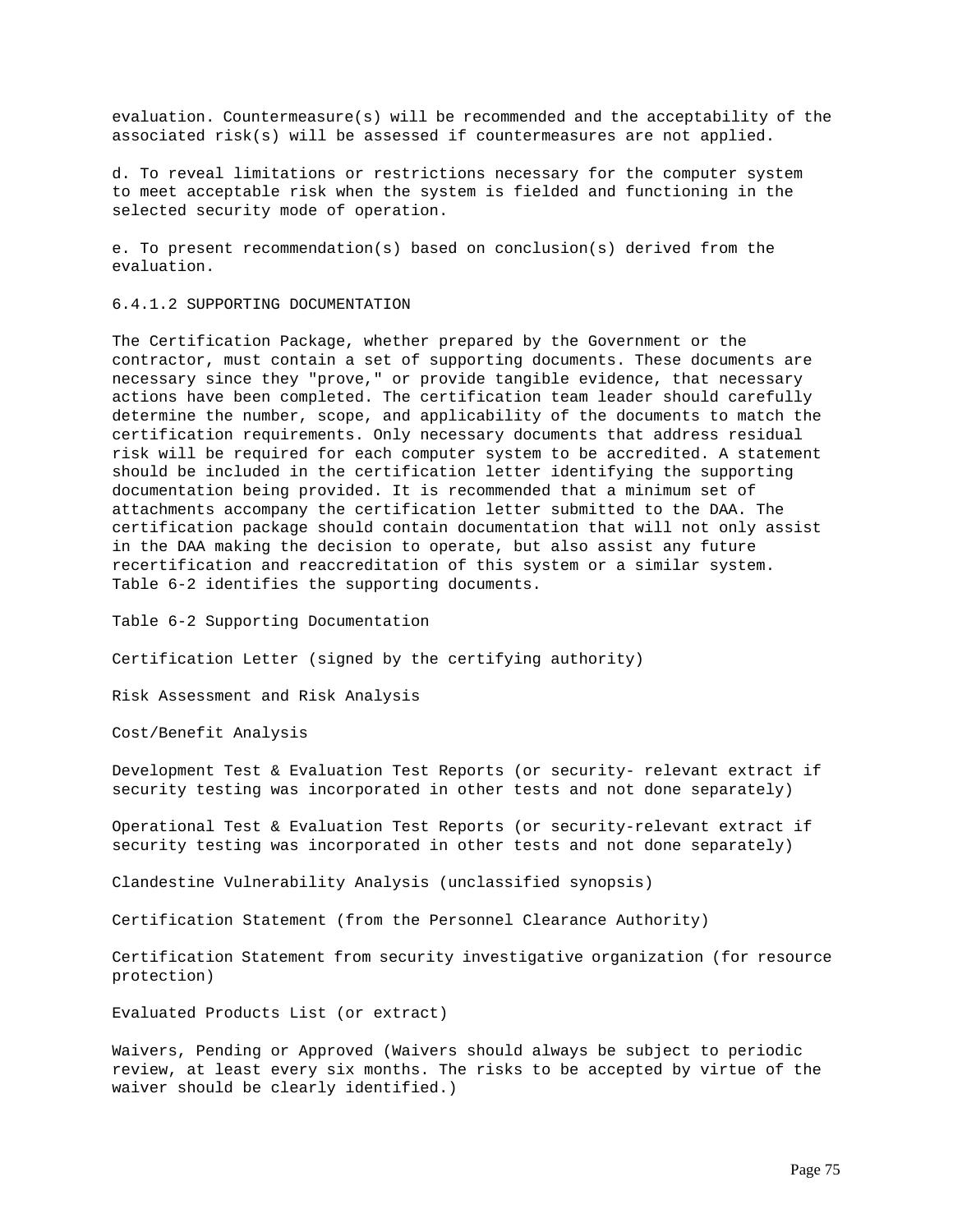Other Pertinent Documents (e.g., Independent Verification and Validation Reports)

Mission description, system configuration, residual risks, list of other interconnected systems security features, and any previous certification/ accreditation

# 6.4.1.3 SUPPLEMENTARY DOCUMENTATION

Several other documents are not technically part of the Certification Support package; however, they are necessary for background material (e.g., test plans), to demonstrate the computer system is ready for the field (e.g., Trusted Facility Manual), or to prepare for the next phase, accreditation. Not every document will be required for each computer system program. In that case, a statement should be included attesting to a document's non-applicability. Table 6-3 lists the supplementary documents.

6.4.2 GOVERNMENT-CONDUCTED CERTIFICATION ACTIVITIES

For a program in which the Government will be doing the bulk of the certification effort, the certification process is typically done in four steps:

Table 6-3 Supplementary Documentation

Trusted Facility Manual (TFM)

Security Features User's Guide

Developmental Test & Evaluation Test Plans (or security- relevant extract)

Operational Test & Evaluation Test Plans (or Security-relevant extract)

System Security Plan

System Security Concept of Operations

Security AIS Requirements (from the Contract)

Executive Summary from the Descriptive Top-Level Specification

Trusted Computing Base Verification Report (unclassified synopsis for Class A1)

Covert Channel Analysis Report (unclassified synopsis)

Installation Procedures for Security-relevant hardware and software

Maintenance Procedures for Security-relevant hardware and software (if not in the Trusted Facility Manual)

List of the members of the Certification Support Analysis Team (with a brief resume of their technical qualifications)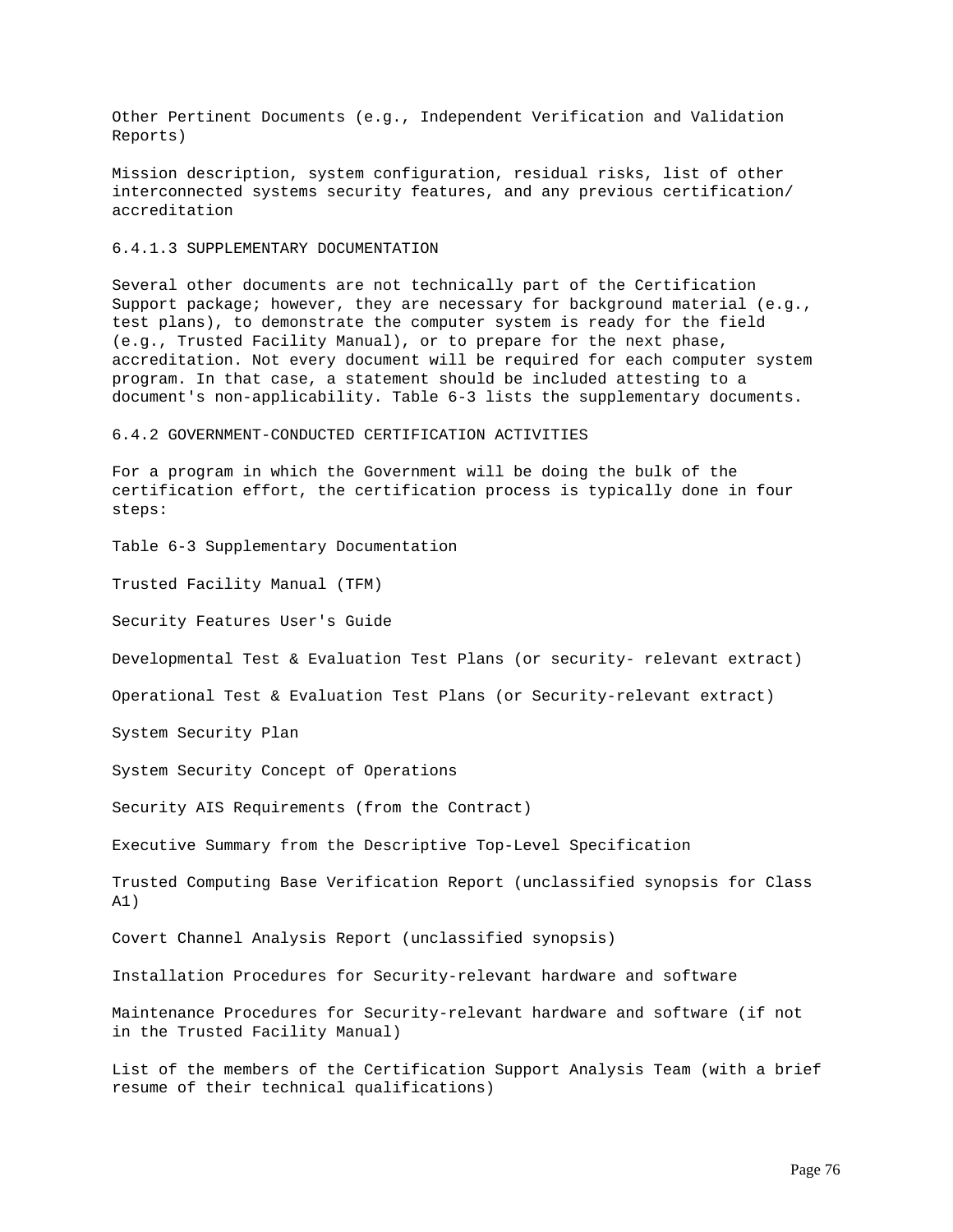Other Pertinent Documents (e.g., contingency plans not in the Trusted Facility Manual and special procedures for cryptosecurity systems)

Configuration Management Plan, Evaluated Products Final Evaluation Report (unclassified), Security Classification Guide, Site Surveys, other agencies/ individuals not directly part of the C&A team, and rationale for tailoring the effort.

6.4.2.1 PLANNING

Planning tasks include:

# 6.4.2.1.1 HIGH-LEVEL REVIEWS

The plans should require certification analysts to perform high-level reviews of the entire system or application to gain an understanding of the security-relevant issues involved. The plan should also define problem areas and anticipate the need for specialized skills.

### 6.4.2.1.2 PLACING BOUNDARIES ON THE EFFORT

During the planning phase, boundaries must be defined for all facets of the system and application environment. This includes the administrative, physical, and technical areas. Without this comprehensive review and bounding, the results might give an incomplete, and perhaps misleading, picture of the security posture of the system or application.

# 6.4.2.1.3 PARTITIONING THE WORK AMONG AVAILABLE ANALYSTS

A certification project is usually partitioned based on the analysts' specialized skills.

# 6.4.2.1.4 SCHEDULING AND PLANNING

Scheduling of tasking must be established so as to ensure availability of personnel, facilities, and necessary resources. Careful planning will reduce scheduling conflicts and delays in accomplishing testing.

# 6.4.2.1.5 IDENTIFYING AREAS TO EMPHASIZE

The planning emphasis should be directed to areas having a greater potential for loss of, or risk to, sensitive information. These areas may have been identified in an earlier risk analysis, problems identified during testing, or in reports of past problems with similar systems.

### 6.4.2.1.6 SKETCHING OUT THE DOCUMENTATION REQUIREMENTS

The data collected during the planning phase forms the basis for meeting the documentation requirements of the certification process. Specific attention should be paid to security requirements, evaluation approach, evaluation team composition, tasks and schedule, required support, and certification products and reports.

6.4.2.1.7 ASSUMPTIONS AND CONSTRAINTS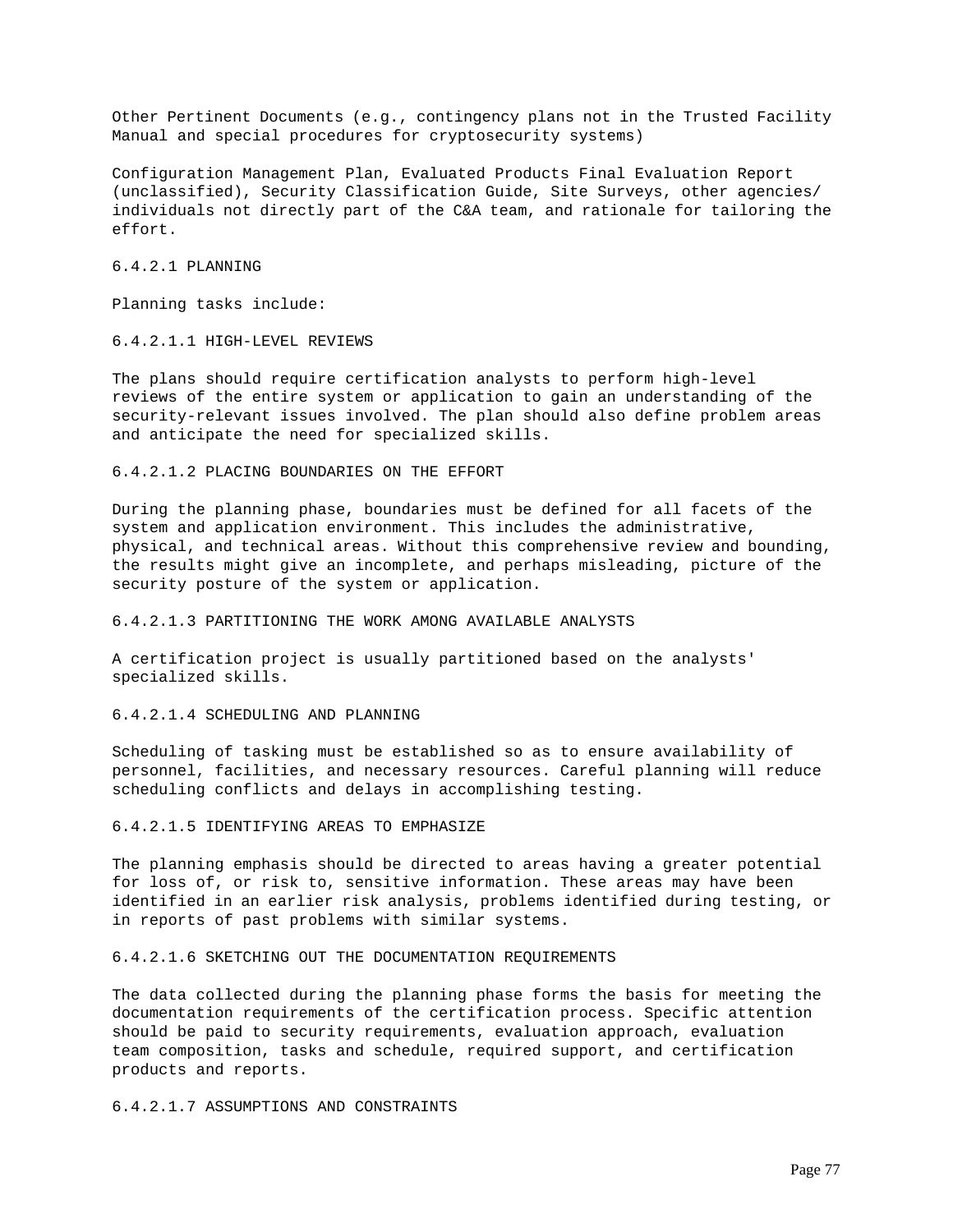The quality and availability of the required documentation, access to or availability of the system for the C&A team, the Program Manager's schedule, and training of C&A team members, should be addressed.

# 6.4.2.2 DATA COLLECTION

The ideal source of information is existing system documentation. However, there are occasions when the necessary documentation does not exist or is not in a form to be readily analyzed. An efficient technique for gathering information is for application personnel to provide briefings to the certification team. Document reviews and interviews are also often needed to expand upon and corroborate the information found during the evaluation. Critically needed documents deal with issues in Table 6-4.

Table 6-4 Data Collection Sources

System application or security requirements

Risk analyses portraying threats

Block diagrams showing inputs, processing steps, and outputs, along with complete transaction flows for important transaction types

System personnel desktop procedures for the system

Functional descriptions of security controls or protection features

Accreditation package(s) from external systems to include residual risks

### 6.4.2.3 CERTIFICATION EVALUATION

Four major tasks comprise a basic certification evaluation, they are as follows:

### 6.4.2.3.1 SECURITY REQUIREMENTS EVALUATION

A security requirements evaluation is important because certification is more accurate if the application or system has well-defined security requirements. This task critiCally examines the security measures documentation for compliance with National, DoD, and user security policy and protection safeguard requirements. Four primary areas must be considered when defining system or application safeguards: assets, exposure potentials, threats, and controls. The risk analysis may define many of the security safeguards. Other useful evaluation tools include computer security checklists and questionnaires.

## 6.4.2.3.2 SECURITY PROTECTION FEATURE EVALUATION

A security protection feature evaluation determines whether security features or functions such as access authorizations, operational usage monitoring, password generation and management, and sensitivity indication labeling, satisfy all current security requirements. Ill-defined requirements cause this part of the overall evaluation to become the most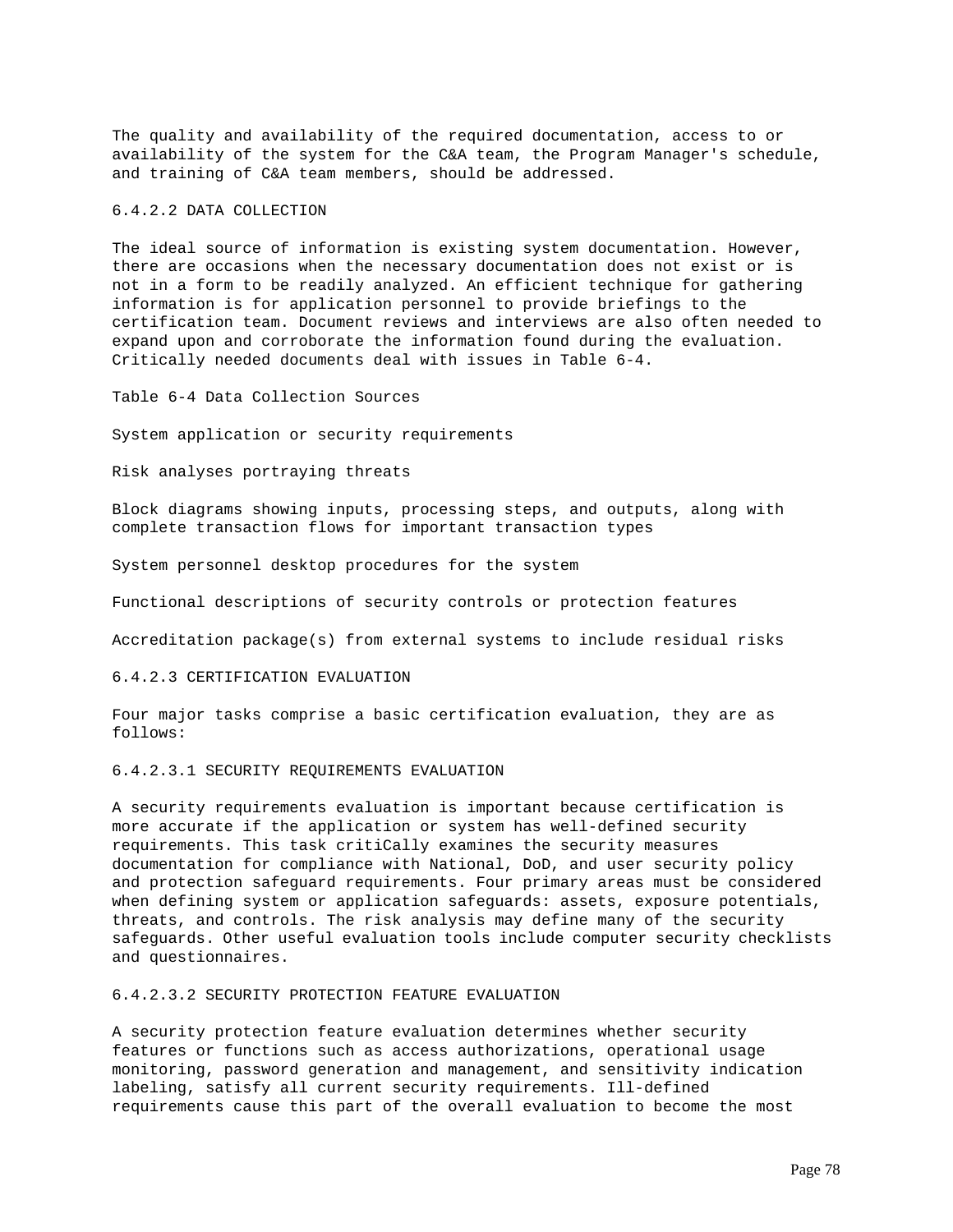important task in the basic evaluation. The primary evaluation method is use of a checklist based on the stated requirements. Detail should be given to the functional specification level.

#### 6.4.2.3.3 SECURITY CONTROL IMPLEMENTATION

Security functions described in the documentation must be properly implemented. The existence of physical and administrative controls can be confirmed by inspection, but assurance for internal controls requires testing. In some cases, a brief demonstration may be all that is required; in other instances, elaborate tests must be devised, validated, and conducted to gain the necessary assurances.

#### 6.4.2.3.4 METHODOLOGY REVIEW

One way to determine whether security controls have been properly implemented is to examine the methodology used to design and develop the system or application. Several areas of concern exist when reviewing a system or an application development methodology for certification: documentation, objectives, project control, tools and techniques, and resources.

#### 6.4.2.4 REPORT OF FINDINGS

The Report of Findings is the primary outcome of the certification process. The certification official has the Opportunity, not only to report evaluation results to the DAA, but to explain the potential ramifications of the findings in terms of risk to the system. Recommendations can be made to correct deficiencies temporarily or permanently and identify the potential security risk ramifications. Based on the recommendations of FIPS PUB 102, another recommendation can be to conduct a more detailed certification evaluation in particular areas, where the certifying official feels that the current evaluation was inadequate.

### 6.4.2.5 CLASSIFICATION OF FINDINGS

The disclosure of information which, if exploited, could impact the mission of a system or allow security features to be bypassed, must be protected from disclosure to unauthorized persons.

## 6.5 ACCREDITATION

Accreditation is based on the premise that a single individual, the DAA, is the accreditor. He/she exercises management's prerogative to grant (or deny) authority for a computer system to process actual mission data in an operational environment.

## 6.5.1 CONSIDERATIONS

In making the accreditation decision, the DAA considers a number of factors:

### 6.5.1.1 THE MISSION

The DAA's first concern is for operational mission requirements to be met.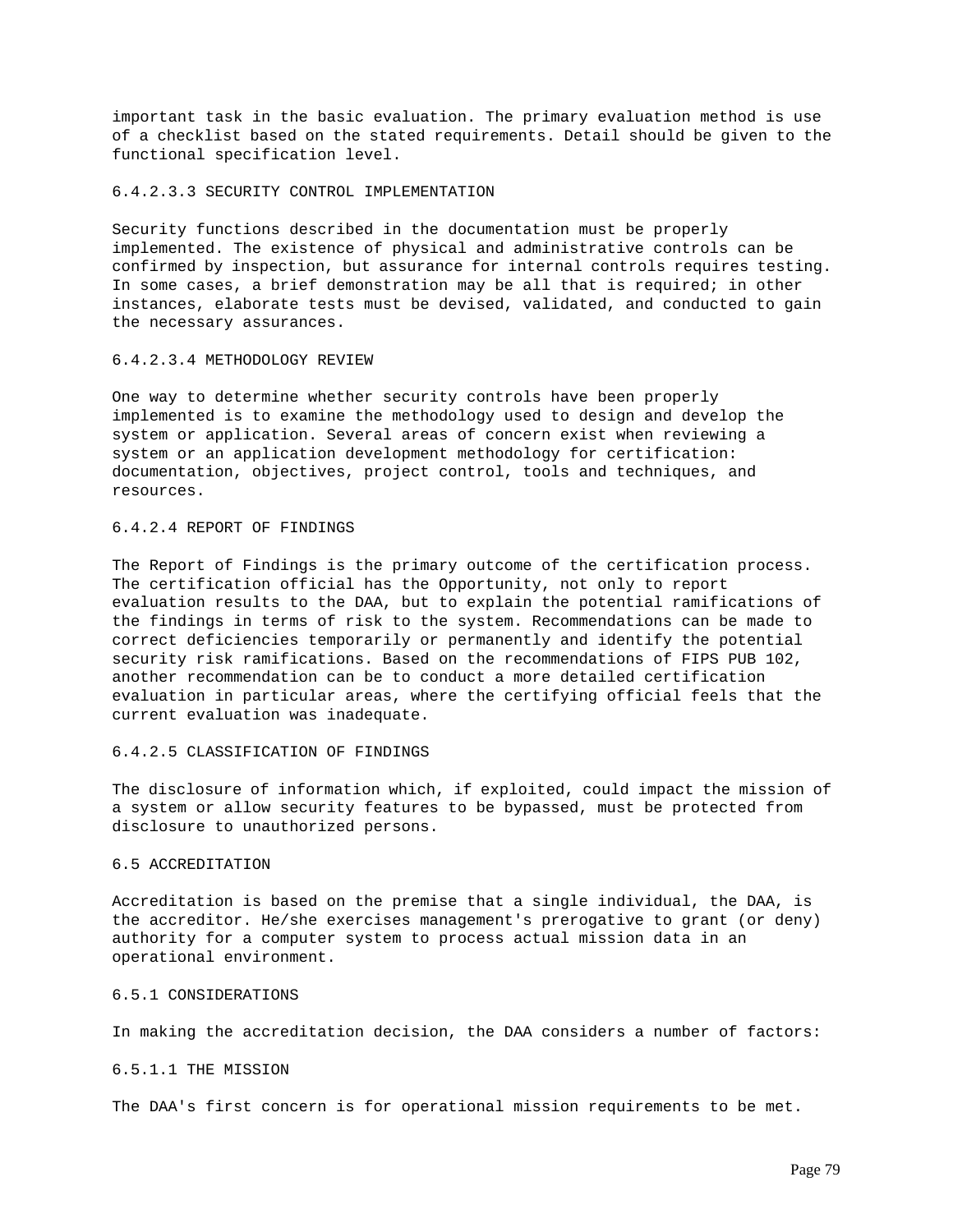#### 6.5.1.2 THE THREAT

There will always be threats to sensitive information. The threats, coupled with the system's vulnerabilities, provide the risks upon which to focus the security protection features.

# 6.5.1.3 THE COUNTERMEASURES

Adequacy of the security protection features in countering identified threat vulnerability pairs will be determined.

6.5.1.4 THE RISK

Residual risks will be assumed by the DAA if the computer system is approved for operation.

6.5.1.5 THE COST

The costs to reduce residual risk could be in terms of dollars, schedule, performance, or other resources.

6.5.2 KEY ELEMENTS

Like certification, the two key elements to the accreditation decision package are assessment of risk and the supporting documentation.

6.5.2.1 ASSESSMENT OF RISK

The subjective assessment of risks associated with employing the AIS is the basis for accreditation. The results of the assessment are documented in a report with the following objectives:

a. To assess the security risks associated with employing the AIS. This assessment should include normal operations, degraded mode operations, and stressed operations.

b. To evaluate the supporting documentation in terms of completeness, accuracy, and consistency.

c. To identify and evaluate any latent system security vulnerabilities discovered and recommend countermeasures, or assess the acceptability of the associated risks.

d. Identify any limitations or restrictions necessary for acceptable risk when the computer system is fielded and functioning in the selected security mode of operation. Identify the basis for provisional or interim accreditation, if applicable.

e. Document any action items necessary to achieve a favorable accreditation decision.

f. Provide conclusions and recommendations based on this assessment.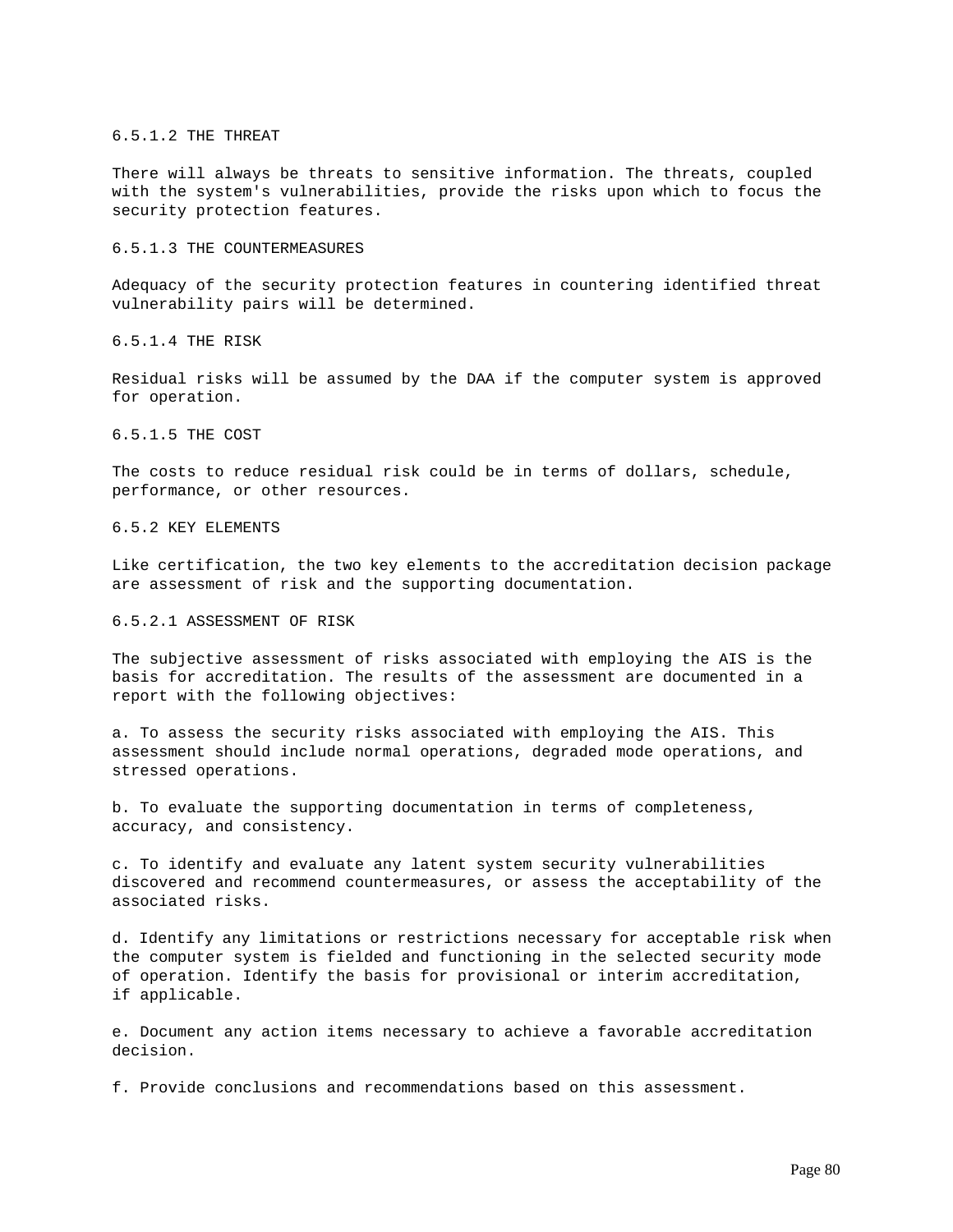#### 6.5.2.2 SUPPORTING DOCUMENTATION

The Accreditation Package, whether prepared by the Government or the contractor, must contain a set of supporting documents. Table 6-5 lists this documentation.

Table 6-5 Accreditation Supporting Documentation

Mission impact statement attesting to the urgency and criticality of the computer system from the operational user or functional area supported

Recommended Accreditation Letter

Certification Package for the computer system, with supporting documentation (required for both Type and Site Accreditation)

Certification Package(s) from the Computer System Facility Manager(s), with supporting documentation (required for Site Accreditation)

Waivers, pending or approved

Action Items

Security Features User's Guide

Trusted Facility Manual (TFM)

Clandestine Vulnerability Analysis (unclassified synopsis)

Installation Procedures for security-relevant hardware and software

Maintenance Procedures for security-relevant hardware and software (if not in the TFM)

0ther Pertinent Documents (e.g., contingency plans not in the TFM, special procedures for cryptosecurity systems)

6.5.3 CONTRACTOR-PROVIDED ACCREDITATION SUPPORT

For an acquisition in which a contractor will provide the accreditation package, the approach is nearly the same as for certification. The contractor needs to be given contacts and documents on the accreditation requirements and his role.

6.5.3.1 STATEMENT OF WORK TASKS

Include two Statement of Work tasks in the RFP:

6.5.3.1.1 ACCREDITATION PLAN

Require the contractor to deliver to the Government a plan documenting the actions necessary to achieve computer system accreditation.

6.5.3.1.2 ACCREDITATION SUPPORT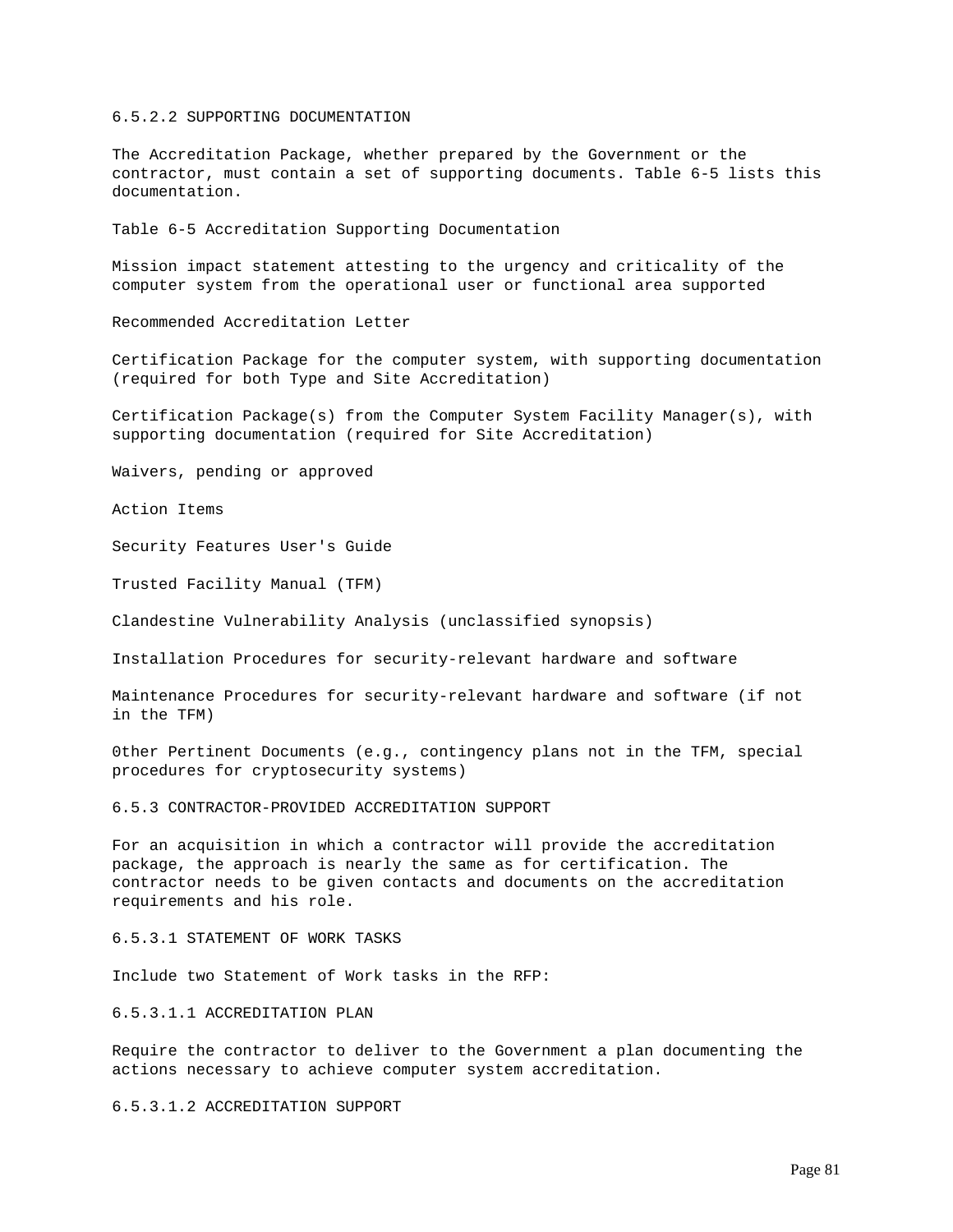Require the contractor to execute the Accreditation Plan, and deliver an Accreditation Support Package to the Government.

#### 6.5.3.2 GOVERNMENT REVIEW

Again, review the contractor's submissions for completeness, accuracy, and reasonableness. Comments provided back to the contractor must be ensured to represent a coordinated Government position.

## 6.5.3.2.1 ACCREDITATION PLAN

Ensure the planned actions "track" with the system security specifications and the computer system program operational environment. Planned actions must be coordinated with a variety of offices so there are no surprises later as the plan is executed.

#### 6.5.3.2.2 ACCREDITATION SUPPORT

Ensure the documents in the Accreditation Support Package are current, complete, and accurate. This process will require a careful review by both technical and functional area experts in various disciplines.

## 6.5.3.3 BRIEFING

The DAA will probably expect to be given a briefing before making a decision. Whether this briefing is prepared by the contractor or internally, the content of the Accreditation Support Package should provide the information.

### 6.5.4 GOVERNMENT-CONDUCTED ACCREDITATION ACTIVITIES

In a program in which the Government will be doing the bulk of the accreditation effort, follow the same approach outlined for a contractor.

### 6.5.5 MANAGING PROBLEMS

Since systems or applications requiring certification and accreditation are usually vital to an organization's mission, some problems discovered may not be severe enough to remove or delay the system or application from operational use. If the problems are major, alternatives are available for authorizing operational use. The choice of alternatives depends on the nature of the problem and the operational mission.

## 6.5.5.1 THE DECISION

The following accreditation decisions could be made:

6.5.5.1.1 GRANT FULL OPERATIONAL AUTHORITY

In this case, no restrictions apply.

6.5.5.1.2 GRANT CONDITIONAL OPERATIONAL AUTHORITY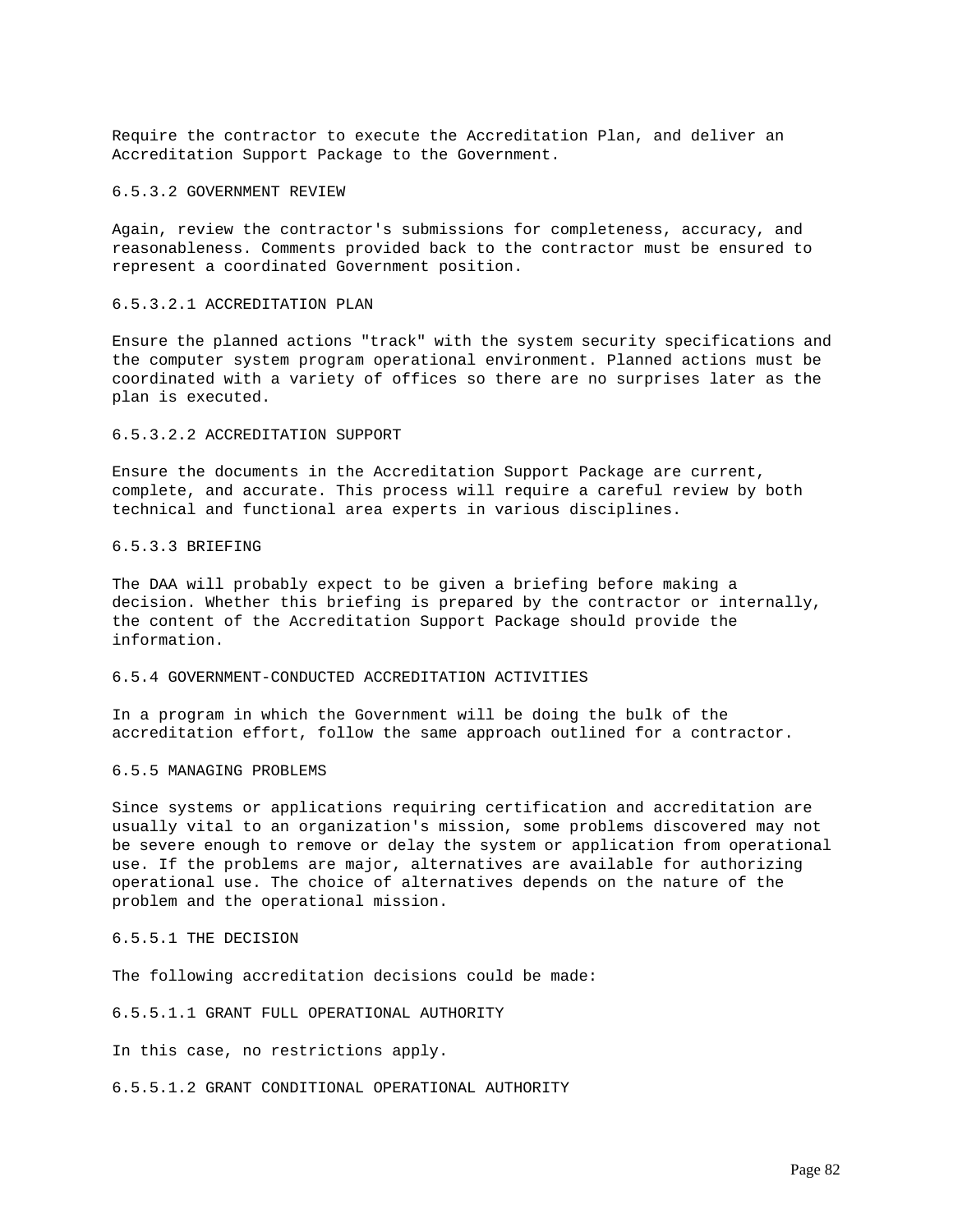Here, permission to Operate might be for a temporary time period, or require additional security protection features (e.g., until security feature "X,' is corrected, tested, and certified, no information more sensitive than "Y" can be processed).

### 6.5.5.1.3 GRANT LIMITED OPERATIONAL AUTHORITY

In some instances, authority to operate might be restricted to a specific operational circumstance or mode (e.g., only during crisis, or only in the Dedicated Security Mode).

### 6.5.5.2 CAVEATS

When systems must be operated with major problems, conditional or limited authority may be granted. This is an interim measure only, pending implementation of additional security features. A review schedule and continuing oversight is necessary to ensure conditions of the interim accreditation are adhered to, and additional security features to be implemented are not forgotten.

6.5.5.3 PROVIDING ADDITIONAL SECURITY PROTECTION FEATURES

Several areas should be considered if the AlS requires additional security protection.

### 6.5.5.3.1 ADDING CONTROLS

Security protection controls may be added, but they will usually be limited to procedural or physical measures. It is not usually practical or cost-effective to add internal controls late in the program.

### 6.5.5.3.2 RESTRICTING PROCESSING

Processing could be restricted to non-sensitive information only, or to a lower level of sensitive information than planned. Or, the security mode of operations could be changed to provide a higher level of confidence or protection.

### 6.5.5.3.3 REMOVING VULNERABLE FUNCTIONS

Selected functions causing major problems or creating high risk could be removed or their implementation delayed.

## 6.5.5.3.4 RESTRICTING USERS

The number of users, or their privileges, could be restricted.

### 6.5.5.3.5 REMOVING REMOTE ACCESS

Remote terminals could be physically or logically disconnected when sensitive information is stored or processed.

6.6 HANDLING RESTRICTIONS AND SENSITIVITY MARKINGS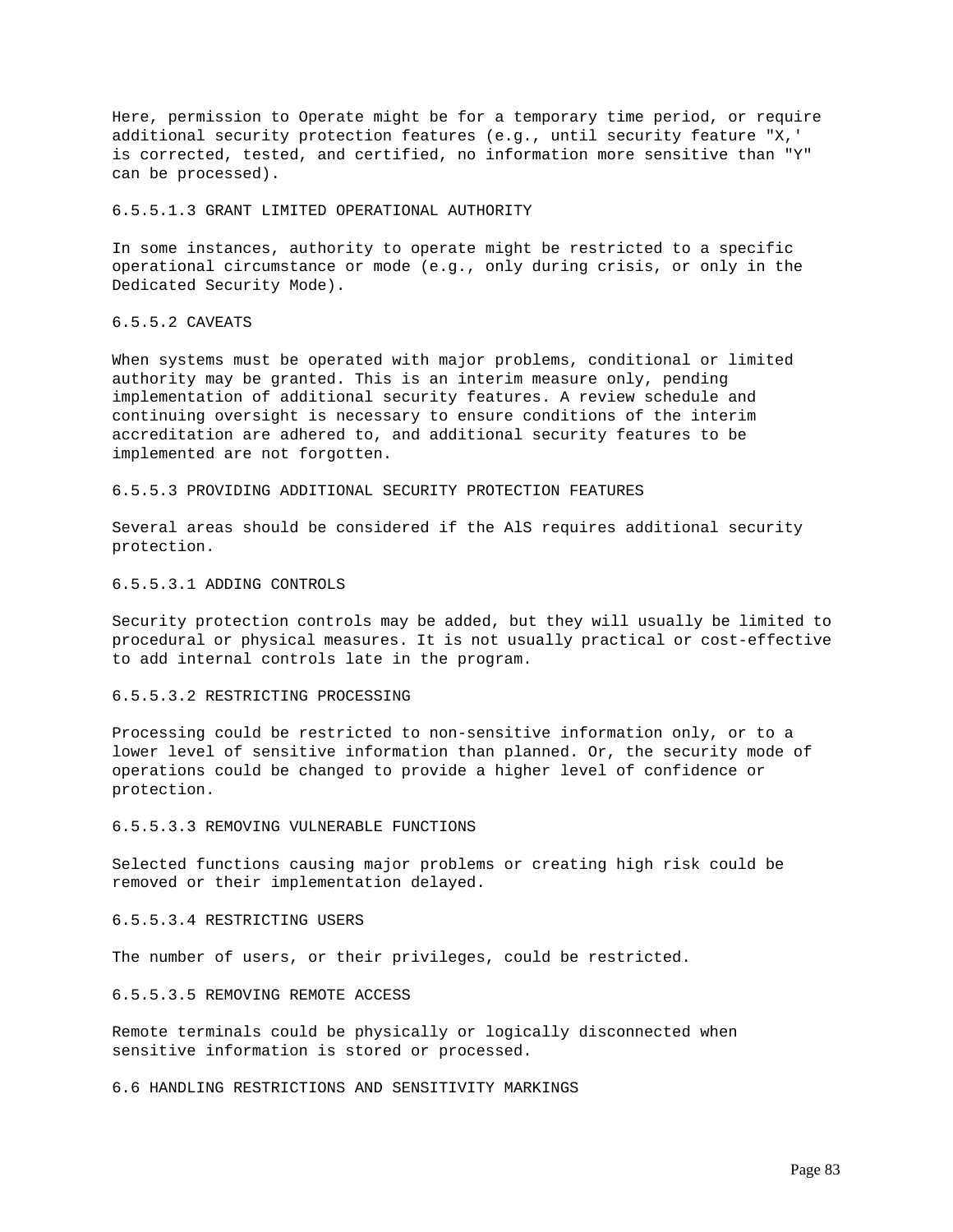Both the Certification and Accreditation Packages must be marked, handled, and controlled consistent with the classification of the information they contain. When possible, classified information should be placed in a separate appendix to the packages; in any event, classification markings are required in accordance with DoD Directive 5200.1-R.

#### 6.7 REFERENCES

The most important references for certification and accreditation are:

a. DoD Directive 5200.28, "Security Requirements for Automated Information Systems" - This directive requires assurance that adequate security measures have been taken for operational system use and that an accreditation must be accomplished and approved by the DAA.

b. DoD 5200.28-M, (Draft) "Automated Information System Security Manual" - Section 4 of this document deals with certification and accreditation, along with testing. This document identifies the relationships between product evaluation and certification.

c. FIPS PUB 102, "Guidelines for Computer Security Certification and Accreditation," U.S. Department of Commerce, NBS - This guideline contains detailed discussion on the management of certification and accreditation, roles, application certification plan, security evaluation report, and recertification and reaccreditation.

d. "Information Systems Security Products and Services Catalogue" - This catalogue is prepared by the National Security Agency and issued quarterly. The document provides reports on the evaluated products critical to certification of a system.

e. DoD 5200.28-STD, "DoD Trusted System Evaluation Criteria" - This document describes protection mechanisms and provides assurance requirements to be met as a condition for certification.

f. NCSC-TG-01 5, "A Guide to Understanding Trusted Facility Management" - This guideline discusses the support of security and accountability policies throughout a system's operation via the separation of functions between administrator and operator and between security-relevant and non-securityrelevant functions of the system administrator.

g. NCSC-TG-026, "A Guide to Writing the Security Features User's Guide for Trusted Systems" - This guide discusses the motivation and meaning behind the DoD 5200.28-STD requirement for a Security Feature User's Guide.

h. NCSC-TG-028, "Assessing Controlled Access Protection" - This guide is intended to be used by individuals tasked to perform a technical analysis of an AIS in support of its certification and accreditation.

i. DoD Directive 5200.1-R, "Information Security Program Regulation" - This regulation provides guidance to help determine the security level in the completed accreditation package.

j. NCSC publications under development: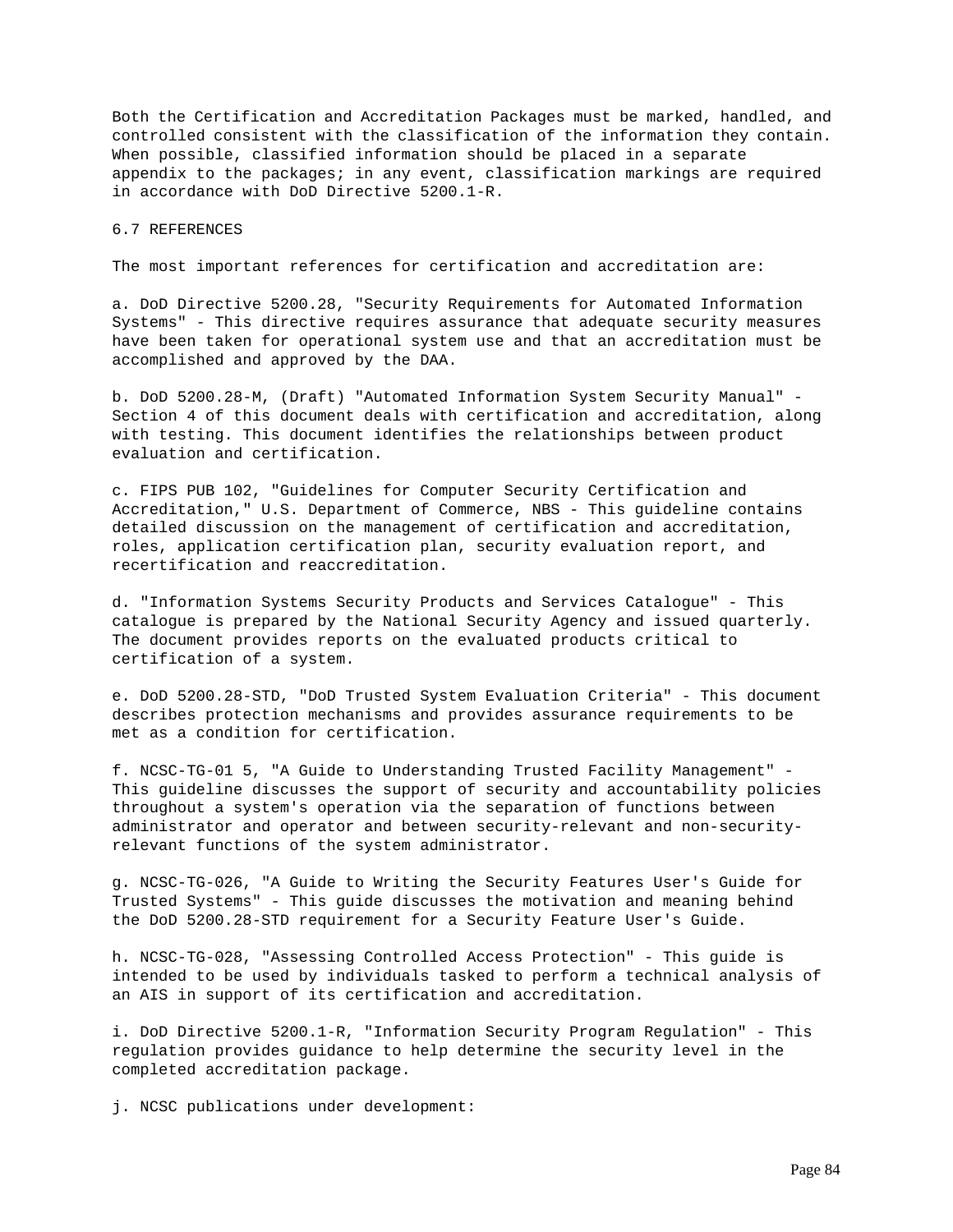(1) "Introduction to C&A Concepts" - Provides a baseline description of the current state of C&A. C&A terms are standardized; a high-level description of the standard C&A process is included; and some of the key issues are discussed. This document is viewed as introductory and envisioned to have a limited life-span. (Second draft is out for review; expected publication date is January 1993.)

(2) "The Certification Process Handbook" - Outlines high-level generic C&A process in more detail as well as some tailoring guidance for specific applications or environments. More comprehensive tailoring guidance will be promulgated later as more specific methodologies are developed. (First draft due by July 1993; expected publication date is December 1993.)

(3) "DAA Guide" - Executive level document that describes the C&A process, provides the accreditor with descriptions of responsibilities as well as sources for information, and gives an overview of what the DAA should expect from the certification process. (First draft due by July 1993; expected publication date is December 1993.)

(4) "Guidance for Developing a C&A Plan" - Addresses developing a C&A plan for systems that already exist as well as for new acquisitions. Provides a Program Manager with some guidance as to the level of effort required for certification and accreditation. (First draft due by July 1993; expected publication date is December 1993.)

7 MANAGING THE ACQUISITION OF SECURE SYTEMS

#### 7.1 INTRODUCTION

At this point of the document, it becomes apparent that many program tasks are performed by people other than the Program Manager. Since there is a security "thread" running through all portions of the program, other activities may either directly or indirectly affect the security arena. Chapter 2, The Acquisition Process, provided an overview of four separate, but interrelated "chains of management" associated with an acquisition. This chapter will focus on the Program Management chain, its associated elements and documents, and its application to secure systems. It will show how those responsible for security will support Program Management in this acquisition. This chapter also covers the basic life-cycle phases of a project, and identifies the security-relevant data deliverables. Appendix B summarizes plans and deliverable documents.

## 7.2 MANAGEMENT POLICY AND OBJECTIVES

DoD Directive 7920.1, Life-Cycle Management of Automated Information Systems, contains the DoD automated information system management policies and objectives. Policies and objectives should be considered while addressing security for any automated information system acquisition.

### 7.2.1 POLICY

The key management policy regarding security states that the design, development, acquisition, operation, and management of an automated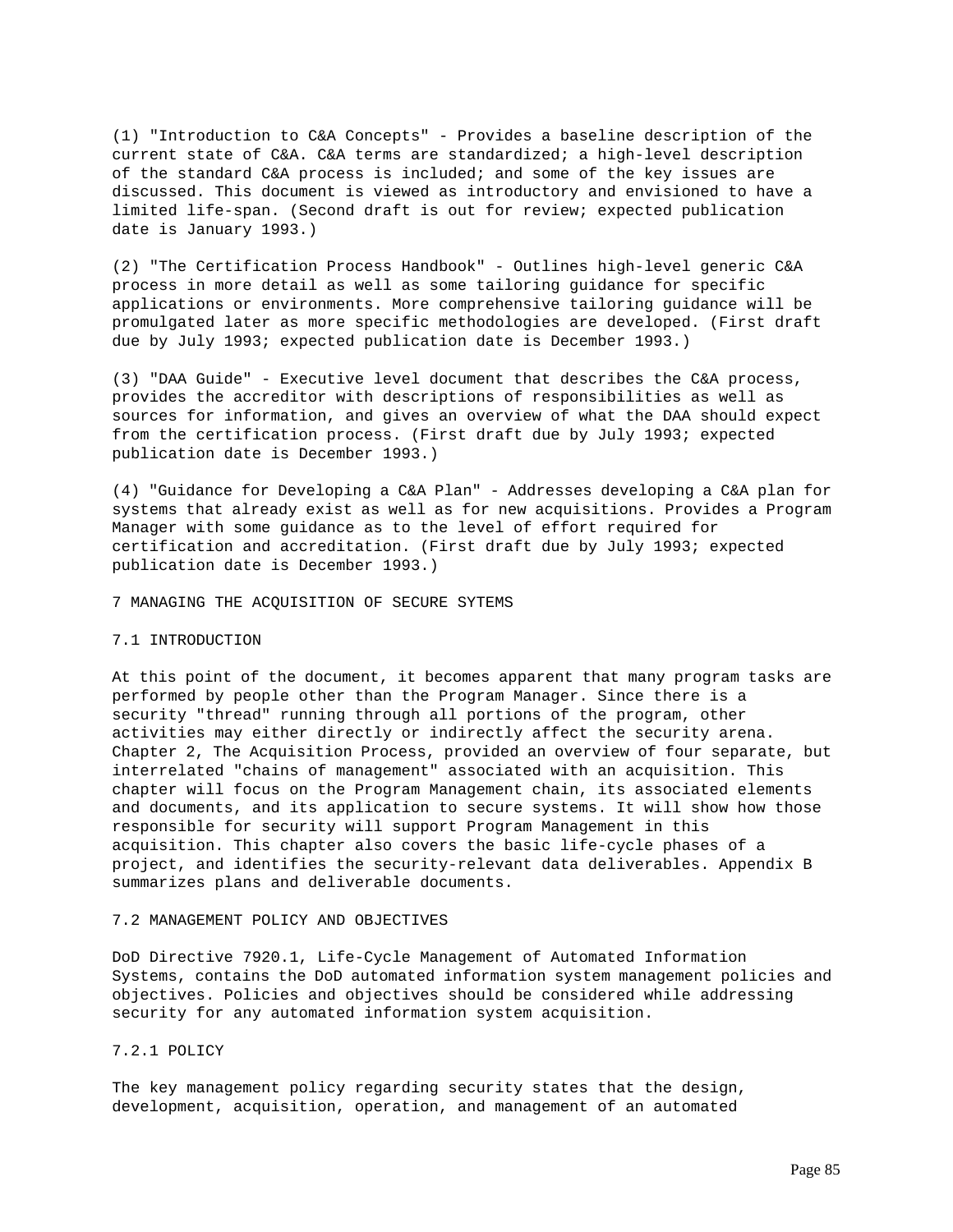information system must meet security policy directives and regulations, while at the same time meeting mission requirements.

#### 7.2.2 OBJECTIVES

The Program Manager's role is a direct result of the DoD's concern for security. The Program Manager is the person who must ensure security protection requirements are satisfied during an automated information system acquisition.

## 7.2.3 THE FUTURE

In the future, functional users will increasingly state their requirements for "trusted" automated information systems. In response, the DoD will have to be part of the "leading-edge" of technology as it strives to meet both functional user operational requirements and mandates for security. It is important for the Program Manager to get to know the user early.

### 7.2.4 USER EDUCATION

A major procurement responsibility is to educate functional users so they understand how both their operational and security requirements will be met. This can be accomplished through user awareness and training.

### 7.3 PROGRAM MANAGEMENT ACTIVITIES

#### 7.3.1 PLANNING

Automated information system planning is like all other planning activities. Planning is required to meet policies and objectives and is the first step necessary to compete for and to get approved resources. The planning process must be kept in mind for several reasons:

7.3.1.1 HOW THE PROGRAM MADE IT THIS FAR

Proper planning (or the lack thereof) has evolved the automated information system program to its current point in time.

#### 7.3.1.2 INADEQUATE RESOURCES

Competing for funds and resolving "disconnects" is difficult. Resources necessary to satisfy the security issues not properly addressed at program inception are likely to cause iteration of the planning phase and could even result in serious delays.

### 7.3.1.3 HEADS-UP

The long range planning documents help all planners understand future requirements. Proper inputs during the cyclical document updates will ensure the program gets the resources and solutions for security requirements it needs.

### 7.3.2 MANAGEMENT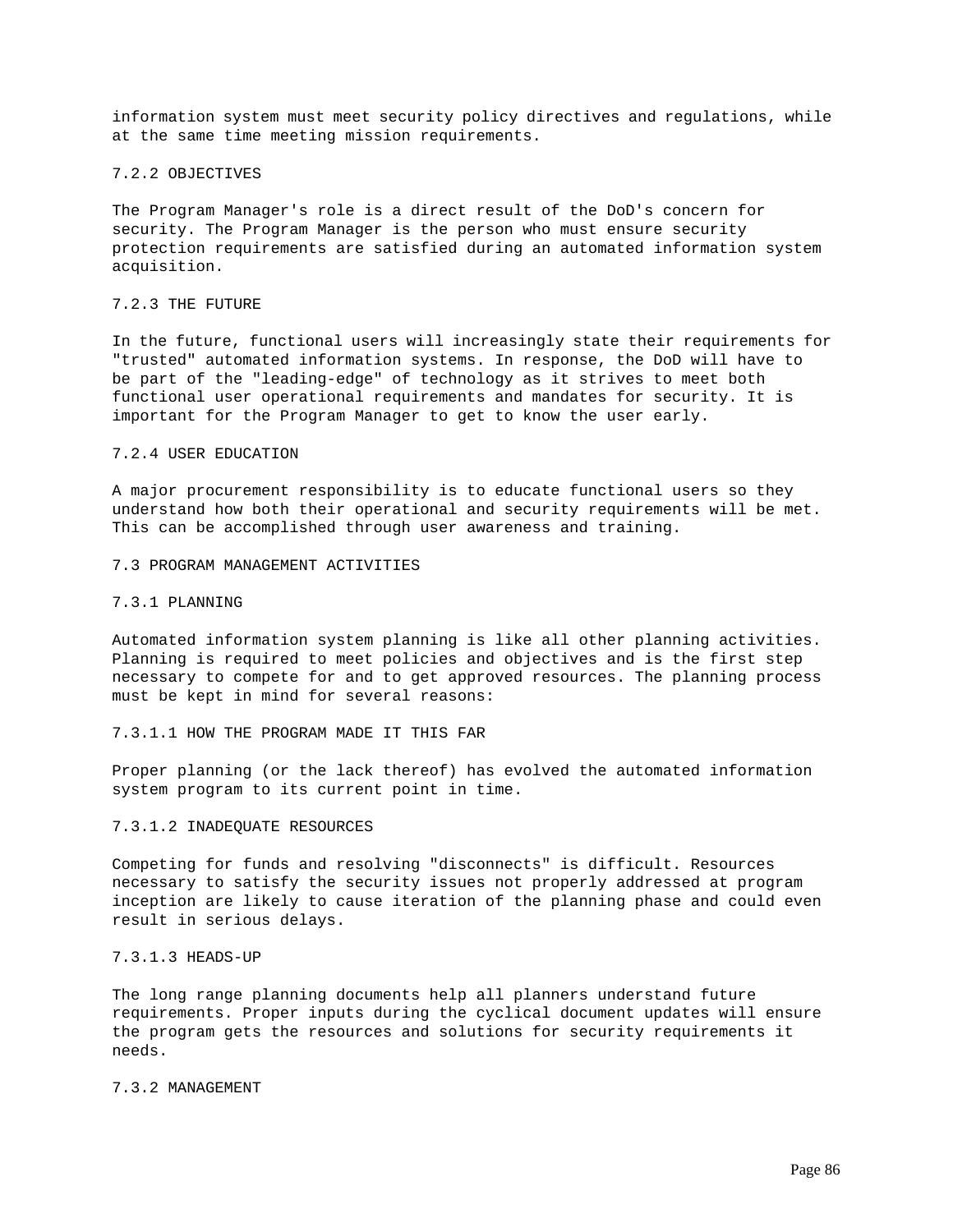Program management is a necessary ingredient for any acquisition. There are two primary objectives:

#### 7.3.2.1 CONTROL MECHANISM

First, program management establishes controls to ensure automated information system operational requirements are developed on time and within budget. These controls are provided through a system of checks and balances. Since the approach for "trusted" systems is a recent technology, it may involve acquiring a unique or "tailored" product (this usually translates into a more "costly" product). Until the technology matures, the level of effort required to bring a "trusted" system into the organizational inventory will be considerable, dictating sound program management tools and controls.

#### 7.3.2.2 LIFE-CYCLE SUPPORT

The second program management objective is to ensure program support throughout the life-Cycle. This may entail millions of dollars and hundreds of people.

### 7.3.3 COMMUNICATION

The program manager must recognize that the key to a successful program is early and continuing communication among security people, and between security and systems people. The primary elements affected by program management are systems engineering, configuration management, and test and evaluation management. Since a major impetus behind a "trusted" automated information system acquisition is security, the Program Manager will be heavily involved in all three of these program management elements.

# 7.3.3.1 SECURITY MANAGEMENT

DoD Instruction 5000.2, Part 5F deals with security during development. Part 6J addresses security in the design. The Program Manager can expect to be tasked to work many of these items or processes. He/she should review this document keeping the security "thread" in mind. The Program Manager may be the Security Manager or another person appointed to fill the slot. The rest of this chapter will refer to the Security Manager when security management activities are discussed.

# 7.3.3.2 TECHNICAL REPRESENTATIVE FOR CONTRACTS

The contracting officer is not usually technically qualified in the intricacies of security in an automated information system acquisition. Therefore, the Security Manager may expect to be tasked as a Contracting Officer Technical Representative (COTR) on security-relevant issues.

### 7.3.4 COORDINATION

There will be extensive coordination with other agencies for both the program manager and the security manager.

7.3.4.1 STANDARD AUTOMATED INFORMATION SYSTEM ASSETS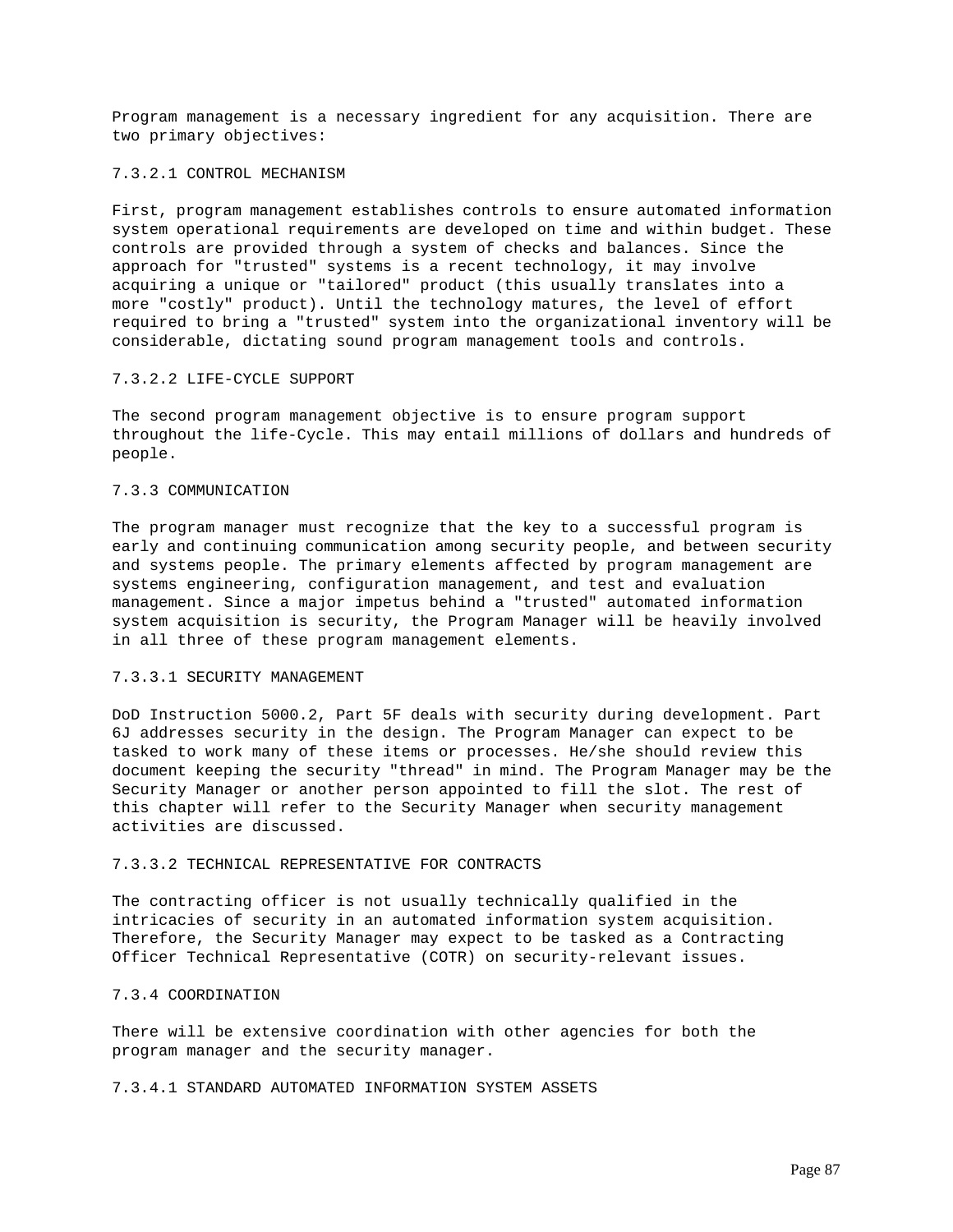Certain systems have been designated as "standard" automated information systems. These standard systems are generally defined as automated information systems serving more than one organization. These systems must be coordinated at a higher command level or with an organization specifically tasked for their management. Coordination with other organizations will be required if the program interfaces with one or more of these standard systems.

# 7.3.4.1.1 LEAD-TIMES

Some of the lead-times for specific standard systems can be quite lengthy. As a minimum, the Program Manager should check for any requirements to link with or use AUTODIN, military service telecommunications systems, DDN, DCS, leased long-haul services, MILSATCOM, and WWMCCS. Not only must the specific program's security requirements be met, but also the interface security requirements of the standard system programs. That is, program security requirements may have to be engineered and "dove-tailed" to access or emulate connections already on these systems and accreditation must be accomplished by these systems. Ideally, interface security issues should be considered during the conceptual phase when the interfacing framework and flows are first being addressed. Delaying addressing interface security issues means major revisions will almost certainly be required as the program matures.

# 7.3.4.1.2 INCREASE IN TRUSTED SYSTEMS

As "trusted" systems become more prevalent, they will increasingly impact on and interface with those automated information systems already designated as standard systems. Though the evolution of "trusted" systems is not yet near this point, there may come a time when one or more trusted systems are designated as standard Systems.

### 7.3.4.2 COORDINATION WITH NSA

Some programs are the sole responsibility of the operational organization. However, other programs may need assistance from the National Security Agency (NSA). This agency provides policy guidance and technical support to DoD organizations for automated information system security activities. This includes evaluating specifications, statements of work, and test plans. Sufficient lead time must be allowed to program necessary resources.

# 7.4 PREPARING THE PROGRAM PLAN

# 7.4.1 ISSUES PRIOR TO PLAN PREPARATION

The Program Management Directive (PMD) provides direction to participating commands and authorizes the program to proceed. The PMD gives a broad allocation of resources and levies major tasks on the players. The PMD serves as the source document for developing all further documentation. Although developing and maintaining the Program Plan is primarily the responsibility of the Program Manager (PM), the Security Manager is in the best position to give advice on security matters. The following three major factors must be addressed:

7.4.1.1 LOW COST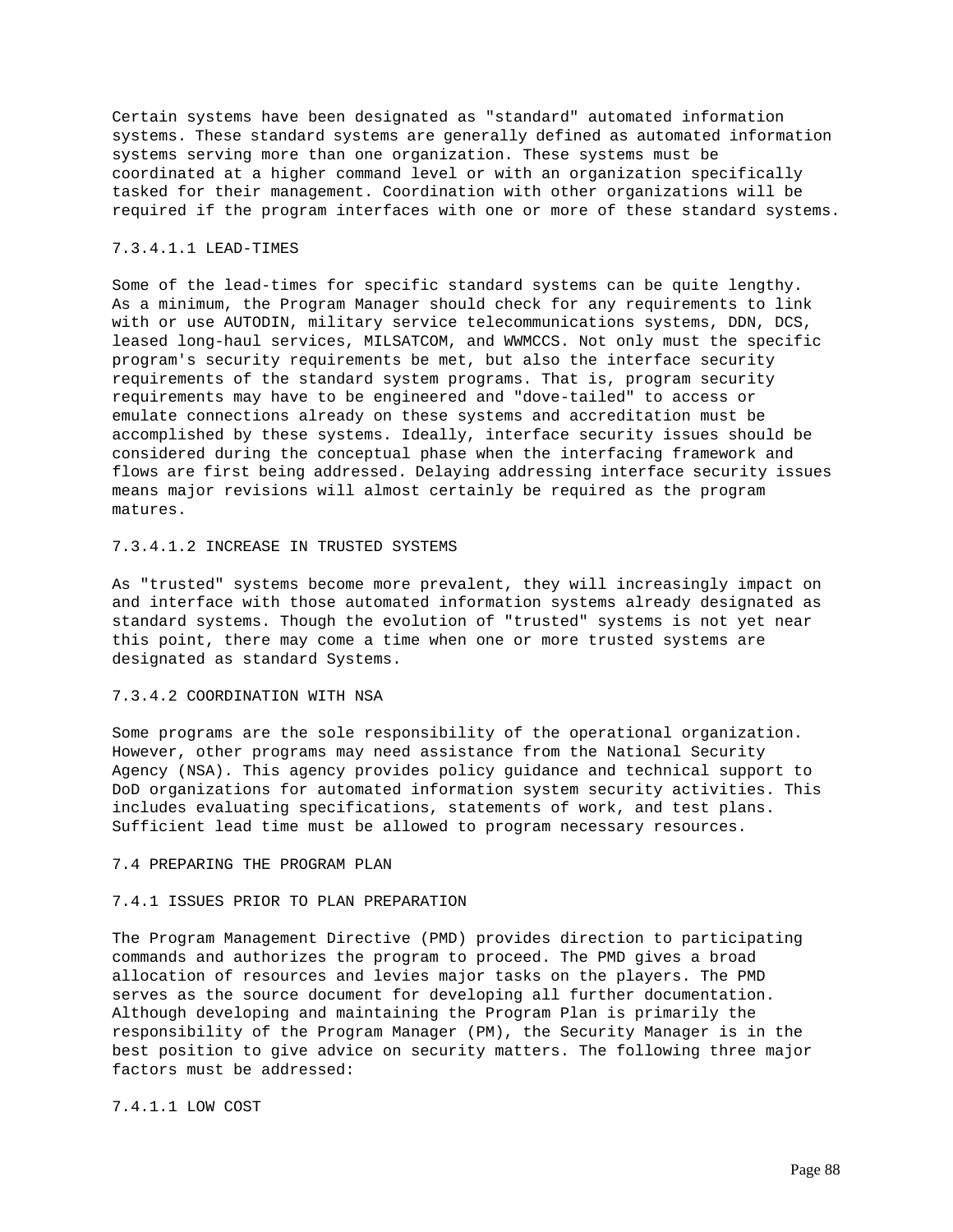The Program Manager is responsible for complying with the Federal Acquisition Regulation (FAR) and DoD Directive 7920.1, Life-Cycle Management of Automated Information Systems, ensuring the automated information system is developed, acquired, evaluated, and logistically supported at a low cost. To do this he/she must comply with several requirements.

## 7.4.1.1.1 HARDWARE REUSE

DoD Directive 7920.1 Life-Cycle Management of Automated Information Systems requires automated information systems to be acquired from commercial sources only if the requirement can not be met through the DoD reutilization program. This guidance must be followed, but the chance of a suitable, reused "trusted" system is very low, This is true for two reasons. At present there are only a handful of trusted systems in existence. Until the "trusted" technology has had time to mature, excess" trusted equipment will not be available. Secondly, equipment appearing on the Evaluated Products List (EPL) has been fielded; however, the equipment could be at the end of its economic life, making reuse unreasonable.

## 7.4.1.1.2 SOFTWARE REUSE

Besides the hardware reuse requirement, the Program Manager must also comply with the Federal Software Exchange Program by not procuring duplicate software. The comments regarding equipment also apply to software. At this time most "trusted" software is machine specific and "tailored" for each application. A major objective of the Information Systems Security Products and Services is to encourage private industry to develop "trusted technology."

# 7.4.1.1.3 OTHER SOURCES

The PM must also consider "other sources" to realize a low cost. Although there is a slim chance of "piggybacking" on a "requirements contract" for the trusted System, it is unlikely one will be found which meets your requirements. One of the tasks is helping others realize these kinds of procurements will be unique until Government and industry have considerably more experience in this arena. "Business as usual" can not be expected.

## 7.4.1.2 PROGRAM FUNDING PROFILE

The PM is responsible for determining the specific resources required to implement the program and the funds needed to acquire the system. It must be ensured that security-relevant resources are priced and included in the profile. While some historical data is available, precisely allocating costs between external and internal security measures for a "trusted" system may be difficult. Early in the program when requirements are still being gathered or defined, a good "rule of thumb" is to use the cost for a System High Security Mode. This would provide costs for a complete suite of external controls and create a fiscal planning "hedge" for internal controls. As security requirements become better defined, the program security costs can be more precisely determined.

# 7.4.1.3 PROGRAM STATUS REPORTING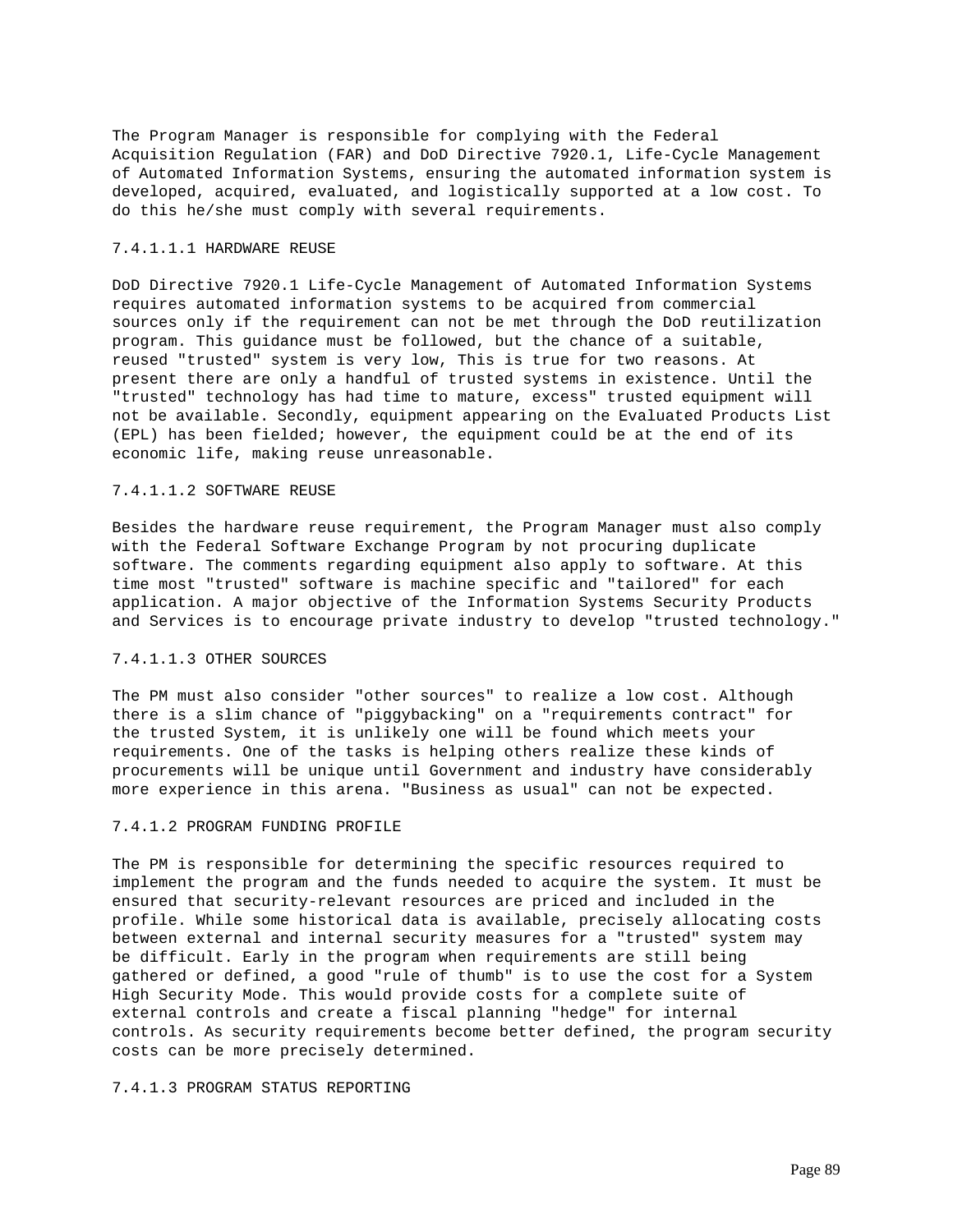Although a Program Manager responsibility, status reporting is of vital interest. The Security Manager should arrange with the PM to have documents impacting security (e.g., Engineering Change Proposals) coordinated and provided from program inception. Changes should also be coordinated. Since the Program Manager has to specify reporting procedures in the Program Management Plan, information requirements should be identified early. Doing so will make tracking security-relevant issues easier, rather than attempting to "capture" the data later. It is also important to compile complete data to facilitate the elaborate documentation required for the certification and accreditation processes.

### 7.4.2 PROGRAM MANAGEMENT PLAN

This is the master plan for the automated information system acquisition. There are two primary interests in the writing of the Program Management Plan.

# 7.4.2.1 PROGRAM MANAGEMENT STRUCTURE

The first interest is the section describing the program management structure and the relationships between the functional areas. The Program Management Plan should delegate to the Security Manager the authority to work security issues. The Program Management Plan should also clearly state the precedence security issues have in the scope of the program. An adequate structure should provide for consultation and coordination during each step in program development. If the Security Manager has been brought into the picture after the initial Program Management Plan has been released, and its organizational structure and relationships do not adequately address security, there must be a renegotiation of this portion of the Program Management Plan with the PM as soon as possible.

# 7.4.2.2 "CALL-OUT" OF SUPPORT PLANS

The second interest is the section devoted to "calling-out" support plans. For a major automated information system acquisition, a complete suite of support plans is warranted because there are so many different security facets to consider. More detail on the various support plans can be found below.

#### 7.5 CONCEPT DEVELOPMENT

The Mission Need Statement (MNS) has a logical course and required elements. One required element in the MNS format is the Concept of Operations (CONOP). A Concept of Engineering (COE) and a Concept of Maintenance (COM) may also be presented in the MNS. However, if the last two concept statements are not in the MNS, they will usually be developed by the Program Management Office (PMO). The Security Manager should expect to help write and evaluate all three of these documents.

### 7.5.1 CONCEPT OF OPERATIONS

Prepared by the functional user, the CONOP is a description of the environment and intended use of the automated information system. The CONOP has a security section that gives broad security guidance for the program. This section should include the sensitivity assessment, security mode of operation, and both hardware and software security mechanisms. Major programs generally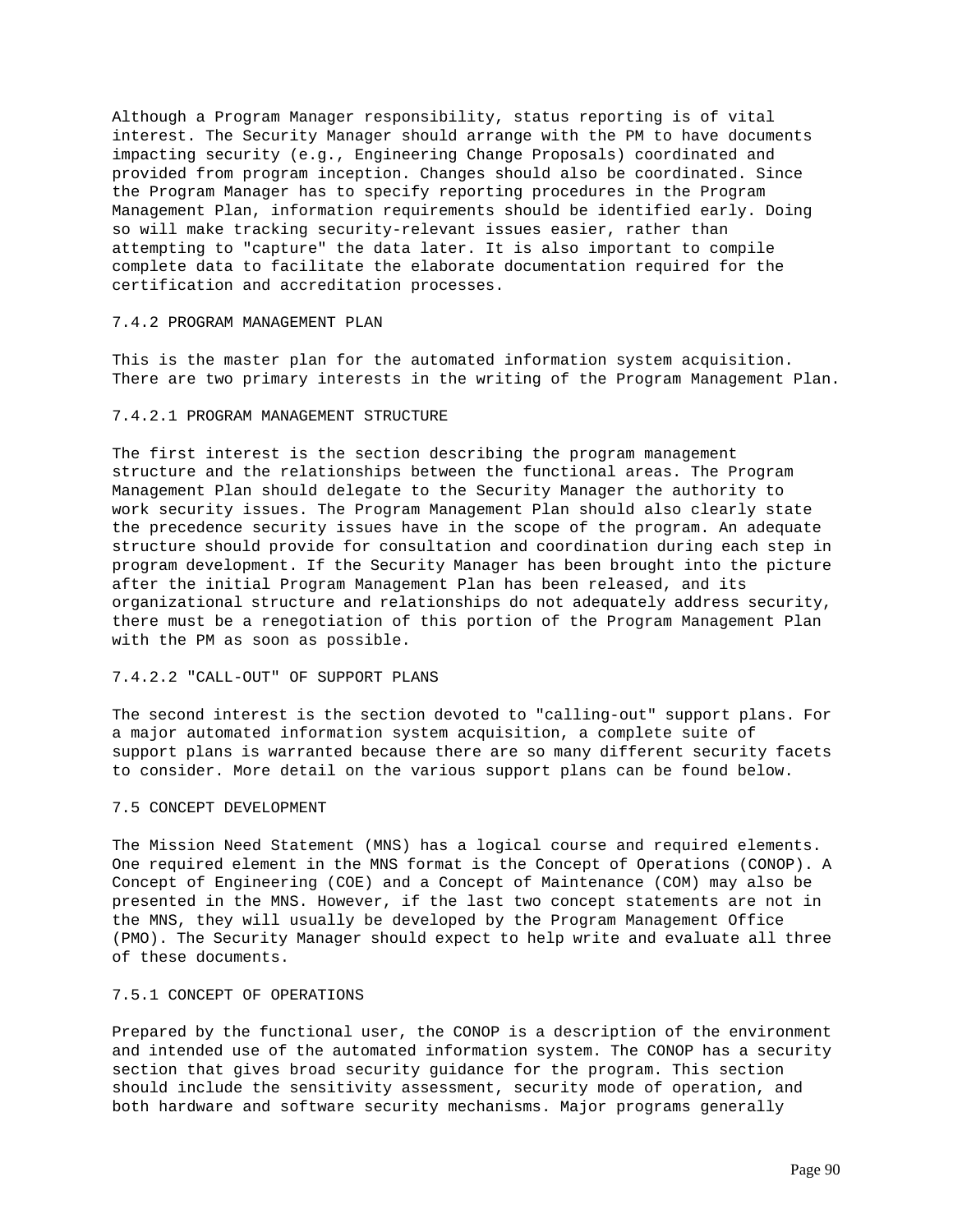have a separate System Security Concept of Operations (see Chapter 4, Threat Risk Management).

#### 7.5.2 CONCEPT OF ENGINEERING

The COE is a description of the overall approach to system engineering, usually prepared by the PMO. The COE addresses the equipment and software necessary to meet the needs of the user. The COE should use DoD 50t0.12-L terms to portray the engineering definition of the complete system. System engineering is required for a trusted system. The Concept of Engineering should address configuration management, software development, quality assurance, technical performance measurement, test and evaluation, and risk management.

#### 7.5.3 CONCEPT OF MAINTENANCE

The COM is a description of the overall approach to maintaining the automated information system. The COM is usually prepared by the Program Management Office and must satisfy DoD Instruction 5000.2 (Part 6C) reliability and maintainability requirements, to satisfy the operational objectives specified in the CONOP, COE, and PMD. In a broad-brush manner, the COM discusses reliability, maintainability, sustainability, maintenance requirements, and performance criteria.

### 7.5.4 CONCEPT AND SUPPORT PLANS

Support plans discussed below, and their related concepts, are provided in Appendix B.

# 7.6 SUPPORT PLANS

Each of the three functional concept descriptions (CONOP, COE, and COM) may be logically "linked" with specific support plans "called-out" by the Program Management Plan. These support plans have the details for the security "thread." Inputs and coordination should be provided on each of them.

#### 7.6.1 SUPPORT PLANS RELATED TO THE CONCEPT OF OPERATIONS

There are two support plans related to the Concept of Operations.

### 7.6.1.1 SURVIVABILITY SUPPORT PLAN

This plan describes the ability to survive, reconstitute, and sustain operations. The plan should require "recovery" capabilities to obtain and transport duplicates of operating system and applications software and data files. Redundancy, alternate sites, and off-site arrangements are often key elements for survivability.

#### 7.6.1.2 TRAINING SUPPORT PLAN

The Training Support Plan should include training in the security disciplines for both operations and maintenance personnel. This plan should include a module on system Security and provide the system administrator, security officer, maintainers, and users specific training commensurate with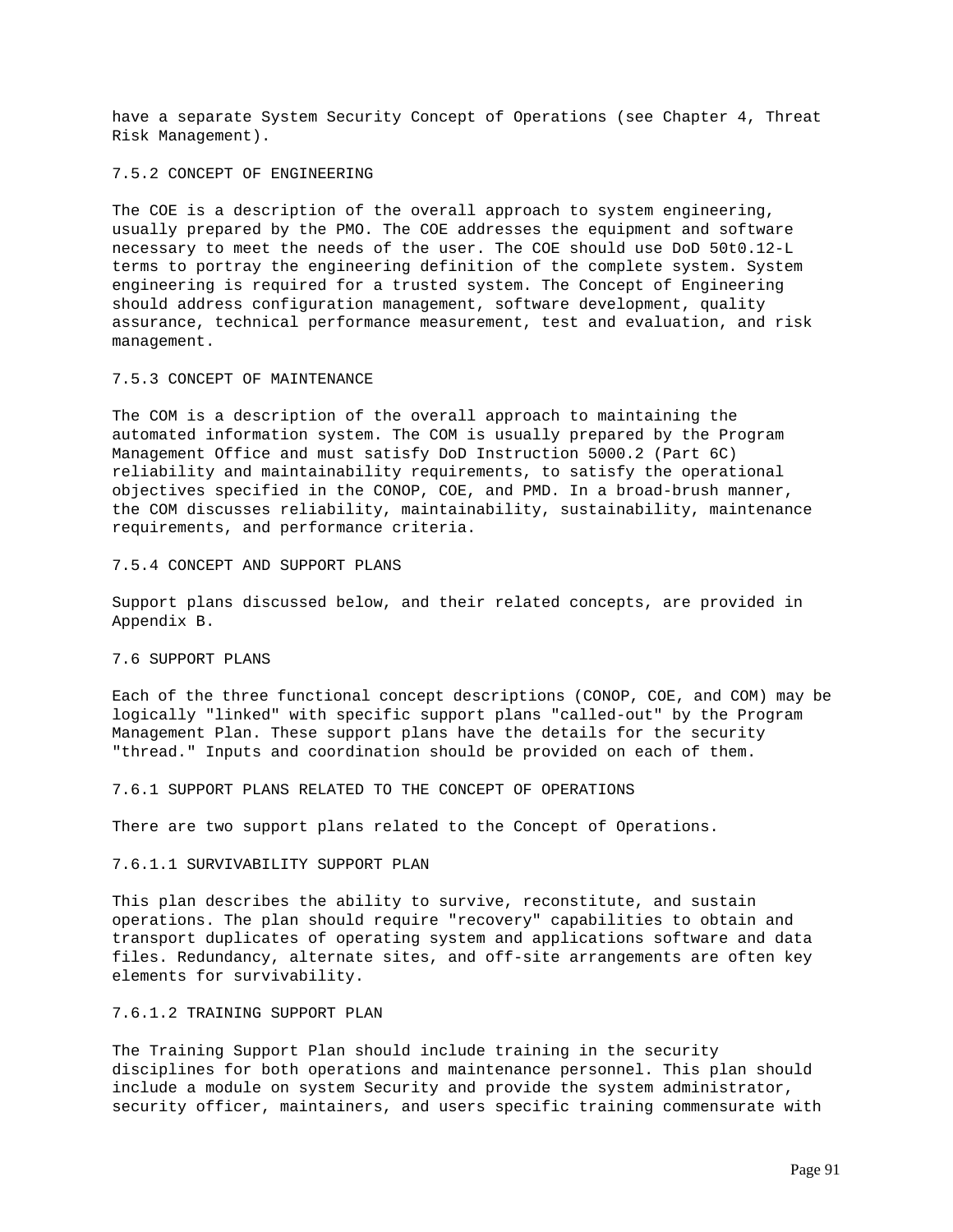their level of system involvement. Security training is a necessary ingredient of computer security, whether for Government or contractor personnel. There are three cases to consider: a) contractor personnel may attend a contractor "in-house" training course, b) Government personnel may attend a contractor course, or c) Government personnel may attend a Government course. Each case should provide a measure of assurance that security training is properly weighted in the course program. Early planning is a necessity because the lead time to respond to a new requirement is significant.

#### 7.6.2 SUPPORT PLANS RELATED TO THE CONCEPT OF ENGINEERING

Here, seven support plans have been identified as relating to the Concept of Engineering.

## 7.6.2.1 CONTRACTING AND ACQUISITION SUPPORT PLAN

This support plan should indicate the Security Manager's participation in the Data Call and the Data Requirements Review Board. This plan should acknowledge that security is a driving cost factor in the acquisition. The plan may also specify that the Security Manager serve as the Contracting Officer Technical Representative on all security issues. The Plan should reserve a place in the preparation of the Request for Proposal (RFP) and Statement of Work (SOW) for security requirements and specifications. See MlL-HDBK-245B and the Federal Acquisition Regulation (FAR) for details on the content and structure of the RFP. See volume 2 of this guideline series for details on the content and structure of a SOW.

# 7.6.2.2 SOURCE SELECTION PLAN

The Source Selection Plan was addressed in Chapter 2, section 2.5.2.4, and will be further addressed in the fourth document of this guideline series. This plan describes the organization, roles, responsibilities, and functions of the Source Selection Evaluation Board (SSEB). This plan outlines award criteria and "evaluation factors" along with the scoring methodology. The Security Manager should prepare the security-relevant portion of the plan and participate in SSEB activities. He/she should expect to chair the Security Panel of the Technical Team. The very important Proposal Evaluation Guide (PEG) is derived from this plan and it should be absolutely ensured that the appropriate security criteria are included in the PEG.

### 7.6.2.3 CONFIGURATION MANAGEMENT PLAN (CMP)

Configuration management is a "must" for obtaining a "trusted" system rated division/class B2 or above. The CMP provides both high-level and detailed procedures on baselining the system and identifies components as well as identifying, processing, and controlling changes thereto. The Security Manager will need to serve on the Configuration Control Board to ensure securityrelevant issues are adequately addressed. Without stringent hardware and software configuration management, control will be lacking to ensure only authorized and approved changes are made. As a result, the certifying authority will not be able to provide "certification" to the operational user.

7.6.2.4 SOFTWARE DEVELOPMENT SUPPORT PLAN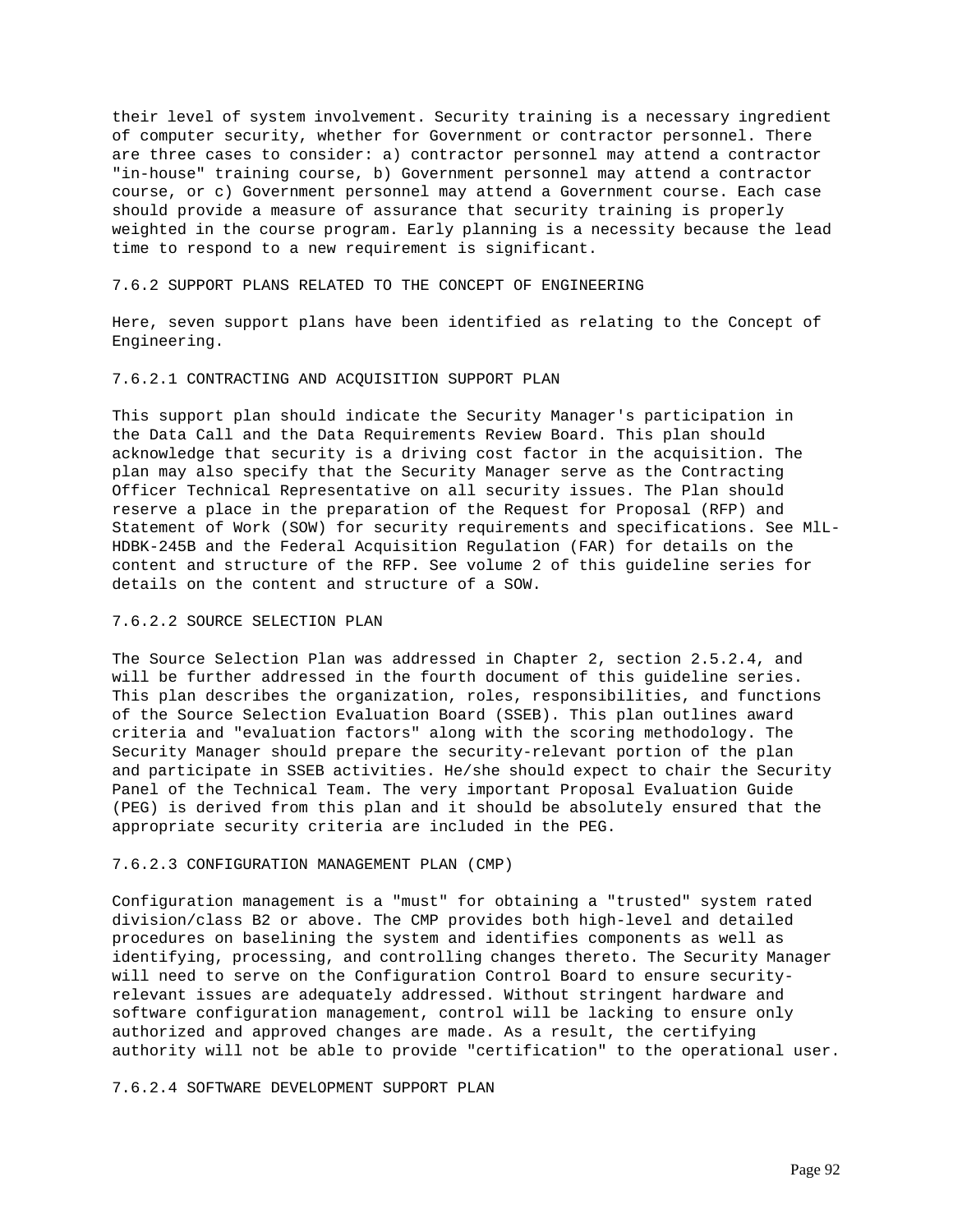This is a major support plan for most automated information system acquisitions. All the COMPUSEC requirements and specifications should be described and a detailed approach outlined to satisfy them. This is where the contractor tells how he plans to satisfy the "Orange Book" criteria for the TCB class specified for the acquisition. Chapter 3, Computer Security, provides a brief overview of the software development process.

# 7.6.2.5 HARDWARE AND SOFTWARE TURNOVER SUPPORT PLAN

This plan is intended to be a detailed listing of tasks to accomplish a "turnover" from the implementing command to the using command. Since implementation and conversion of an automated information system is substantially different than day-to-day operations, the Security Manager should review this plan to ensure security-relevant items have been included (e.g., user s manuals accompany the equipment, personnel are trained and available). The plan should provide a smooth, orderly transition. A checklist should be developed. There needs to be an orchestrated effort among all participants, or a high risk of a security breach at "start-up" will exist.

7.6.2.6 TEST AND EVALUATION MASTER PLAN (TEMP)

This plan is so critical that a separate chapter of this document, Chapter 5, Security Test and Evaluation, was written about security testing.

### 7.6.2.7 QUALITY ASSURANCE SUPPORT PLAN

Proper quality assurance is a prerequisite to an automated information system. This is true for hardware, software, and all supporting documentation. DoD-STD-2168, "Defense System Software Quality Program" is a valuable guide for software and outlines the quality assurance program. This document and the Quality Assurance Plan for security-relevant items need to be reviewed.

7.6.3 SUPPORT PLANS RELATED TO THE CONCEPT OF MAINTENANCE

This group of support plans is known as the Integrated Logistics Support Plan (ILSP). The plans are designed to support the performance of analyses which relate reliability, maintainability, and supportability to the operational requirements. Security must be considered in these analyses as an operational requirement. The Security Manager should attend all ILS reviews. DoD Instruction 5000.2 (Part 7A) discusses integrated logistic support and is the basic ILSP directive. DoD 5000.2-M (Parts 4C and 15) detail how to determine Life-Cycle Costs (LCC). Also note that security issues should be factored into the total life-cycle costs for the acquisition.

### 7.6.3.1 MAINTENANCE PLANNING `SUPPORT PLAN

Adequate maintenance is necessary to ensure the system will operate as intended. This plan should establish how many levels of maintenance will be performed and how they will be accomplished (e.g., cleared maintenance personnel, dial-up diagnostics, and warranty repairs).

7.6.3.2 SUPPLY SUPPORT PLAN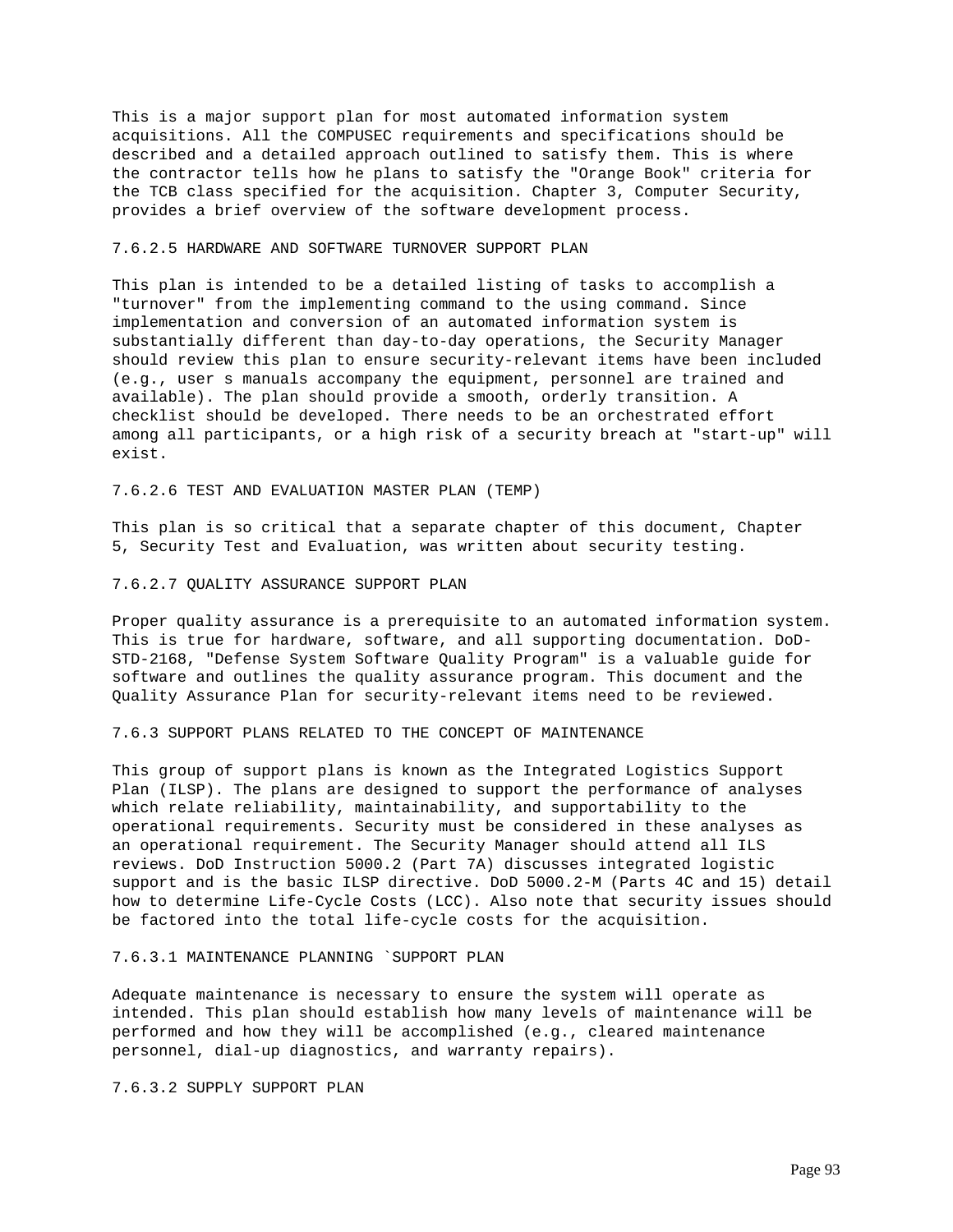Ensuring a fully functional supply pipeline is another essential task. The Security Manager should specify how critical security-relevant parts will be spared and which ones will be required to achieve a stated level of performance. This is especially true for Class A1 systems which require special parts handling. Responsiveness to changes is required in the environment that might change the security requirements, with adjustments as required.

### 7.6.3.3 SUPPORT EQUIPMENT PLAN

The Security Manager should review and coordinate on this plan if there are specialized test equipment or tool requirements for the system.

#### 7.6.3.4 TECHNICAL DATA SUPPORT PLAN

Some of the security-relevant DIDs generate technical data (e.g., hardware and software specifications). It should be ensured that this support plan has a section for that data.

### 7.6.3.5 COMPUTER RESOURCES LIFE-CYCLE MANAGEMENT PLAN (CRLCMP)

This is also known as the Computer Resources Support Plan. The Security Manager should review DoD Instruction 5000.2 (Parts 6 and 7) and Federal Information Resources Management Regulation at length. There may be some redundancy between this plan and some of the others, such as configuration management, but better safe than sorry. The Security Manager will be one of the major players in writing this plan. He/she should expect to chair the Computer Security Working Group and to be its representative to the Computer Resources Working Group.

### 7.6.3.6 PACKING, HANDLING, STORAGE, AND TRANSPORTATION

For highly classified systems (e.g., those dealing with Sensitive Compartmented Information), the Security Manager will need support from the Defense Courier Service (DCOS). For other systems, he/she will also need to consider the security protection measures required for air, road, and sea transport, if they are applicable.

## 7.7 LIFE-CYCLE PHASES AND DATA DELIVERABLES

There is a lot written about the life-cycle process in the cited references. Studying and comparing these references will reveal that the various milestone charts do not always agree. For example, the life-cycle itself can be divided into different phases, with each phase having a different name, and the individual milestones falling at different points along the time line. Do not let the differences be a source of confusion.

### 7.7.1 FINEST BREAKDOWN OF LIFE-CYCLE PHASES

First, the maximum set of phases is defined as: determine need, write requirements, develop concepts, validate concept, design, develop, test, deploy/implement, operate, support. Normally, any life-cycle phases will be represented by this list, with some neighboring phases combined and the names altered slightly. The authors of the referenced documents have chosen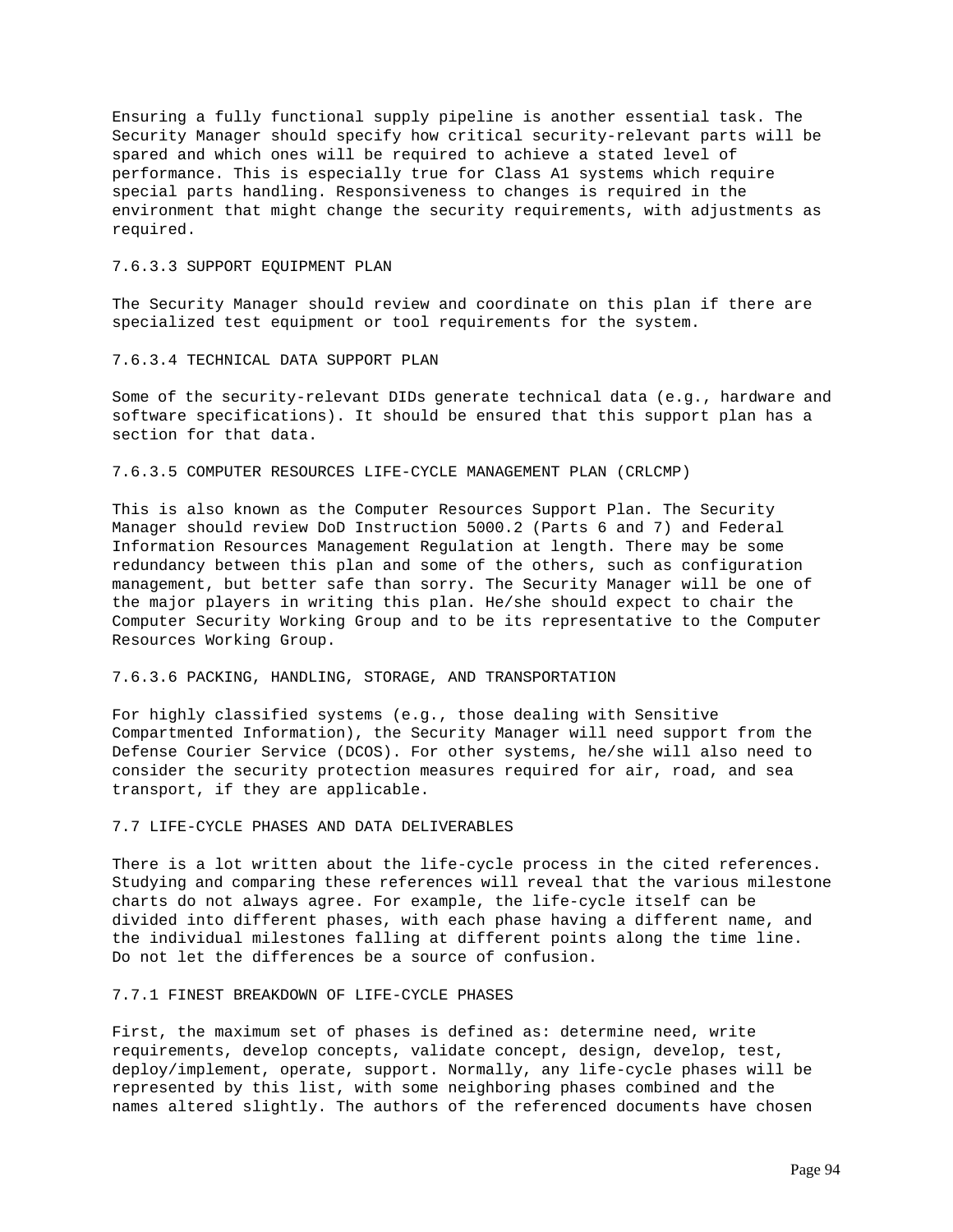that combined set which best fits the purpose of the document, but each implicitly pertains to the expanded set. Figure 7-1 provides the acquisition milestones and phases from DoD Instruction 5000.2.

#### 7.7.2 GOVERNMENT/CONTRACTOR PERSONNEL MIX

Keep in mind that each program has a different strategy, and so each may have different functions performed by both the Government and a contractor, or contractors. Contract award(s) could also occur at several points within the life-cycle. It is conceivable that a large and complex program could have an overall life-cycle, while subordinate parts could have their own different, or overlapping life cycles. Software development tends to be particularly volatile, and could also be managed as a separate program. Any program requires a degree of flexibility in adapting the requirements.

#### 7.7.3 DATA DELIVERABLES

In Appendix B to this document, the life-cycle is broken into several distinct periods of time. The data deliverables are shown in a typical time-phased Sequence, with suggested delivery dates keyed to major program milestones. Each program will have its own tailored schedule, but the conceptual flow of deliverables should be similar. The time phases with associated deliverables are described in the following paragraphs.

#### 7.7.3.1 CONCEPT AND DEFINITION PHASE

During this phase, the focus is on defining requirements, evaluating alternative strategies for satisfying requirements and acquiring solutions, and planning for the execution of the program. The Request for Information and Request for Proposal will be released, proposal evaluation and source selection activities will be conducted, and the contract will be awarded.

#### 7.7.3.1.1 EARLY PLANNING DOCUMENTS

Planning documents that were called out in the contract will be delivered to the SPO or PMO for review, and the process will be in full swing. Security should be addressed in nearly every document, but the first one to focus exclusively on security should be the System Security Plan (also called the Security Plan of Accomplishment). The System Security Plan and Operations Security Plans provide the foundation for further security-relevant efforts. They are, therefore, the first to be called out and delivered.

### 7.7.3.1.2 MORE SPECIFIC PLANS

The next set of security-relevant documents to be delivered are the System Security Concept of Operations, Accreditation Plan, Certification Plan, and Security Test and Evaluation Annex to the Test and Evaluation Master Plan. These plans provide specific information on what the contractor intends to do to satisfy Statement of Work and Security Specification requirements.

### 7.7.3.1.3 EARLY WORK EFFORT

The third set of security-relevant documents in this initial group reflects the results of the contractor's initial efforts to interpret and satisfy the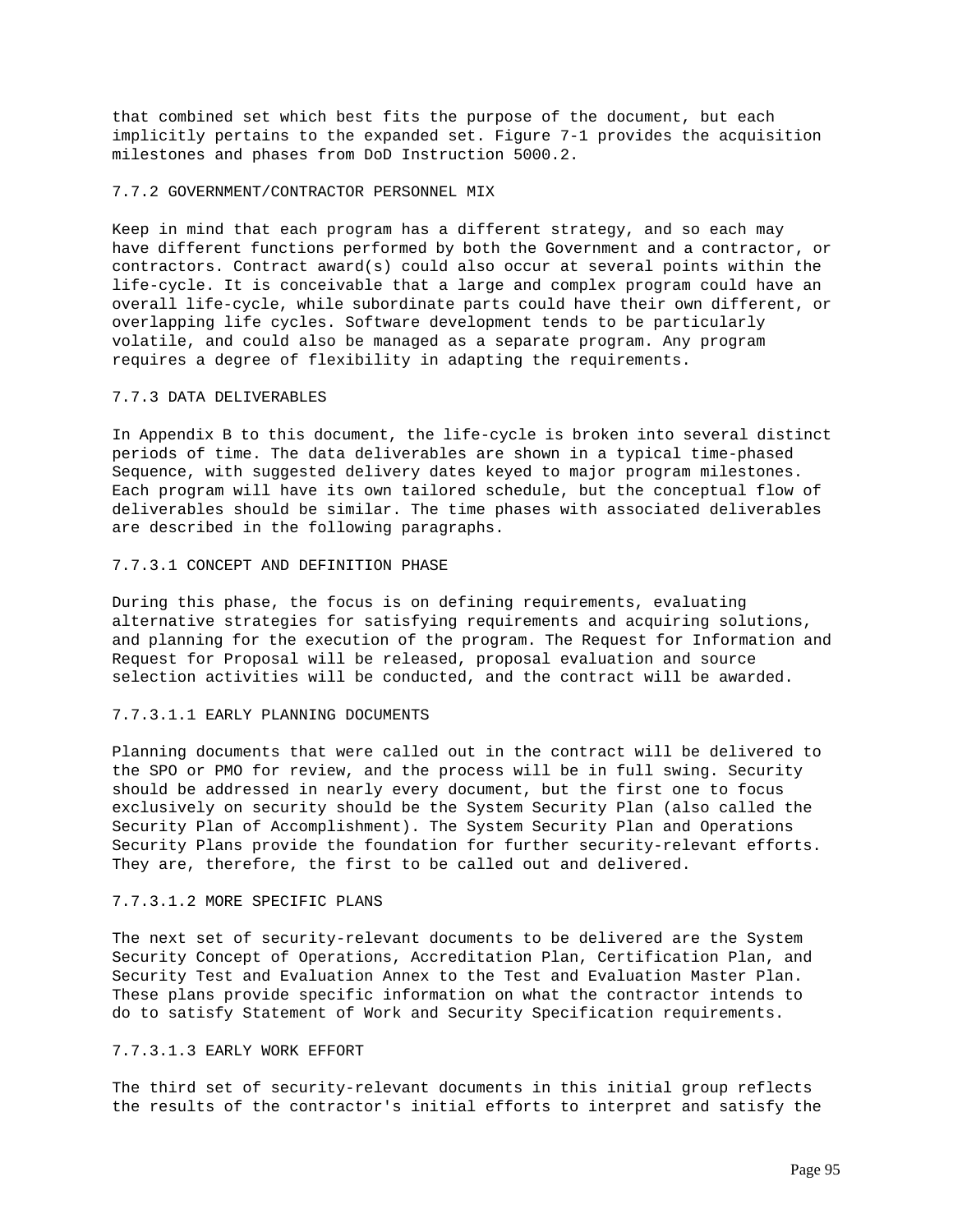contractual Statement of Work and Security Specifications. These documents should be the draft Technical Reports covering the Security Audit, the Computer Security Policy Model (when required), the Risk Assessment, and the Cost Benefit Analysis.

## 7.7.3.2 DESIGN, DEVELOPMENT, AND TEST PHASE

During this phase, the emphasis is on designing, building, and testing the automated information system and its components. Specific solutions to each requirement are spelled out and the automated information system begins to take shape.

### 7.7.3.2.1 ENGINEERING SPECIFICATIONS

All the major planning documents should now be in-place and approved by the Government. The contractor then begins to document the engineering design of the specific security protection features that are required. The engineering specifications are developed and delivered, in sequence and iteratively, from general to specific. Thus, the next set of documents delivered to the Government should be the "A", "B", and "C" specifications. Once the design specifications are complete and approved, the contractor begins to build the configuration items and other components of the system.

## 7.7.3.2.2 TEST DOCUMENTATION

Once the security protection feature design configuration begins to take shape, development Security Test Plans are formulated. These plans are reviewed by the Government before actual testing begins. As testing is conducted, the results are documented and provided to the Government in Test Reports. As development testing is completed and the build configuration becomes known, operational Test Plans are formulated. Again, these plans are reviewed by the Government before actual testing begins, with results provided in Test Reports.

### 7.7.3.2.3 OTHER TECHNICAL DOCUMENTS

Several other security-relevant deliverables fall into this life-cycle phase. They include the Covert Channel Analysis (when required) and Trusted Computing Base Configuration Management Plan. The Certification Support package is also delivered near the end of this phase and includes the results of both development and operational testing, as well as the engineering documentation.

# 7.7.3.3 OPERATION AND IMPLEMENTATION PHASE

This period corresponds to the time at which an item or system is fielded for use (and continuously used). The automated information system acquisition is complete and the mission user now assumes responsibility for the operation and maintenance of the system.

# 7.7.3.3.1 USER DOCUMENTATION

The two deliverables in this category are the Trusted Facility Manual and the Security Features Users Guide. These documents describe how the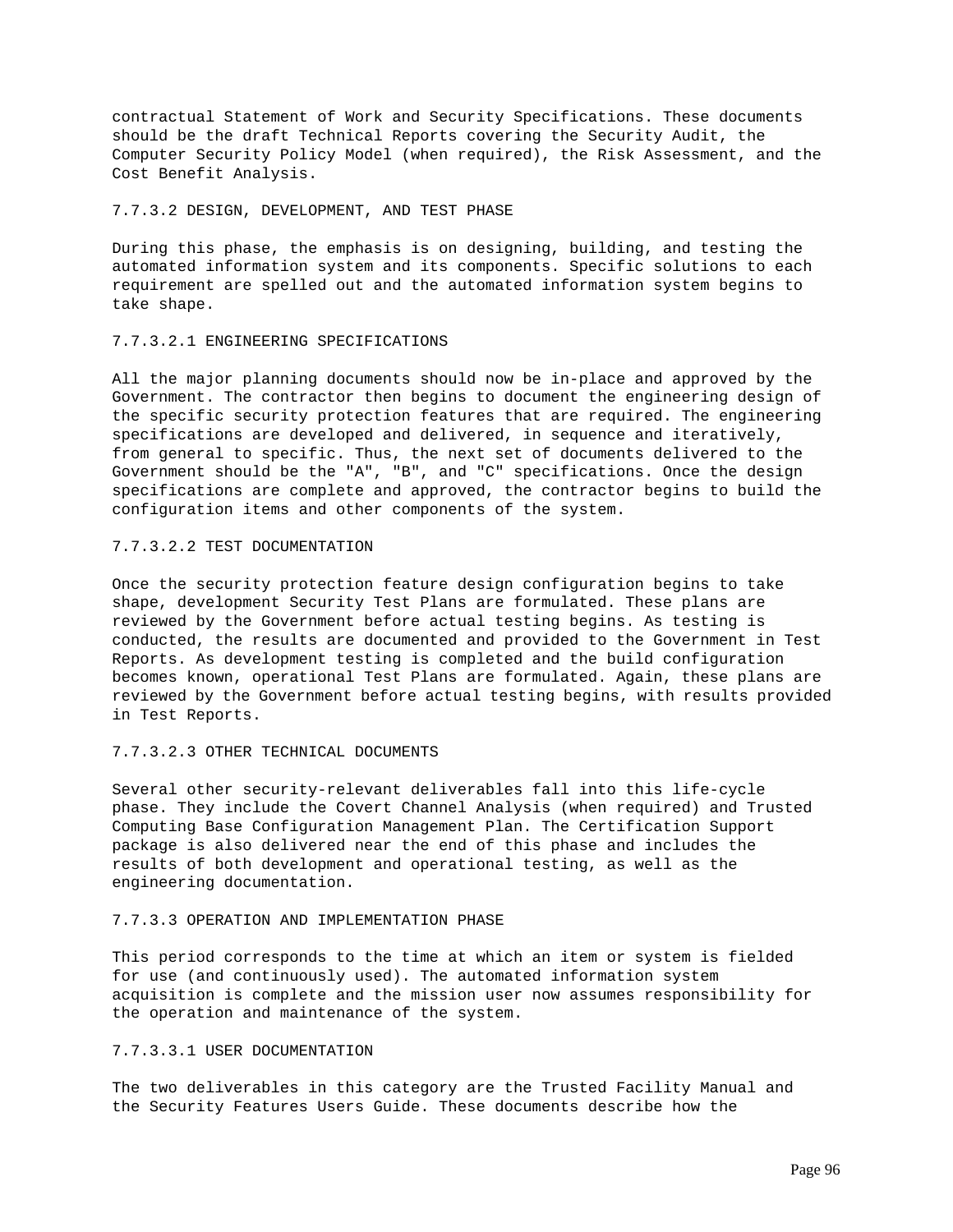automated information system security protection features are implemented, and how to use them.

### 7.7.3.3.2 ACCREDITATION SUPPORT

The final security-relevant deliverable is the Accreditation Support package. This culminates the acquisition effort and should result in automated information System accreditation by the Designated Approving Authority (DAA).

7.7.4 USE OF DOD 5010.1 2-L ACQUISITION MANAGEMENT SYSTEM AND DATA REQUIREMENTS CONTROL LIST (AMSDL)

The AMSDL provides an index of DoD Data Item Descriptions (DIDs) that have been approved for general use in defense contracts. The DIDs are used to specify format and content of data from contractors when the information is judged essential to the Government. The AMSDL is the most thorough reference for DIDs for general use during contracting activities. The third book in this guideline series introduces DIDs that will be submitted by NSA for inclusion in the AMSDL.

### 7.7.4.1 AMSDL ORGANIZATION

The AMSDL has four main sections: 1) Source documents and related DIDs by Data Functional Assignment; 2) Numerical Listing of DIDs; 3) Keyword Index of DIDs; 4) and Canceled or Superseded Listing. The front portion of the AMSDL gives an explanation of how to use each section and its format. These instructions should be reviewed before attempting to use the AMSDL. Unless the DID number is already known, the best bet is to use the Keyword Index to isolate the subject area.

# 7.7.4.2 WHAT THE AMSDL DOES NOT CONTAIN

The AMSDL does not contain data requirements mandated under other Public Laws, Federal Statutes, or the DoD supplement to the Federal Acquisition Regulation (FAR).

### 7.7.5 DELIVERABLE MEDIA

Each of the data deliverables called for in the contract will be delivered to the Government in the manner specified by the CDRL. In every case, the contractor should be required to deliver at least one hard copy, with more requested if required. The contractor should also be required to provide the deliverables on floppy diskettes. These diskettes should be prepared using the same word processor that the program office (and ideally the mission user) uses. This will simplify editing and distribution. If formal specification and modeling languages are used, deliverables should be provided in "machine usable" format. Some deliverables may be appropriate for microfiche or microfilm. This determination should be made early, as special equipment is required to prepare and read this type of media. Any electronic deliverables should be ensured by the contractor to be malicious logic free.

### 7.8 FIELDING THE SYSTEM

7.8.1 PROGRAM MANAGEMENT RESPONSIBILITY TRANSFER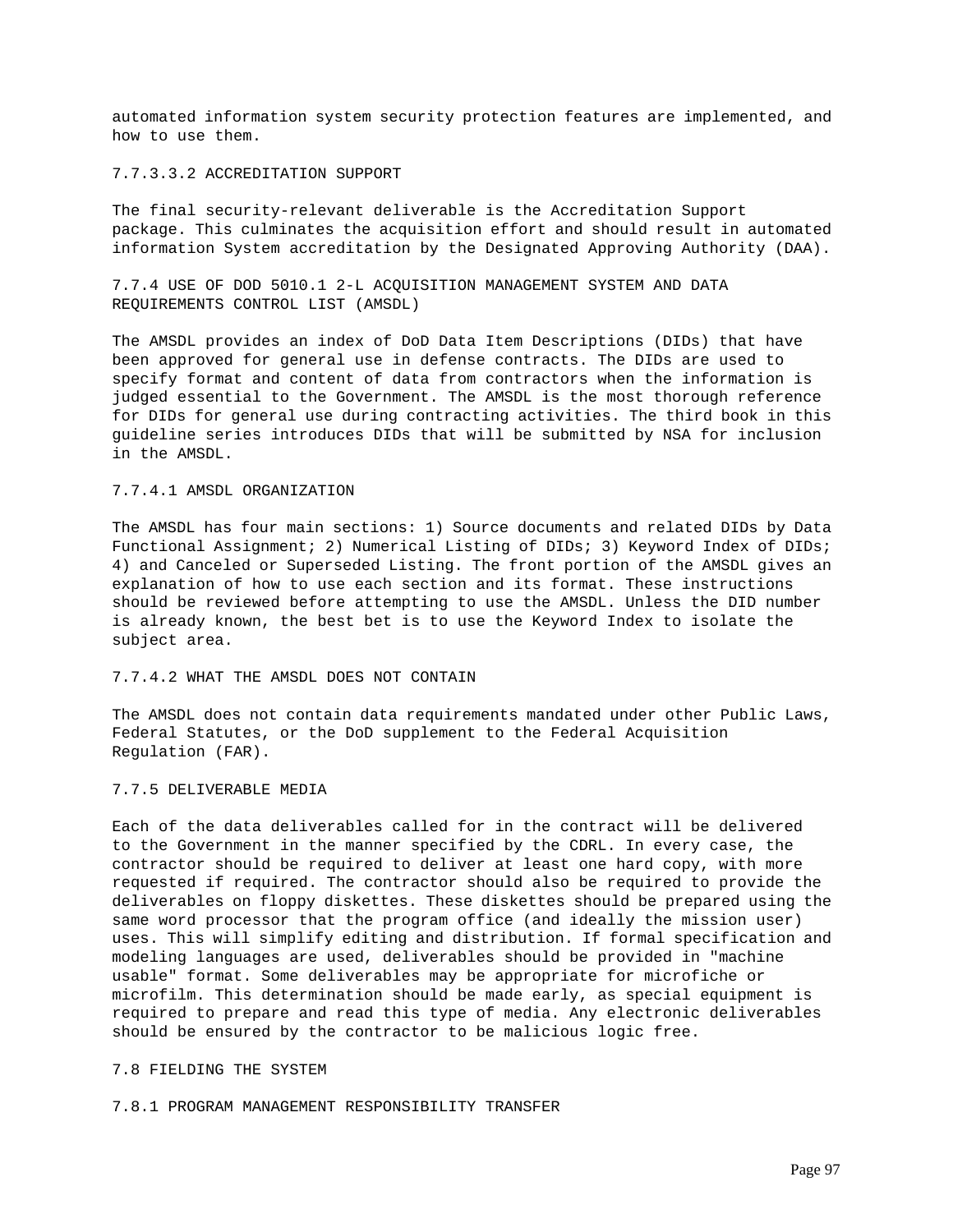Program Management Responsibility Transfer is the milestone where the Program Management Office turns over the acquired system to the operational user. Ideally, all the program's critical paths merge at this point. However, this ideal is seldom achieved. There are usually some incomplete actions and either the PMO or the mission user must accept responsibility for their completion.

# 7.8.2 COMPLETION OF CERTIFICATION

Up to this point, the single most significant security achievement has been the certification of the automated information system. At the time of responsibility transfer, the System is turned over to the operational user for accreditation and mission use. With the tools in this guideline, the DAA can be provided with the necessary documentation and assurances needed to accredit the system for use in the operational environment. (See Chapter 6, Certification and Accreditation.)

# 7.8.3 THE FIELDED SYSTEM

A fielded system is subject to host-tenant support agreements, maintenance management, equipment and supply management, continuing configuration management, hardware and software engineering changes, designation assignment in the inventory, coding and "call-out as a wartime resource, unit reporting, and all the other day-to-day requirements levied upon any automated information system. If the Program Manager has done his job well during acquisition, he/she should not hesitate to accept a follow-on job to operate the system.

#### 7.9 REFERENCES

There are several basic references to have and/or read to gain a detailed understanding of the program management function in the acquisition of secure systems. Most have been introduced previously.

a. "Federal Acquisition Regulation" (FAR) and "DoD FAR Supplement" (DFAR) - This document is the primary regulation in acquisition and must be used as the basis for acquisition activities. The FAR is helpful as well in defining terms and procedures; however, it may require an expert to interpret details.

b. DoD Directive 5000.1, "Defense Acquisition" - After the FAR, this directive is the primary policy and guidance document for DoD acquisitions.

c. DoD Instruction 5000.2, "Defense Acquisition Management Policies and Procedures" - This instruction is the primary source of acquisition policy and procedures, describing in significant detail the various issues that might arise. The document pertains to both major acquisitions and non major ones. It presents an overview of the acquisition milestone phases and milestones. It then details requirement and affordability issues. In typical Automated Information System acquisition it will be found that some of the detail of this document is not applicable.

d. DoD 5000.2-M, "Defense Acquisition Management Documentation and Reports" - This manual is the primary DoD acquisition management source for formats and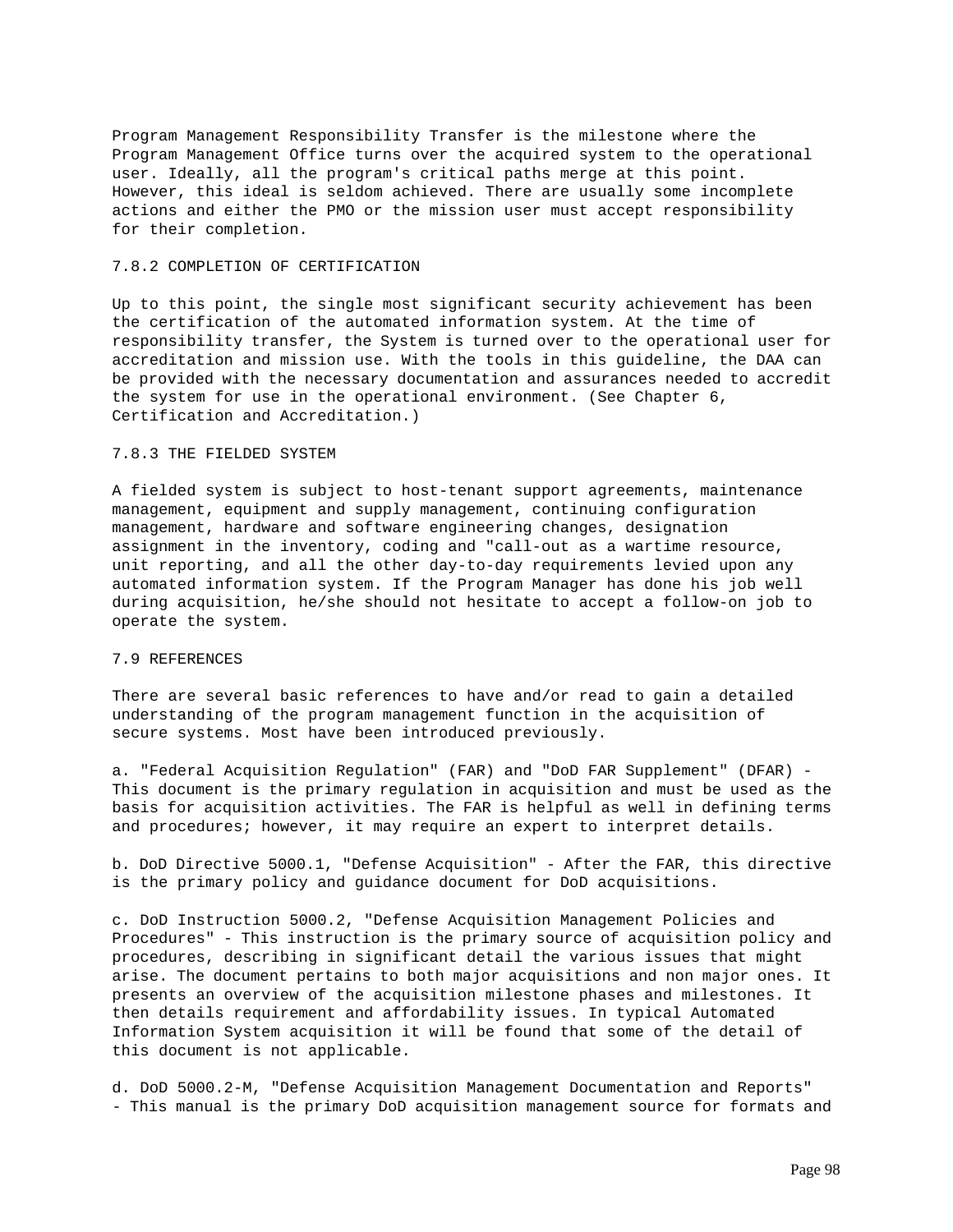concepts for documents developed to support the methodologies of DoD Instruction 5000.2.

e. DOD Directive 7920.1, "Life-Cycle Management of Automated Information Systems" This directive specifically outlines the life-cycle program. Enclosure 2 to this document identifies the activities to be completed during the life-cycle development of automated information systems.

f. DoD Directive 5200.28, "Security Requirements for Automated Data Processing Systems" - This directive establishes the procedure for determining minimum security requirements, in particular the defined operating mode and the division/class of DoD 5200.28-STD to be used as a minimum criteria. This document also sets forth the basic requirement for certification, accreditation, and the corresponding support packages.

g. DoD 5200.28-STD, "DoD Trusted Computer System Evaluation Criteria" - These criteria specifically address the security topics to be produced in security documents (e.g., covert channel analysis, security test, trusted facility manual, security features users guide, formal top level specification, and trusted computing base implementations correspondence issues).

h. DoD-STD-21 67A, "Defense System Software Development" - This standard defines the software development life-cycle and then links it to products, reviews, audits, and baselines.

i. DoD-STD-7935A7 "Automated Information System (AIS) Documentation Standards" - This standard identifies many of the documents that must be produced during design, development, and test.

j. NCSC-TG-006, "A Guide to Understanding Configuration Management in Trusted Systems."

k. NCSC-TG-007, "A Guide to Understanding Design Documentation in Trusted Systems."

l. NCSC-TG-008, "A Guide to Understanding Trusted Distribution in Trusted Systems."

m. NCSC-TG-015 "A Guide to Understanding Trusted Facility Management."

n. NCSC-TG-024, Version-1

Vol 1/4, "A Guide to Procurement of Trusted Systems: An Introduction to Procurement Initiators on Computer Security Requirements," (this document)

Vol 2/4, "A Guide to Procurement of Trusted Systems: Language for RFP Specifications and Statements of Work - An Aid to Procurement Initiators," (draft)

Vol 3/4, "A Guide to Procurement of Trusted Systems: Computer Security Contract Data Requirements List and Data Item Description Tutorial," (draft)

Vol 4/4, "A Guide to Procurement of Trusted Systems: How to Evaluate a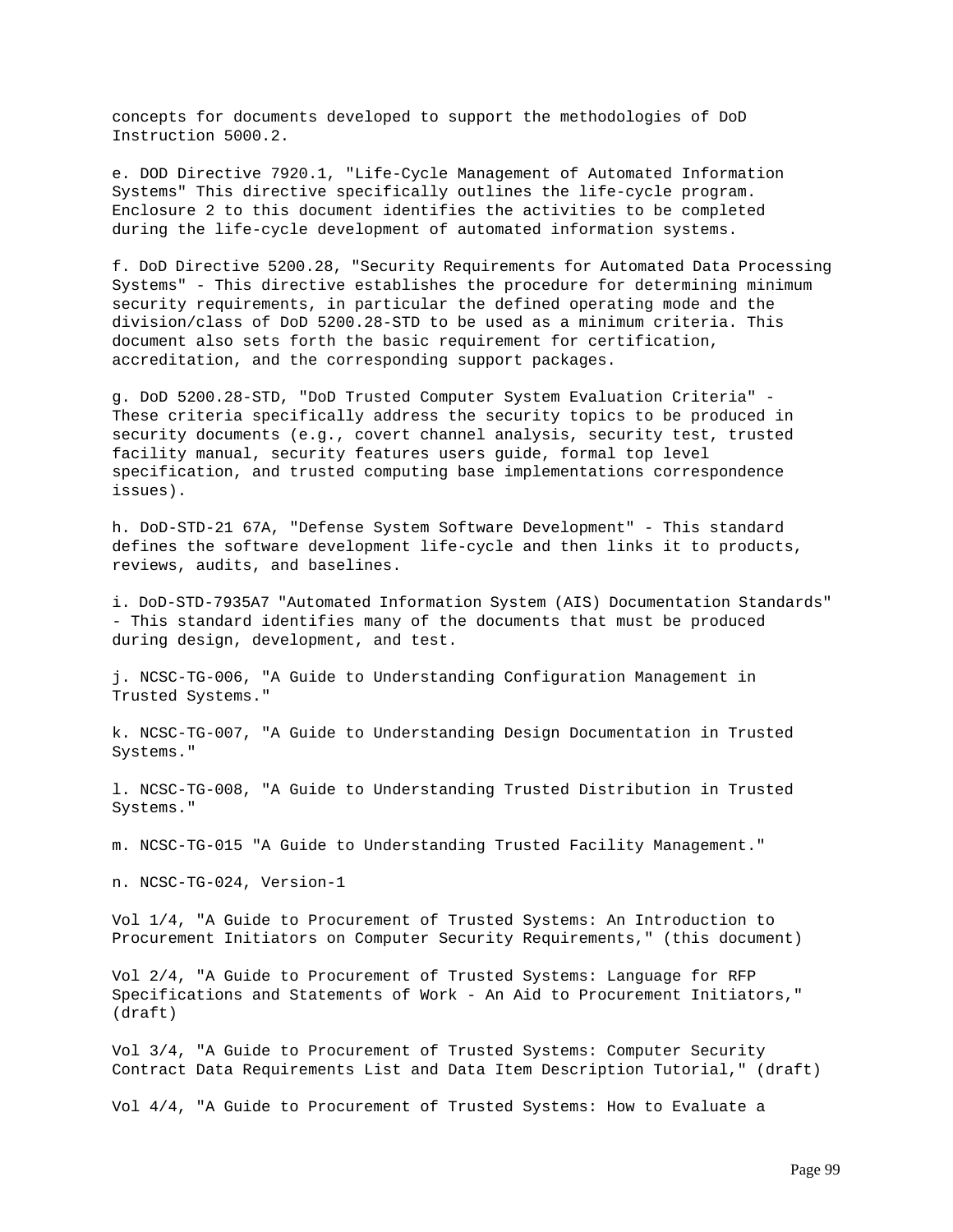Bidder's Proposal Document - An Aid to Procurement Initiators and Contractors" (draft)

o. NCSC-TG-026, "A Guide to Writing the Security Features User's Guide for Trusted Systems."

p. MIL-STD-483A, "Configuration Management Practices for Systems, Equipment, Munitions, and Computer Software.

q. MlL-STD-490A, "Specification Practices."

r. MIL-STD-499B (Draft), "Systems Engineering."

s. DoD 5010.1 2-L, "Acquisition Management Systems and Data Requirements Control Listing."

t. "Information Systems Security Products and Services Catalogue," Prepared by the NSA (Published Quarterly).

u. DoD-STD-21 68," Defense System Software Quality Program."

v. "Federal Information Resources Management Regulation," General Services Administration, 41 CFR 201.

w. DoD Instruction 7920.2, "Automated Information Systems (AIS) Life-Cycle Management Review and Milestone Approval Procedure.

x. DoD 7920.2-M, "Automated Information Systems (AIS) Life-Cycle Manual."

y. DoD Instruction 7920.4, "Baselining of Automated Information Systems (AIS)."

z. DoD 7950.t-M, "Defense Automation Resources Management Manual."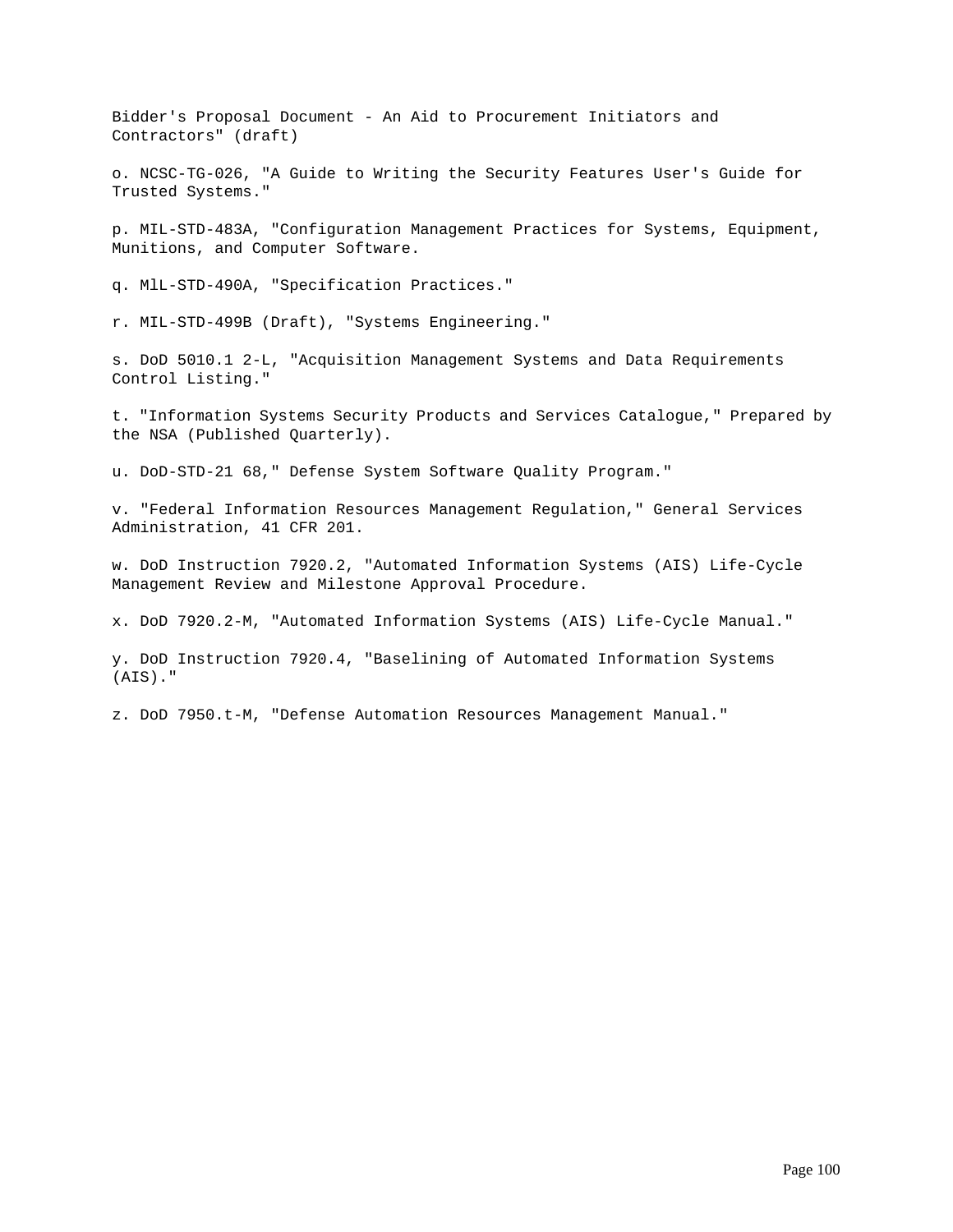#### APPENDIX A HISTORICAL BASIS

### A.1 INTRODUCTION

A large body of policy is available in the form of regulations, directives, Presidential Executive Orders, and Office of Management and Budget Circulars. This policy serves as a basis for the procedures to handle and process Federal information, particularly classified information. Section 7 of DoD 5200.28-STD "Trusted Computer System Evaluation Criteria," is entitled "The Relationship Between Policy and the Criteria." That section identifies much of the preceding policy and discusses its relationship to establishing control objectives for computer security. Program Managers should familiarize themselves with both the Introduction to DoD 5200.28-STD and Section 7, because the basic documents discussed will be encountered again and again in security literature.

A.2 DISCUSSED IN THE ORANGE BOOK

The following is a brief summary of the most important historical references discussed in section 7 of DoD 5200.28-STD:

a. Brooks Act of 1965 (Public Law 89-306), (Title 40, United States Code, Section 759), "Automatic Data Processing Equipment" - This act, and the amendments thereto, vested in the Administrator of General Services the authority and the responsibility for the acquisition of all automatic data processing equipment (ADPE) and telecommunications resources, unless specifically exempted. GSA relegates that authority to other agencies through delegations of procurement authority (DPAs) (regulatory delegations, specific agency delegations, or specific acquisition delegations).

b. The Nunn-Warner Amendment (or Warner Amendment) to the Brooks Act (Title 10, United States Code, Section 2315), "Law Inapplicable to the Procurement of Automatic Data Processing Equipment and Services for Certain Defense Purposes" - This amendment specifically exempted DoD acquisitions of Mission Critical Computer Resources (MCCR) from the DPA requirement.

c. Ware, W.H., ed., "Security Controls for Computer Systems, Report of Defense Science Board Task Force on Computer Security," AD-A07661 7/0, Rand Corporation, February 1970, reissued October 1979 - This is a report of the findings of a 1967 task force. It contains policy and technical recommendations to reduce threat of compromise of classified information.

d. OMB Circular Number A-71 Transmittal Memorandum No. 1, "Security of Federal Automated Information Systems," July 1978 - This circular requires each Federal agency to implement a computer security program and defines a minimum set of controls to be incorporated into such programs. (This document was superseded by OMB Circular Number A-I 30, see section A.3.c.)

e. Executive Order 12356, "National Security Information," April 6, 1982 - This document established the high-level security initiative. It is expected to be followed by the Secretary of Defense and others.

f. DoD 5200.1-R, "Information Security Program Regulation," August 1982 and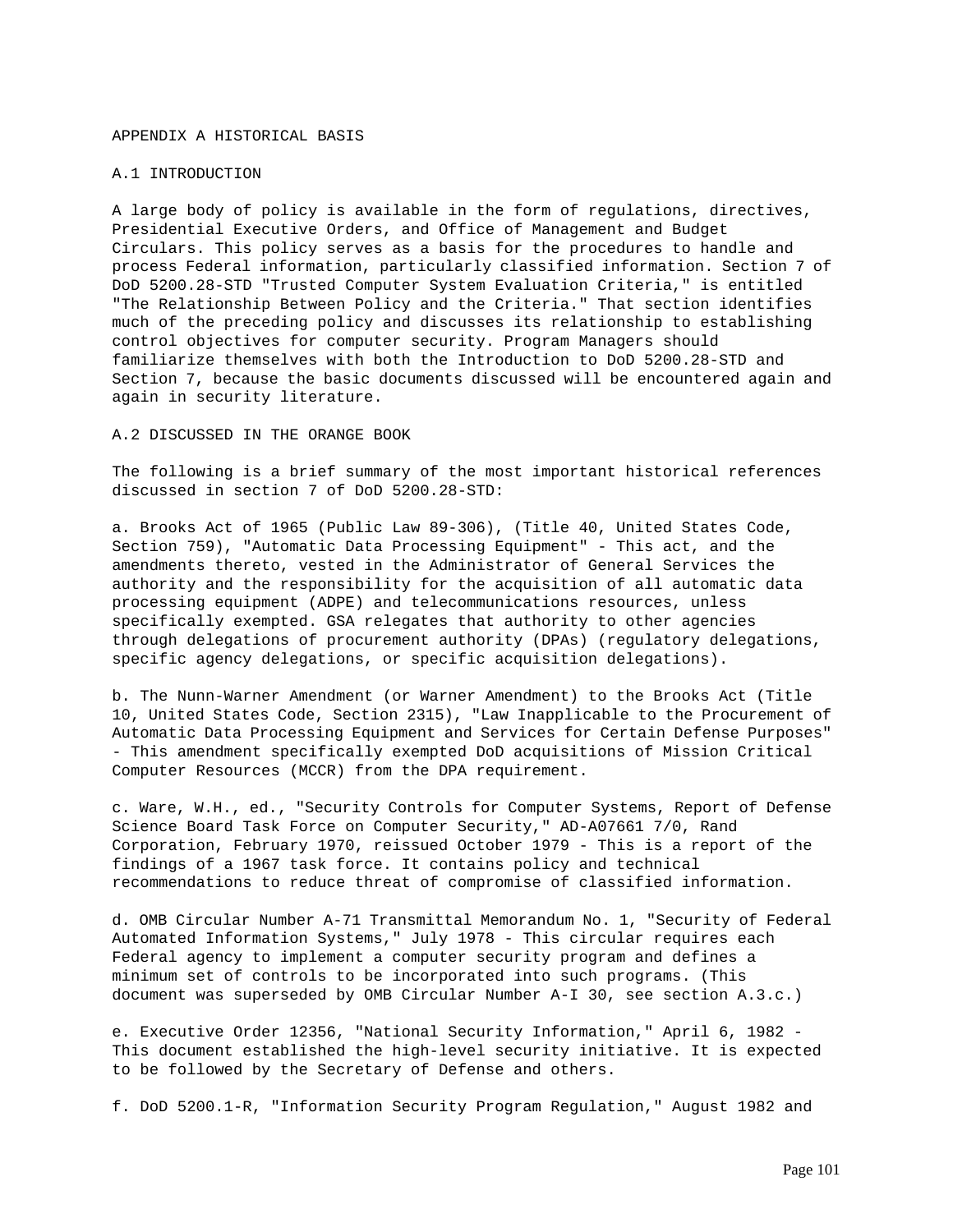June 1986 - This regulation established policy for the safeguarding of classified, sensitive unclassified, and unclassified information processed in AIS.

g. DoD 5220.22-M, "Industrial Security Manual for Safeguarding Classified Information" - This manual provided security guidance for DoD contractor AISs.

h. DoD Directive 5200.28, "Security Requirements for Automated Information Systems (AISs)," (previously entitled "Technique and Procedure for Implementing, Deactivating, Testing and Evaluating Secure Resource-Sharing ADP Systems"), December 1972, May 1977, April 1978, March 1988, and 21 May 1988 - This directive is the overall security policy document for systems that process classified data.

i. DoD 5200.28-M, "Automated Information System Security Manual," (previously entitled "Technique and Procedure for Implementing, Deactivating, Testing and Evaluating Secure Resource-Sharing ADP Systems"), January 1973, June 1979, and Draft revision April 1991 - This manual was authorized by and supported DoD Directive 5200.28.

j. DoD Directive 5215.1, "Computer Security Evaluation Center," 25 October 1982 - This directive established the security prOduct evaluation program. NSA has aggressively undertaken the task to study and implement computer security technology. NSA has encouraged the widespread availability of trusted computer products for use by any organization desiring better protection for their sensitive data.

k. OMB Circular Number A-123, "Internal Control Systems," August 1986 - This OMB circular establishes confidence and accountability in the protection of Federal AIS operations from fraud, waste, and abuse. It requires the development of management control plans based on such actions as vulnerability assessments and personnel performance agreements.

l. DoD Directive 7920.1, "Life Cycle Management of Automated Information Systems," October 17, 1978 (updated June 20, 1988) - This directive minimized acquisition cost through life-cycle management according to phases and milestones.

m. DoD 5200.28-STD, "Department of Defense Trusted Computer System Evaluation Criteria" - This document was originally issued as DoD Computer Security Center CSC-STD-001-83 on 15 August 1983, it was reissued 26 December 1985 as a Department of Defense Standard.

### A.3 SINCE THE ORANGE BOOK

A few important policy documents have been published since the finalization and subsequent adaptation of DoD 520028-STD in December of 1985, and therefore are not referenced in Section 7 of that document. They include:

a. Update of DoD Directive 5200.28, "Technique and Procedure for Implementing, Deactivating, Testing and Evaluating Secure Resource-Sharing ADP Systems," March 1988 - This update provides minimum security guidelines and more specific guidance for classified and sensitive information protection, specifically the specification of C2 criteria under DoD 5200.28-STD by 1992.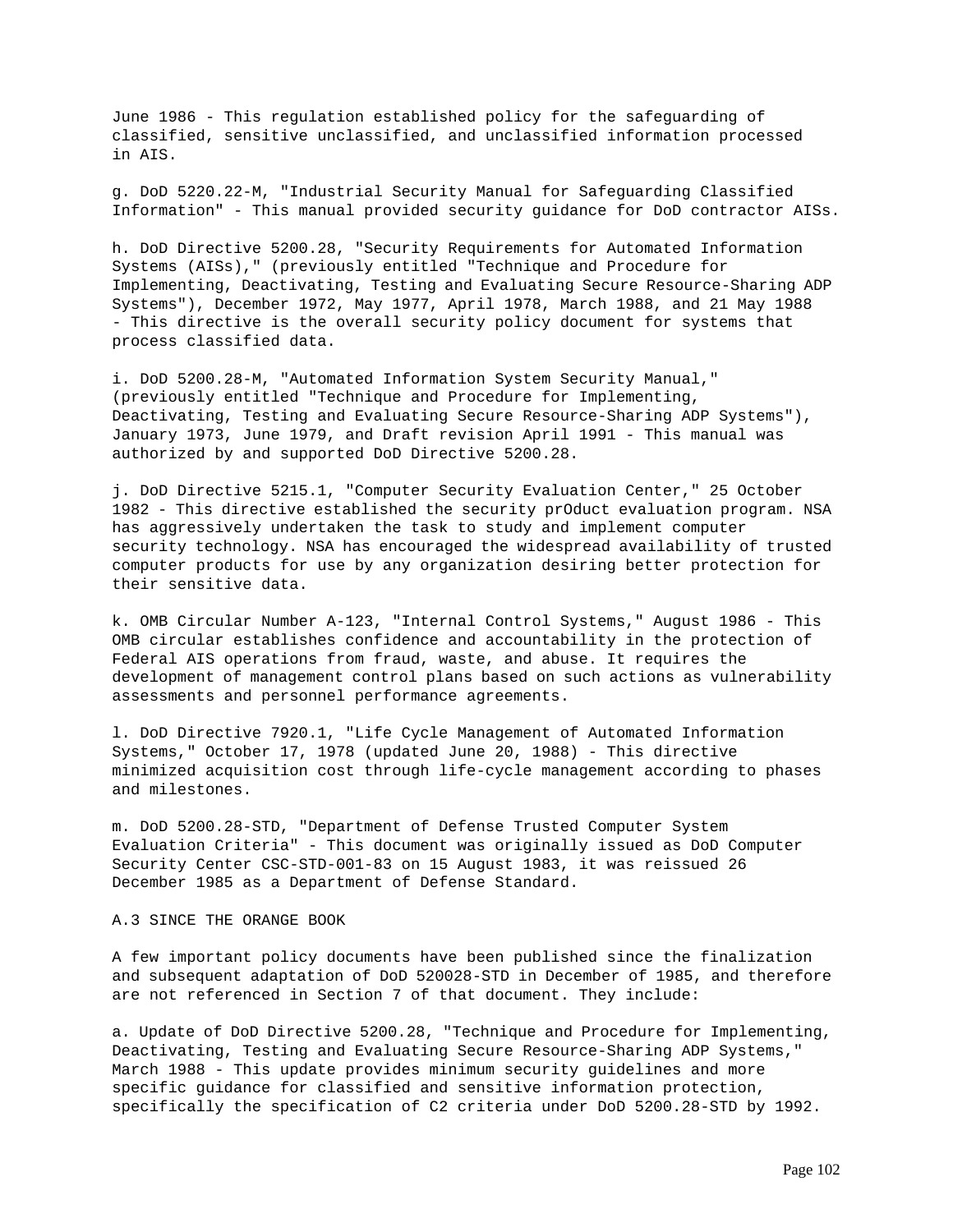b. National Security Decision Directive 145,17 December 1984 - This directive was developed by the policy and organizational structure steering group, Secretary of Defense for Automated Information. This document was replaced by National Security Directive 42, 5 July 1990.

c. OMB Circular Number A-I 30, "Management of Federal Information Resources," December 1985, Appendix III, "Security of Federal Automated Information Systems" - Superseding OMB Circular A-71,this document requires that systems be approved for processing based on the adequacy of the safeguards. It establishes requirements for the effective and efficient use and management of Federal information resources. It requires that all agency information systems possess a level of security commensurate with the sensitivity of the information and also commensurate with the risk and harm that could result from improper operation. (This document supersedes OMB Circular A-71, see Section A.2.d.)

d. NTISSAM COMPUSEC/1-87, "National Telecommunications and Information Systems Security (NTISS) Advisory Memorandum on Office Automation Security Guideline" - This guideline provides guidance to users of microprocessor-based systems used for such functions as typing, filing, calculating, and sending/receiving electronic mail.

e. Public Law 100-235, "Computer Security Act of 1987," January 1988 - Over 53,000 Federal information systems have been designated as sensitive in compliance with this document. The results of this act are not reflected in the 1988 update to DoD Directive 5200.28. However, they have been reflected in the April 1991 draft revision to DoD 5200.28-M.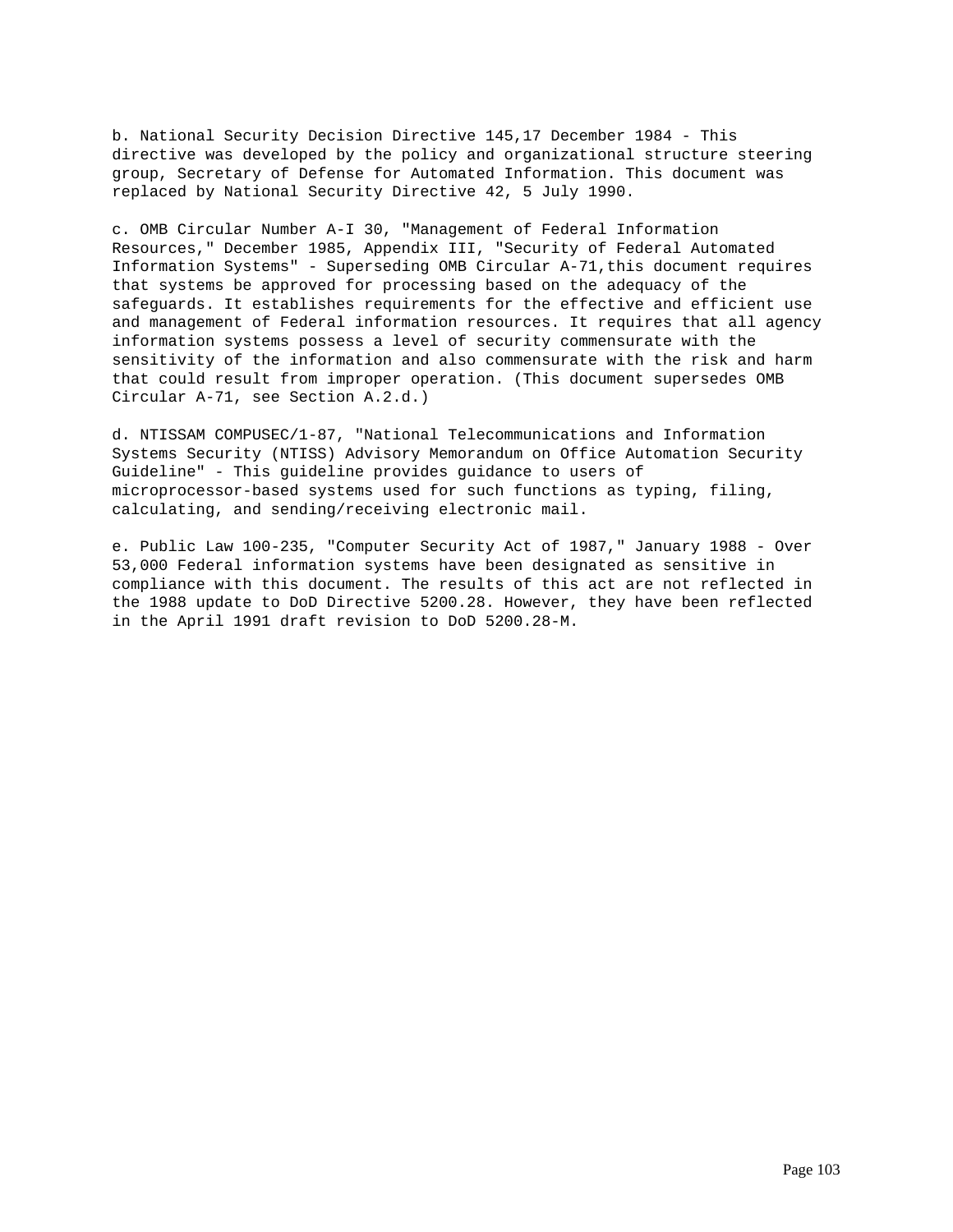#### APPENDIX B PLAN AND DELIVERABLE DOCUMENT SUMMARIES

B.1 DOCUMENTS RELATED TO FUNCTIONAL AREAS

This appendix provides the common document title, a brief description of the document's purpose, and the regulations that specify the document content and/ or govern the document's use.

B.1.1 PLANNING AND FINANCIAL MANAGEMENT DOCUMENTS

Policy and Strategy Documents

 Includes National Security Decision Directives, Defense Guidance, and the Five Year Defense Program DoDI 7045.7, DoDI 7045.14

Program Objective Memorandum (POM) Provides response to DOD planning documents DoDI 7045.7, DoDI 7045.14

Program Decision Memorandum Adjustments to the POM to ensure consistency with DOD guidance DoDI 7045.7, DoDI 7045.14, DoDI 5000.2 (Sect 3)

Budgets

 Budget estimates and the final Budget submitted to Congress DoDI 7045.7, DoDI 7045.14

Appropriations Approval by Congress to spend dollars on specific line items, or for specific programs DoDI 7045.7, DoDI 7045.14

Obligation Authorities Means of passing funds down from the DoD DoDi 7045.7, DoDI 7045.14

Program Decision Package (PDP) Used in Conjunction with budget submissions to explain what is needed, why it is needed, and impact if not funded DoD] 7045.7, DoD] 7045.14, DoD] 5000.2 (Sect 2,3,4D)

B.1.2 PROGRAM MANAGEMENT DOCUMENTS

Acquisition Decision Memorandum Approval for a program to move into the next phase DoDI 5000.2 (Sect 3)

Program Management Directive (PMD) Provides direction to participating commands and authorizes the program to proceed

Program Management Plan (PMP)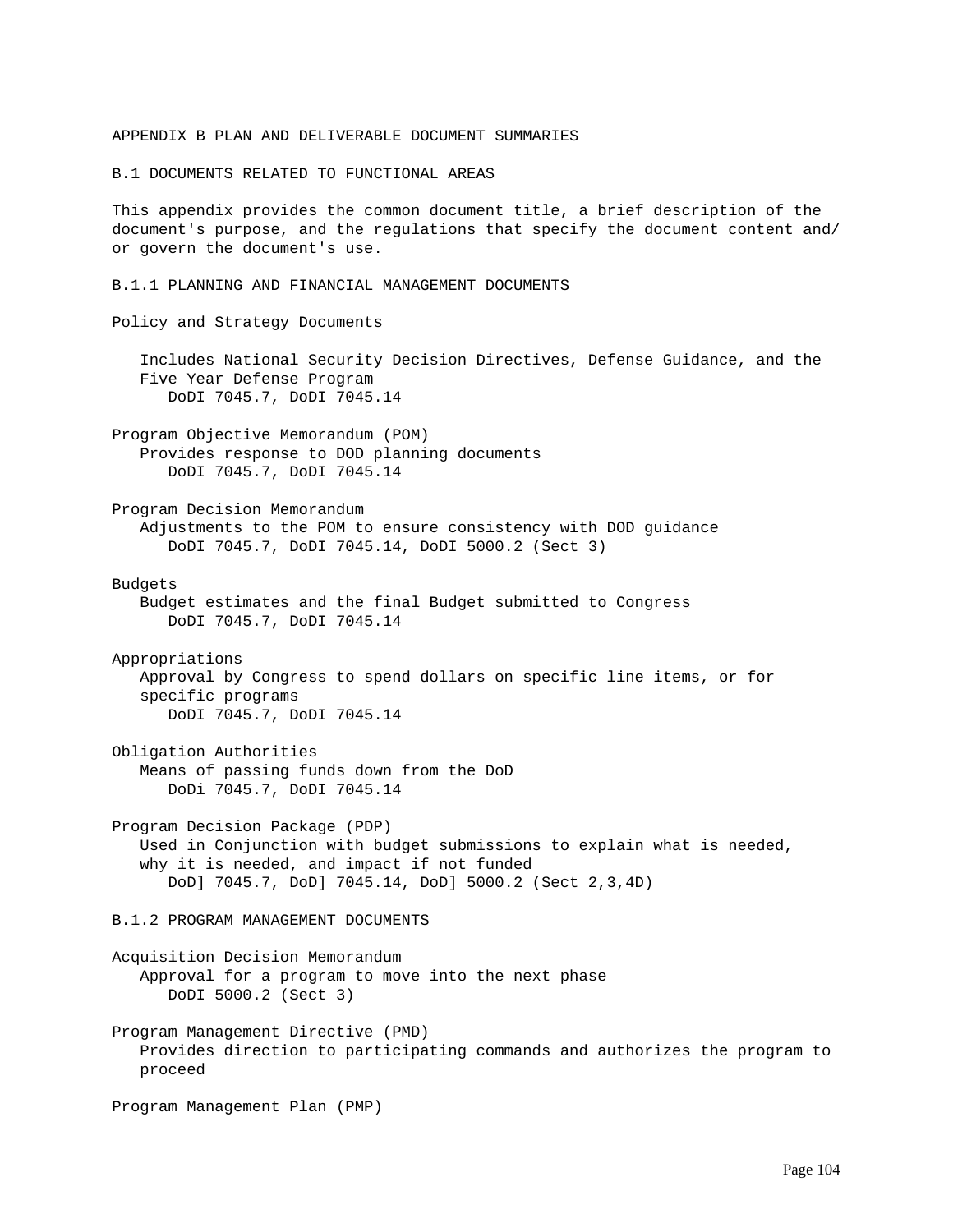Provides detailed tasking, outlines Organizational structures, and prescribes detailed support plans DOD 5000.2 (Sect 2, 5B, 10C, 11) Configuration Management Plan (CMP) Describes responsibilities, resources, and approach to configuration management DoDI 5000.2 (Sect 9A) Source Selection Plan (SSP) Describes responsibilities, resources, and approach to source selection DoDI 5000.2 (Sect 2,5,1 0B) Proposal Evaluation Guide (PEG) Describes the step-by-step procedure and criteria to be used in proposal evaluation DoDI 5000.2 (Sect lOB) Acquisition Program Baselines Represents the objectives and thresholds for the system to be produced and fielded DoDI 5000.2 (Sect 11), DoD 5000.2-M Computer Resources Life-Cycle Management Plan (CRLCMP) Describes computer resources development strategy, software support concept, and identifies applicable directives DoD 5000.2 (Sect 6D, 7A) Test and Evaluation Master Plan (TEMP) Describes the overall testing plan, with separate annexes identifying functional area test plans DoDI 5000.2 (Sect 6, 7B, 8), DoD 5200.2-M, DoD-STD-7935A, DoD-STD-21 67A Integrated Logistics Support Plan (ILSP) Describes maintenance, supply, training, transportation, and other logistics approaches DoDI 5000.2 (Sect 6F, 7A) Award Conference Minutes Documents initial discussions with successful offerors Post Award Debriefing Minutes Documents lessons learned and highlights of deliberations as briefed to offerors B.1.3 MISSION USER DOCUMENTS Mission Need Statement (MNS) Describes a requirement or deficiency and justifies exploring alternative solutions DoDI 5000.2 (Sect 3, 4B), DoD 5000.2-M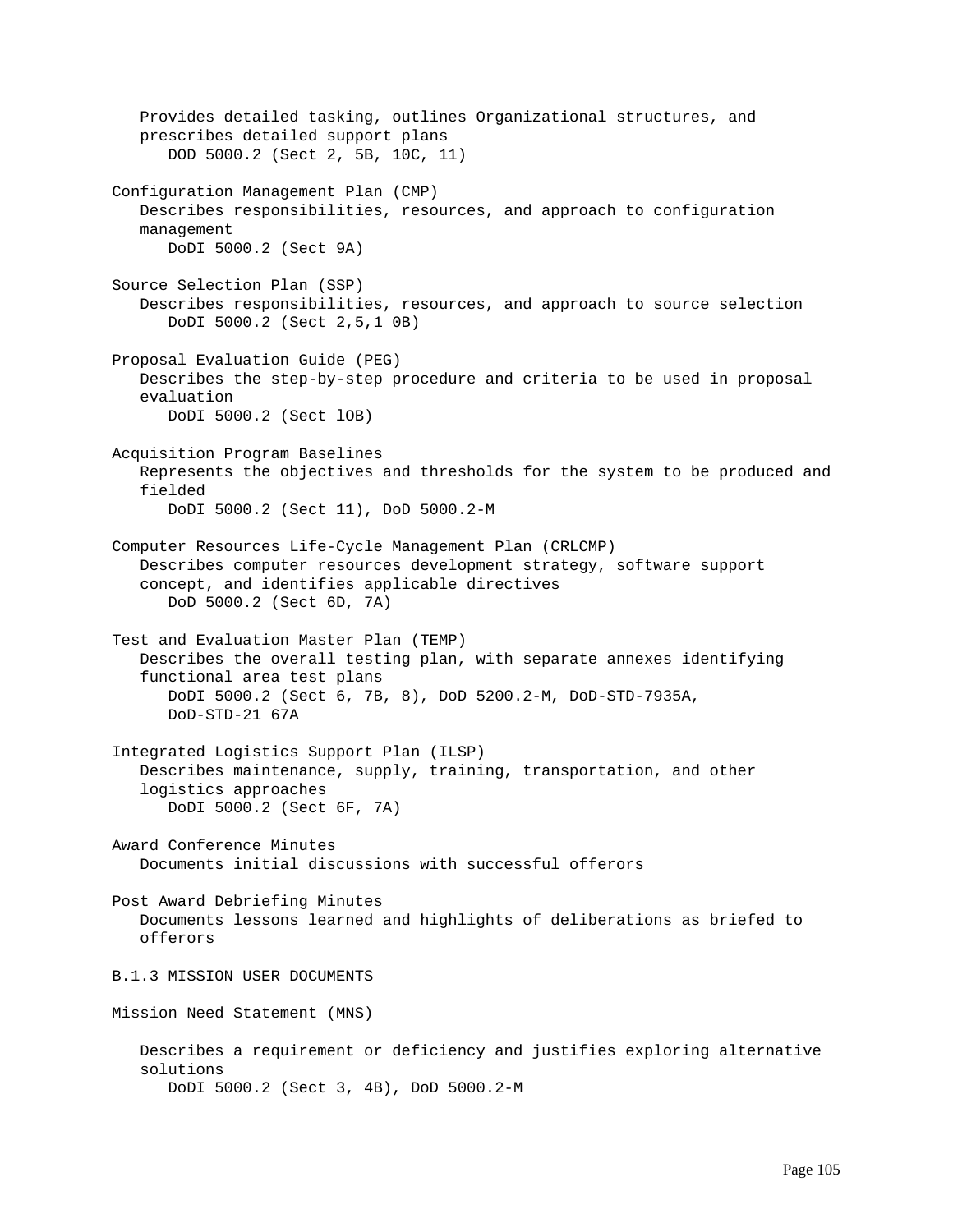Justification for Major Systems New Start Describes operational needs, projected threats, and plans to identify and research alternative concepts for POM submission DoDD 5000.1 System Threat Assessment Report (STAR) Prepared by the intelligence community, validated by the Defense Intelligence Agency DoDI 5000.2 (Sect 4A, 4C), DoD 5000.2-M Operational Requirements Document Contains performance and related operational parameters for the proposed concept or system DoDI 5000.2 (Sect 40, 4C), DoD 5000.2-M, DoD-STD-21 67A, DoD-STD-7935A Secure Automated Information System Requirements Document Describes required security capability, justifies the need, and serves as the validation and approval document DoDI 5000.2 (Sect 5F, 6J), DoDD 5200.28, DoD 5200.1 R Functional Description ("A" Specification) Describes the broad functional requirements of the system, equipment, or software in terms of capabilities DoD-STD-7935A, MlL-STD-499, MlL-STD-21 67A, MlL-H-46855, MlL-STD-1 521 System/Subsystem Specification ("B" specifications) Describes component parts of the system in terms of functions and features DoD-STD-7935A, MlL-STD-499, MlL-STD-21 67A, MlL-H-46855, MlL-STD-1 521 Unit Specification ("C" Specification) Describes the "as built" configuration in terms of detailed design information DoD-STD-7935A, MlL-STD-499, MlL-STD-21 67A, MlL-H-46855, MlL-STD-1 521 B.1.4 CONTRACTING DOCUMENTS Information for Bid Used for acquisitions of standard commercial, off-the-shelf items FAR, DFAR Request for Quote (RFQ) A request for pricing information FAR, DFAR Request for Information (RFI) Precedes a Request for Proposal and is really a draft RFP issued to receive feedback from industry FAR, DFAR Request for Proposal (RFP) Used for automated information system oriented acquisitions (contents below are listed by the standard section letter designation) FAR, DFAR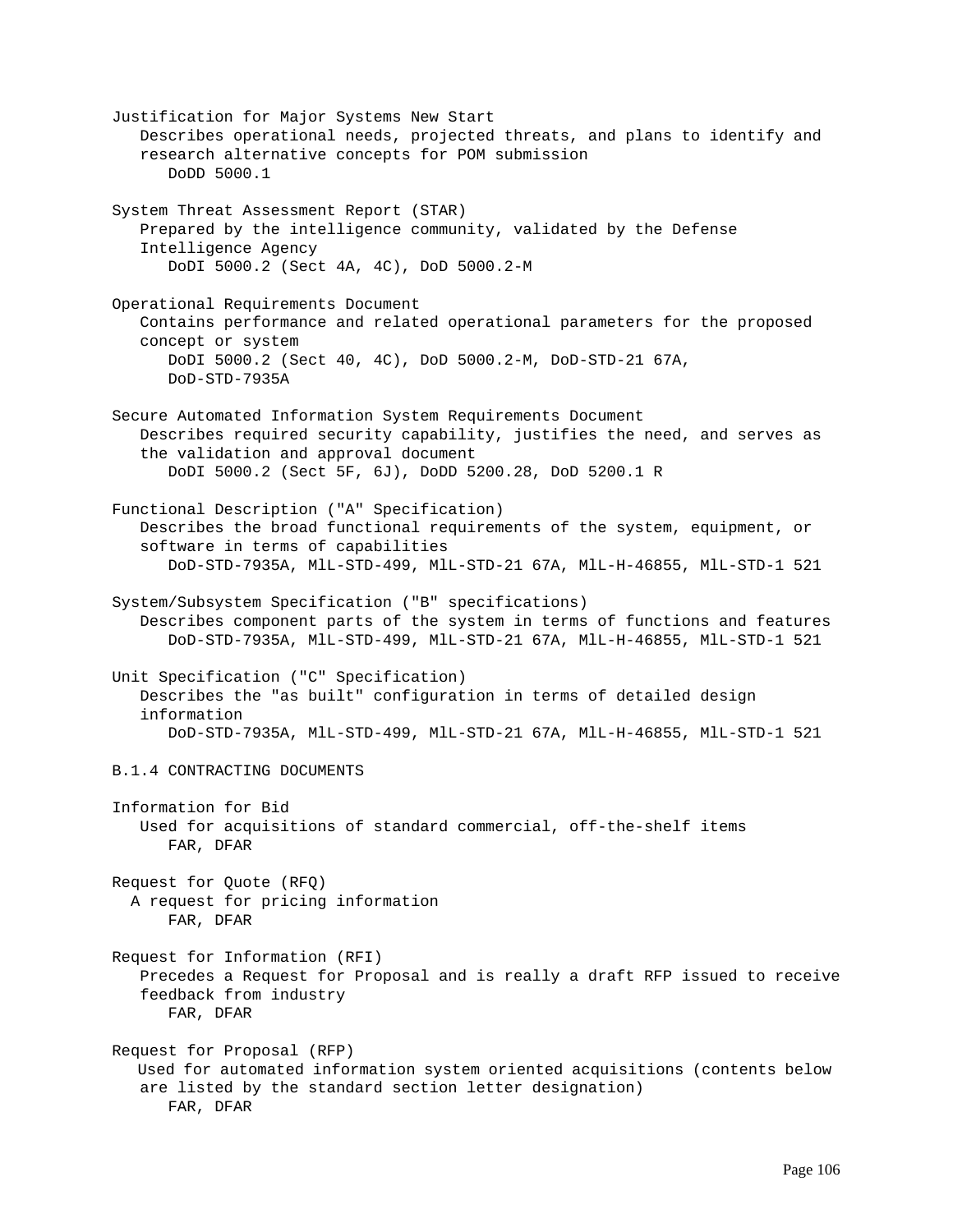- A. Cover Sheet and Contract FOrm General information for offerors and table Of cOntents
- B. Supplies of Services and Prices/Cost List of contract line items to be acquired and a price table
- C. Description-Specification Description of the line items being acquired including specificatiOn (trusted system language of this section is discussed in Volume 2 of this guideline series) DoD-STD-7935A
	- and Statement of Work (SOW) Description of work to be accomplished. DoDI 5000.2 (Sect 6A, 6B, 6D, 6H, 6J), MIL-HDBK-245B
- D. Packaging and Marking Describes how to mark and package deliverables
- E. Inspection and Acceptance Explains how and where deliverables will be tested, certified and accepted
- F. Deliveries and Performance Describes where and when delivery shall occur, including who pays shipping cost
- G. Contract Administration Data Administrative information
- H. Special Contract Requirements Points of contact, billing and delivery order information
- I. Contract Clauses Clauses unique and specially tailored for the acquisition
- J. List of Documents, Exhibits, and Other Attachments CDRLS (DD Form 1423), DIDs (DD Form 1664), DD Form 254, Glossary and other attachments unique to the project (DIDs are the topic of Volume 3 of this guideline series) DoD 501 0-I 2-L
- K. Representations, Certifications, and other Statements of the Offeror Information to be supplied by the offeror about general conduct of business
- L. Instructions, Conditions, and Notices to Offerors Administrative information, conditions, proposal preparation instructions, cost/price tables, technical questionnaires
- M. Proposal Evaluation Factors Basis of award and how proposals will be validated and evaluated (discussed in Volume 4 of this guideline series)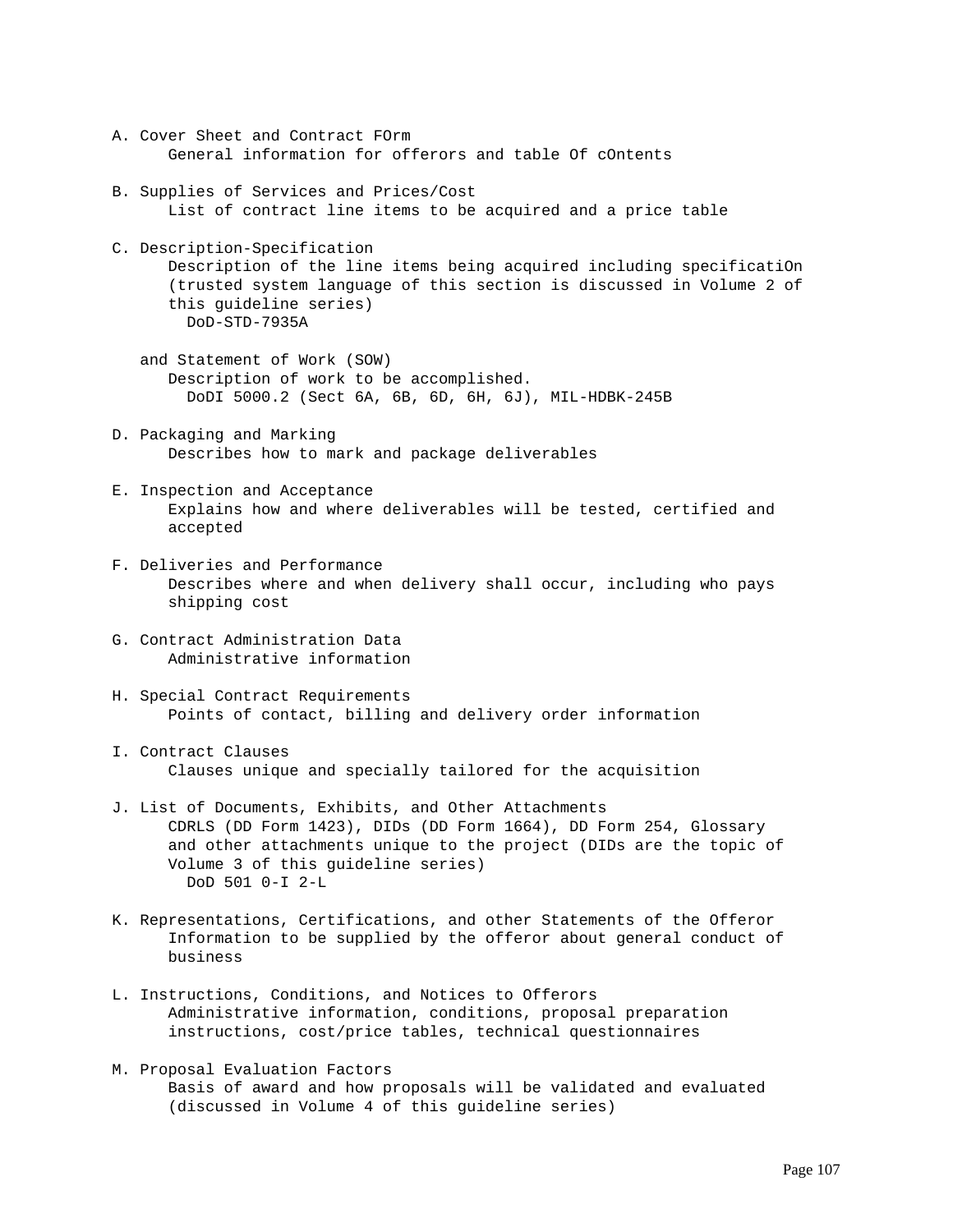DoD 5000.2 (Sect 10)

### B.2 SUPPORT PLANS RELATED TO CONCEPTS

B.2.1 SUPPORT PLANS RELATED TO THE CONCEPT OF OPERATIONS

Survivability Support Plan Describes the ability to survive, reconstitute, and sustain operations

Training Support Plan Includes a module on system security that provides the system administrator, security officer, maintainers, and users training commensurate with their system involvement

B.2.2 SUPPORT PLANS RELATED TO THE CONCEPT OF ENGINEERING

Contracting and Acquisition Support Plan Indicates security manager participation in the Data Call and the Data Requirements Review Board, acknowledges that security is a driving cost factor, identifies the technical representative on security issues, and reserves a place in the RFP SOW for security requirements and specifications MlL-HDBK-245B, FAR

Source Selection Plan Describes organization, roles, responsibilities, and functions of the Source Selection Evaluation Board and outlines award criteria and "evaluation factors" and scoring methodology

Configuration Management Plan (CMP) Provides procedures on baselining the system and its components as well as identifying, processing, and controlling changes

Software Development Support Plan Describes COMPUSEC requirements and the approach to satisfy them

Hardware and Software Turnover Support Plan Includes security-relevant items (e.g., user's manuals accompany the equipment, personnel are trained and available) to provide a smooth, orderly transition

Test and Evaluation Master Plan (TEMP) Detailed plan that includes Security Test and Evaluation

Quality Assurance Support Plan Outlines the quality assurance program for security-relevant items

B.2.3 SUPPORT PLANS RELATED TO THE CONCEPT OF MAINTENANCE

Maintenance Planning Support Plan Establishes how many levels of maintenance will be performed and how they will be accomplished (e.g., cleared maintenance personnel, dial-up diagnostics, warranty repairs)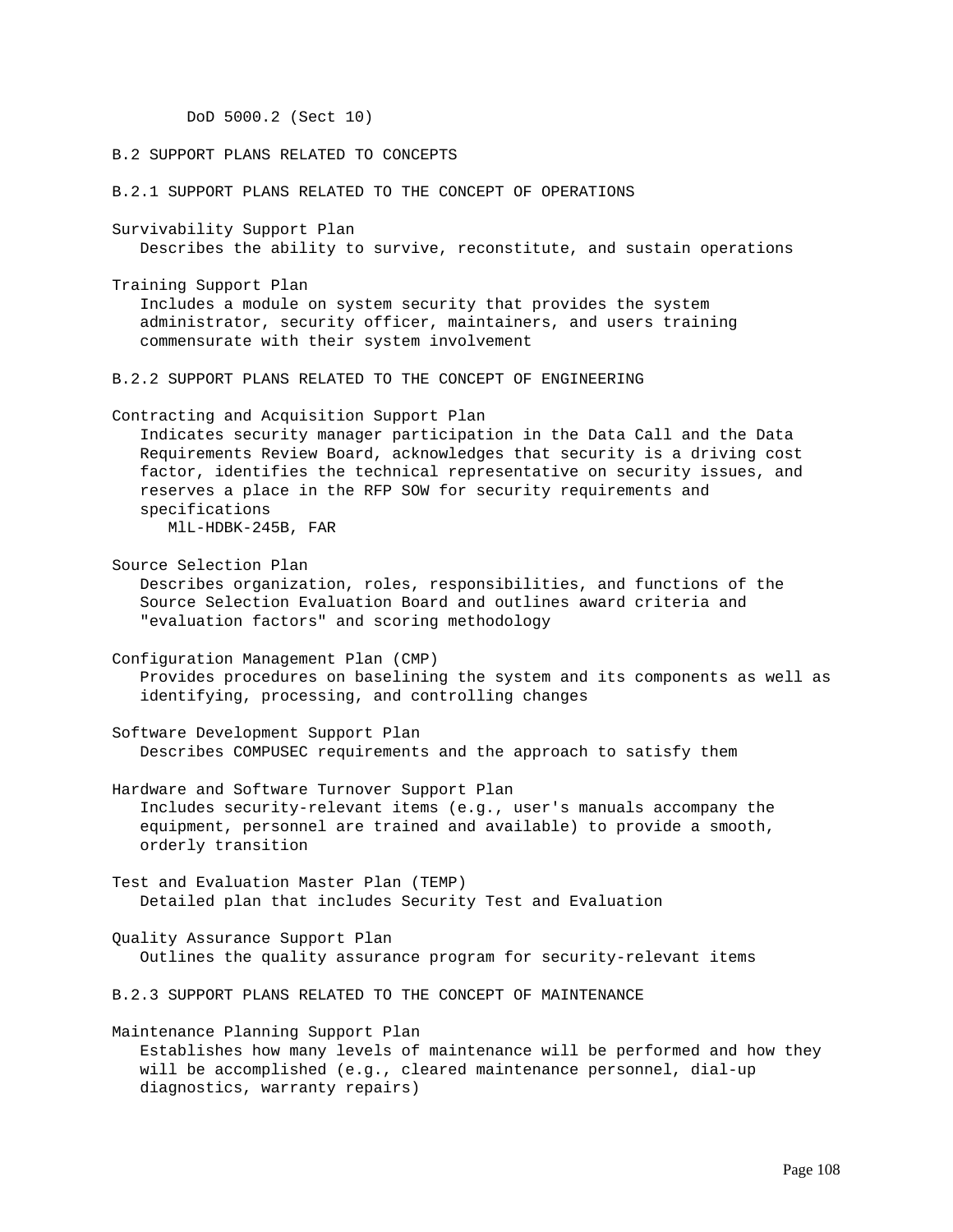Supply Support Plan Specifies how critical security-relevant parts will be spared and which ones will be required to achieve a stated level of performance

Support Equipment Plan Includes specialized test equipment or tool requirements

Technical Data Support Plan Must contain security-relevant technical data (e.g., hardware and software specifications)

Computer Resources Life-Cycle Management Plan Provides information of security use of computer resources and security implications of overall use as a denial of service issue

Packing, Handling, Storage, and Transportation Support Plan Provides support to classified systems requiring support from the Defense Courier Service (DCOS) and other systems and also to consider the security protection measures required for air, road, and sea mobility

B.3 LIFE-CYCLE PHASES AND DATA DELIVERABLES

Most (or all) of these documents are required for major systems development. They might be developed by the Government or are required by the contract. Documents that are iterated throughout the system life-cycle such as security policy and risk analysis are not included. For smaller systems the functionality of each document is still required although several might be combined. Each topic addressed needs to be clearly delineated however.

Delivery dates are in days and are only examples. The legend for delivery date baselines is as follows:

CA Contract Award

MS2 Milestone 2 Completion of Concept and Definition Phase

SDR System Design Review (Functional Baseline)

SSR Subsystem Requirement Review (Allocated Baseline)

CDR Critical Design Review (Design Baseline)

MS3 Milestone 3 Completion of Design, Development and Test

IOC Initial Operational Capability

B.3.1 CONCEPT AND DEFINITION PHASE

System Security Plan

CA + 30

Operations Security Plan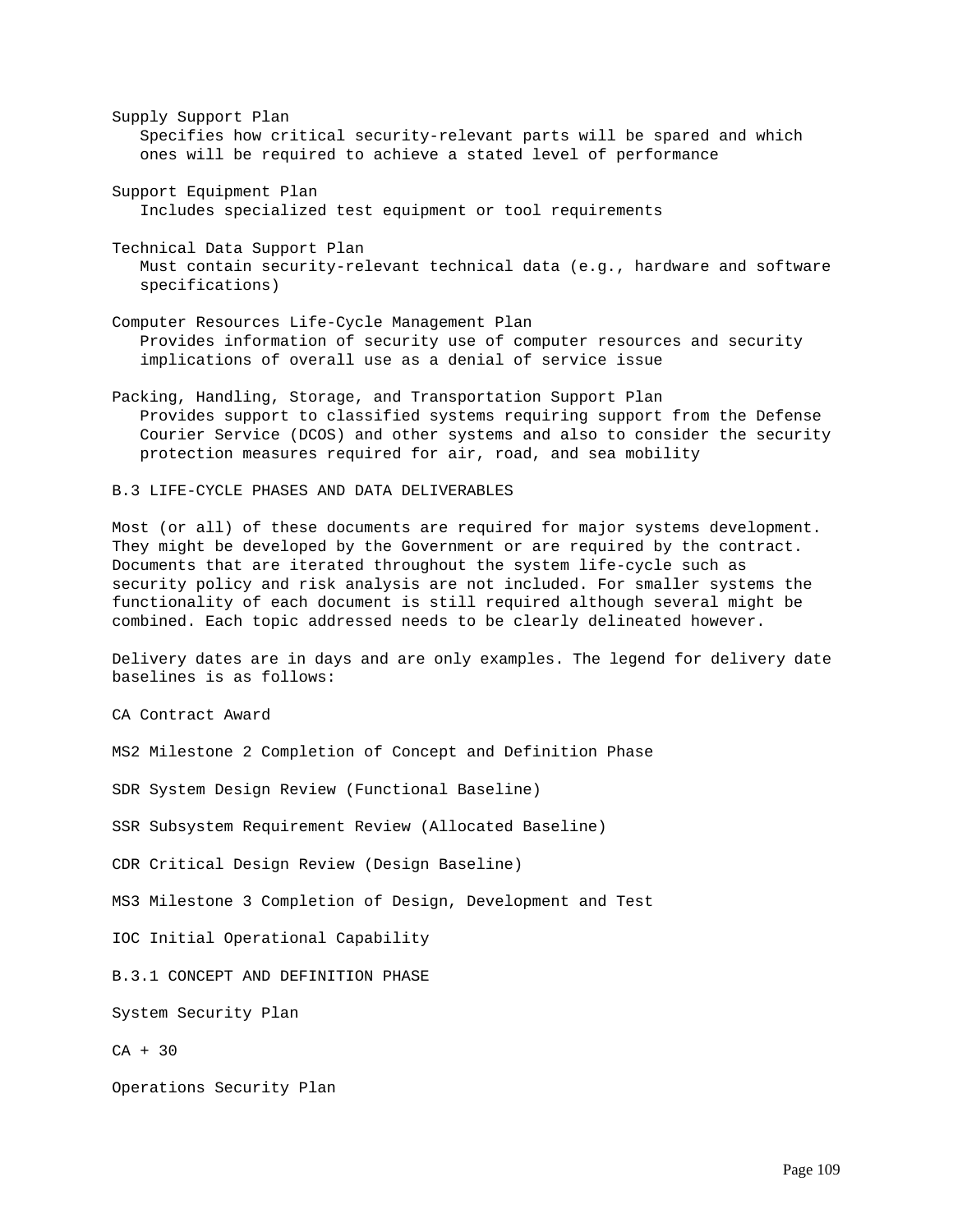CA + 30 System Security Concept of Operations CA + 120 Accreditation Plan CA + 120 Certification Plan CA + 120 Security Test and Evaluation Annex to the TEMP CA + 120 Security Audit CA + 120 Security Policy Model (Informal or Formal) MS2 - 30 Risk Analysis/Assessment MS2-30 Economic Assessment MS2-30 B.3.2 DESIGN, DEVELOPMENT, AND TEST PHASE Descriptive TOp-Level Specification M52 + 30 Formal Top-Level Specification Verification Tools SDR-30 Interface Requirements Specification (Can be part of "C" Spec) SDR - 30 Database Design Document (Can be part of "C" Spec) SDR-30 Clandestine Vulnerability Analysis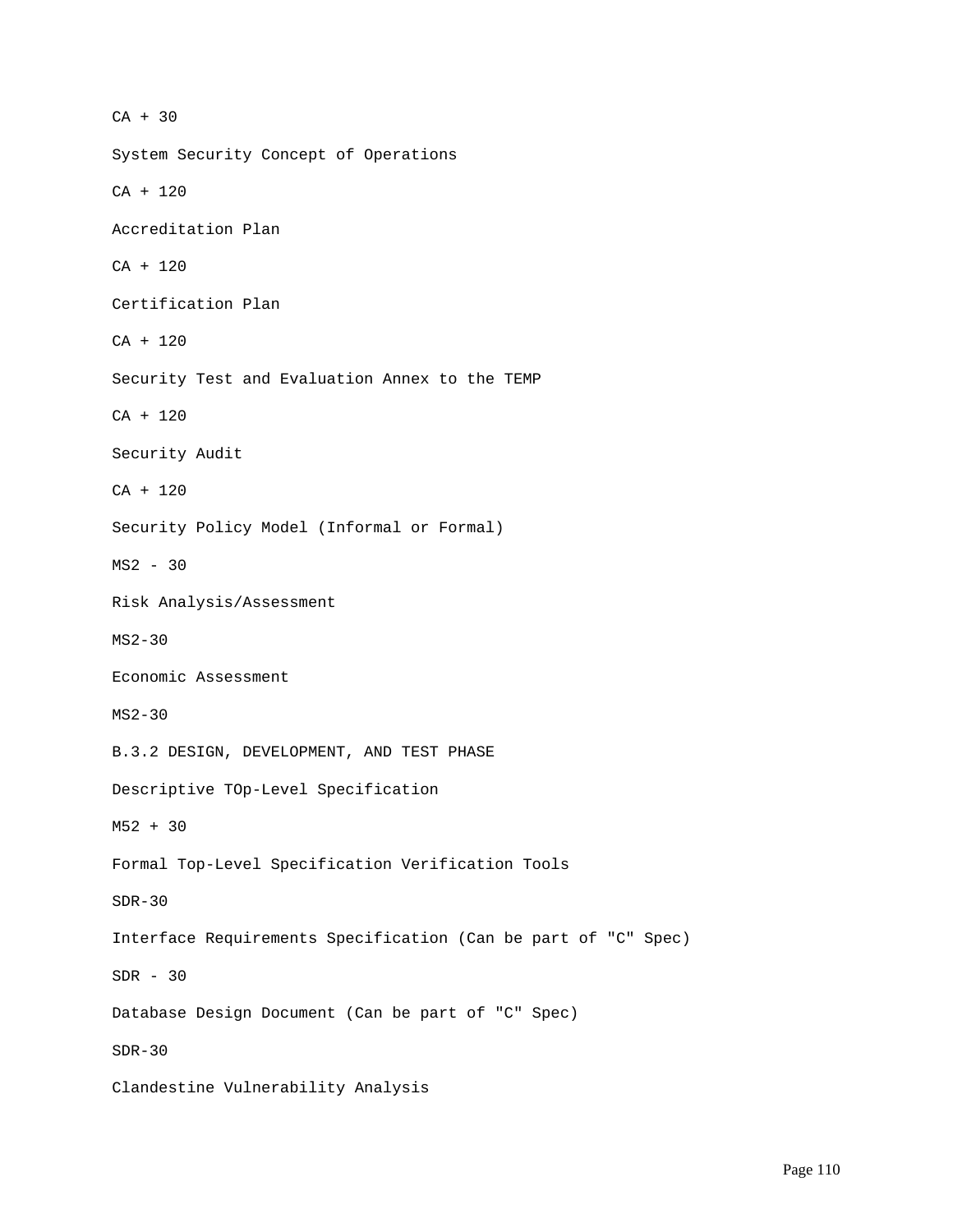SSR-30 Formal Top-Level Specification SSR-30 Functional Description ("A" Spec) SSR-30 System/Subsystem Specification  $CDR-30$ Covert Channel Analysis  $CDR-30$ Trusted Computing Base Implementation Correspondence CDR + 30 Test Plans  $SDR/CDR + 30$ Test Reports TEST + 30 Certification Support Package MS3 - 30 B.3.3 OPERATION AND IMPLEMENTATION PHASE (USER DOCUMENTATION) Trusted Facility Manual MS3 + 30 Security Features Users Guide MS3 + 30 Accreditation Support Package IOC - 30 B.4 DOCUMENT SUMMARY "A" Specification (See Functional Description)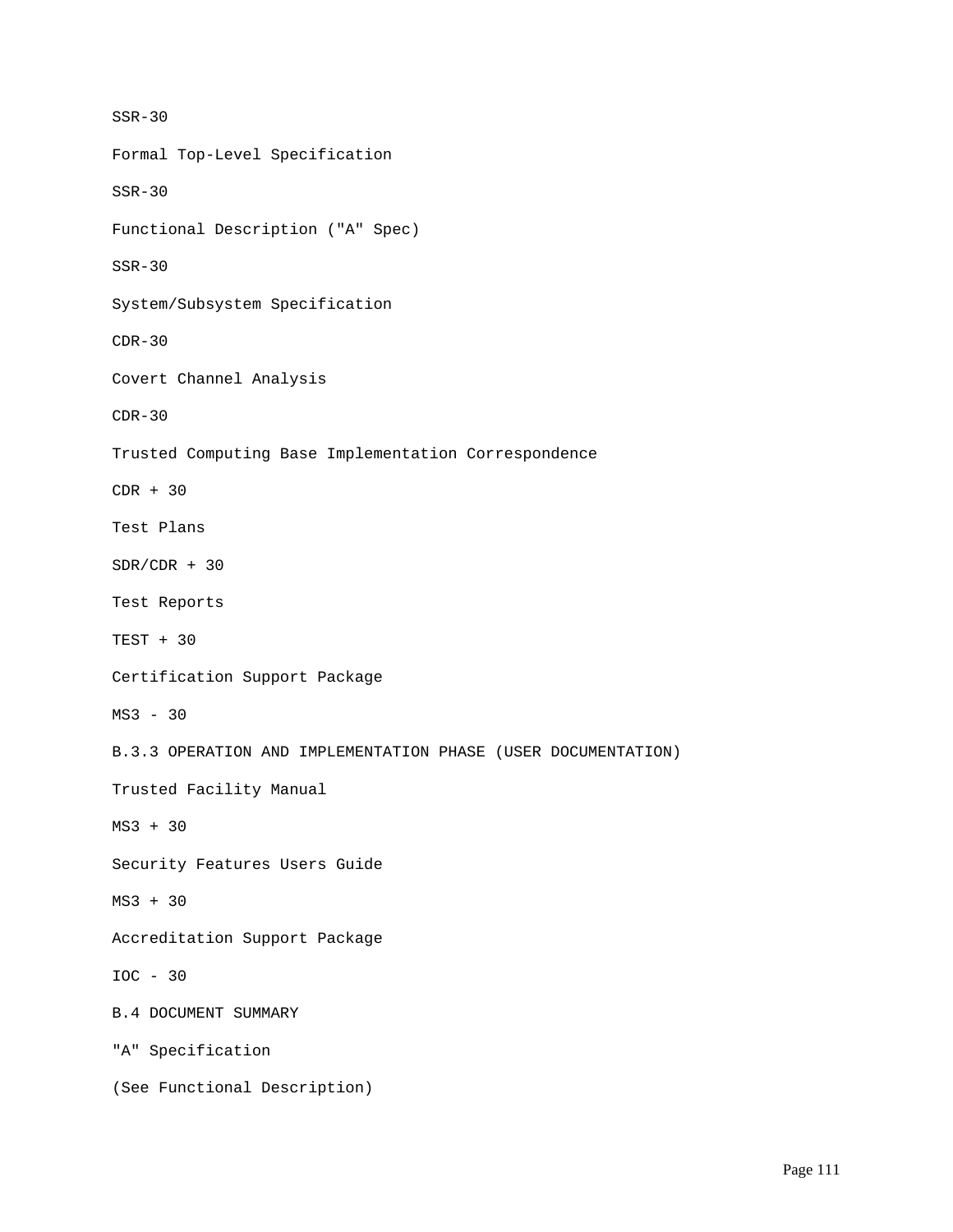Chapter: 2,3,7,01,03 Reference: DoD-STD-21 67A, DoD-STD-7935A, DoD 5200.28-STD Accreditation Plan Chapter: 6,7, 03 Reference: DoDD 5200.28, DoD 5200.28-M, FIPS PUB 102 Accreditation Support Package Chapter: 6, 03 Reference: DoD 5200.28-M Acquisition Decision Memorandum Chapter: 2, 01 Reference: DODI 5000.2 (Sect 3) Acquisition Program Baselines Chapter: 2, 01 Reference: DoD 5000.2 (Sect 11), DoD 5000.2-M Acquisition System Protection Plan Chapter: 4 Reference: DoDI 5000.2 (Sect 5F) Appropriations Chapter: 2, 01 Reference: DoD 7045.7, DoDI 7045.14 "B" Specification (See System/Subsystem Specification) Budgets Chapter: 2, B1 Reference: DoD 7045.7, DoDI 7045.14 "C" Specification (See Unit Specification)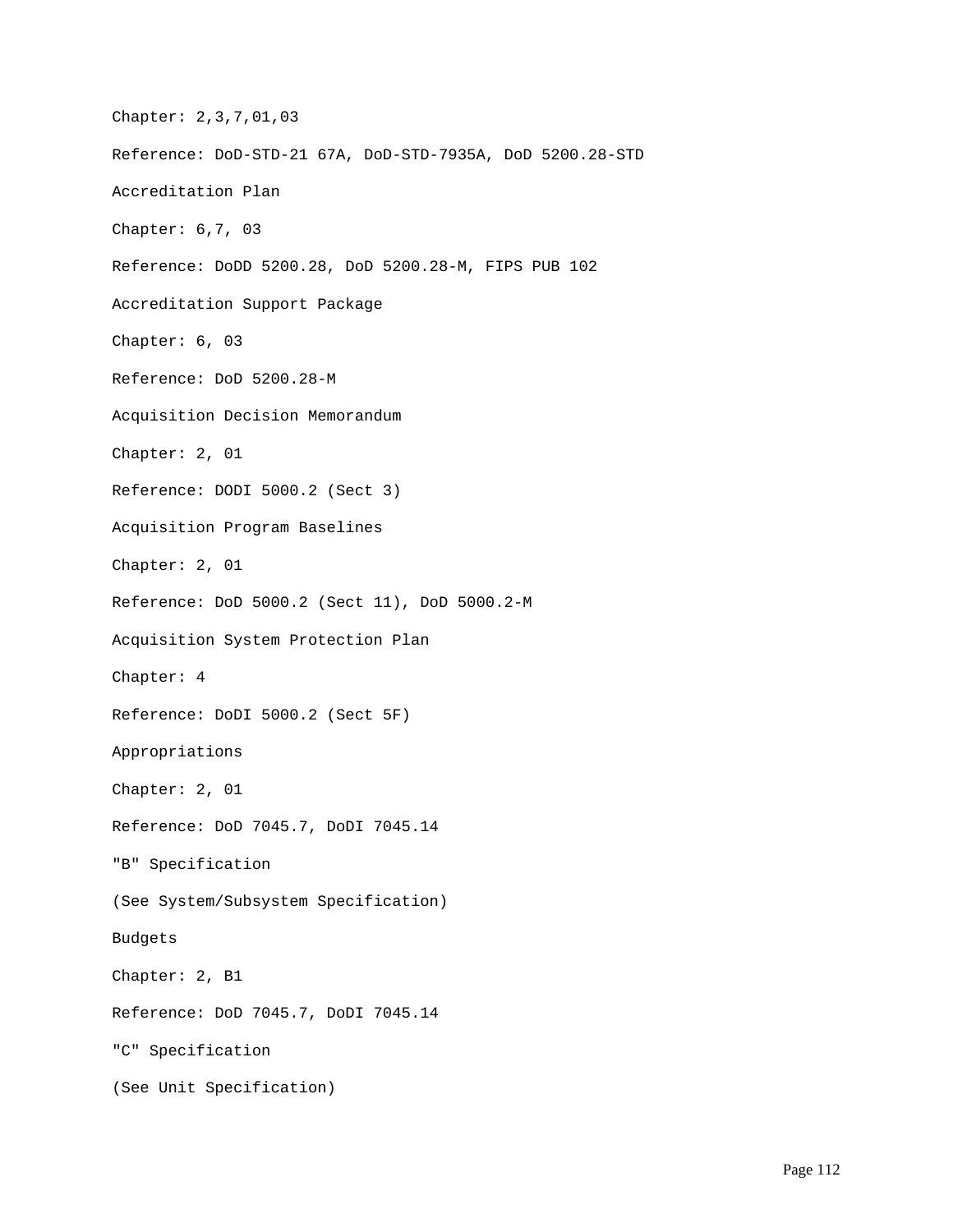Certification Plan Chapter: 6,7, 03 Reference: DoDD 5200.28, DoD 5200.28-M, FIPS PUB 102 Certification Support Package Chapter: B3 Reference: DoD 5200.28-M Clandestine Vulnerability Analysis Chapter: 4,6, 03 Reference: Threat assessment report from the Director of the Defense Intelligence Agency (DIA) Computer Resources Life-Cycle Management Plan (Also the Computer Resources Integrated Support Document) Chapter: 2,7, B1, B2 Reference: DoDI 5000.2 (Sect 6D,7A), DoDD 7920.1 Concept of Operations (See System Security Concept of Operations) Chapter: 7 Reference: DoD-STD-21 67A, DoD-STD-7935A Concept of Engineering Chapter: 7 Reference: DoD 5000.2 (Sect 6), MlL-STD 499 Concept of Maintenance (See Maintenance Procedures for Security Relevant HW and SW) Chapter: 7 Reference: DoDI 5000.2 (Sect 6C) Configuration Management Plan Chapter: 2,7, B1, B2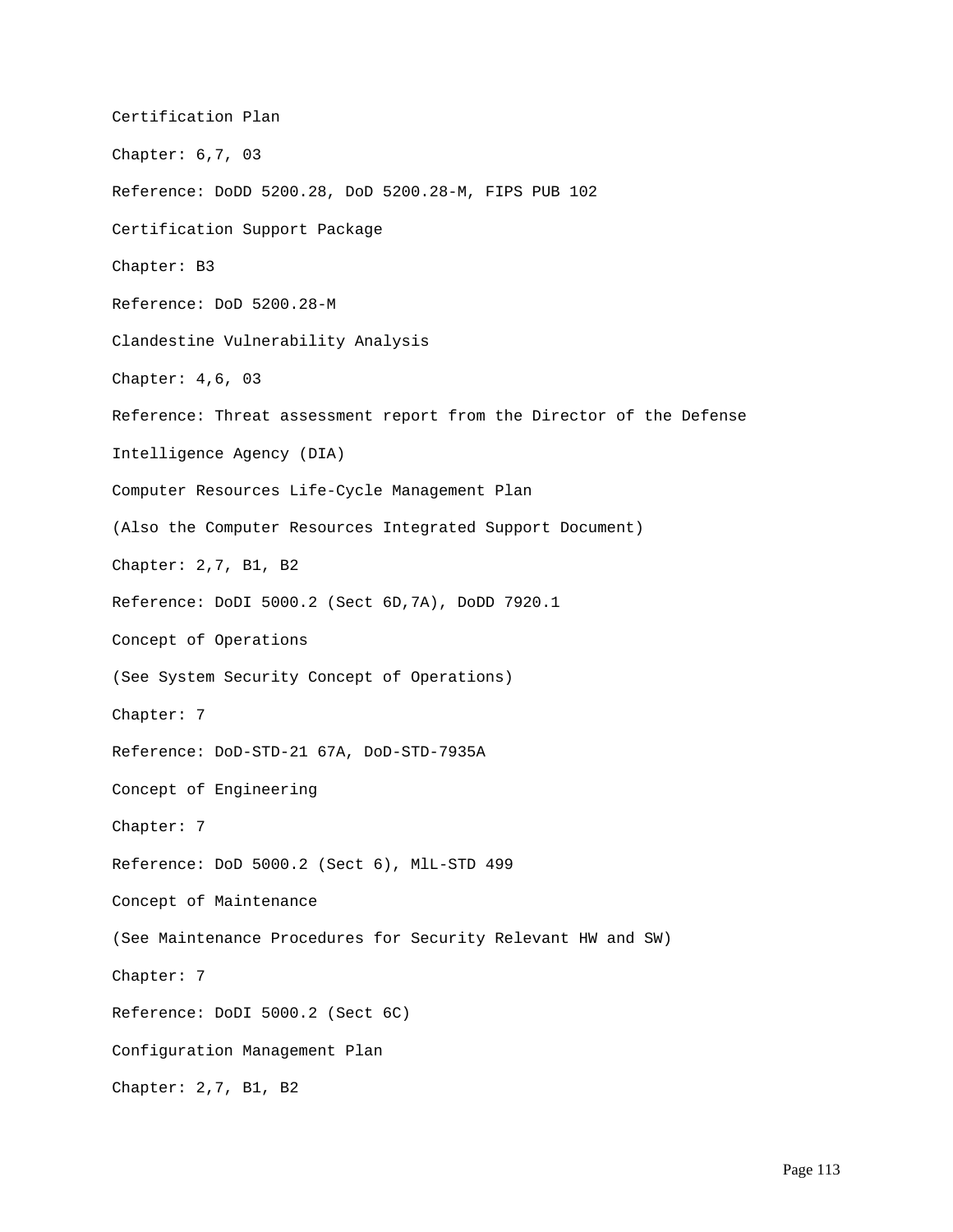Reference: DoD 5000.2(9A), DoD 5200.28-STD, DoD-STD-2I 67A, DoD-STD-480 Contingency Plan Chapter: 6 Reference: DOD 5200.28-M Contracting and Acquisition Support Plan (Acquisition Strategy Report DOD 5000.2-M) Chapter: 7, B2 Reference: MlL-HDBK-245B, FAR Cost Benefit Analysis (Also called Economic Assessment) Chapter: 4,6 Reference: DoD 5000.2 (Sect 3,5,10), DoD 5000.2-M, DoDD 5000.4 Covert Channel Analysis Report DID: Guideline Series Volume 3 Chapter: 3,6, B3 Reference: DoD 5200.28-STD Database Design Document (Part of "C" Spec Requirements) Chapter: B3 Reference: DoD 5200.28-STD, DoD-STD-7935A Description Specification (Part of the RFP. Often it is the Functional Description.) Chapter: 2 Reference: DoD-STD-7935A, Guideline Series Volume 2 Descriptive Top-Level Specification DID: Guideline Series Volume 3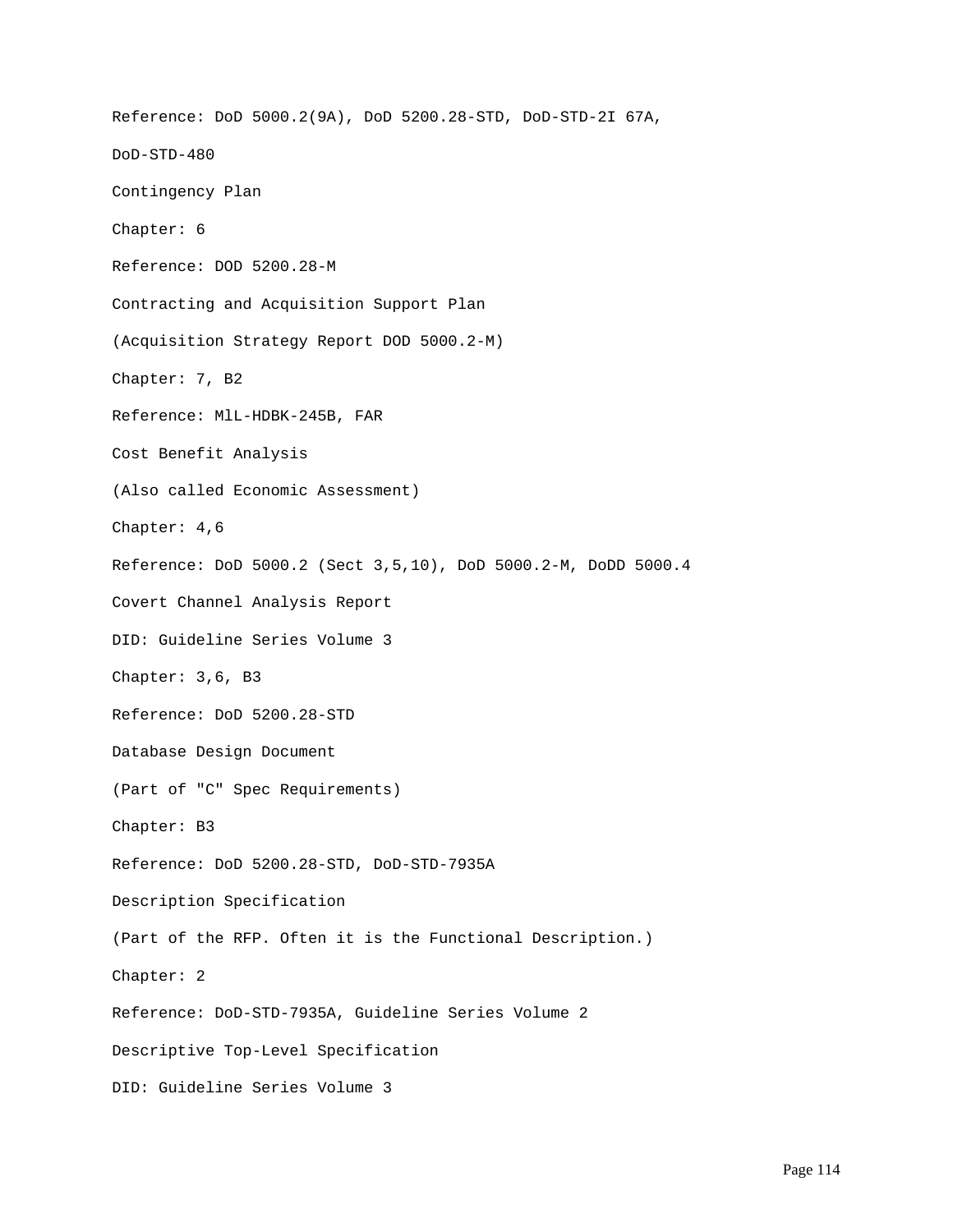Chapter: 3, 03 Reference: DoD 5200.28-STD Design Specification DID: Guideline Series Volume 3 Chapter: 3, 03 Reference: DoD 5200.28-STD, NCSC-TG-005, NCSC-TG-007, NCSC-TG-008, NCSC-TG-009, NCSC-TG-021 Formal Security Policy Model DID: Guideline Series Volume 3 Chapter: 3, 02, 03 Reference: DoD 5200.28-STD Formal Top-Level Specification DID: Guideline Series Volume 3 Chapter: 3, 03 Reference: DoD 5200.28-STD Formal Top-Level Specification Verification Tools Chapter: 03 Reference: NCSC-TG-01 4 Functional Description (Also called "A" Specification and Top Level Specification) (In the RFP this is often the Description-Specification) DID: DoD 501 0-1 2-L, AMSDL Chapter: 2,3,7,01, B3 Reference: DoD-STD-7935A, MlL-STD-499, MlL-STD-21 67A,MlL-H-46855, MlL-STD-1 521 Hardware and Software Turnover Support Plan (Trusted Distribution)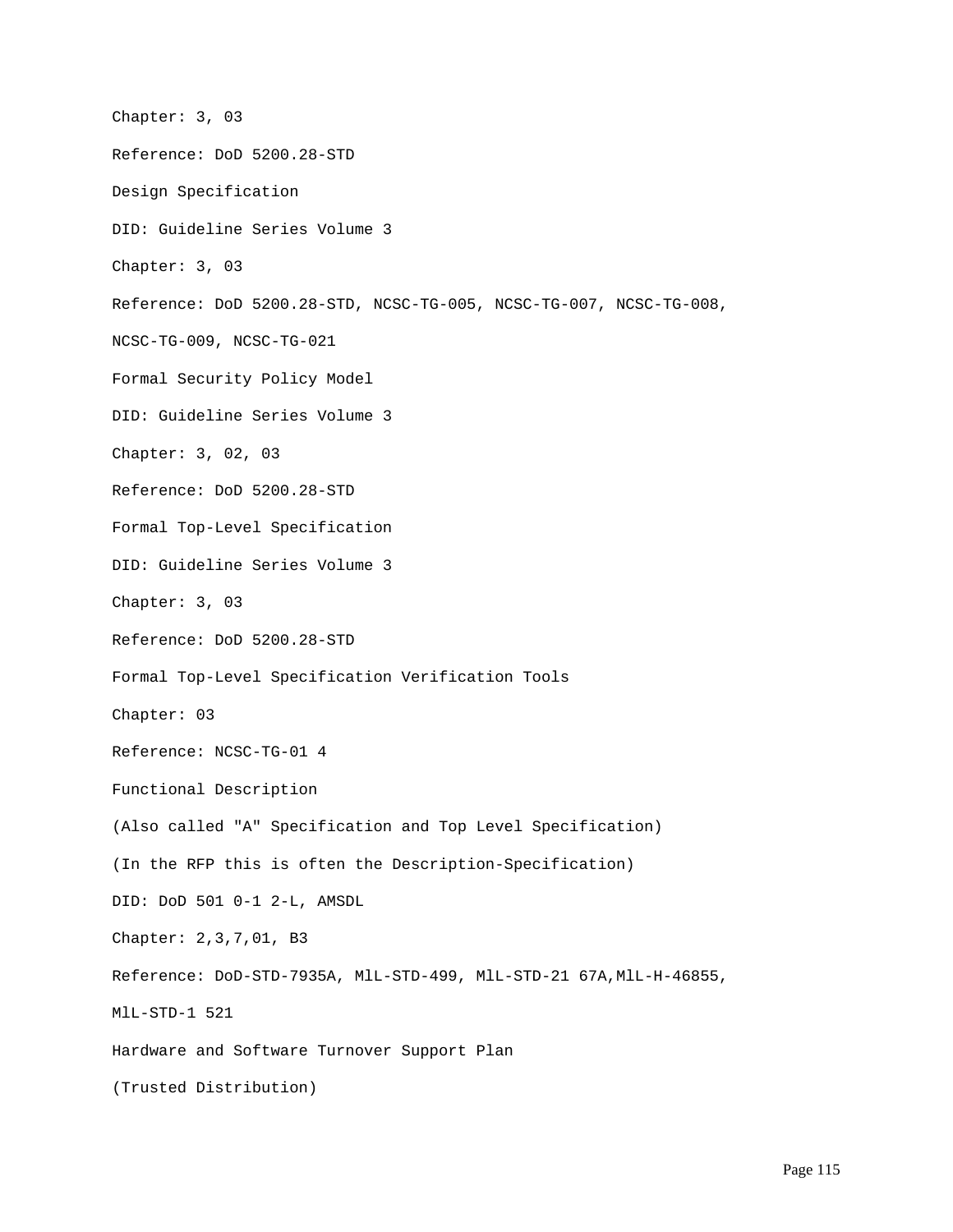Chapter: 7, 02 Reference: DoD 5200.28-STD Informal Security Policy Model DID: Guideline Series Volume 3 Chapter: 3, 02, B3 Reference: DoD 5200.28-STD Information for Bid Chapter: 2, 01 Reference: FAR, DFAR Installation Procedures for Security Relevant Hardware and Software Chapter: 6,7 Reference: Vendor Documentation Instructions, Conditions, and Notices to Offerors (Part of RFP) Chapter: 2, B1 Reference: FAR, DFAR Integrated Logistics Support Plan (Also the Supply Support Plan) Chapter: 2,7, B2 Reference: DoDI 5000.2 (Sect 6F, 7A) Interface Requirements Specification (Part of "C" Spec Requirements) Chapter: B2 Reference: DoD-STD-7935A Justification for Major System New Start Chapter: 2, BI Reference: DoDD 5000.1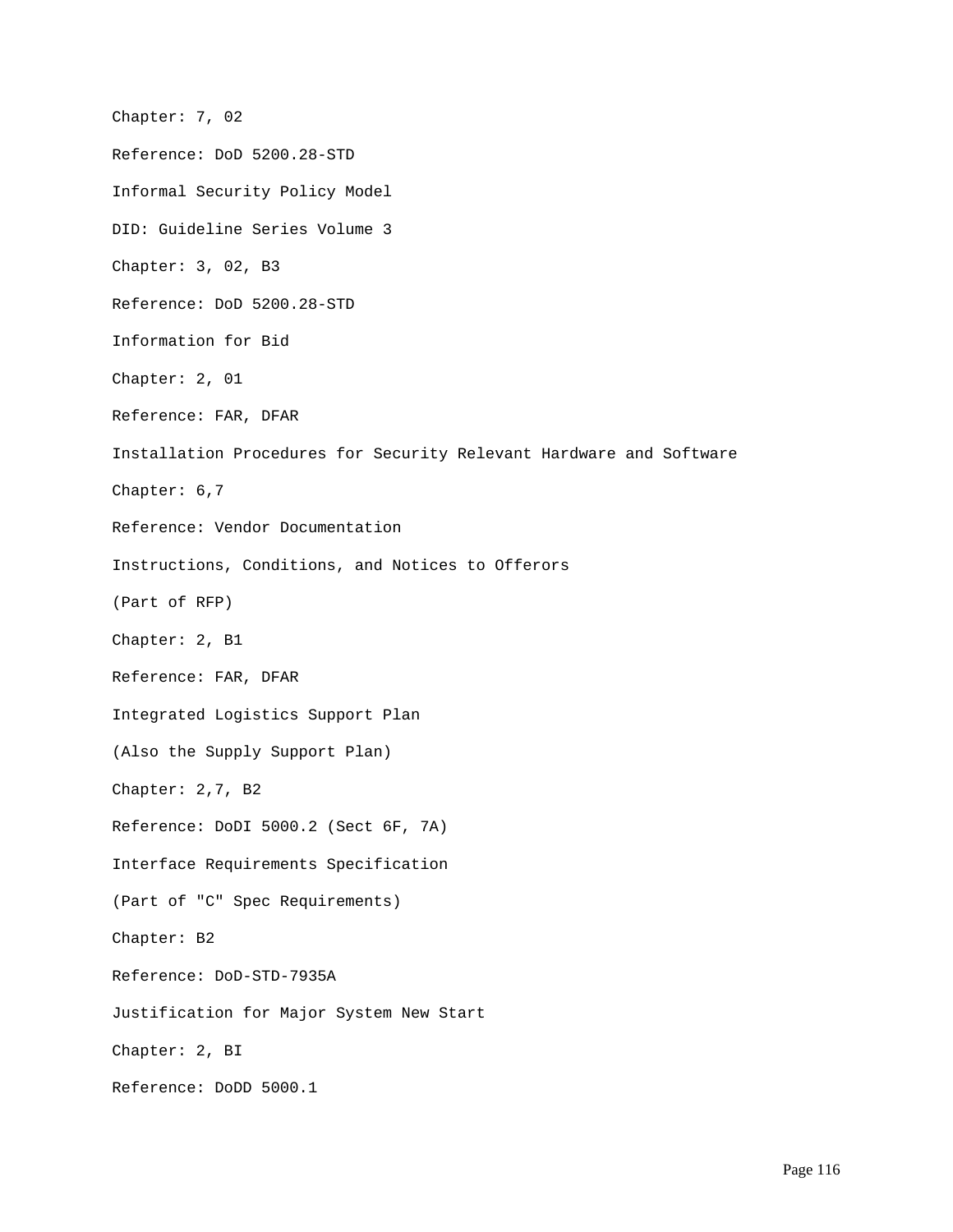List of Documents, Exhibits, and Other Attachments (Part of RFP) Chapter: 2, BI Reference: DoD 5010-12-L, FAR, DFAR, Guideline Series Volume 2 Maintenance Planning Support Plan Chapter: 7, B2 Reference: DoDI 5000.2 (Sect 6) Maintenance Procedures for Security Relevant Hardware and Software (Maintenance Manual DoD-STD-7935A) Chapter: 6 Reference: DoDI 5000.2 (Sect 6) Mission Impact Statement Chapter: 6 Reference: DoDI 5000.2 (Sect 3,4) Mission Need Statement (Also called Statement of Need) Chapter: 2, 7, B1 Reference: DoDI 5000.2 (Sect 3,4B), DoD 5000.2-M Obligation Authority Chapter: 2, B1 Reference: DoDI 7045.7, DoDI 7045.14 Operational Requirements Document (Also see Secure AlS Requirements Document) Chapter: 6, B1 Reference: DoDI 5000.2 (Sect 4B,4C), DoD 5000.2-M, DoD-STD-2167A, DoD-STD-7935A Packing, Handling, Storage, and Transportation Support Plan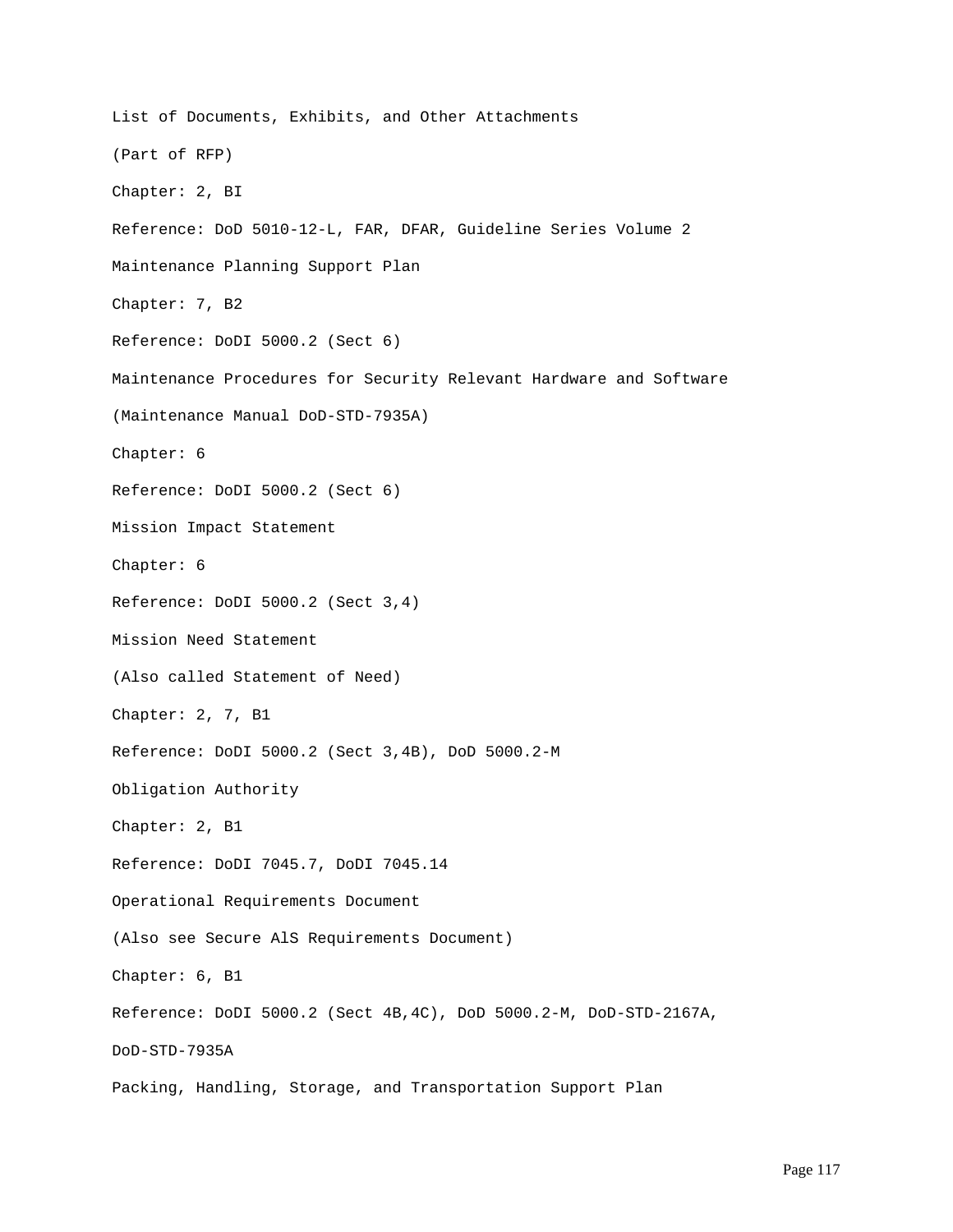Chapter: 7, 02 Reference: DODD 5200.1-R Philosophy of Protection Report DID: Guideline Series Volume 3 Chapter: 3 Reference: DoD 5200.28-STD Program Decision Memorandum Chapter: 2, 01 Reference: DoDI 7045.7, DoDI 7045.14, DoDI 5000.2 (Sect 3) Program Decision Package Chapter: 2, 01 Reference: DoDI 7045.7, DoD 7045.14, DOD 5000.2 (Sect 2,3,4D) Program Funding Profile Chapter: 7 Reference: DoDI 7045.7, DoD 7045.14, DoD 5000.2-M Program Management Directive Chapter: 2,5, 7, B1 Reference: DoDI 5000.2(2, 50,10C, 11E) Program Management Plan (See also System Security Plan) Chapter: 5, 01 Reference: DoDI 5000.2(2, 5B, 10C, 11E) Program Objective Memorandum Chapter: 2, 01 Reference: DoDI 7045.7, DoDI 7045.14 Program Status Reporting Chapter: 7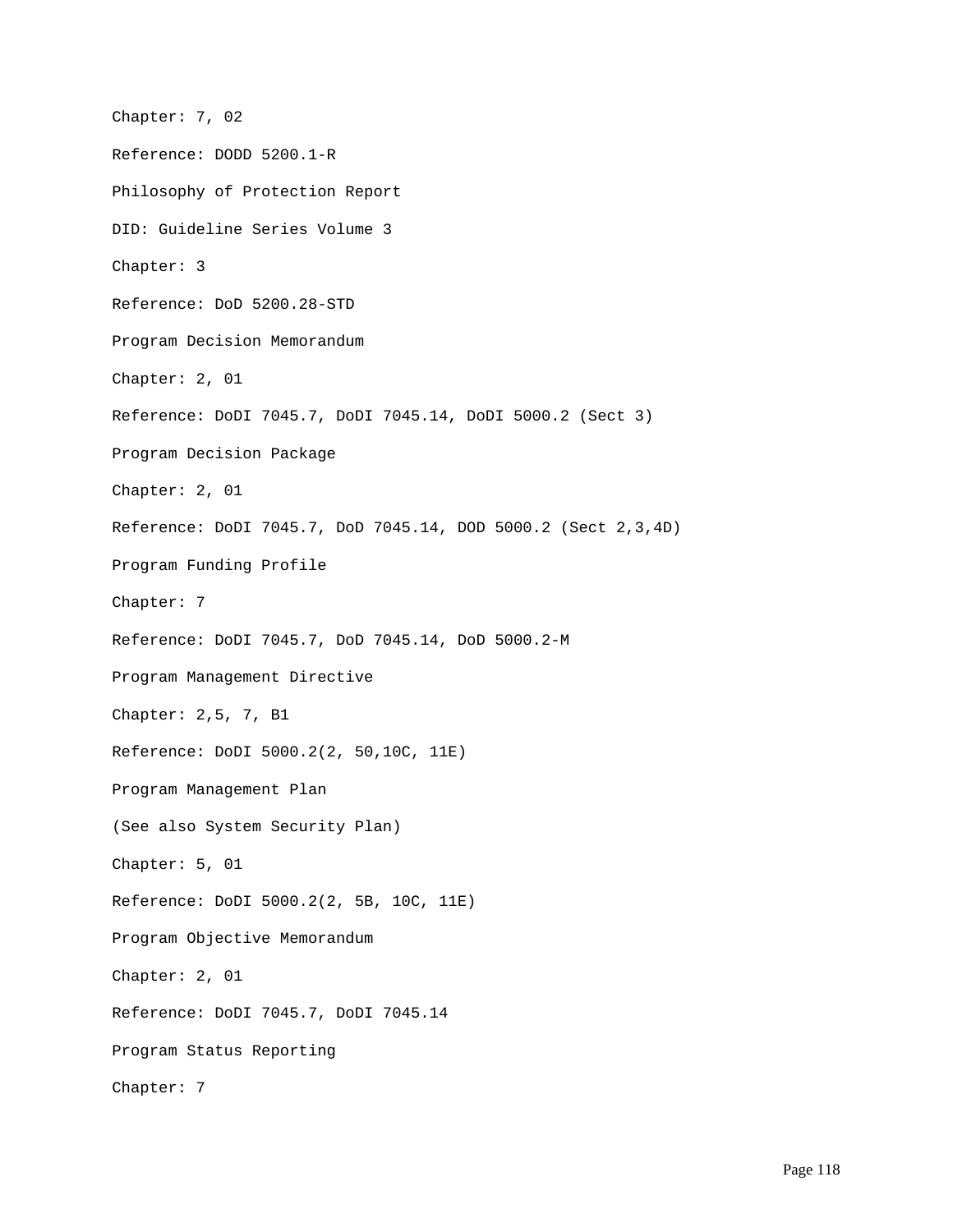Reference: DoD 5000.2-M Proposal Evaluation Guide Chapter: 2 Reference: DoDI 5000.2 (Sect 100), Guideline Series Volume 4, FAR, DFAR Proposal Evaluation Factors (Part of RFP) Chapter: 01 Reference: DoDI 5000.2 (Sect 10), Guideline Series Volume 4 Quality Assurance Support Plan Chapter: 7, 02 Reference: DoD 5000.2 (Sect 6P) Request for Information Chapter: 2, 01 Reference: FAR, DFAR Request for Proposal Chapter: 2, B1 Reference: FAR, DFAR Request for Quote Chapter: 2, B1 Reference: FAR, DFAR Risk Analysis Chapter: 4, B3 Reference: DoD 5200.28-M, FIPS PUB 65 Risk Assessment Chapter: 4, B3 Reference: DoDD 5200.28 Secure Automated Information System Requirements Document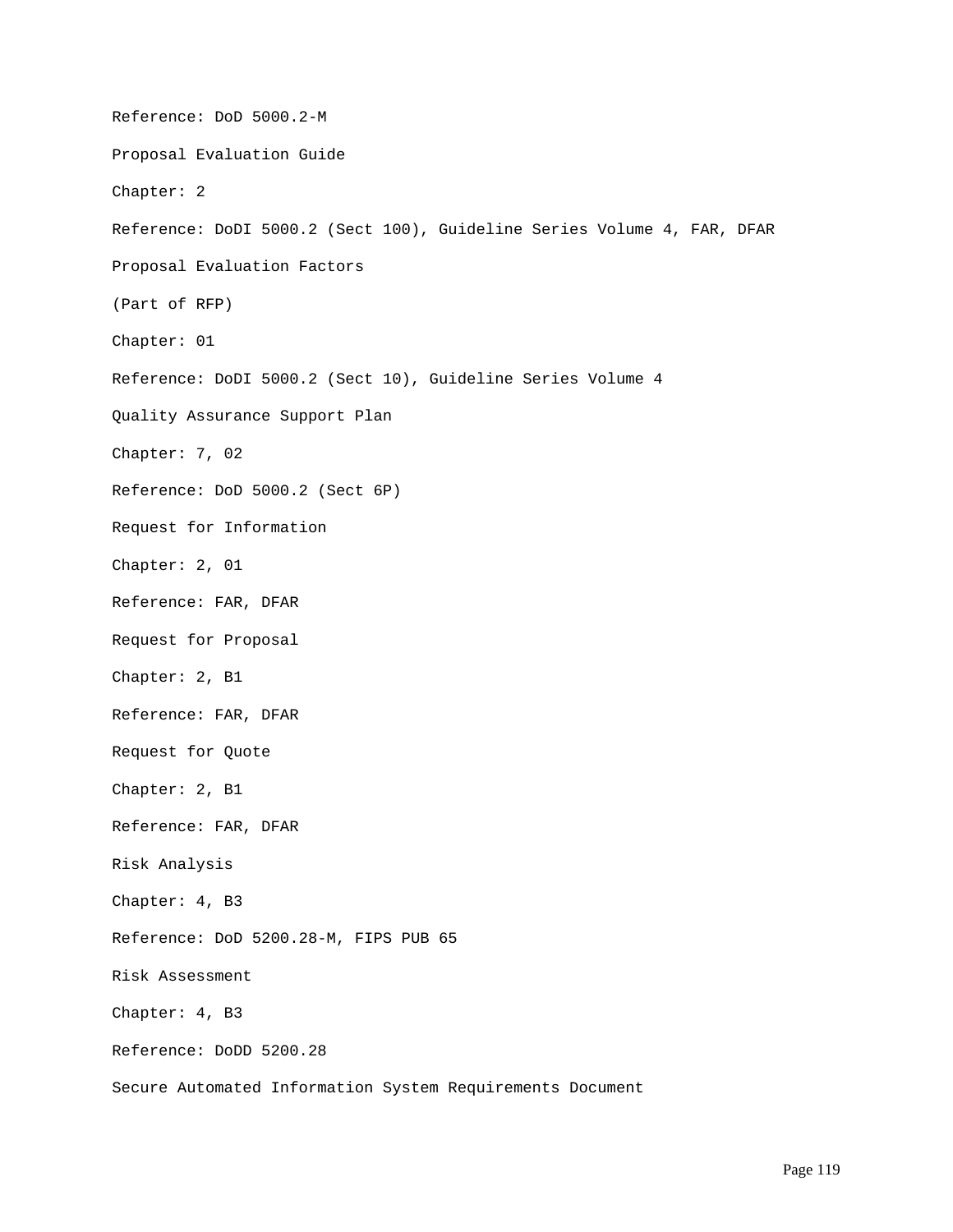Chapter: 6 Reference: DoD 5000.2 (Sect SF,6J), DoDD 5200.28, DoD 5200.1 R Security Audit (Internal and External) Chapter: B3 Reference: NCSC-TG-001 Security Features User's Guide (Also Security Procedures in DoD 5200.28-M) DID: Guideline Series Volume 3 Chapter: 3,6,7, B3 Reference: DoD 5200.28-STD, NCSC-TG-026 Security Policy Chapter: 3 Reference: DOD 5200.28-M, DoD 5200.28-STD, FlRMR 20121.302 Security Policy Model (See Formal Security Policy Model) (See Informal Security Policy Model) Chapter: 3, B2, B3 Reference: DoD 5200.28-STD Security Test and Evaluation Annex to the TEMP Chapter: 2,5, 6,7, B1, B2, B3 Reference: DoDD 5000.2-M Security Test Plan DID: Guideline Series Volume 3 Chapter: 2, 5,6,7, B3 Reference: DOD 5200.28-STD, DoD-STD-2167A, DoD-STD-7935A Software Development Support Plan Chapter: 7, B2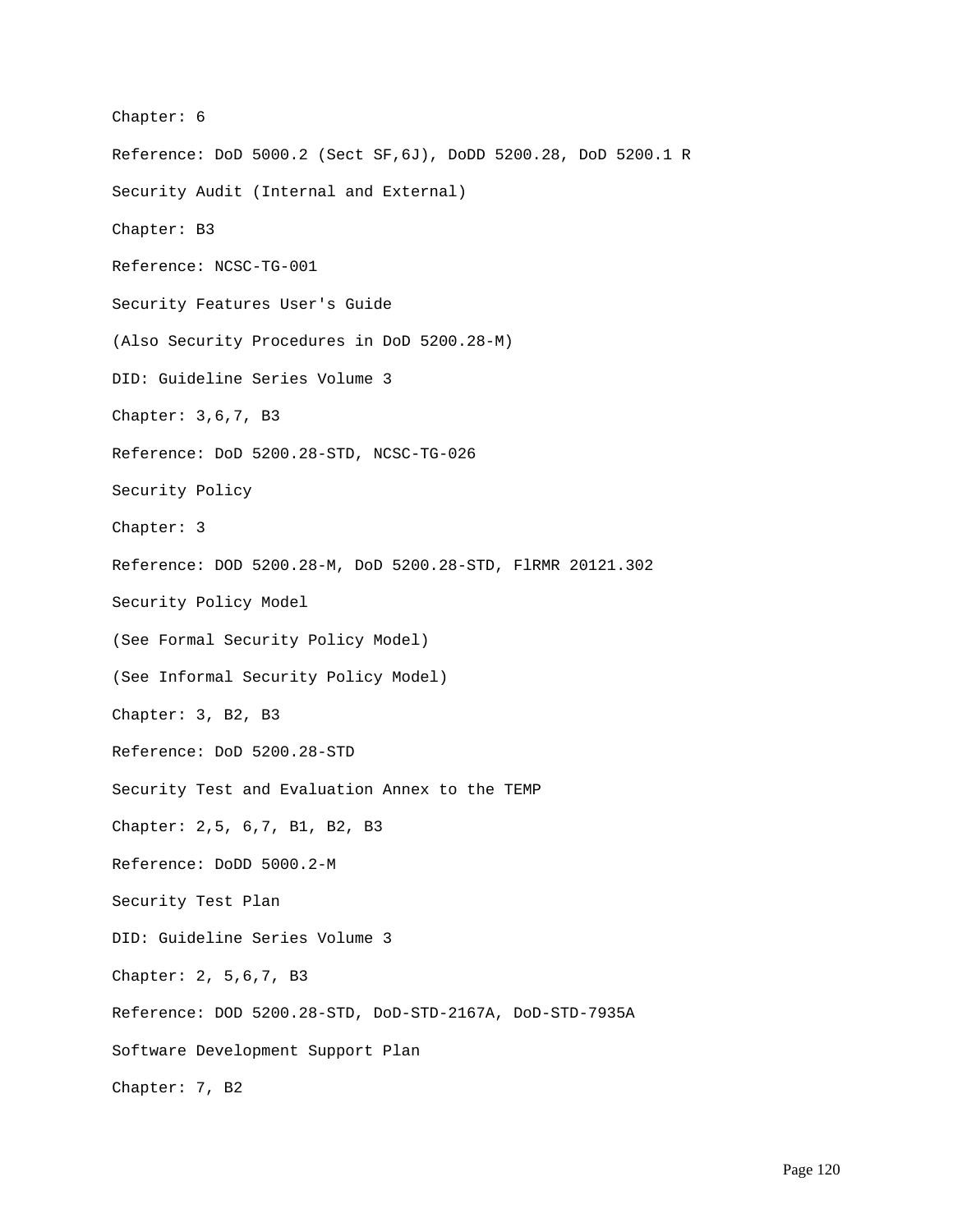Reference: DoDI 5000.2 (Sect 6D), DoD-STD-2167A Source Selection Plan Chapter: 2,7, 01, B2 Reference: DoDI 5000.2 (Sect 2, 5, 100), DOD 5000.2-M Special Contract Requirements (Part of RFP) Chapter: 2,01 Reference: FAR, DFAR Statement of Work (Part of RFP) Chapter: 2,01 Reference: DoDI 5000.2 (Sect 6A,6B,6D,6H,6J), MlL-HDBK-245B, FAR, DFAR Support Equipment Plan Chapter: 7, 02 Reference: Survivability Support Plan (Also called the Endurability Support Plan) Chapter: 7,02 Reference: DoDI 5000.2 System Security Concept of Operations Chapter: 4,6,7, 03 Reference: DoD-STD-2167A System Security Plan (Security Plan of Accomplishment in DODI 5000.2 Sect. 5F) Chapter: 4,6 Reference: DOD 5200.28-STD, DoDI 5000.2 (Sect 6), OMBB 90-08 System/Subsystem Specification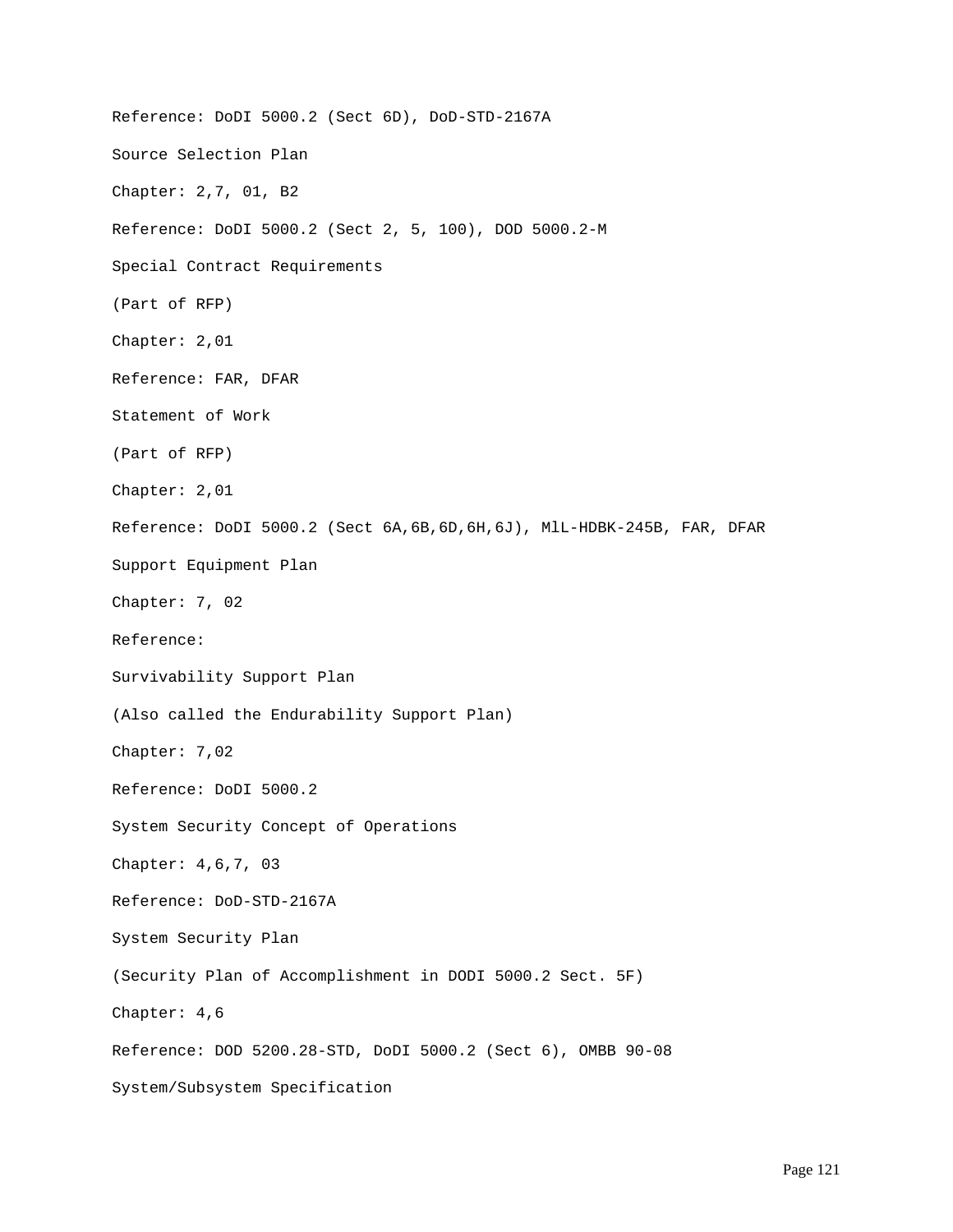(Also called "B" Specification) (Also called Software Subsystem Specification) (See Design Specification) DID: DoD 5010-1 2-L, AMSDL Chapter: 2,3,7, 02, B3 Reference: DoD-STD-7935A, MlL-STD-499, MlL-STD-2167A, MlL-H-46855, MlL-STD-1521, DoDI 5000.2 (Sect 6) System Threat Assessment Report Chapter: 2,4, B1 Reference: DoDI 5000.2 (Sect 4A, 4C), DoD 5000.2-M Technical Data Support Plan Chapter: 7,02 Reference: Test and Evaluation Master Plan (See also Security Test and Evaluation Annex to the TEMP) Chapter: 2,5,6,7, 01, 02, 03 Reference: DoDI 5000.2 (Sect 6F, 6H, 6I, 7B, 7H, 8), DoD 5200.2-M, DoD-STD-7935A, DoD-STD-2167A Test Plan (See Security Test Plan) Test Procedures DID: DoD 5010-12-L, DIN DTI 8603 Chapter: 5 Reference: DoD 5200.28-STD, DoD-STD-2167A, DoD-STD-7935A Test Reports DID: DoD 50I0-12-L, AMSDL, DIN DTI 8609 Chapter: 5, 6, 7, B3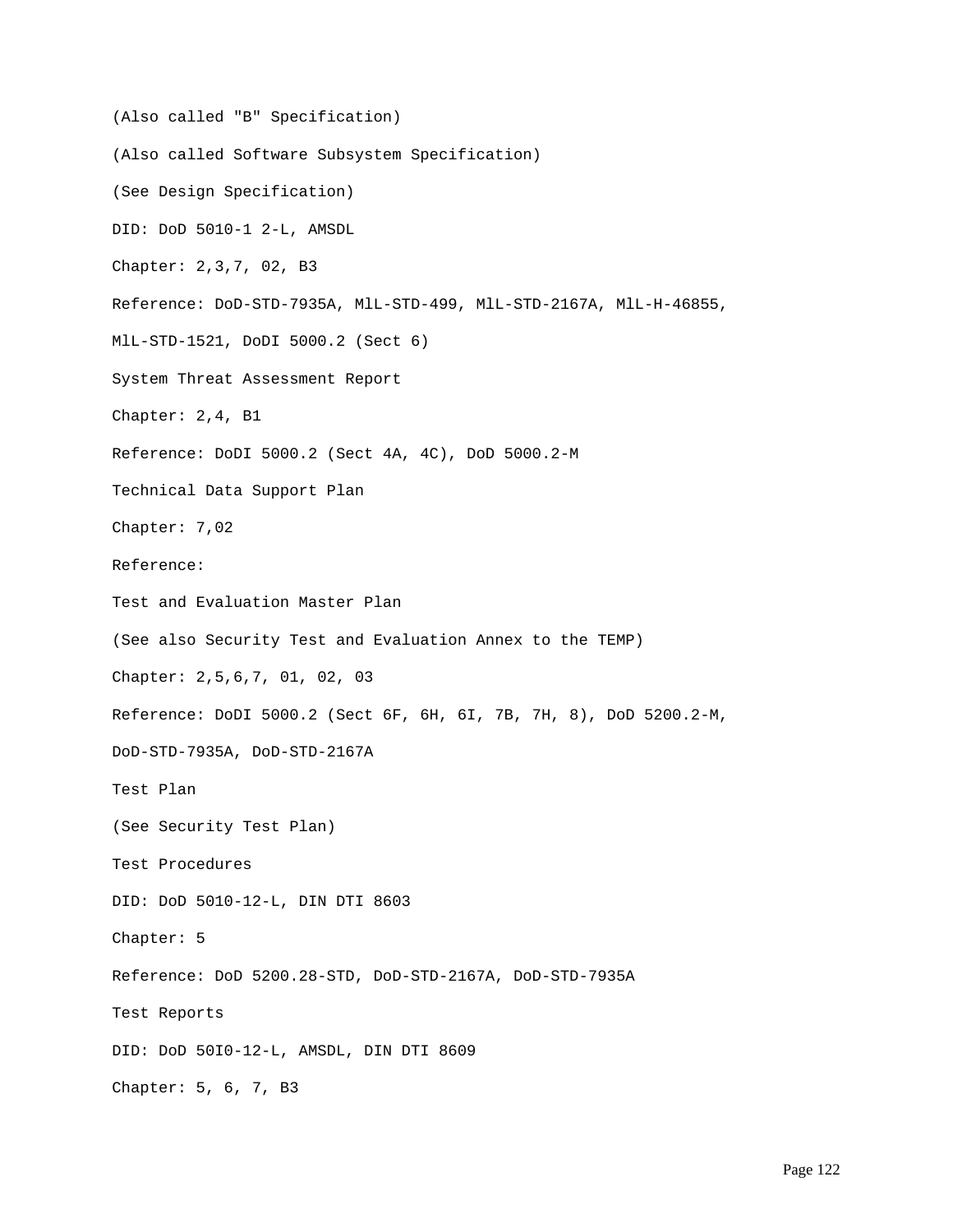Reference: DoD-STD-21 67A, DoD-STD-7935A Training Support Plan (Part of Human System Integration Plan in DoD 5000.2 (Sect. 7B)) Chapter: 7, B2 Reference: NIST SP 500-172 Trusted Computing Base Configuration Management Plan DID: Guideline Series Volume 3 Chapter: 7, B3 Reference: DoD 5200.28-STD, NCSC-TG-006 Trusted Computing Base Verification Report DID: Guideline Series Volume 3 Chapter: 6, B3 Reference: DoD 5200.28-STD Trusted Facility Manual DID: Guideline Series Volume 3 Chapter: 3,6,7, B3 Reference: DoD 5200.28-STD, NCSC-TG-015 Unit Specification (Also called "C" Specification (Also called Software Unit Specification) (See Design Specification) DID: DoD 5010-12-L, AMSDL Chapter: 2,3,7, B1 Reference: DoD-STD-7935A, MlL-STD-499, MIL-STD-2167A,MIL-H-46855, MIL-STD-1521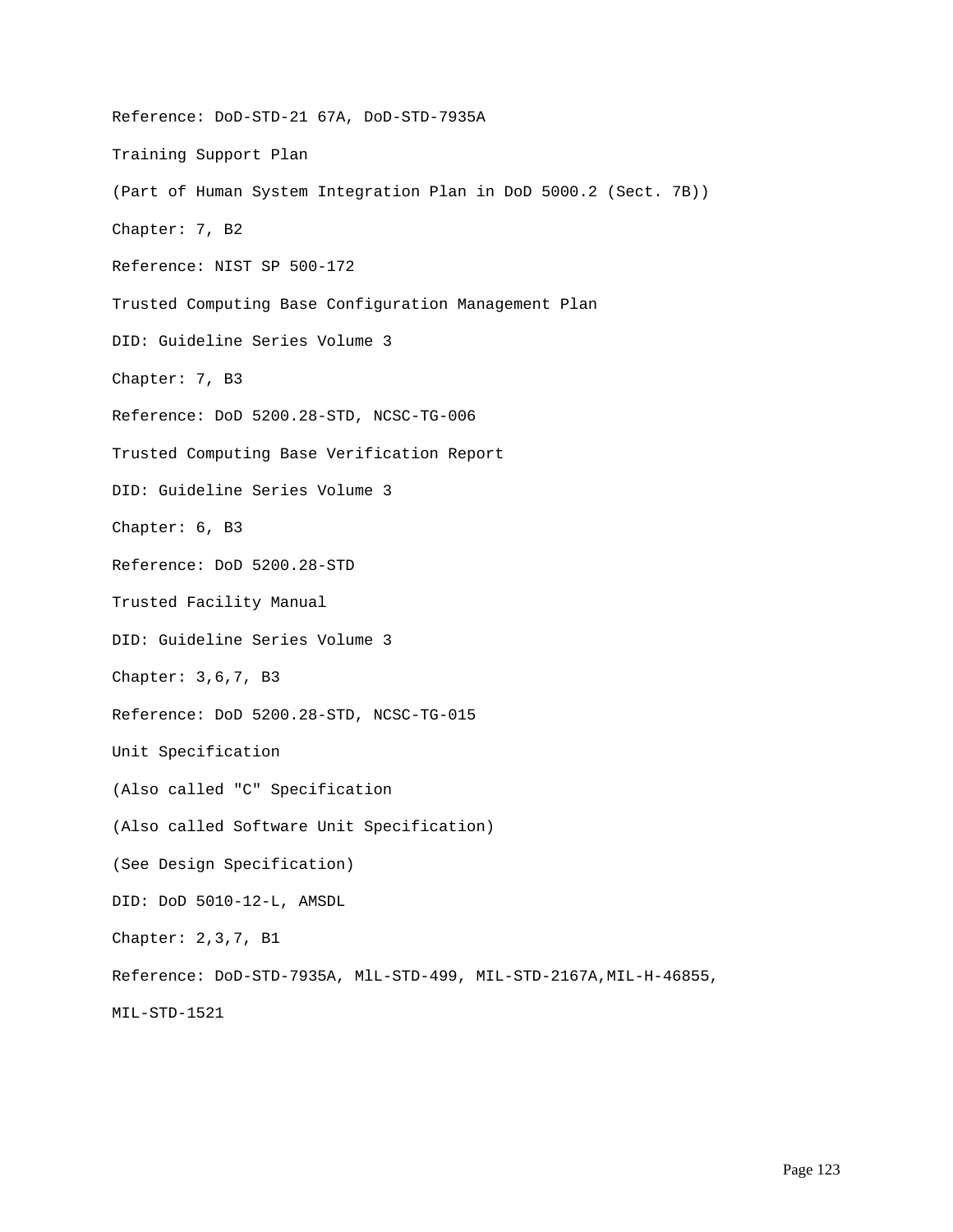## APPENDIX C BIBLIOGRAPHY

C.1 WORKING BIBLIOGRAPHY

"Acquisition of Information Resources; Overview Guide," U.S. General Services Administration, January 1990

Cheheyl, M., M. Gasser, G. Huff, J. Millen, "Verifying Security," ACM Computing Surveys, Volume 13, Number 3, September 1983

"Competition in Contracting Act of 1984" (CICA)

CSC-STD-002-85, "Department of Defense (DoD) Password Management Guideline," April 12,1985

CSC-STD-003-85, "Computer Security Requirements - Guidance for Applying the Department of Defense (DOD) Trusted Computer System Evaluation Criteria (TCSEC) to Specific Environments," June 25,1985 (Updated as enclosure 4 of DoD Directive 5200.28)

CSC-STD-004-85 "Technical Rationale Behind CSC-STD-003-85: Computer Security Requirements - Guidance for Applying the Department of Defense (DOD) Trusted Computer System Evaluation Criteria (TCSEC) to Specific Environments," June 25, 1985

DIAR 55-3, "System Threat Assessment Report" (STAR)

DoD-STD-480, "Configuration Control - Engineering Changes, Deviations and Waivers"

DoD-STD-2167A," Defense System Software Development," February 29,1988

DoD-STD-2168, "Defense System Software Quality Program"

DoD Directive 3020.26, "Continuity of Operations Policies and Planning," October 24,1985

DoD Directive 3405.1, "Computer Programming Language Policy," April 2,1987

DoD 4245.7-M, "Transition from Development to Production, September 1985

DOD Directive 5000.1, "Defense Acquisition," February 23,1991

DoD Instruction 5000.2, "Defense Acquisition Management Policies and Procedures," February 23,1991

DOD 5000.2-M, "Defense Acquisition Management Documentation and Reports," February 1991

DoD Directive 5000.4, "OSD Cost Analysis Improvement Group," October 30,1980

DoD Instruction 5000.33, "Uniform Budget/Cost Terms and Definitions," August 15, 1977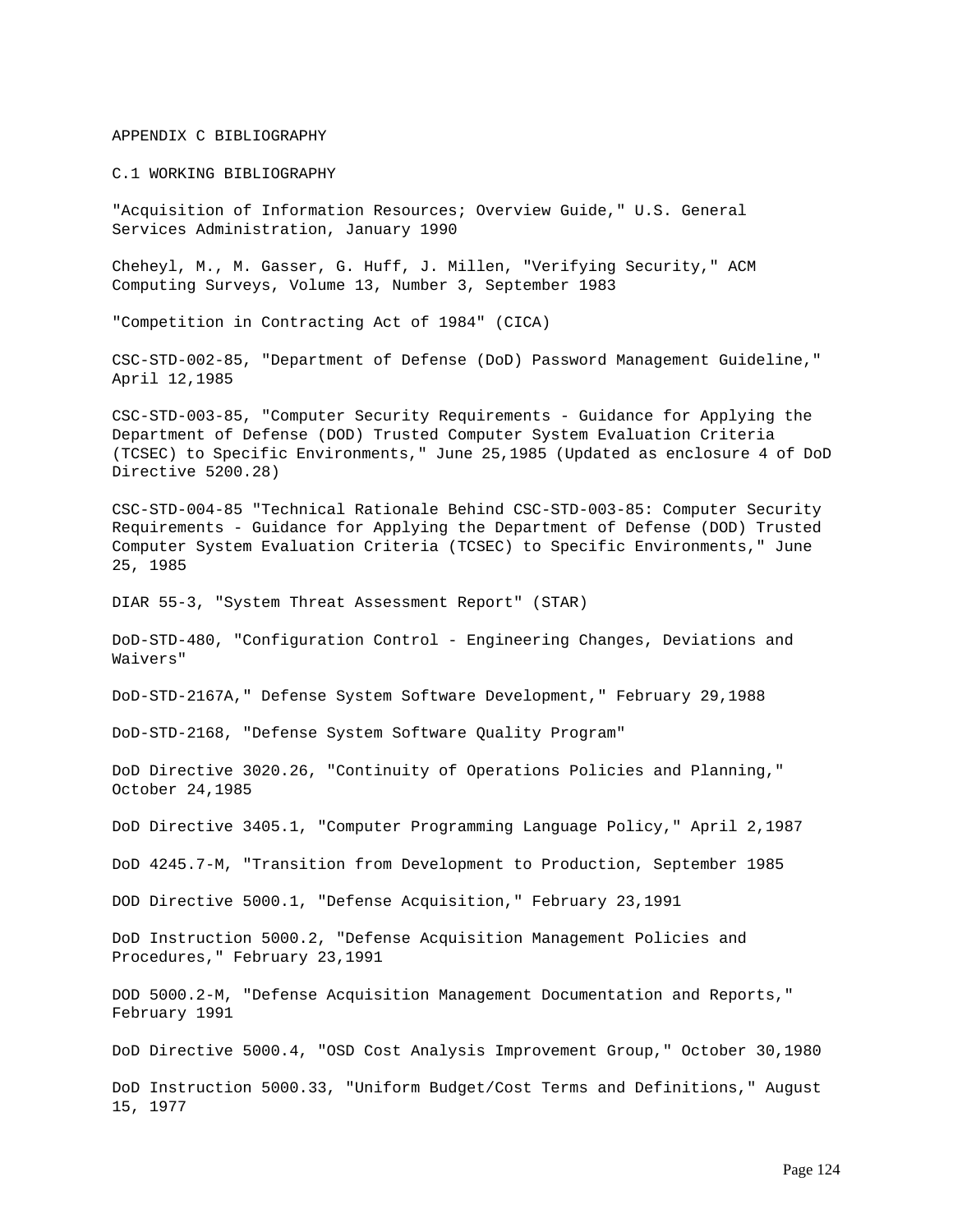DoD 5010.12-L, "Acquisition Management Systems and Data Requirements Control List," October 1,1990 DoD 5010.38," Internal Management Control Program," April 14, 1987 DoD Directive 5200.1, "DoD Information Security Program," June 7,1982 DOD 5200.1-R, "Information Security Program Regulation," August 1982, June 1986, Change June 27,1988 DoD 5200.2-R, "DoD Personnel Security Program," January 1987 DoD Directive 5200.28, "Security Requirements for Automated Information Systems (AISs)," March 21,1988 DoD 5200.28-M, (Draft) "Automated Information System Security Manual," April 29, 1991 DOD 5200.28-STD, "DoD Trusted System Evaluation Criteria," December 26,1985 DoD Directive 5215.1, "Computer Security Evaluation Center," October 25,1982 DoD Instruction 5215.2, "Computer Security Technical Vulnerability Program (CSTVRP)," September 2,1986 DOD Directive 5220.6, "Defense Industrial Personnel Security Clearance and Review Program," August 12,1985, Change April 9,1986 DOD Directive 5220.22, "Industrial Security Program," December 8,1980 DoD 5220.22-M, "Industrial Security Manual for Safeguarding Classified Information" January 1991 DoD 5220.22-R, "Industrial Security Regulation," December 1985 DoD Instruction 7041.3, "Economic Analysis and Program Evaluation for Resource Management," October 18,1972 DoD Instruction 7045.7, "Implementation of the Planning, Programming, and Budgeting System (PPBS)," May 23,1984 DoD Instruction 7045.14, "The Planning, Programming and Budgeting System (PPBS)," May 22,1984 DoD Instruction 7110.1, "DoD Budget Guidance," October 30,1980 DoD 7110.1-M, "DoD Budget Guidance Manual," May 1990 DoD Directive 7740.2, "Automated Information System Strategic Planning," July 29, 1987 DoD Directive 7750.5, "Management and Control of Information Requirements," August 7,1986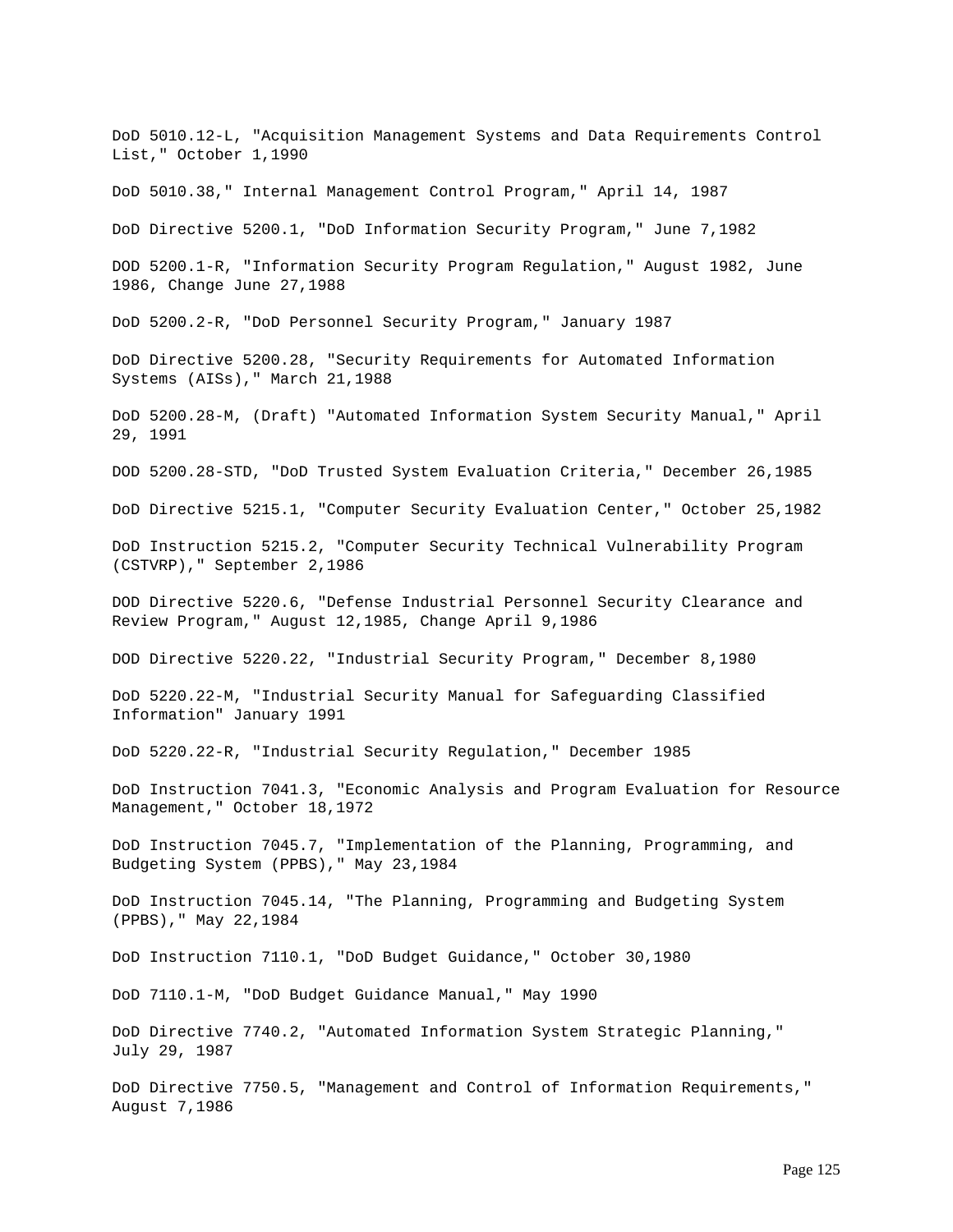DoD Directive 7920.1, "Life-Cycle Management of Automated Information Systems (AIS)," June 20,1988

DoD Instruction 7920.2, "Automated Information Systems (AS) Life-Cycle Management Review and Milestone Approval Procedure," March 7,1990

DoD 7920.2-M, "Automated Information Systems (AS) Life-Cycle Manual"

DoD Instruction 7920.4, "Baselining of Automated Information Systems (AIS)," March 21, 1988

DoD-STD-7935A, "Automated Information System (AIS) Documentation Standards," February 15,1983

DoD 7950.1-M, "Defense Automation Resources Management Manual," September 1988

Executive Order 12356," National Security Information," April 6,1982

"Federal Acquisition Regulation" (FAR), Title 48,1990 Edition Issued by GSA, DoD and NlST and "DoD FAR Supplement" (DFAR)

"Federal Information Resources Management Regulation (FlRMR)," General Services Administration (41 CFR Ch 201)

"Financial Integrity Act of 1982"

FIPS PUB 31, "Guidelines for ADP Physical Security and Risk Management," U.S. Department of Commerce, NBS, June 1974

FIPS PUB 39, "Glossary for Computer System Security," U.S. Department of Commerce, NBS, February 15,1976

FIPS PUB 41, "Computer Security Guidelines for Implementing the Privacy Act of 1974," U.S. Department of Commerce, NBS

FIPS PUB 48, "Guidelines on Evaluation of Techniques for Automated Personal Identification," U.S. Department of Commerce, NBS, April 1,1977

FIPS PUB 65, "Guideline for Automatic Data Processing Risk Analysis," U.S. Department of Commerce, NBS, August 1,1979

FIPS PUB 73, "Guidelines for Security of Computer Applications," U.S. Department of Commerce, NBS, June 30,1980

FIPS PUB 83, "Guideline for User Authentication Techniques for Computer Network Access," U.S. Department of Commerce, NBS

FIPS PUB 102, "Guidelines for Computer Security Certification and Accreditation," U.S. Department of Commerce, NBS, September 27,1983

FIPS PUB 112, "Password Usage Standard," U.S. Department of Commerce, NBS, May 30,1985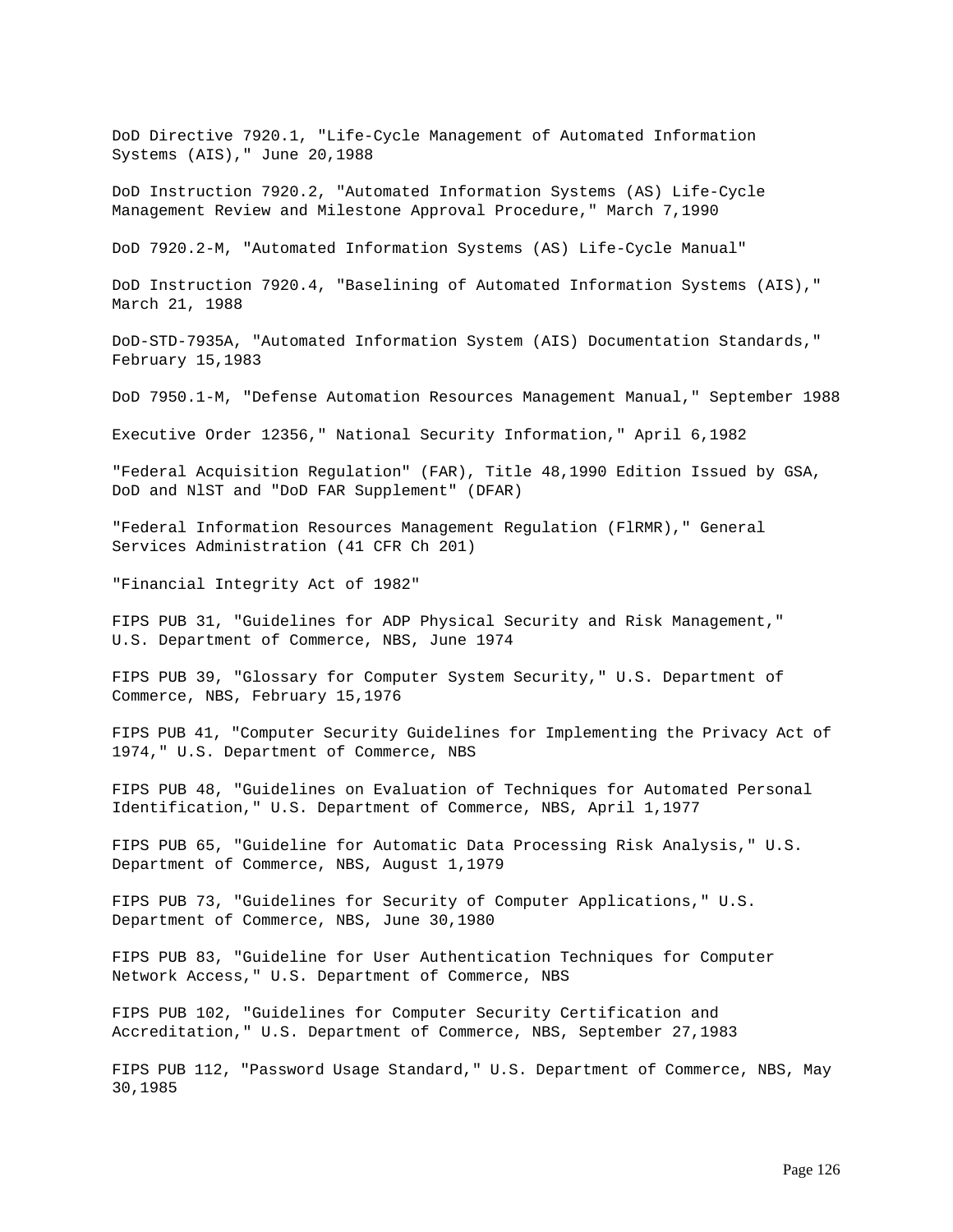Gasser, M., Buildinq a Secure Computer System, Van Nostrand Reinhold, New York, 1988

GSA Index of Federal Specifications, Standards and Commercial Item Descriptions

Gilbert, Irene, "Guide for Selecting Automated Risk Analysis Tools," Special Publication 500-174, National Institute of Standards and Technology, October 1989

Guttman, Barbara, "Computer Security Requirements in Procurement, A Guide for Procurement lnitiators, Contracting Officers, and Computer Security Officials," NIST Document, Limited External Review Draft, April 22,1991

IMTEC-88-11 and 11S, "Agencies Overlook Security Controls During Development, Government Accounting Office Report to Chairman of the Committee on Science, Space and Technology, House of Representatives," 1988

"Information Systems Security Products and Services Catalogue," Prepared by the National Security Agency, (Published Quarterly)

ISO 7498/Part 2 - "Security Architecture," ISO/TC 97/ SC21/N1528/WS1 Ad Hoc Group on Security, Project, 97.21.18, September 1986

Litant, T. F., "The Automated Threat Assessment Methodology," MITRE Corporation, August 1982

MIL-HDBK-245B, "Preparation of Statements of Work"

MIL-STD-481, "Configuration Control, Engineering Changes, Deviations and Waivers"

MIL-STD-483A, "Configuration Management Practices for Systems, Equipment, Munitions, and Computer Software"

MIL-STD-490A, "Specification Practices"

MIL-STD-499, "Engineering Management"

MlL-STD-4990 (Draft), "Systems Engineering"

MlL-STD-881A, "Work Breakdown Structures for Defense Material Items"

MlL-STD-1521A, "Technical Review and Audits for Systems, Equipments and Computer Programs," 1 June 1976, with Notice 1, 29 September 1978, with Notice 2, December 21,1981

MIL-STD-1 777, "Internet Protocol"

MlL-STD-1 778, "Transmission Control Protocol"

MIL-STD-1 785, "System Security Engineering Program Management Requirements," September 1989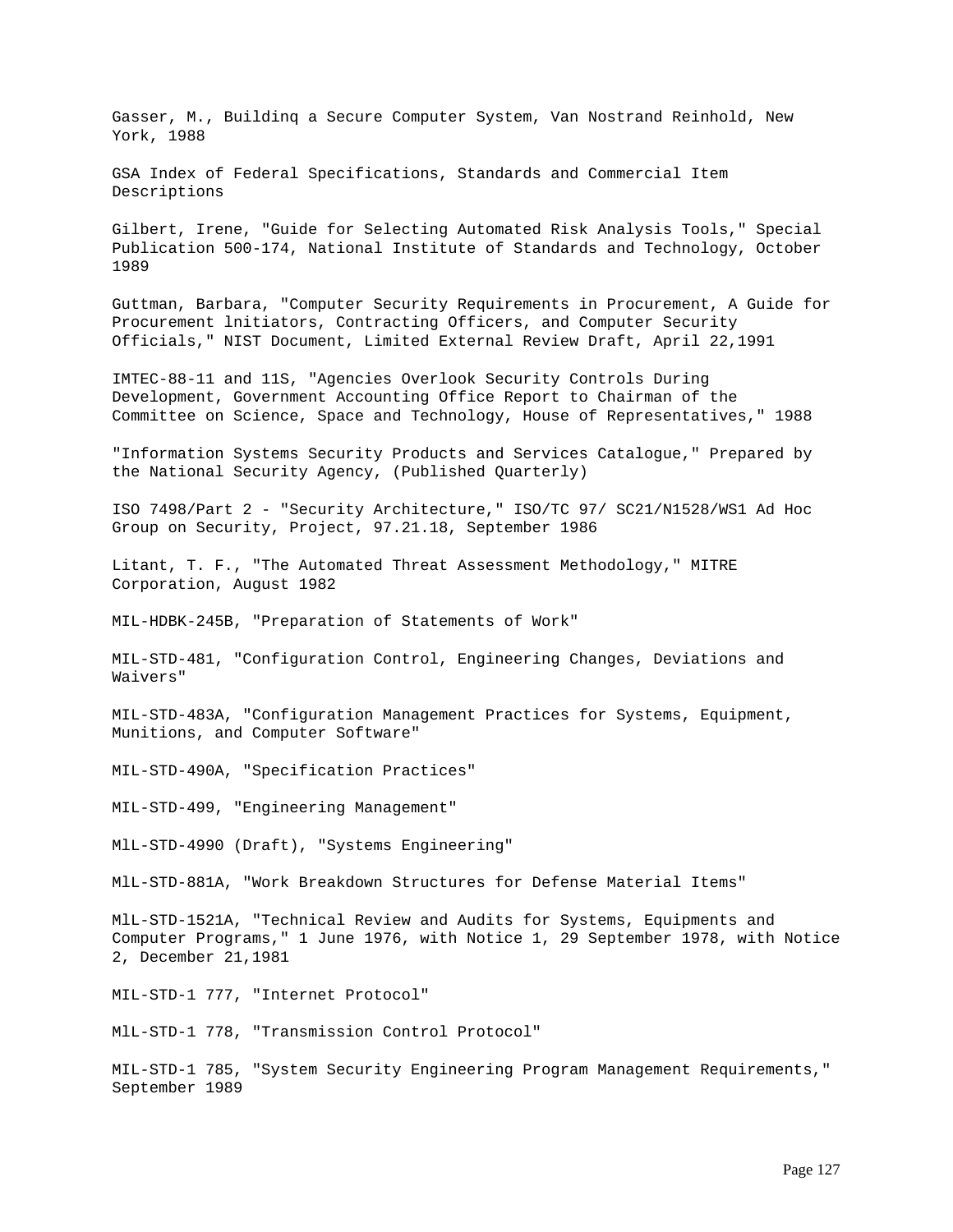MIL-H-46855, "Human Engineering Requirements for Military Systems, Equipment, and Facilities"

"Model Framework for Management Control Over Automated Information Systems," President's Council on Management Improvement and the Presidents Council on Integrity and Efficiency, January 1988

MTR-90W00138, M. Abrams, D. Akers, K. Offing, A. Lee, ,,J. Lovelace, and B. McKenney, `Overview of Security in the Acquisition Process, prepublication copy, The MlTRE Corporation, December 1990

National Institute of Standards and Technology, Special Publications 500-172, "Computer Security Training Guidelines," November 1,1989

Neugent, W., J. Gilligan, L. Hoffman, Z. Ruthberg, "Technology Assessment of Methods for Measuring the Level of Computer Security," NBS Special Publication 500-133, October 1985

NCSC-TG-001,"A Guide to Understanding Audit in Trusted Systems," June 1,1988

NCSC-TG-002, Version 2, "Trusted Product Evaluation, A Guide for Vendors," April 29,1990

NCSC-TG-003, "A Guide to Understanding Discretionary Access Control (DAC) in Trusted Systems," September 30,1987

NCSC-TG-004, "Glossary of Computer Security Terms," October 21,1988

NCSC-TG-005, "Trusted Network Interpretation (TN) of the Trusted Computer System Evaluation Criteria (TCSEC)," July 31,1987

NCSC-TG-006, "A Guide to Understanding Configuration Management in Trusted Systems," March 28,1988

NCSC-TG-007, "A Guide to Understanding Design Documentation in Trusted Systems," October 2,1988

NCSC-TG-008, "A Guide to Understanding Trusted Distribution in Trusted Systems," December 15,1988

NCSC-TG-009, "Computer Security Subsystem Interpretation (CSSI) of the Trusted Computer System Evaluation Criteria (TCSEC)," September 16,1988

NCSC-TG-011, "Trusted Network Interpretation Environments Guideline," August 1, 1990

NCSC-TG-013, "Rating Maintenance Phase, Program Document," June 23,1989

NCSC-TG-014, "Guidelines for Formal Verification Systems," April 1,1989

NCSC-TG-015, "A Guide to Understanding Trusted Facility Management," October 18,1989

NCSC-TG-017, "A Guide to Understanding Identification and Authentication in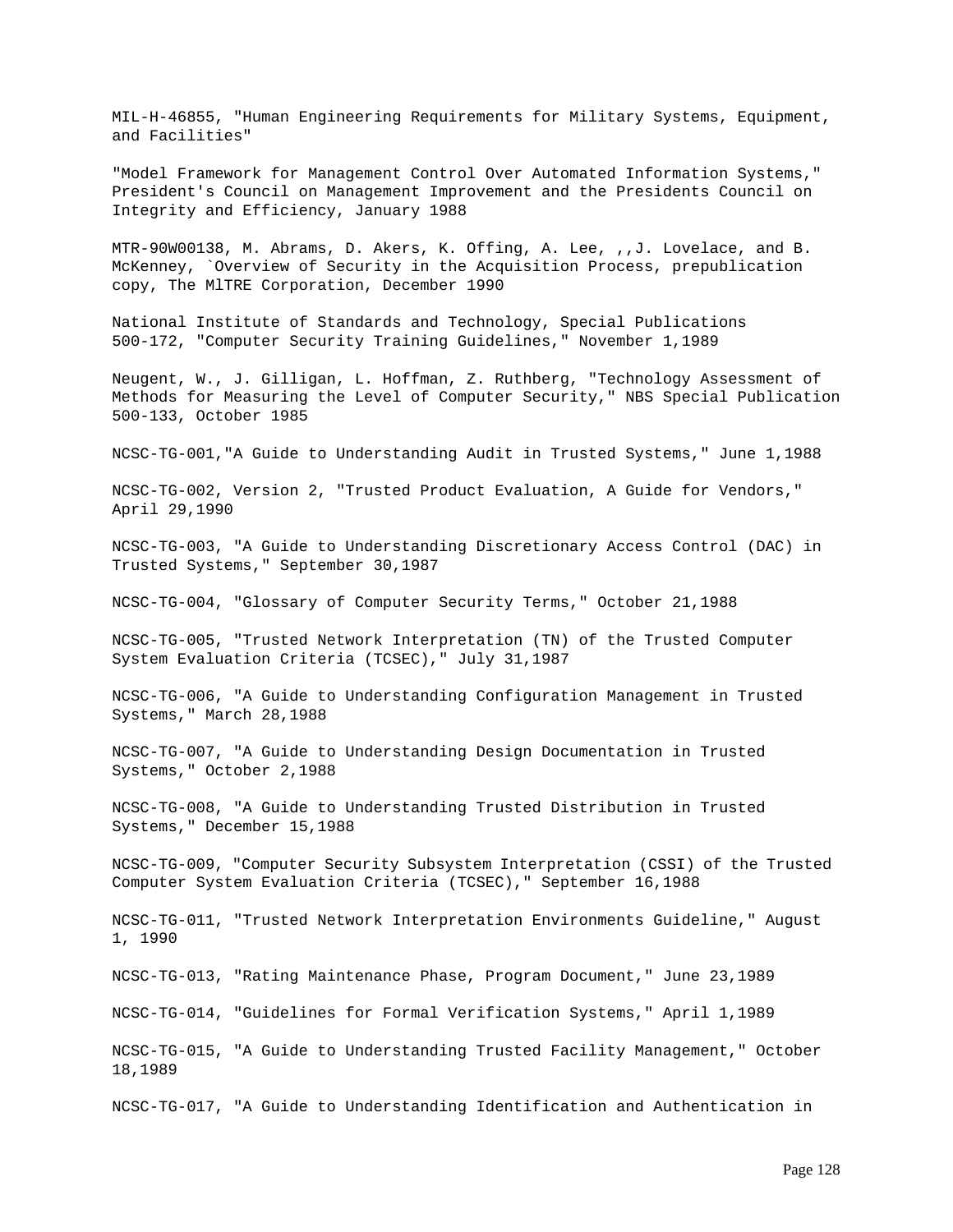Trusted Systems," September 1, 1991

NCSC-TG-018, "A Guide to Understanding Object Reuse in Trusted Systems," July 1992

NCSC-TG-019, "Trusted Product Evaluation Questionnaire," October 16,1989

NCSC-TG-021, "Trusted Database Management System Interpretation of The Trusted Computer System Evaluation Criteria (TCSEC)," April 1991

NCSC-TG-022, "A Guide to Understanding Trusted Recovery in Trusted Systems," December 30,1991

NCSC-TG-024, Version-1 Vol 1/4, "A Guide to Procurement of Trusted Systems: An Introduction to Procurement Initiators on Computer Security Requirements," (this guideline)

Vol 2/4, "A Guide to Procurement of Trusted Systems: Language for RFP Specifications and Statements of Work - An Aid to Procurement Initiators," (draft)

Vol 3/4, "A Guide to Procurement of Trusted Systems: Computer Security Contract Data Requirements List and Data Item Description Tutorial," (draft)

Vol 4/4, "A Guide to Procurement of Trusted Systems: How to Evaluate a Bidder's Proposal Document - An Aid to Procurement Initiators and Contractors" (draft)

NCSC-TG-025, "A Guide to Understanding Data Remanence in Automated Information Systems," September 1991

NCSC-TG-026, "A Guide to Writing the Security Features User's Guide for Trusted Systems," September 1991

NCSC-TG-027, "A Guide to Understanding Information System Security Officer Responsibilities for Automated Information Systems," May 1992

NCSC-TG-028, "Assessing Controlled Access Protection," 25 May 1992

NTISSAM COMPUSEC/1-87, National Telecommunications and Information Systems Security (NTISS) "Advisory Memorandum on Office Automation Security Guideline," January 16,1987

OMB Bulletin No. 90-08, "Guidance for Preparation of Security Plans for Federal Computer Systems that Contain Sensitive Information," July 9,1990

OMB Circular Number A-71,"Security of Federal Automated Information Systems," July 5 1978

OMB Circular Number A-109, "Major System Acquisitions," April 5,1976

OMB Circular Number A-123, "Internal Control Systems," August 8,1986

OMB Circular Number A-130, "Management of Federal Information Resources,"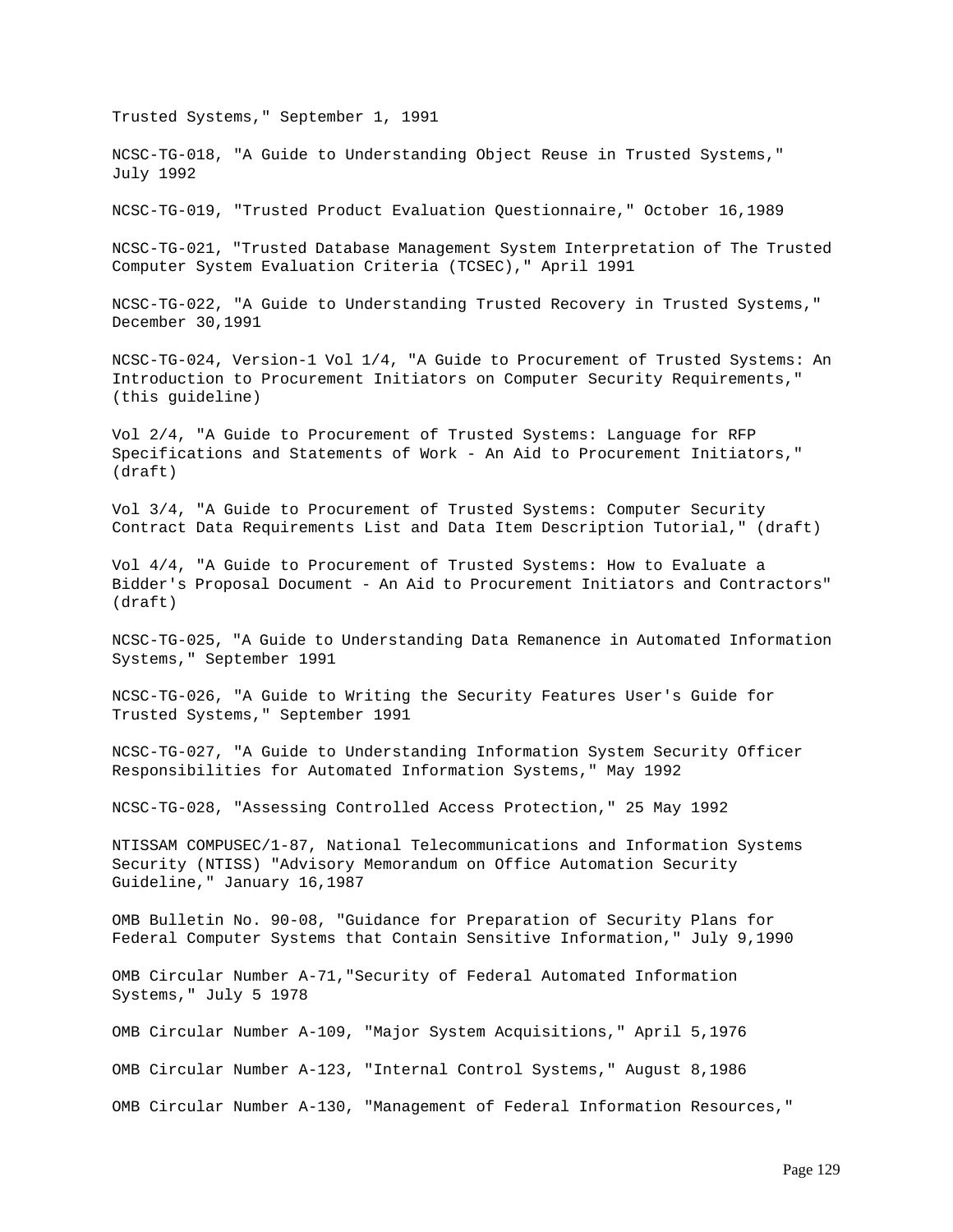December 12, 1985, Appendix III "Security of Federal Automated Information Systems"

OPM 5 CFR Part 930, "Training Requirements for the Computer Security Act," Interim Regulation, July 13,1988

Public Law 100-235, "Computer Security Act of 1987," January 8,1988

## C.2 AGENCY/PROTECTION-SPECIFIC BIBLIOGRAPHY

In addition to the National and DoD requirements, a DoD organization is usually required to conform to one or more of the documents listed in this appendix. These documents are derived from the National-level documents, but provide more detail and interpretation as to how specific National-level requirements are to be met in specific arenas. Other documents in this list deal with the protection of a specific type of information sensitivity. This guideline addresses only the National and DOD level guidance and does not, in general, delve into the more specific guidance provided by documents in this list.

Air Force Regulation 205-16, "Automated Data Processing Systems Security Policy, Procedures, and Responsibilities," April 28,1989

Air Force Special Security Memorandum (AFSSM) 5024, "Computer Security in Acquisitions," 12 November 1991

Army Regulation 380-19," Information Systems Security," August 1,1990

Brooks Act of 1965 (Public Law 89-306), (Title 40, United States Code, Section 759) "Automatic Data Processing Equipment"

Director of Central Intelligence Directive 1/1 6, "Security Policy for Uniform Protection of Intelligence Processed in Automated Information Systems and Networks (U)," (SECRET), July 19,1988

DIA, "Security Manual for the Uniform Protection of Intelligence Processed in Automated Information Systems and Networks," Supplement to Director of Central Intelligence Directive

DIAM 50-3, "Physical Security Standards for Sensitive Compartmented Information Facilities," May 2,1980

DIAM 50-4, "Security of Compartmented Computer Operations (U)," (CONFIDENTIAL), June 24,1980

DIAM 50-5 VI, "Sensitive Compartmented Information"

Department of Energy Order 5635.1A, "Control of Classified Documents and Information," February 12,1988

Department of Energy Order 5637.1, "Classified Computer Security Program," January 29, 1988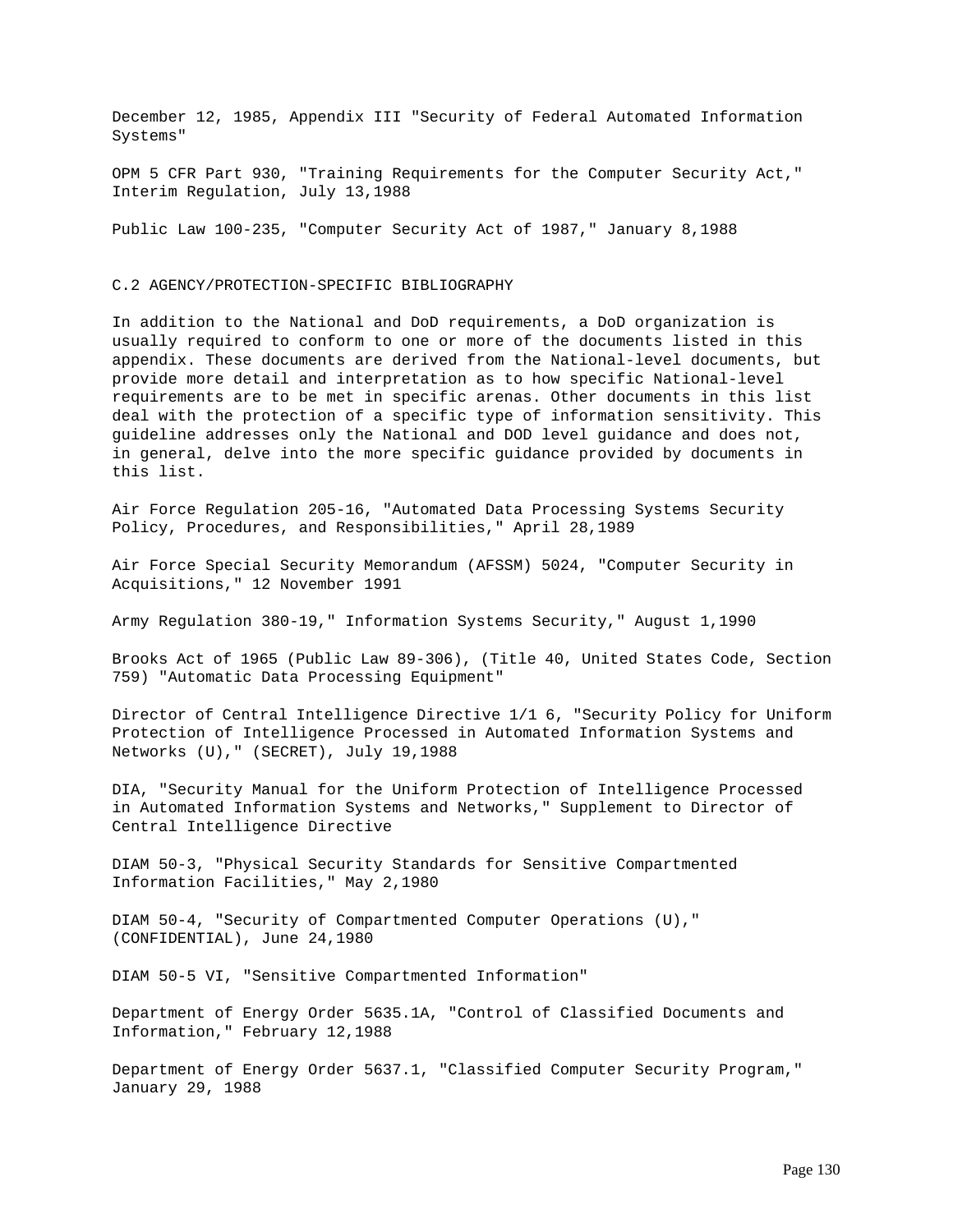DoD Directive 5100.36," Defense Scientific and Technical Information Program" DoD Directive 5200.5, "Communications Security (COMSEC)," April 21,1990

DoD Directive 5200.19, "Control of Compromising Emanations," February 23,1990

DoD Directive 0-5205.7, "Special Access Program (SAP) Policy," January 4,1989

DoD Directive 5210.2, "Critical Nuclear Weapons Design Information," January 12, 1991

DoD Instruction C-5210.21, "Implementation of NATO Security Procedure (U)" (CONFIDENTIAL)

DoD Directive 5230.11, "Disclosure of Classified Military Information to Foreign Governments and International Organizations," December 31,1984

DoD 5230.25-PH, "Control of Unclassified Technical Data with Military or Space Application," May 1985

DoD Directive 5400.7, "DoD Freedom of Information Act," May 13,1988

DoD Directive 5400.11, "Department of Defense Privacy Program," June 9,1982 FIPS PUB 41, "Computer Security Guidelines for Implementing the Privacy Act of 1974," U.S. Department of Commerce, NBS (now NIST)

JCS Staff Memorandum 313-83, "Safeguarding the Single Integrated Operational Plan (SIOP)"

Marine Corps Order P5510.143, "Marine Corps Automatic Data (ADP) Security Manual"

NACSIM 5203, "Guidelines for Facility Design and Red/Black Installations (U)," (CONFIDENTIAL/NOFORN)

National Telecommunications and Information System Security Instruction No 7000, "TEMPEST Countermeasures for Facilities," October 17,1988

NCSC 2, "National Policy on Release of Communications Security Information to U.S. Contractors and other Non-Governmental Sources," National Communications Security Committee Publication

Nunn-Warner Amendment (Title 10, United States Code, Section 2315), "Law Inapplicable to the Procurement of Automatic Data Processing Equipment and Services for Certain Defense Purposes"

Office of the Chief of Naval Operations (OPNAV) Instruction 5239.1A "Department of the Nary Automatic Data Processing Security Program, March 8, 1982

Title 5, United States Code, Section 551, "Administrative Procedures Act"

Title 35, United States Code, Section 181-188, "Patent Secrecy"